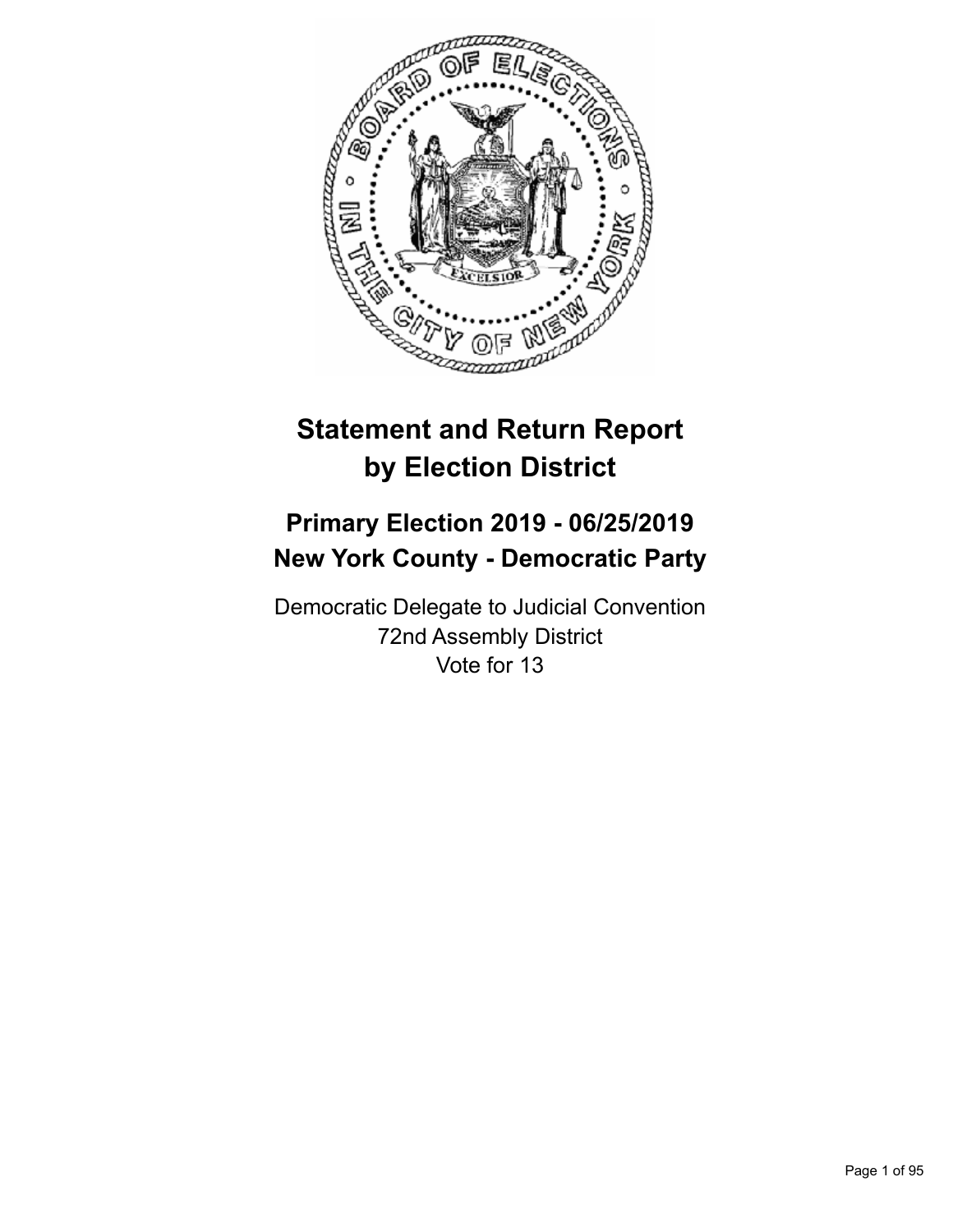

| PUBLIC COUNTER                                           | 11                      |
|----------------------------------------------------------|-------------------------|
| MANUALLY COUNTED EMERGENCY                               | 0                       |
| <b>ABSENTEE / MILITARY</b>                               | 1                       |
| <b>AFFIDAVIT</b>                                         | $\mathbf 0$             |
| <b>Total Ballots</b>                                     | 12                      |
| Less - Inapplicable Federal/Special Presidential Ballots | $\mathbf{0}$            |
| <b>Total Applicable Ballots</b>                          | 12                      |
| <b>ELIZABETH PEPIN</b>                                   | 6                       |
| JACKELINE DELUNA                                         | 7                       |
| <b>CAROLYN MURTAUGH</b>                                  | 8                       |
| <b>CAROLE MULLIGAN</b>                                   | 6                       |
| ANDREA KORNBLUTH                                         | 5                       |
| <b>GEORGE ESPINAL</b>                                    | 3                       |
| <b>GRAHAM CIRAULO</b>                                    | $\overline{\mathbf{4}}$ |
| <b>JOSUE PEREZ</b>                                       | $\mathbf{1}$            |
| <b>MICHAEL ORTIZ</b>                                     | $\mathbf{1}$            |
| <b>CARINA VILLALONA</b>                                  | 4                       |
| <b>RUBY PALMA</b>                                        | 4                       |
| EDWIN ROSARIO                                            | 3                       |
| <b>BRUNILDA RODRIGUEZ</b>                                | $\overline{c}$          |
| <b>ANGELA RODRIGUEZ</b>                                  | 3                       |
| MICAELA LUGO                                             | $\overline{2}$          |
| RAMON DE LA ROSA                                         | $\overline{4}$          |
| ELIZABETH BATISTA                                        | 4                       |
| ANA B. SANTANA                                           | $\overline{4}$          |
| <b>FERNANDO MENDEZ</b>                                   | $\overline{\mathbf{4}}$ |
| ROSARIO A. CAPELLAN                                      | $\mathbf 5$             |
| DONNA E. JAMES                                           | 6                       |
| PAULETTE O. SHOMO                                        | $\overline{c}$          |
| CARMEN DE LA ROSA                                        | 6                       |
| <b>JUDITH N. AMARO</b>                                   | 5                       |
| <b>BARBARA M. FRAZIER</b>                                | 5                       |
| <b>Total Votes</b>                                       | 104                     |
| Unrecorded                                               | 52                      |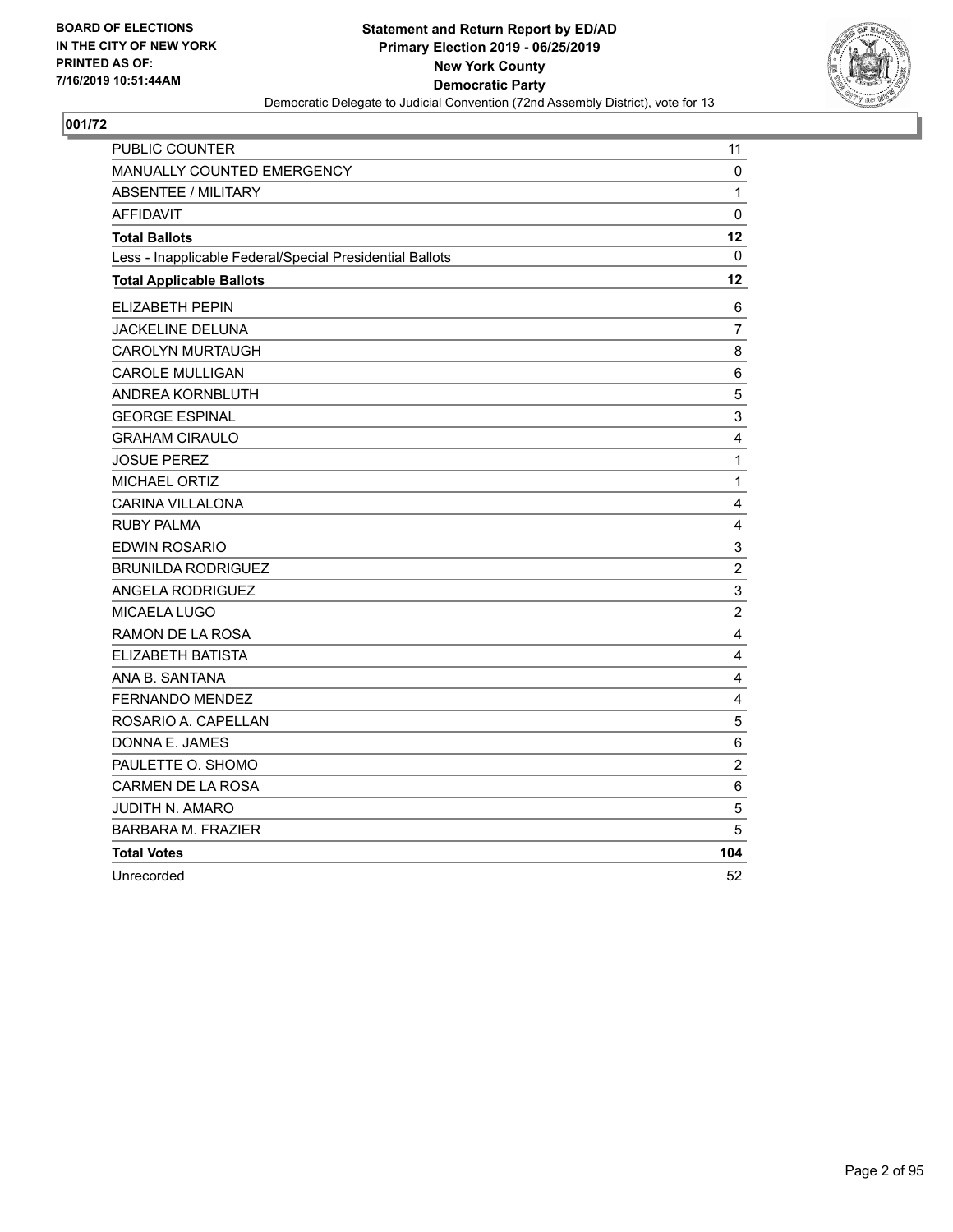

| PUBLIC COUNTER                                           | 15               |
|----------------------------------------------------------|------------------|
| <b>MANUALLY COUNTED EMERGENCY</b>                        | 0                |
| <b>ABSENTEE / MILITARY</b>                               | $\mathbf{1}$     |
| <b>AFFIDAVIT</b>                                         | 0                |
| <b>Total Ballots</b>                                     | 16               |
| Less - Inapplicable Federal/Special Presidential Ballots | 0                |
| <b>Total Applicable Ballots</b>                          | 16               |
| <b>ELIZABETH PEPIN</b>                                   | 8                |
| JACKELINE DELUNA                                         | $\overline{7}$   |
| <b>CAROLYN MURTAUGH</b>                                  | $\overline{7}$   |
| <b>CAROLE MULLIGAN</b>                                   | 6                |
| ANDREA KORNBLUTH                                         | $\,6$            |
| <b>GEORGE ESPINAL</b>                                    | 4                |
| <b>GRAHAM CIRAULO</b>                                    | $\mathbf 5$      |
| <b>JOSUE PEREZ</b>                                       | 3                |
| <b>MICHAEL ORTIZ</b>                                     | 5                |
| <b>CARINA VILLALONA</b>                                  | 5                |
| <b>RUBY PALMA</b>                                        | 6                |
| <b>EDWIN ROSARIO</b>                                     | 3                |
| <b>BRUNILDA RODRIGUEZ</b>                                | $\overline{c}$   |
| <b>ANGELA RODRIGUEZ</b>                                  | 3                |
| MICAELA LUGO                                             | $\boldsymbol{2}$ |
| RAMON DE LA ROSA                                         | $\boldsymbol{2}$ |
| ELIZABETH BATISTA                                        | 4                |
| ANA B. SANTANA                                           | 3                |
| <b>FERNANDO MENDEZ</b>                                   | $\overline{c}$   |
| ROSARIO A. CAPELLAN                                      | $\overline{c}$   |
| DONNA E. JAMES                                           | $\overline{7}$   |
| PAULETTE O. SHOMO                                        | 3                |
| CARMEN DE LA ROSA                                        | $\overline{7}$   |
| <b>JUDITH N. AMARO</b>                                   | $\mathbf{1}$     |
| <b>BARBARA M. FRAZIER</b>                                | $\mathbf 5$      |
| AL TAYLOR (WRITE-IN)                                     | $\mathbf{1}$     |
| LETITIA JAMES (WRITE-IN)                                 | $\mathbf{1}$     |
| <b>Total Votes</b>                                       | 110              |
| Unrecorded                                               | 98               |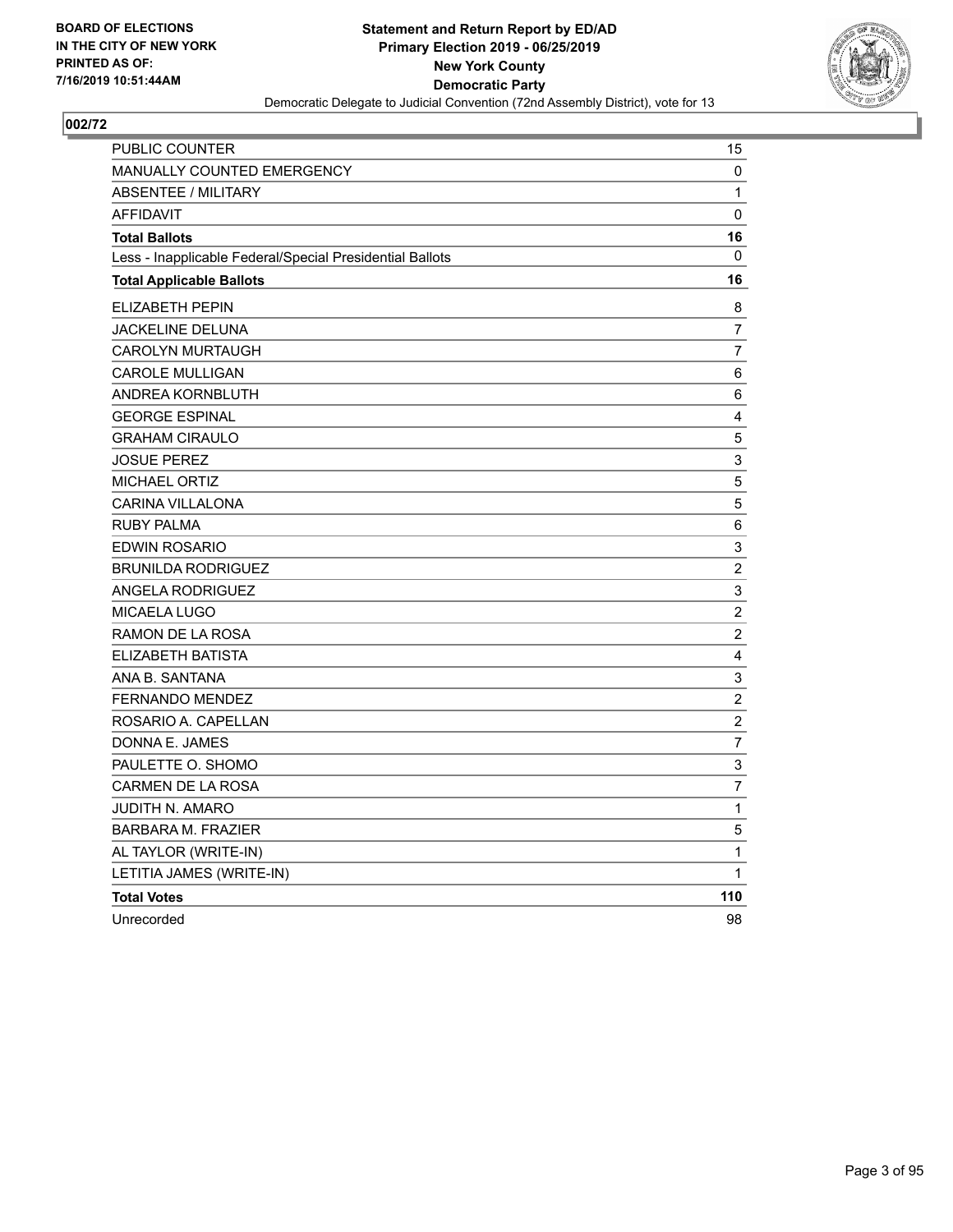

| PUBLIC COUNTER                                           | 9                       |
|----------------------------------------------------------|-------------------------|
| <b>MANUALLY COUNTED EMERGENCY</b>                        | $\pmb{0}$               |
| <b>ABSENTEE / MILITARY</b>                               | $\mathbf{1}$            |
| <b>AFFIDAVIT</b>                                         | 0                       |
| <b>Total Ballots</b>                                     | 10                      |
| Less - Inapplicable Federal/Special Presidential Ballots | $\mathbf{0}$            |
| <b>Total Applicable Ballots</b>                          | 10                      |
| ELIZABETH PEPIN                                          | $\,$ 5 $\,$             |
| JACKELINE DELUNA                                         | 4                       |
| <b>CAROLYN MURTAUGH</b>                                  | 3                       |
| <b>CAROLE MULLIGAN</b>                                   | $\overline{c}$          |
| ANDREA KORNBLUTH                                         | 3                       |
| <b>GEORGE ESPINAL</b>                                    | 4                       |
| <b>GRAHAM CIRAULO</b>                                    | $\boldsymbol{2}$        |
| <b>JOSUE PEREZ</b>                                       | 5                       |
| <b>MICHAEL ORTIZ</b>                                     | $\overline{c}$          |
| <b>CARINA VILLALONA</b>                                  | 3                       |
| <b>RUBY PALMA</b>                                        | 4                       |
| EDWIN ROSARIO                                            | 3                       |
| <b>BRUNILDA RODRIGUEZ</b>                                | 3                       |
| <b>ANGELA RODRIGUEZ</b>                                  | $\overline{\mathbf{4}}$ |
| <b>MICAELA LUGO</b>                                      | $\sqrt{5}$              |
| RAMON DE LA ROSA                                         | $\sqrt{2}$              |
| ELIZABETH BATISTA                                        | 4                       |
| ANA B. SANTANA                                           | $\overline{\mathbf{4}}$ |
| FERNANDO MENDEZ                                          | $\mathsf 3$             |
| ROSARIO A. CAPELLAN                                      | $\boldsymbol{2}$        |
| DONNA E. JAMES                                           | $\overline{2}$          |
| PAULETTE O. SHOMO                                        | $\mathbf 1$             |
| <b>CARMEN DE LA ROSA</b>                                 | 6                       |
| JUDITH N. AMARO                                          | 3                       |
| <b>BARBARA M. FRAZIER</b>                                | 3                       |
| <b>Total Votes</b>                                       | 82                      |
| Unrecorded                                               | 48                      |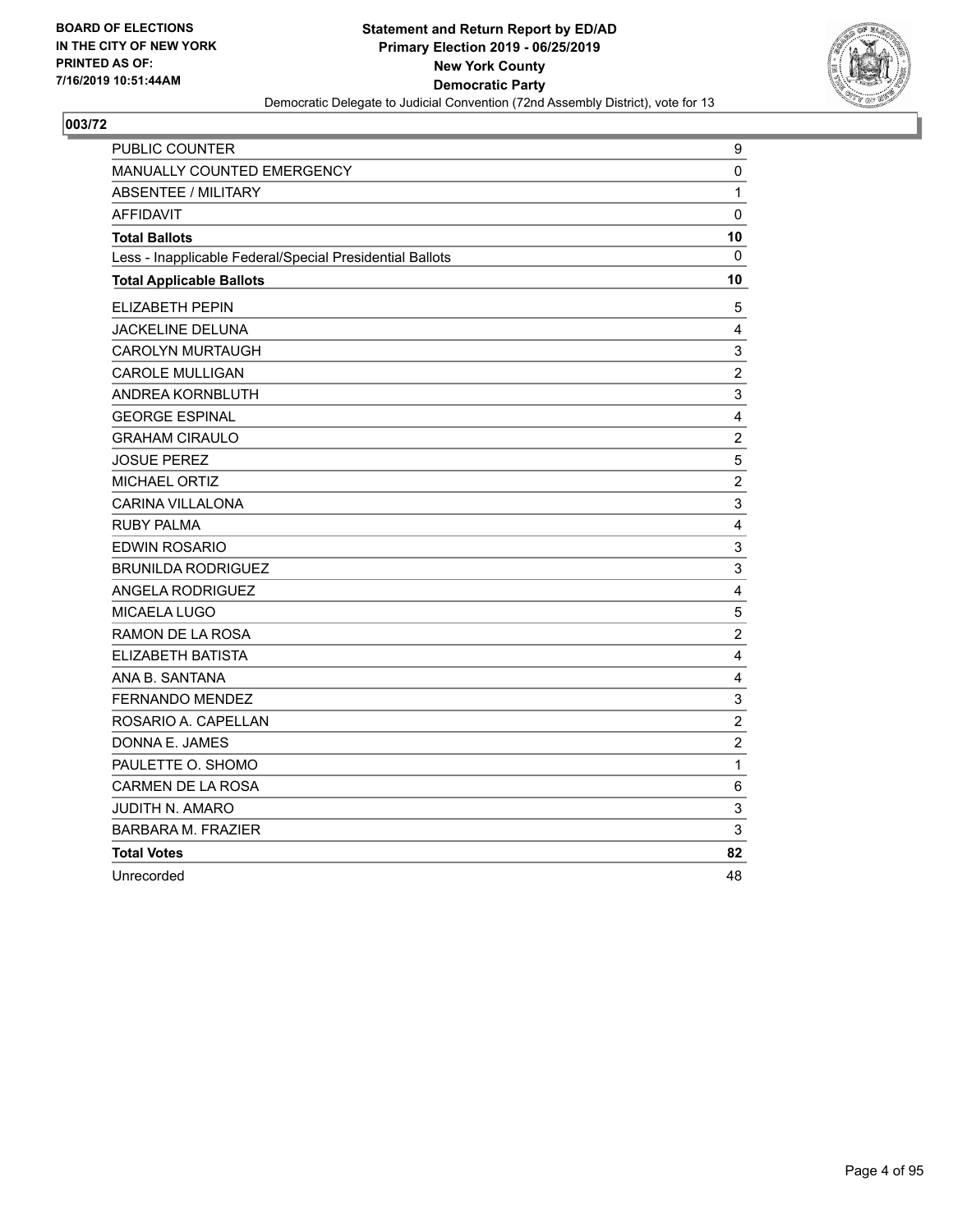

| PUBLIC COUNTER                                           | 7                         |
|----------------------------------------------------------|---------------------------|
| <b>MANUALLY COUNTED EMERGENCY</b>                        | 0                         |
| <b>ABSENTEE / MILITARY</b>                               | 0                         |
| <b>AFFIDAVIT</b>                                         | 0                         |
| <b>Total Ballots</b>                                     | $\overline{7}$            |
| Less - Inapplicable Federal/Special Presidential Ballots | 0                         |
| <b>Total Applicable Ballots</b>                          | $\overline{7}$            |
| <b>ELIZABETH PEPIN</b>                                   | 2                         |
| JACKELINE DELUNA                                         | $\overline{c}$            |
| <b>CAROLYN MURTAUGH</b>                                  | $\overline{c}$            |
| <b>CAROLE MULLIGAN</b>                                   | $\overline{c}$            |
| ANDREA KORNBLUTH                                         | $\mathbf 1$               |
| <b>GEORGE ESPINAL</b>                                    | $\boldsymbol{2}$          |
| <b>GRAHAM CIRAULO</b>                                    | $\overline{c}$            |
| <b>JOSUE PEREZ</b>                                       | 3                         |
| <b>MICHAEL ORTIZ</b>                                     | $\overline{4}$            |
| CARINA VILLALONA                                         | 4                         |
| <b>RUBY PALMA</b>                                        | $\mathbf 1$               |
| EDWIN ROSARIO                                            | $\overline{c}$            |
| <b>BRUNILDA RODRIGUEZ</b>                                | $\ensuremath{\mathsf{3}}$ |
| ANGELA RODRIGUEZ                                         | $\overline{c}$            |
| MICAELA LUGO                                             | $\mathbf{1}$              |
| RAMON DE LA ROSA                                         | 4                         |
| ELIZABETH BATISTA                                        | $\overline{\mathbf{4}}$   |
| ANA B. SANTANA                                           | $\pmb{0}$                 |
| <b>FERNANDO MENDEZ</b>                                   | $\sqrt{2}$                |
| ROSARIO A. CAPELLAN                                      | 3                         |
| DONNA E. JAMES                                           | $\mathbf 1$               |
| PAULETTE O. SHOMO                                        | 0                         |
| CARMEN DE LA ROSA                                        | $\ensuremath{\mathsf{3}}$ |
| JUDITH N. AMARO                                          | 3                         |
| <b>BARBARA M. FRAZIER</b>                                | 0                         |
| HECTOR MAGUIEIRA (WRITE-IN)                              | 1                         |
| <b>Total Votes</b>                                       | 54                        |
| Unrecorded                                               | 37                        |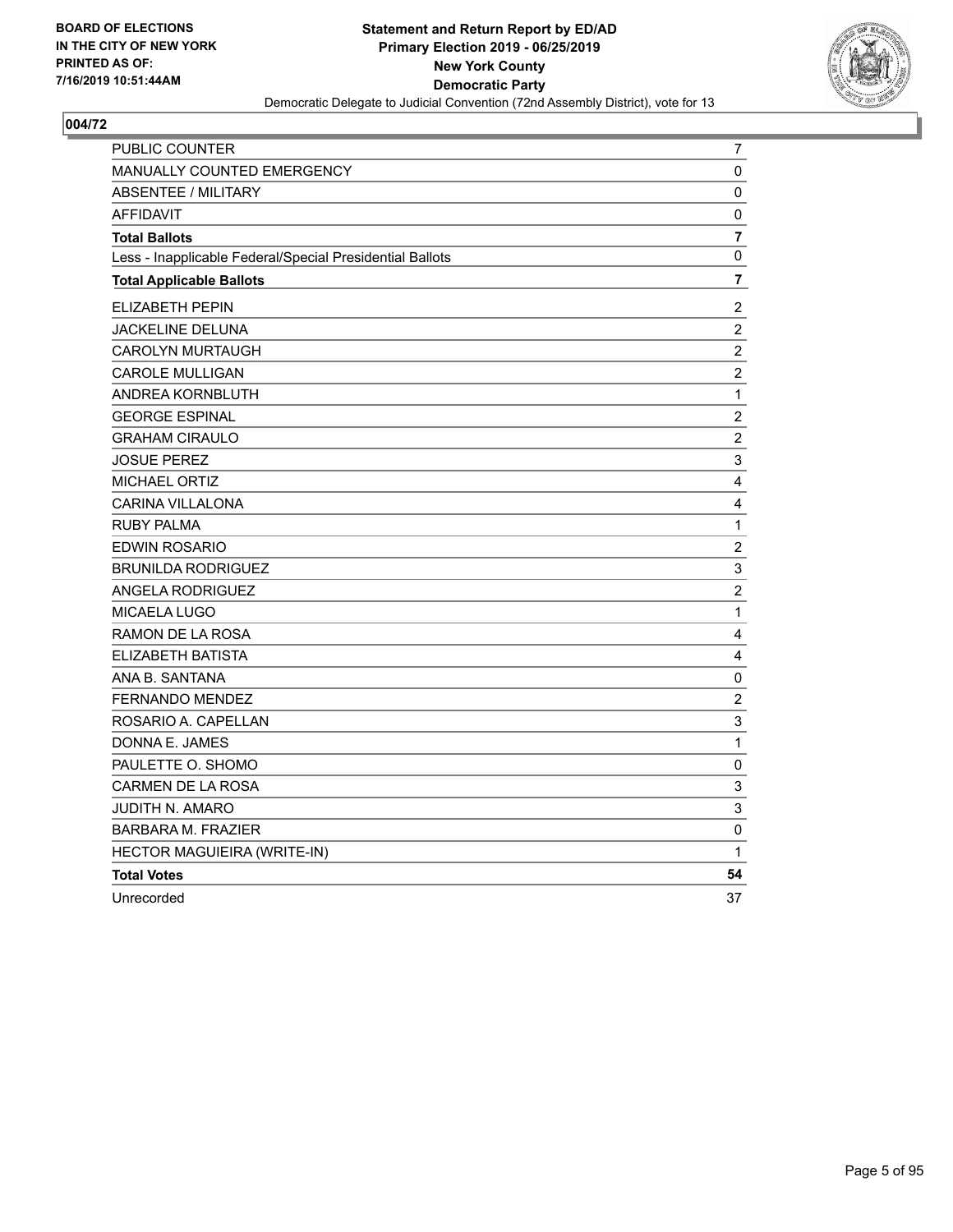

| PUBLIC COUNTER                                           | 6                       |
|----------------------------------------------------------|-------------------------|
| MANUALLY COUNTED EMERGENCY                               | 0                       |
| <b>ABSENTEE / MILITARY</b>                               | 0                       |
| <b>AFFIDAVIT</b>                                         | 0                       |
| <b>Total Ballots</b>                                     | 6                       |
| Less - Inapplicable Federal/Special Presidential Ballots | 0                       |
| <b>Total Applicable Ballots</b>                          | 6                       |
| <b>ELIZABETH PEPIN</b>                                   | 3                       |
| JACKELINE DELUNA                                         | $\overline{2}$          |
| <b>CAROLYN MURTAUGH</b>                                  | $\overline{c}$          |
| <b>CAROLE MULLIGAN</b>                                   | $\overline{c}$          |
| ANDREA KORNBLUTH                                         | $\overline{2}$          |
| <b>GEORGE ESPINAL</b>                                    | $\overline{\mathbf{c}}$ |
| <b>GRAHAM CIRAULO</b>                                    | $\overline{c}$          |
| <b>JOSUE PEREZ</b>                                       | $\overline{\mathbf{4}}$ |
| <b>MICHAEL ORTIZ</b>                                     | $\overline{c}$          |
| CARINA VILLALONA                                         | $\mathsf 3$             |
| <b>RUBY PALMA</b>                                        | $\overline{2}$          |
| EDWIN ROSARIO                                            | $\overline{c}$          |
| <b>BRUNILDA RODRIGUEZ</b>                                | $\overline{c}$          |
| <b>ANGELA RODRIGUEZ</b>                                  | $\mathbf{1}$            |
| <b>MICAELA LUGO</b>                                      | $\mathbf 0$             |
| RAMON DE LA ROSA                                         | $\overline{c}$          |
| ELIZABETH BATISTA                                        | $\mathbf{1}$            |
| ANA B. SANTANA                                           | $\mathbf{1}$            |
| <b>FERNANDO MENDEZ</b>                                   | $\mathbf 1$             |
| ROSARIO A. CAPELLAN                                      | $\overline{c}$          |
| DONNA E. JAMES                                           | 0                       |
| PAULETTE O. SHOMO                                        | 0                       |
| <b>CARMEN DE LA ROSA</b>                                 | $\overline{c}$          |
| <b>JUDITH N. AMARO</b>                                   | $\overline{2}$          |
| <b>BARBARA M. FRAZIER</b>                                | 0                       |
| <b>Total Votes</b>                                       | 42                      |
| Unrecorded                                               | 36                      |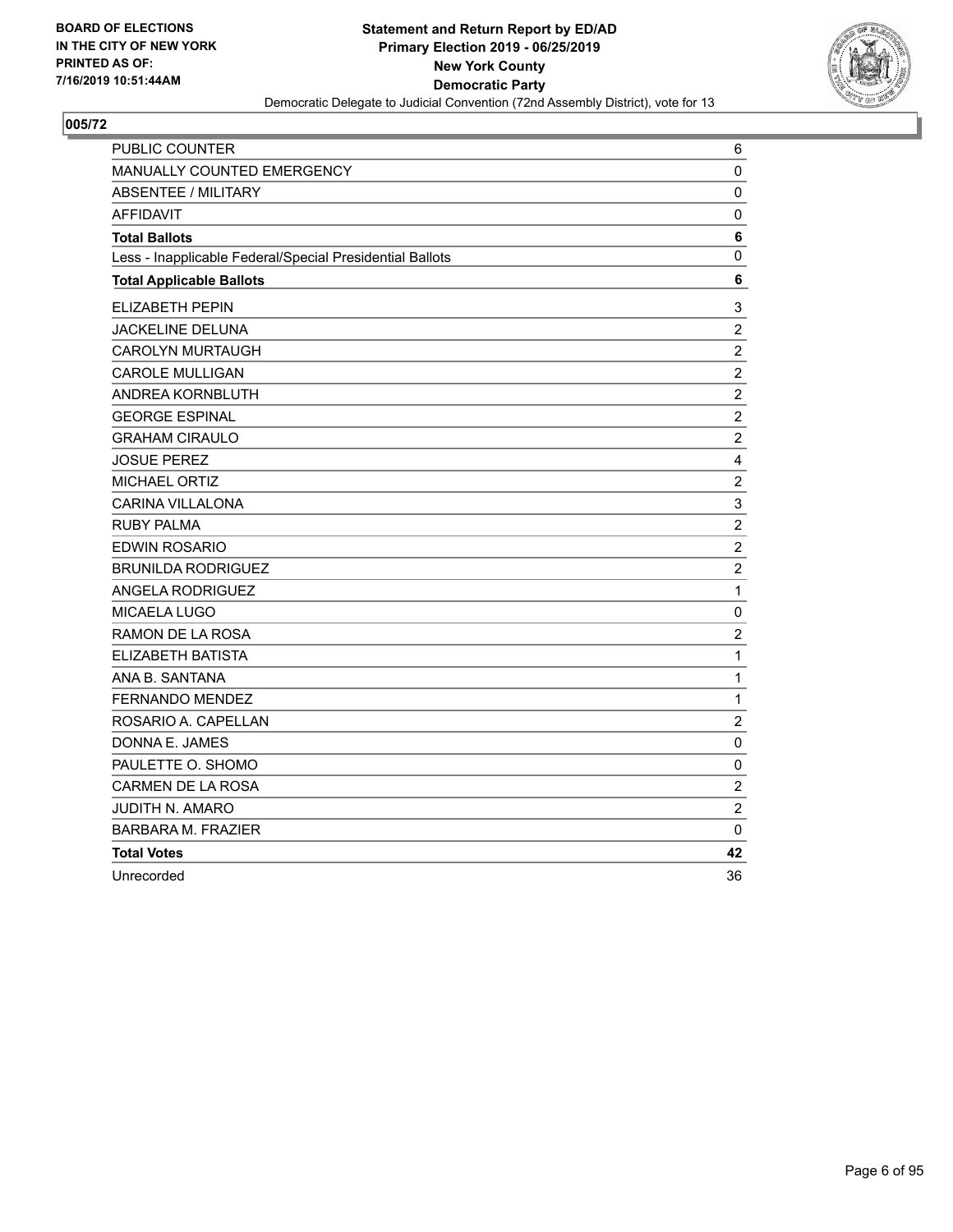

| PUBLIC COUNTER                                           | 3                |
|----------------------------------------------------------|------------------|
| <b>MANUALLY COUNTED EMERGENCY</b>                        | 0                |
| <b>ABSENTEE / MILITARY</b>                               | 0                |
| <b>AFFIDAVIT</b>                                         | 0                |
| <b>Total Ballots</b>                                     | $\mathbf 3$      |
| Less - Inapplicable Federal/Special Presidential Ballots | 0                |
| <b>Total Applicable Ballots</b>                          | 3                |
| <b>ELIZABETH PEPIN</b>                                   | 1                |
| JACKELINE DELUNA                                         | 1                |
| <b>CAROLYN MURTAUGH</b>                                  | $\mathbf{1}$     |
| <b>CAROLE MULLIGAN</b>                                   | $\overline{c}$   |
| ANDREA KORNBLUTH                                         | $\mathbf{1}$     |
| <b>GEORGE ESPINAL</b>                                    | $\boldsymbol{2}$ |
| <b>GRAHAM CIRAULO</b>                                    | $\mathbf{1}$     |
| <b>JOSUE PEREZ</b>                                       | $\mathbf{1}$     |
| <b>MICHAEL ORTIZ</b>                                     | $\mathbf{1}$     |
| <b>CARINA VILLALONA</b>                                  | 1                |
| <b>RUBY PALMA</b>                                        | $\mathbf 1$      |
| <b>EDWIN ROSARIO</b>                                     | $\mathbf{1}$     |
| <b>BRUNILDA RODRIGUEZ</b>                                | $\pmb{0}$        |
| <b>ANGELA RODRIGUEZ</b>                                  | 1                |
| <b>MICAELA LUGO</b>                                      | $\pmb{0}$        |
| RAMON DE LA ROSA                                         | $\mathbf{1}$     |
| ELIZABETH BATISTA                                        | 0                |
| ANA B. SANTANA                                           | $\pmb{0}$        |
| <b>FERNANDO MENDEZ</b>                                   | $\mathbf 1$      |
| ROSARIO A. CAPELLAN                                      | 0                |
| DONNA E. JAMES                                           | 0                |
| PAULETTE O. SHOMO                                        | 0                |
| <b>CARMEN DE LA ROSA</b>                                 | 3                |
| JUDITH N. AMARO                                          | $\pmb{0}$        |
| <b>BARBARA M. FRAZIER</b>                                | 0                |
| <b>Total Votes</b>                                       | 20               |
| Unrecorded                                               | 19               |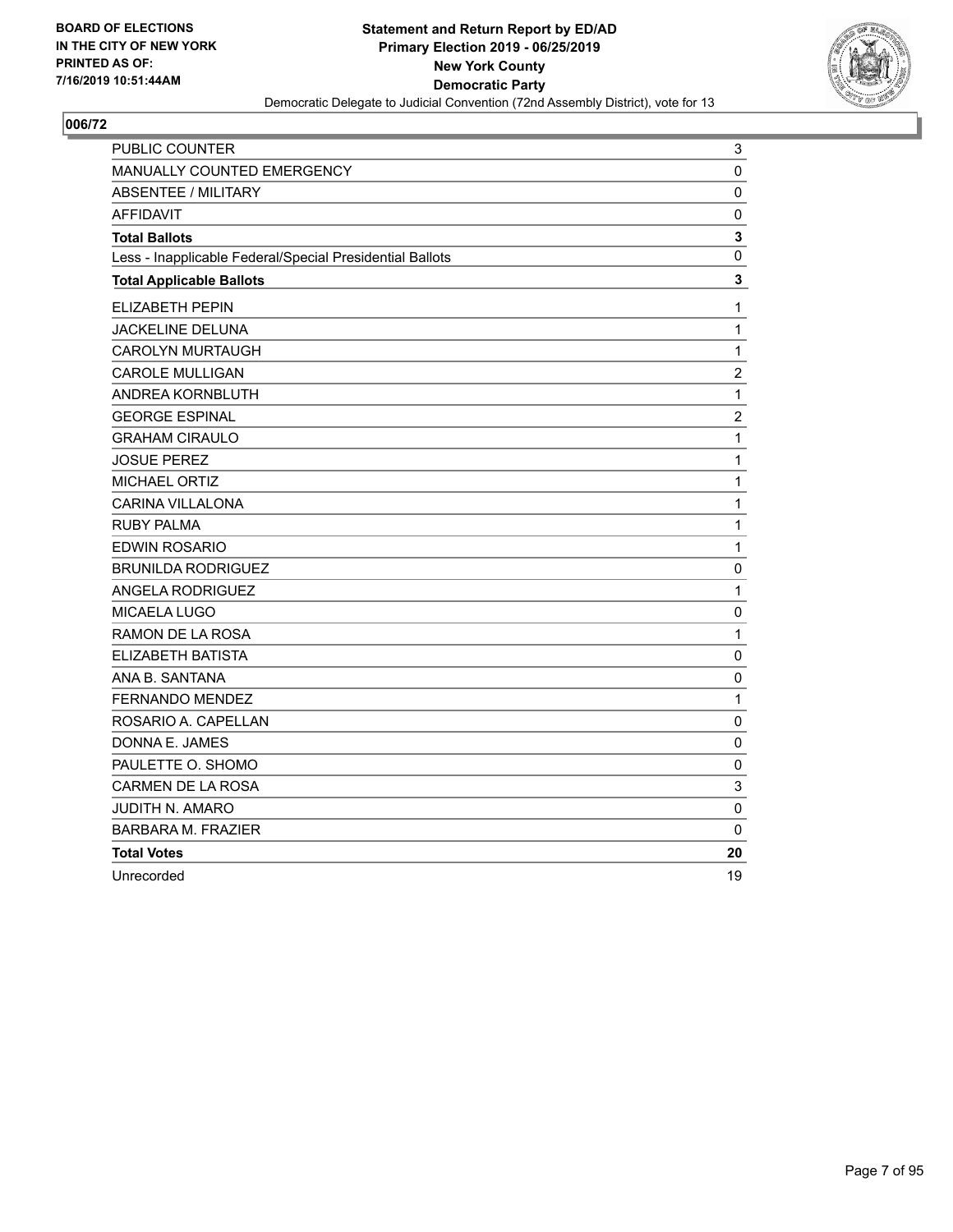

| PUBLIC COUNTER                                           | 3                |
|----------------------------------------------------------|------------------|
| MANUALLY COUNTED EMERGENCY                               | 0                |
| <b>ABSENTEE / MILITARY</b>                               | 0                |
| <b>AFFIDAVIT</b>                                         | 0                |
| <b>Total Ballots</b>                                     | 3                |
| Less - Inapplicable Federal/Special Presidential Ballots | $\mathbf 0$      |
| <b>Total Applicable Ballots</b>                          | 3                |
| ELIZABETH PEPIN                                          | $\mathbf 1$      |
| JACKELINE DELUNA                                         | $\mathbf{1}$     |
| CAROLYN MURTAUGH                                         | $\overline{c}$   |
| <b>CAROLE MULLIGAN</b>                                   | $\overline{c}$   |
| ANDREA KORNBLUTH                                         | $\mathbf{1}$     |
| <b>GEORGE ESPINAL</b>                                    | $\mathbf 1$      |
| <b>GRAHAM CIRAULO</b>                                    | 0                |
| <b>JOSUE PEREZ</b>                                       | $\overline{c}$   |
| <b>MICHAEL ORTIZ</b>                                     | $\overline{c}$   |
| <b>CARINA VILLALONA</b>                                  | $\pmb{0}$        |
| <b>RUBY PALMA</b>                                        | 0                |
| <b>EDWIN ROSARIO</b>                                     | $\mathbf{1}$     |
| <b>BRUNILDA RODRIGUEZ</b>                                | $\overline{c}$   |
| <b>ANGELA RODRIGUEZ</b>                                  | $\overline{c}$   |
| MICAELA LUGO                                             | $\pmb{0}$        |
| RAMON DE LA ROSA                                         | $\overline{c}$   |
| ELIZABETH BATISTA                                        | 1                |
| ANA B. SANTANA                                           | $\mathbf{1}$     |
| FERNANDO MENDEZ                                          | $\overline{c}$   |
| ROSARIO A. CAPELLAN                                      | $\pmb{0}$        |
| DONNA E. JAMES                                           | 0                |
| PAULETTE O. SHOMO                                        | 0                |
| <b>CARMEN DE LA ROSA</b>                                 | $\boldsymbol{2}$ |
| <b>JUDITH N. AMARO</b>                                   | $\overline{2}$   |
| <b>BARBARA M. FRAZIER</b>                                | 1                |
| <b>Total Votes</b>                                       | 28               |
| Unrecorded                                               | 11               |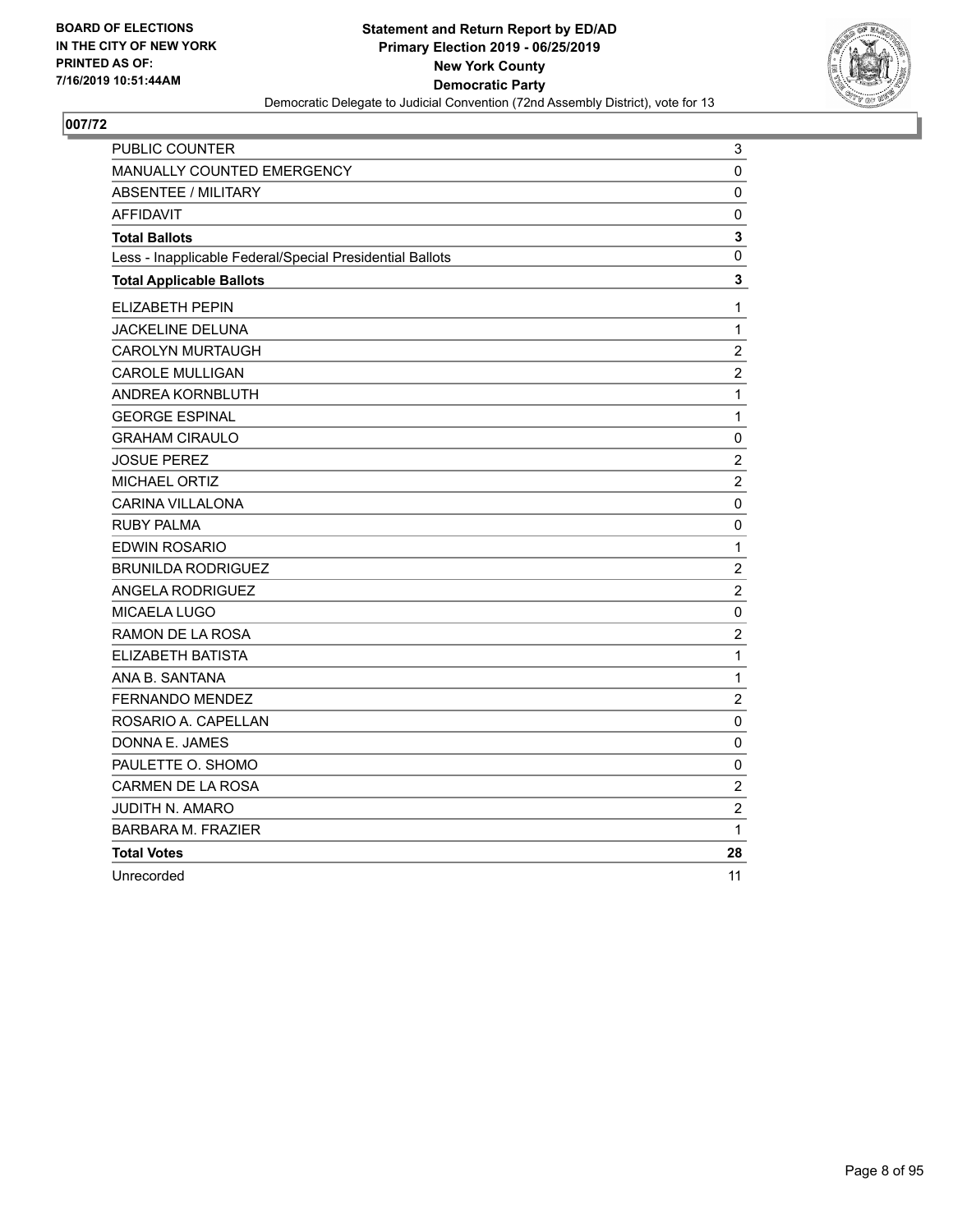

| PUBLIC COUNTER                                           | 4                         |
|----------------------------------------------------------|---------------------------|
| <b>MANUALLY COUNTED EMERGENCY</b>                        | 0                         |
| <b>ABSENTEE / MILITARY</b>                               | 1                         |
| <b>AFFIDAVIT</b>                                         | 0                         |
| <b>Total Ballots</b>                                     | 5                         |
| Less - Inapplicable Federal/Special Presidential Ballots | 0                         |
| <b>Total Applicable Ballots</b>                          | 5                         |
| <b>ELIZABETH PEPIN</b>                                   | 1                         |
| <b>JACKELINE DELUNA</b>                                  | 1                         |
| <b>CAROLYN MURTAUGH</b>                                  | 0                         |
| <b>CAROLE MULLIGAN</b>                                   | $\mathbf 1$               |
| ANDREA KORNBLUTH                                         | 0                         |
| <b>GEORGE ESPINAL</b>                                    | 3                         |
| <b>GRAHAM CIRAULO</b>                                    | 0                         |
| <b>JOSUE PEREZ</b>                                       | $\overline{c}$            |
| <b>MICHAEL ORTIZ</b>                                     | $\ensuremath{\mathsf{3}}$ |
| <b>CARINA VILLALONA</b>                                  | 3                         |
| <b>RUBY PALMA</b>                                        | 1                         |
| EDWIN ROSARIO                                            | 3                         |
| <b>BRUNILDA RODRIGUEZ</b>                                | $\overline{c}$            |
| <b>ANGELA RODRIGUEZ</b>                                  | $\mathsf 3$               |
| MICAELA LUGO                                             | $\overline{c}$            |
| RAMON DE LA ROSA                                         | $\overline{\mathbf{4}}$   |
| ELIZABETH BATISTA                                        | $\overline{2}$            |
| ANA B. SANTANA                                           | $\overline{c}$            |
| <b>FERNANDO MENDEZ</b>                                   | $\mathbf 1$               |
| ROSARIO A. CAPELLAN                                      | $\mathbf 1$               |
| DONNA E. JAMES                                           | $\mathbf 1$               |
| PAULETTE O. SHOMO                                        | $\pmb{0}$                 |
| CARMEN DE LA ROSA                                        | 4                         |
| <b>JUDITH N. AMARO</b>                                   | 1                         |
| <b>BARBARA M. FRAZIER</b>                                | 0                         |
| ALFRED MILLER JR. (WRITE-IN)                             | 1                         |
| <b>Total Votes</b>                                       | 42                        |
| Unrecorded                                               | 23                        |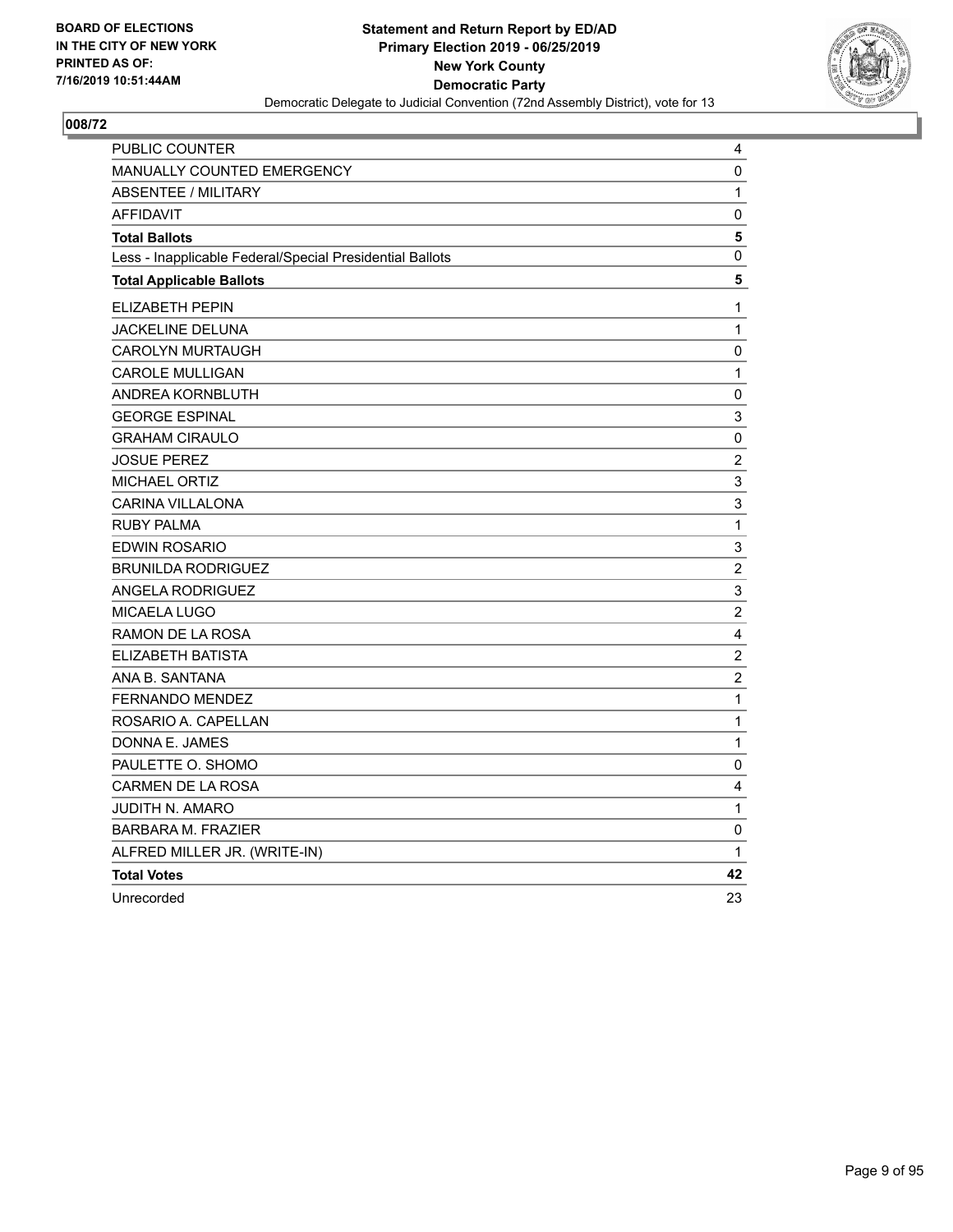

| PUBLIC COUNTER                                           | 7                         |
|----------------------------------------------------------|---------------------------|
| MANUALLY COUNTED EMERGENCY                               | 0                         |
| <b>ABSENTEE / MILITARY</b>                               | 0                         |
| <b>AFFIDAVIT</b>                                         | 0                         |
| <b>Total Ballots</b>                                     | $\overline{7}$            |
| Less - Inapplicable Federal/Special Presidential Ballots | 0                         |
| <b>Total Applicable Ballots</b>                          | $\overline{7}$            |
| <b>ELIZABETH PEPIN</b>                                   | 1                         |
| JACKELINE DELUNA                                         | 1                         |
| <b>CAROLYN MURTAUGH</b>                                  | 1                         |
| <b>CAROLE MULLIGAN</b>                                   | $\boldsymbol{2}$          |
| ANDREA KORNBLUTH                                         | $\overline{c}$            |
| <b>GEORGE ESPINAL</b>                                    | $\overline{c}$            |
| <b>GRAHAM CIRAULO</b>                                    | 3                         |
| <b>JOSUE PEREZ</b>                                       | $\ensuremath{\mathsf{3}}$ |
| <b>MICHAEL ORTIZ</b>                                     | $\overline{c}$            |
| CARINA VILLALONA                                         | 3                         |
| <b>RUBY PALMA</b>                                        | $\boldsymbol{2}$          |
| EDWIN ROSARIO                                            | 3                         |
| <b>BRUNILDA RODRIGUEZ</b>                                | $\overline{c}$            |
| ANGELA RODRIGUEZ                                         | 3                         |
| MICAELA LUGO                                             | $\overline{c}$            |
| RAMON DE LA ROSA                                         | $\overline{\mathbf{4}}$   |
| ELIZABETH BATISTA                                        | 4                         |
| ANA B. SANTANA                                           | 3                         |
| <b>FERNANDO MENDEZ</b>                                   | 3                         |
| ROSARIO A. CAPELLAN                                      | 3                         |
| DONNA E. JAMES                                           | 3                         |
| PAULETTE O. SHOMO                                        | $\overline{c}$            |
| CARMEN DE LA ROSA                                        | 4                         |
| JUDITH N. AMARO                                          | 3                         |
| <b>BARBARA M. FRAZIER</b>                                | $\overline{c}$            |
| EDWIN F. CABLE (WRITE-IN)                                | $\mathbf{1}$              |
| <b>Total Votes</b>                                       | 64                        |
| Unrecorded                                               | 27                        |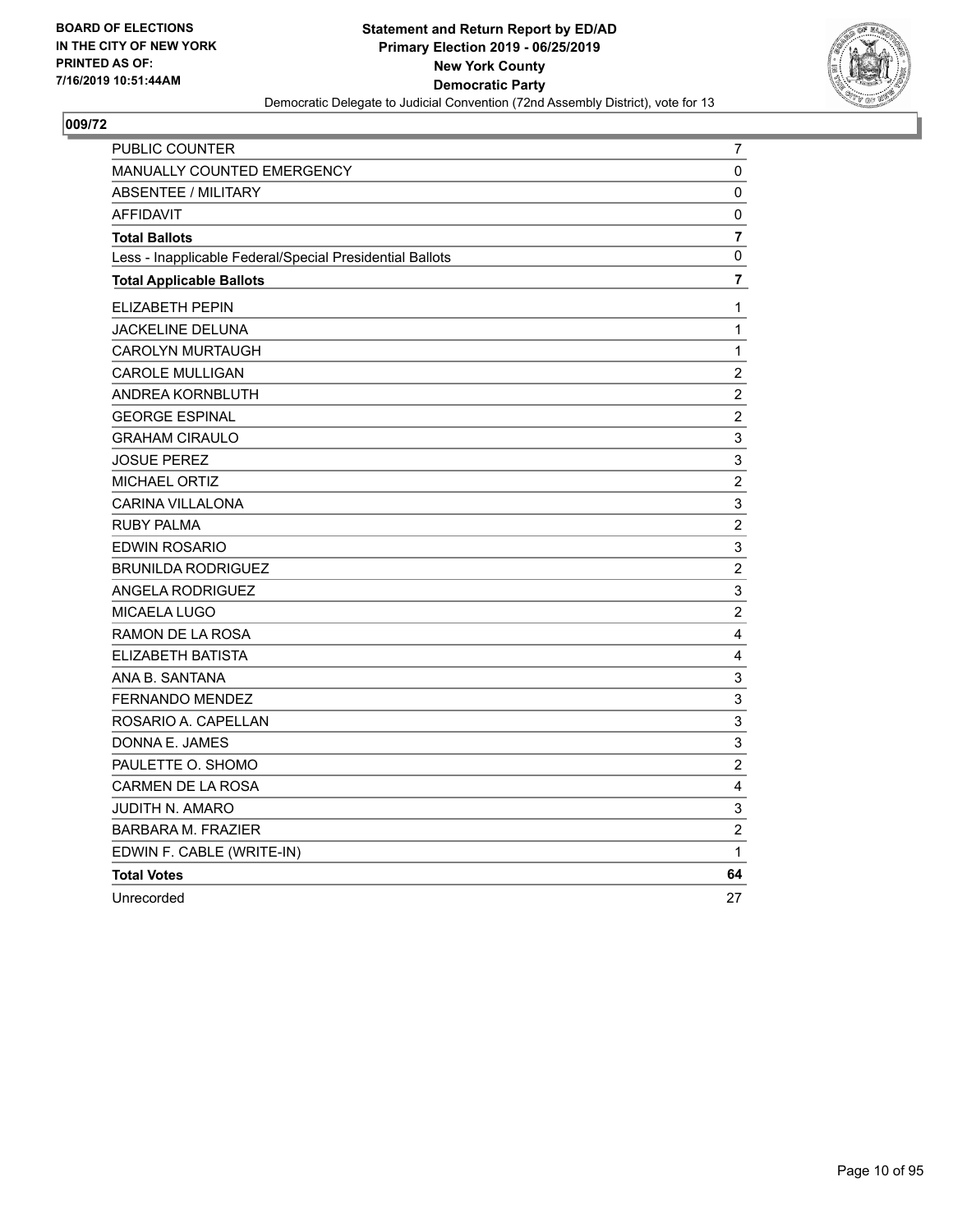

| PUBLIC COUNTER                                           | 5                       |
|----------------------------------------------------------|-------------------------|
| MANUALLY COUNTED EMERGENCY                               | $\pmb{0}$               |
| <b>ABSENTEE / MILITARY</b>                               | 1                       |
| <b>AFFIDAVIT</b>                                         | 0                       |
| <b>Total Ballots</b>                                     | 6                       |
| Less - Inapplicable Federal/Special Presidential Ballots | 0                       |
| <b>Total Applicable Ballots</b>                          | 6                       |
| <b>ELIZABETH PEPIN</b>                                   | 1                       |
| JACKELINE DELUNA                                         | $\overline{2}$          |
| <b>CAROLYN MURTAUGH</b>                                  | 4                       |
| <b>CAROLE MULLIGAN</b>                                   | $\overline{c}$          |
| ANDREA KORNBLUTH                                         | $\mathbf{1}$            |
| <b>GEORGE ESPINAL</b>                                    | $\overline{c}$          |
| <b>GRAHAM CIRAULO</b>                                    | $\mathbf{1}$            |
| <b>JOSUE PEREZ</b>                                       | $\overline{\mathbf{4}}$ |
| MICHAEL ORTIZ                                            | $\overline{c}$          |
| <b>CARINA VILLALONA</b>                                  | 3                       |
| <b>RUBY PALMA</b>                                        | 3                       |
| <b>EDWIN ROSARIO</b>                                     | $\mathbf{1}$            |
| <b>BRUNILDA RODRIGUEZ</b>                                | $\boldsymbol{2}$        |
| ANGELA RODRIGUEZ                                         | 3                       |
| MICAELA LUGO                                             | $\pmb{0}$               |
| RAMON DE LA ROSA                                         | $\mathbf{1}$            |
| ELIZABETH BATISTA                                        | 4                       |
| ANA B. SANTANA                                           | $\mathbf 1$             |
| <b>FERNANDO MENDEZ</b>                                   | $\mathbf 1$             |
| ROSARIO A. CAPELLAN                                      | $\overline{c}$          |
| DONNA E. JAMES                                           | $\mathbf{1}$            |
| PAULETTE O. SHOMO                                        | $\mathbf{1}$            |
| <b>CARMEN DE LA ROSA</b>                                 | 3                       |
| <b>JUDITH N. AMARO</b>                                   | $\overline{c}$          |
| <b>BARBARA M. FRAZIER</b>                                | $\overline{c}$          |
| <b>Total Votes</b>                                       | 49                      |
| Unrecorded                                               | 29                      |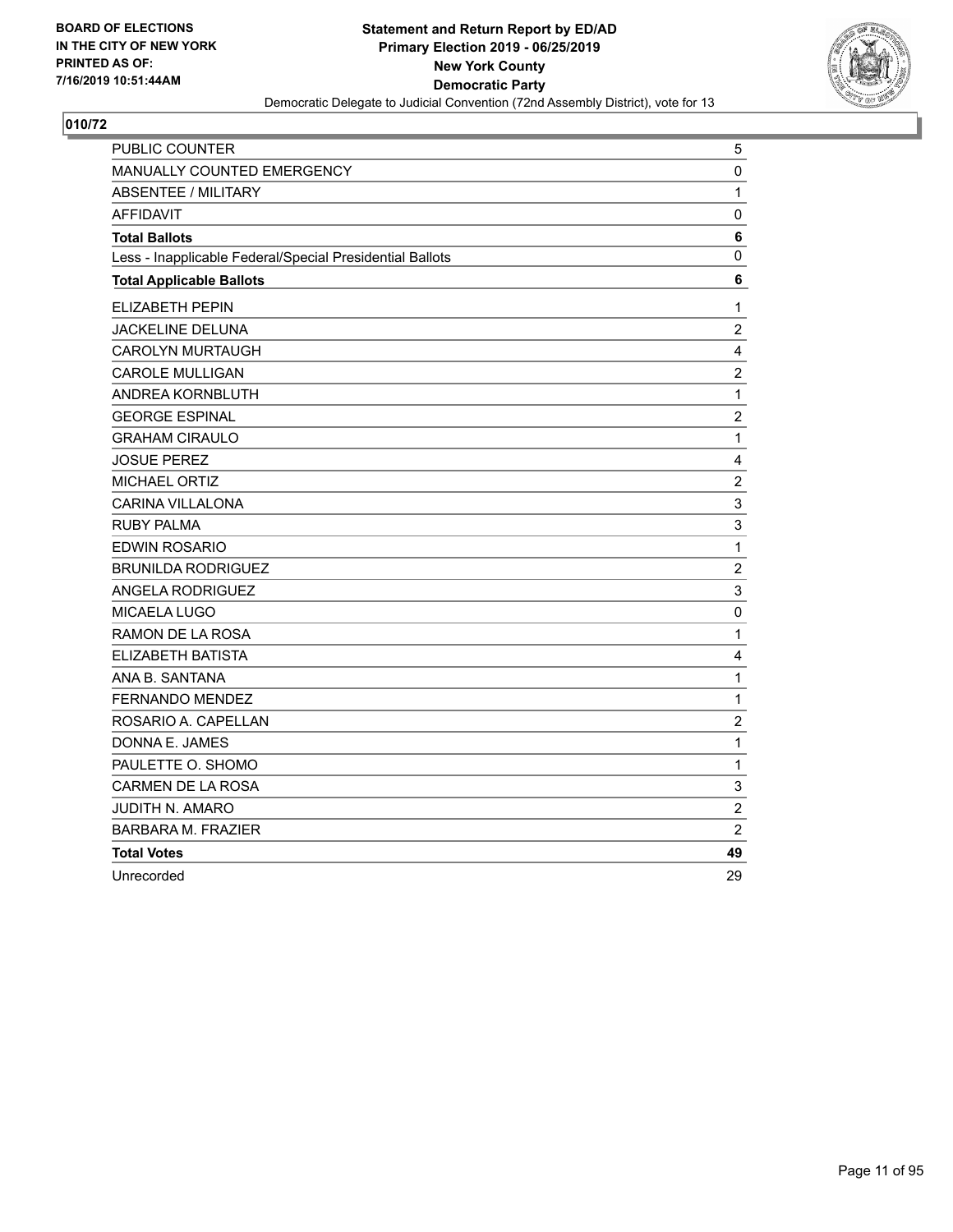

| <b>PUBLIC COUNTER</b>                                    | 5              |
|----------------------------------------------------------|----------------|
| MANUALLY COUNTED EMERGENCY                               | 0              |
| <b>ABSENTEE / MILITARY</b>                               | 0              |
| <b>AFFIDAVIT</b>                                         | $\pmb{0}$      |
| <b>Total Ballots</b>                                     | 5              |
| Less - Inapplicable Federal/Special Presidential Ballots | $\mathbf 0$    |
| <b>Total Applicable Ballots</b>                          | 5              |
| ELIZABETH PEPIN                                          | 3              |
| <b>JACKELINE DELUNA</b>                                  | $\overline{c}$ |
| <b>CAROLYN MURTAUGH</b>                                  | $\mathbf 1$    |
| <b>CAROLE MULLIGAN</b>                                   | 1              |
| ANDREA KORNBLUTH                                         | $\mathbf 1$    |
| <b>GEORGE ESPINAL</b>                                    | $\overline{c}$ |
| <b>GRAHAM CIRAULO</b>                                    | $\mathbf 1$    |
| <b>JOSUE PEREZ</b>                                       | $\mathbf{1}$   |
| MICHAEL ORTIZ                                            | 1              |
| CARINA VILLALONA                                         | 1              |
| <b>RUBY PALMA</b>                                        | $\mathbf{1}$   |
| <b>EDWIN ROSARIO</b>                                     | 1              |
| <b>BRUNILDA RODRIGUEZ</b>                                | $\pmb{0}$      |
| <b>ANGELA RODRIGUEZ</b>                                  | 0              |
| MICAELA LUGO                                             | 0              |
| RAMON DE LA ROSA                                         | 0              |
| ELIZABETH BATISTA                                        | $\pmb{0}$      |
| ANA B. SANTANA                                           | $\pmb{0}$      |
| <b>FERNANDO MENDEZ</b>                                   | 0              |
| ROSARIO A. CAPELLAN                                      | 0              |
| DONNA E. JAMES                                           | $\mathbf 0$    |
| PAULETTE O. SHOMO                                        | 0              |
| CARMEN DE LA ROSA                                        | 0              |
| JUDITH N. AMARO                                          | 0              |
| <b>BARBARA M. FRAZIER</b>                                | 0              |
| <b>Total Votes</b>                                       | 16             |
| Unrecorded                                               | 49             |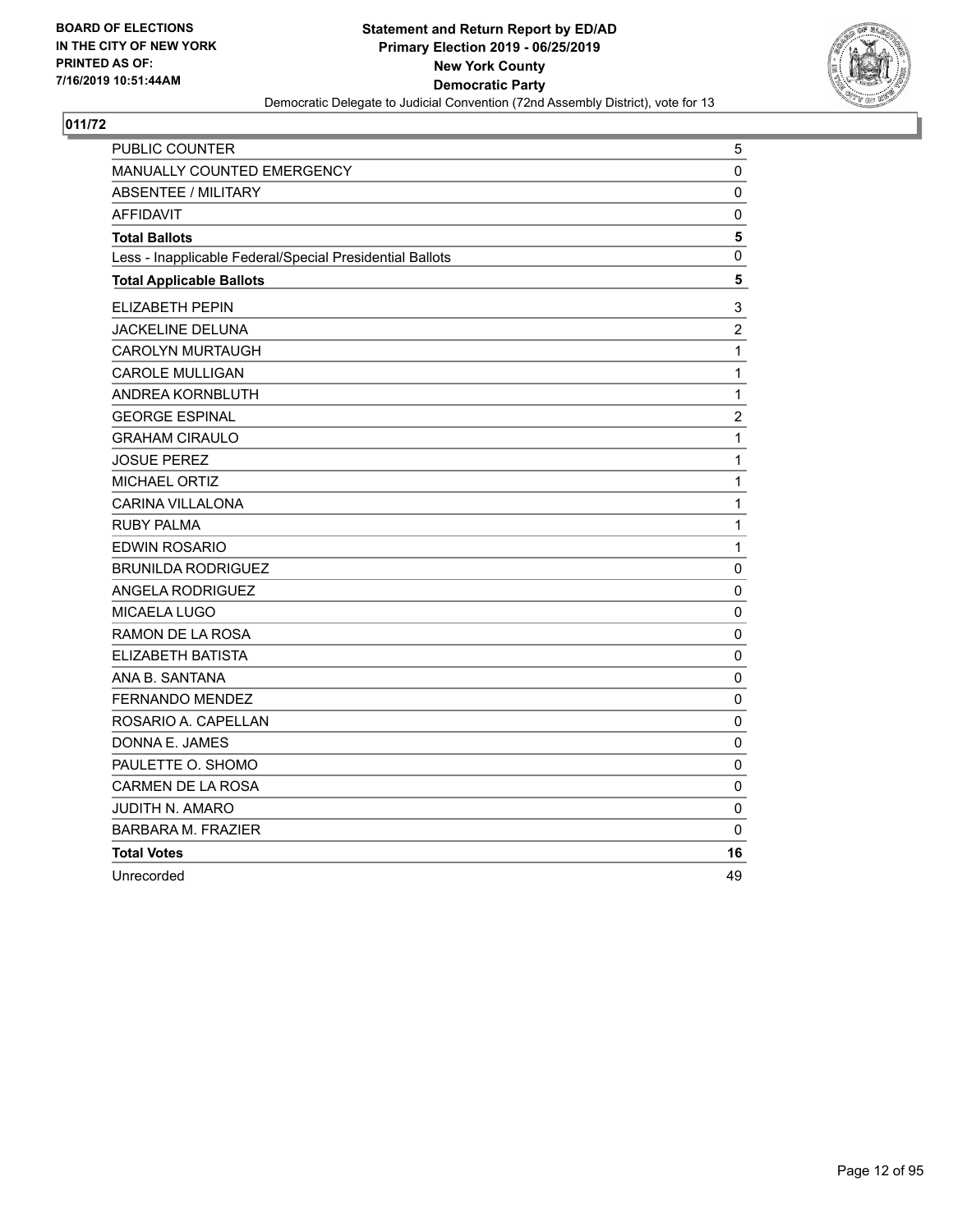

| <b>PUBLIC COUNTER</b>                                    | $12 \overline{ }$         |
|----------------------------------------------------------|---------------------------|
| MANUALLY COUNTED EMERGENCY                               | 0                         |
| <b>ABSENTEE / MILITARY</b>                               | 1                         |
| <b>AFFIDAVIT</b>                                         | 0                         |
| <b>Total Ballots</b>                                     | 13                        |
| Less - Inapplicable Federal/Special Presidential Ballots | $\mathbf{0}$              |
| <b>Total Applicable Ballots</b>                          | 13                        |
| <b>ELIZABETH PEPIN</b>                                   | 6                         |
| JACKELINE DELUNA                                         | 5                         |
| <b>CAROLYN MURTAUGH</b>                                  | 3                         |
| <b>CAROLE MULLIGAN</b>                                   | 4                         |
| ANDREA KORNBLUTH                                         | 5                         |
| <b>GEORGE ESPINAL</b>                                    | 5                         |
| <b>GRAHAM CIRAULO</b>                                    | $\overline{c}$            |
| <b>JOSUE PEREZ</b>                                       | $\overline{4}$            |
| <b>MICHAEL ORTIZ</b>                                     | 4                         |
| <b>CARINA VILLALONA</b>                                  | 5                         |
| <b>RUBY PALMA</b>                                        | 3                         |
| EDWIN ROSARIO                                            | $\overline{\mathbf{4}}$   |
| <b>BRUNILDA RODRIGUEZ</b>                                | 3                         |
| ANGELA RODRIGUEZ                                         | 6                         |
| MICAELA LUGO                                             | $\ensuremath{\mathsf{3}}$ |
| RAMON DE LA ROSA                                         | 3                         |
| ELIZABETH BATISTA                                        | $\overline{7}$            |
| ANA B. SANTANA                                           | $\overline{\mathbf{4}}$   |
| <b>FERNANDO MENDEZ</b>                                   | $\overline{4}$            |
| ROSARIO A. CAPELLAN                                      | $\sqrt{5}$                |
| DONNA E. JAMES                                           | 3                         |
| PAULETTE O. SHOMO                                        | 3                         |
| CARMEN DE LA ROSA                                        | 6                         |
| <b>JUDITH N. AMARO</b>                                   | $\overline{c}$            |
| <b>BARBARA M. FRAZIER</b>                                | 5                         |
| <b>Total Votes</b>                                       | 104                       |
| Unrecorded                                               | 65                        |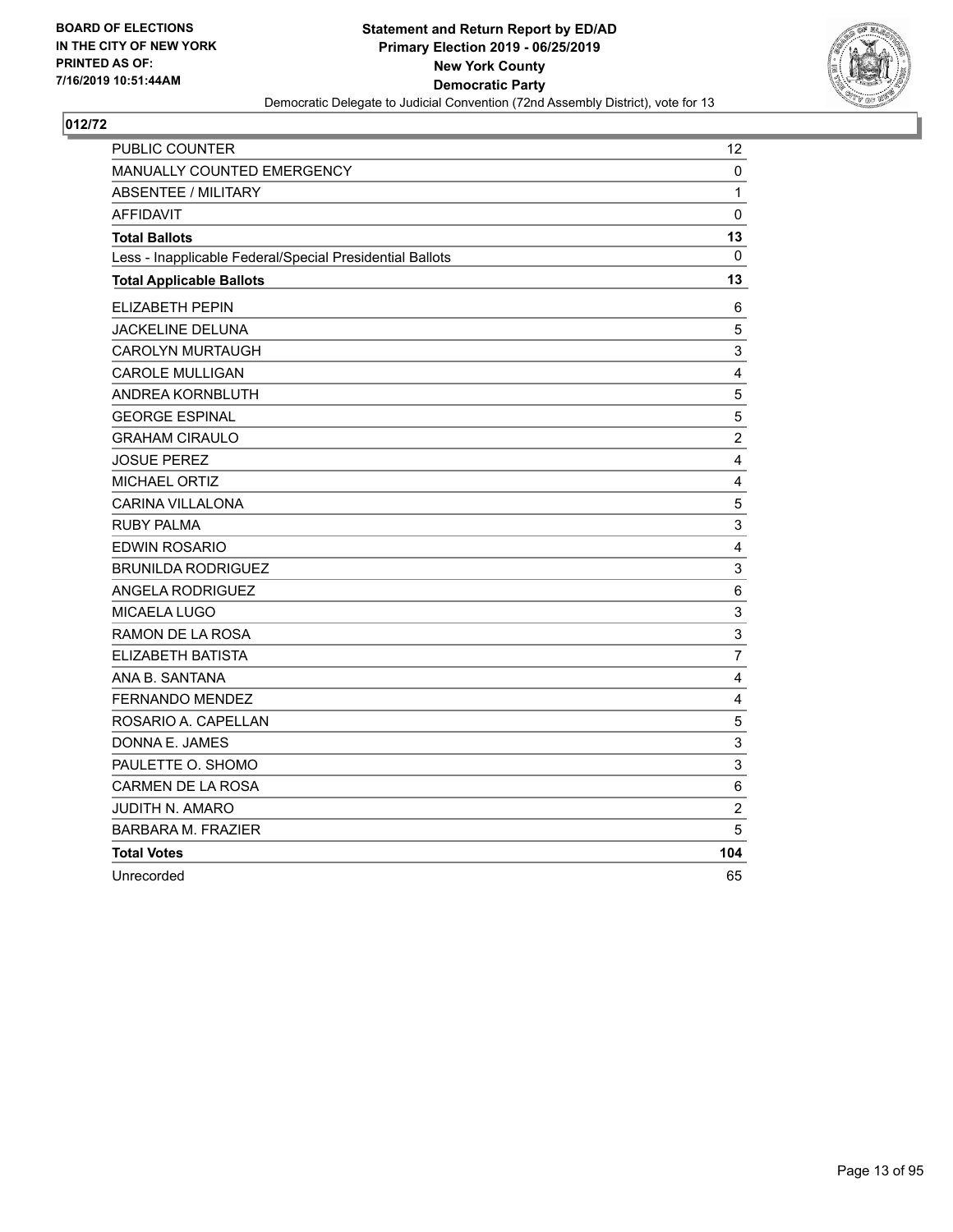

| PUBLIC COUNTER                                           | 6                         |
|----------------------------------------------------------|---------------------------|
| MANUALLY COUNTED EMERGENCY                               | $\pmb{0}$                 |
| <b>ABSENTEE / MILITARY</b>                               | 0                         |
| <b>AFFIDAVIT</b>                                         | 0                         |
| <b>Total Ballots</b>                                     | 6                         |
| Less - Inapplicable Federal/Special Presidential Ballots | 0                         |
| <b>Total Applicable Ballots</b>                          | 6                         |
| <b>ELIZABETH PEPIN</b>                                   | 4                         |
| JACKELINE DELUNA                                         | $\overline{2}$            |
| CAROLYN MURTAUGH                                         | $\mathbf{1}$              |
| <b>CAROLE MULLIGAN</b>                                   | $\mathbf 1$               |
| ANDREA KORNBLUTH                                         | 1                         |
| <b>GEORGE ESPINAL</b>                                    | 4                         |
| <b>GRAHAM CIRAULO</b>                                    | $\mathbf{1}$              |
| <b>JOSUE PEREZ</b>                                       | $\overline{4}$            |
| <b>MICHAEL ORTIZ</b>                                     | $\overline{c}$            |
| <b>CARINA VILLALONA</b>                                  | $\ensuremath{\mathsf{3}}$ |
| <b>RUBY PALMA</b>                                        | $\boldsymbol{2}$          |
| <b>EDWIN ROSARIO</b>                                     | $\mathbf{1}$              |
| <b>BRUNILDA RODRIGUEZ</b>                                | $\overline{c}$            |
| <b>ANGELA RODRIGUEZ</b>                                  | $\overline{c}$            |
| MICAELA LUGO                                             | $\overline{2}$            |
| RAMON DE LA ROSA                                         | 3                         |
| ELIZABETH BATISTA                                        | $\sqrt{2}$                |
| ANA B. SANTANA                                           | $\overline{c}$            |
| FERNANDO MENDEZ                                          | $\mathbf{1}$              |
| ROSARIO A. CAPELLAN                                      | $\pmb{0}$                 |
| DONNA E. JAMES                                           | $\overline{2}$            |
| PAULETTE O. SHOMO                                        | 0                         |
| <b>CARMEN DE LA ROSA</b>                                 | $\sqrt{5}$                |
| <b>JUDITH N. AMARO</b>                                   | $\mathbf 0$               |
| <b>BARBARA M. FRAZIER</b>                                | 1                         |
| <b>Total Votes</b>                                       | 48                        |
| Unrecorded                                               | 30                        |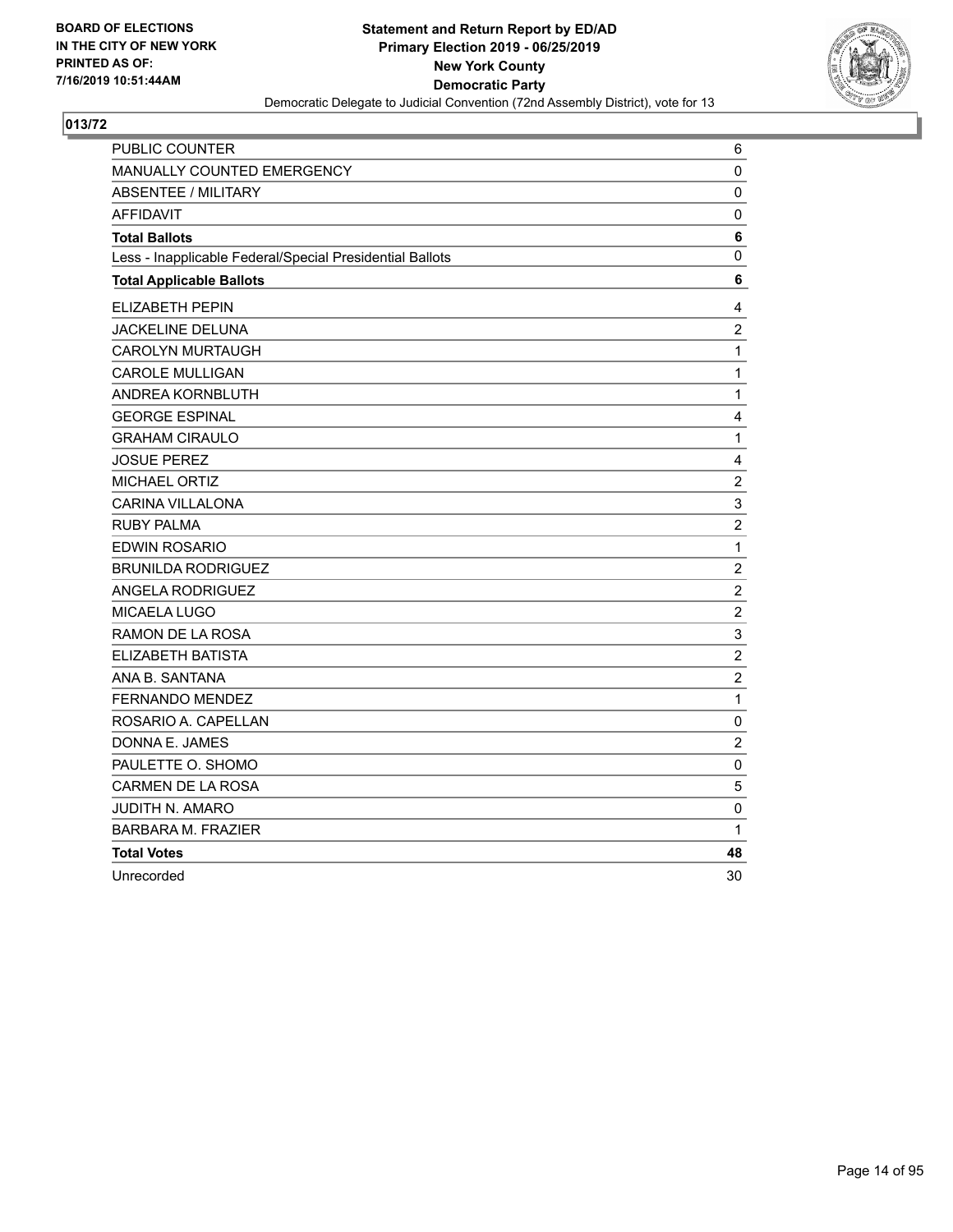

| PUBLIC COUNTER                                           | $\overline{7}$            |
|----------------------------------------------------------|---------------------------|
| MANUALLY COUNTED EMERGENCY                               | 0                         |
| <b>ABSENTEE / MILITARY</b>                               | $\overline{2}$            |
| <b>AFFIDAVIT</b>                                         | $\pmb{0}$                 |
| <b>Total Ballots</b>                                     | 9                         |
| Less - Inapplicable Federal/Special Presidential Ballots | 0                         |
| <b>Total Applicable Ballots</b>                          | 9                         |
| <b>ELIZABETH PEPIN</b>                                   | 5                         |
| JACKELINE DELUNA                                         | 3                         |
| <b>CAROLYN MURTAUGH</b>                                  | 3                         |
| <b>CAROLE MULLIGAN</b>                                   | $\ensuremath{\mathsf{3}}$ |
| ANDREA KORNBLUTH                                         | $\overline{2}$            |
| <b>GEORGE ESPINAL</b>                                    | $\sqrt{5}$                |
| <b>GRAHAM CIRAULO</b>                                    | 3                         |
| <b>JOSUE PEREZ</b>                                       | $\overline{4}$            |
| <b>MICHAEL ORTIZ</b>                                     | $\sqrt{5}$                |
| <b>CARINA VILLALONA</b>                                  | 3                         |
| <b>RUBY PALMA</b>                                        | 5                         |
| EDWIN ROSARIO                                            | $\overline{\mathbf{4}}$   |
| <b>BRUNILDA RODRIGUEZ</b>                                | $\overline{c}$            |
| <b>ANGELA RODRIGUEZ</b>                                  | 0                         |
| MICAELA LUGO                                             | 0                         |
| RAMON DE LA ROSA                                         | $\mathbf{1}$              |
| ELIZABETH BATISTA                                        | 0                         |
| ANA B. SANTANA                                           | 0                         |
| <b>FERNANDO MENDEZ</b>                                   | 3                         |
| ROSARIO A. CAPELLAN                                      | $\mathbf 1$               |
| DONNA E. JAMES                                           | 0                         |
| PAULETTE O. SHOMO                                        | 0                         |
| CARMEN DE LA ROSA                                        | 3                         |
| <b>JUDITH N. AMARO</b>                                   | $\mathbf 0$               |
| <b>BARBARA M. FRAZIER</b>                                | 1                         |
| <b>Total Votes</b>                                       | 56                        |
| Unrecorded                                               | 61                        |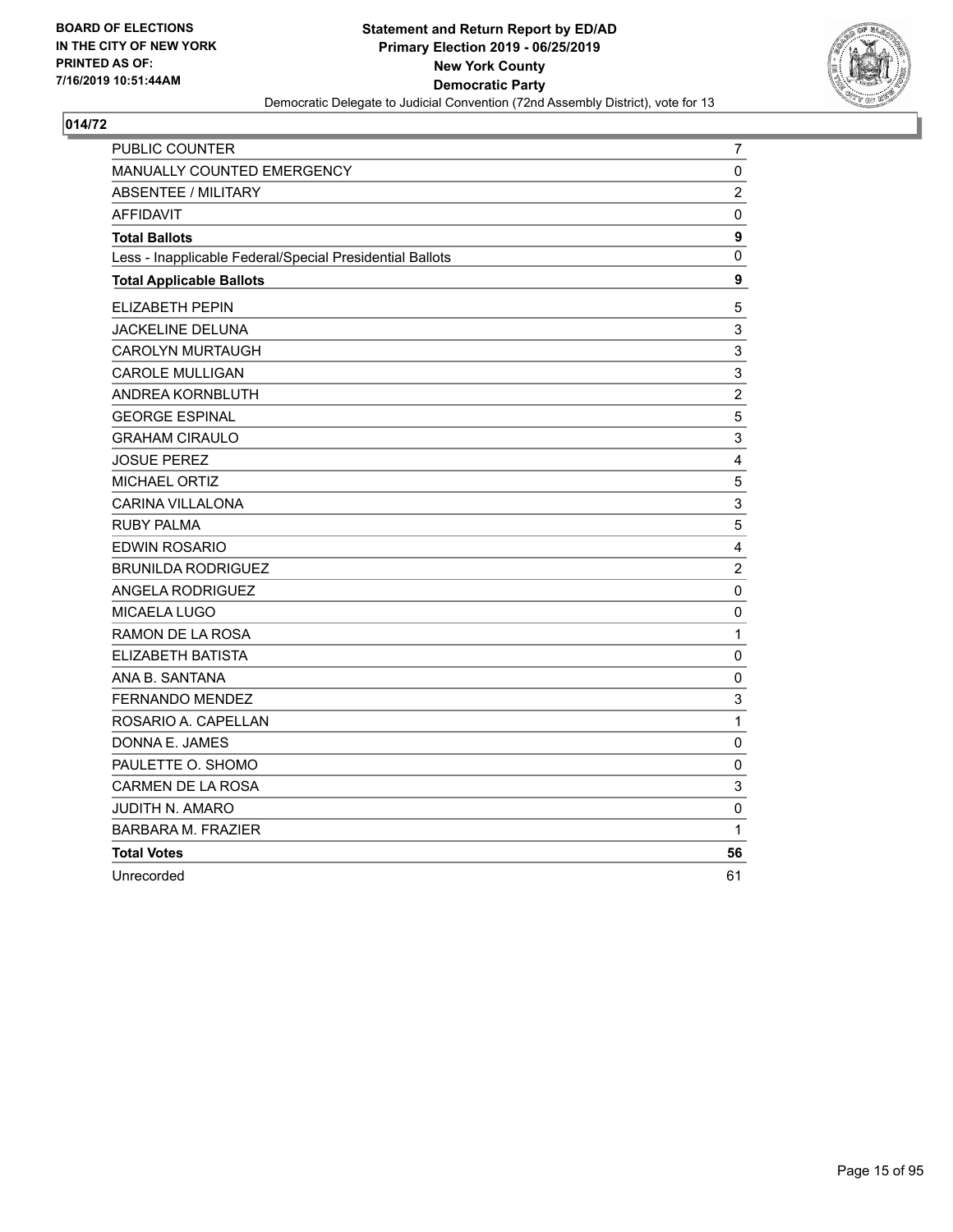

| <b>PUBLIC COUNTER</b>                                    | 11                        |
|----------------------------------------------------------|---------------------------|
| MANUALLY COUNTED EMERGENCY                               | 0                         |
| <b>ABSENTEE / MILITARY</b>                               | 1                         |
| <b>AFFIDAVIT</b>                                         | $\mathbf 0$               |
| <b>Total Ballots</b>                                     | 12                        |
| Less - Inapplicable Federal/Special Presidential Ballots | $\mathbf{0}$              |
| <b>Total Applicable Ballots</b>                          | 12                        |
| <b>ELIZABETH PEPIN</b>                                   | 7                         |
| JACKELINE DELUNA                                         | $\overline{2}$            |
| <b>CAROLYN MURTAUGH</b>                                  | 3                         |
| <b>CAROLE MULLIGAN</b>                                   | $\ensuremath{\mathsf{3}}$ |
| ANDREA KORNBLUTH                                         | 3                         |
| <b>GEORGE ESPINAL</b>                                    | $\overline{c}$            |
| <b>GRAHAM CIRAULO</b>                                    | 1                         |
| <b>JOSUE PEREZ</b>                                       | $\overline{\mathbf{4}}$   |
| <b>MICHAEL ORTIZ</b>                                     | $\overline{c}$            |
| <b>CARINA VILLALONA</b>                                  | 1                         |
| <b>RUBY PALMA</b>                                        | $\overline{c}$            |
| EDWIN ROSARIO                                            | $\mathbf 0$               |
| <b>BRUNILDA RODRIGUEZ</b>                                | 3                         |
| <b>ANGELA RODRIGUEZ</b>                                  | 3                         |
| MICAELA LUGO                                             | $\mathsf 3$               |
| RAMON DE LA ROSA                                         | $\pmb{0}$                 |
| ELIZABETH BATISTA                                        | $\overline{2}$            |
| ANA B. SANTANA                                           | $\ensuremath{\mathsf{3}}$ |
| <b>FERNANDO MENDEZ</b>                                   | $\mathbf{1}$              |
| ROSARIO A. CAPELLAN                                      | $\overline{c}$            |
| DONNA E. JAMES                                           | 5                         |
| PAULETTE O. SHOMO                                        | 1                         |
| CARMEN DE LA ROSA                                        | 6                         |
| <b>JUDITH N. AMARO</b>                                   | 3                         |
| <b>BARBARA M. FRAZIER</b>                                | 3                         |
| <b>Total Votes</b>                                       | 65                        |
| Unrecorded                                               | 91                        |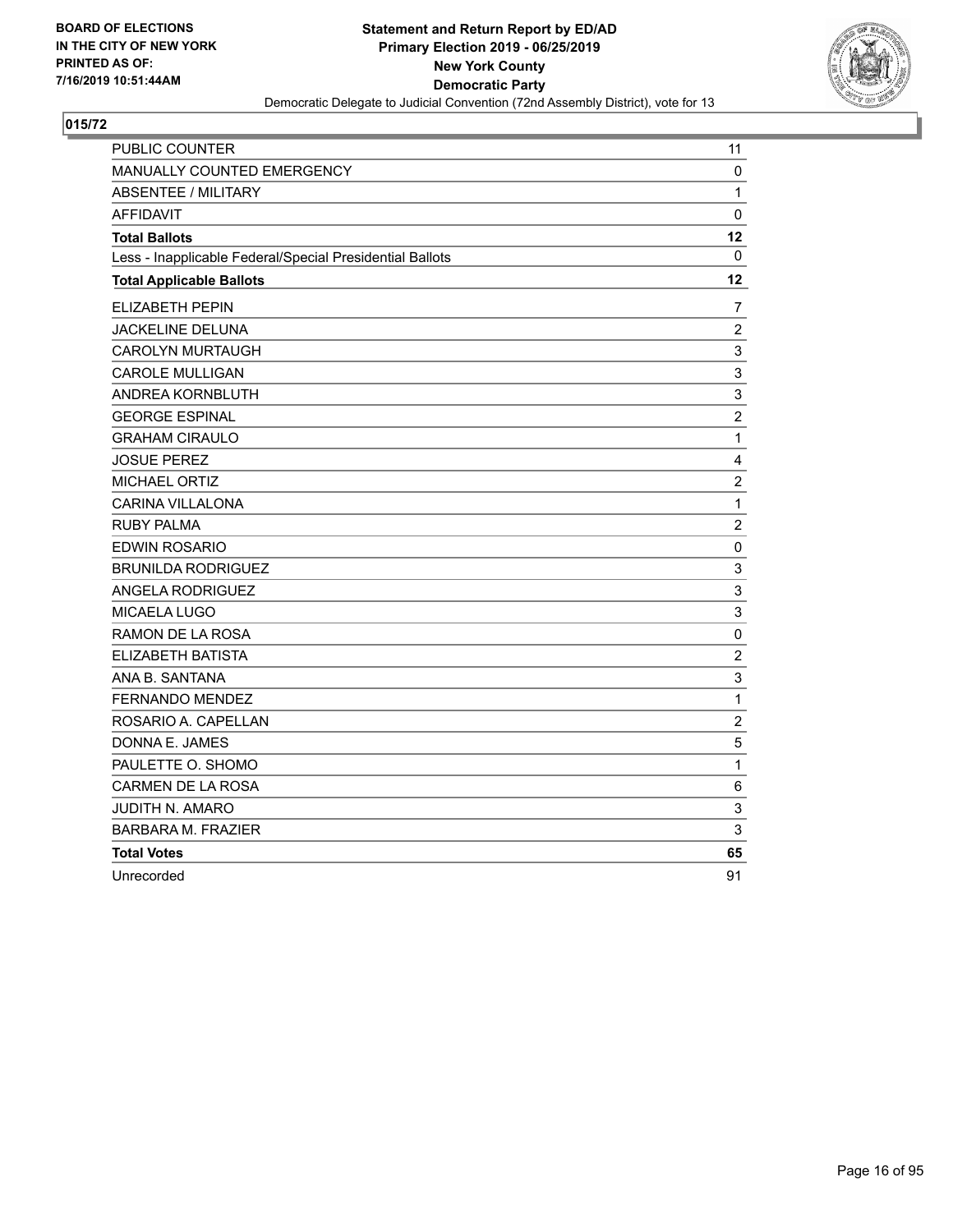

| PUBLIC COUNTER                                           | 8                |
|----------------------------------------------------------|------------------|
| MANUALLY COUNTED EMERGENCY                               | $\pmb{0}$        |
| <b>ABSENTEE / MILITARY</b>                               | 0                |
| <b>AFFIDAVIT</b>                                         | 0                |
| <b>Total Ballots</b>                                     | 8                |
| Less - Inapplicable Federal/Special Presidential Ballots | 0                |
| <b>Total Applicable Ballots</b>                          | 8                |
| <b>ELIZABETH PEPIN</b>                                   | $\boldsymbol{2}$ |
| JACKELINE DELUNA                                         | 6                |
| CAROLYN MURTAUGH                                         | $\mathbf{1}$     |
| <b>CAROLE MULLIGAN</b>                                   | $\overline{c}$   |
| ANDREA KORNBLUTH                                         | 1                |
| <b>GEORGE ESPINAL</b>                                    | 4                |
| <b>GRAHAM CIRAULO</b>                                    | $\mathbf{1}$     |
| <b>JOSUE PEREZ</b>                                       | 6                |
| <b>MICHAEL ORTIZ</b>                                     | 4                |
| <b>CARINA VILLALONA</b>                                  | 1                |
| <b>RUBY PALMA</b>                                        | $\mathbf 1$      |
| <b>EDWIN ROSARIO</b>                                     | 3                |
| <b>BRUNILDA RODRIGUEZ</b>                                | 3                |
| <b>ANGELA RODRIGUEZ</b>                                  | 3                |
| MICAELA LUGO                                             | $\mathbf 1$      |
| RAMON DE LA ROSA                                         | $\mathbf 1$      |
| ELIZABETH BATISTA                                        | $\sqrt{2}$       |
| ANA B. SANTANA                                           | $\mathbf 1$      |
| FERNANDO MENDEZ                                          | $\mathbf{1}$     |
| ROSARIO A. CAPELLAN                                      | $\pmb{0}$        |
| DONNA E. JAMES                                           | 0                |
| PAULETTE O. SHOMO                                        | 0                |
| <b>CARMEN DE LA ROSA</b>                                 | $\mathbf 1$      |
| <b>JUDITH N. AMARO</b>                                   | $\mathbf 0$      |
| <b>BARBARA M. FRAZIER</b>                                | 1                |
| <b>Total Votes</b>                                       | 46               |
| Unrecorded                                               | 58               |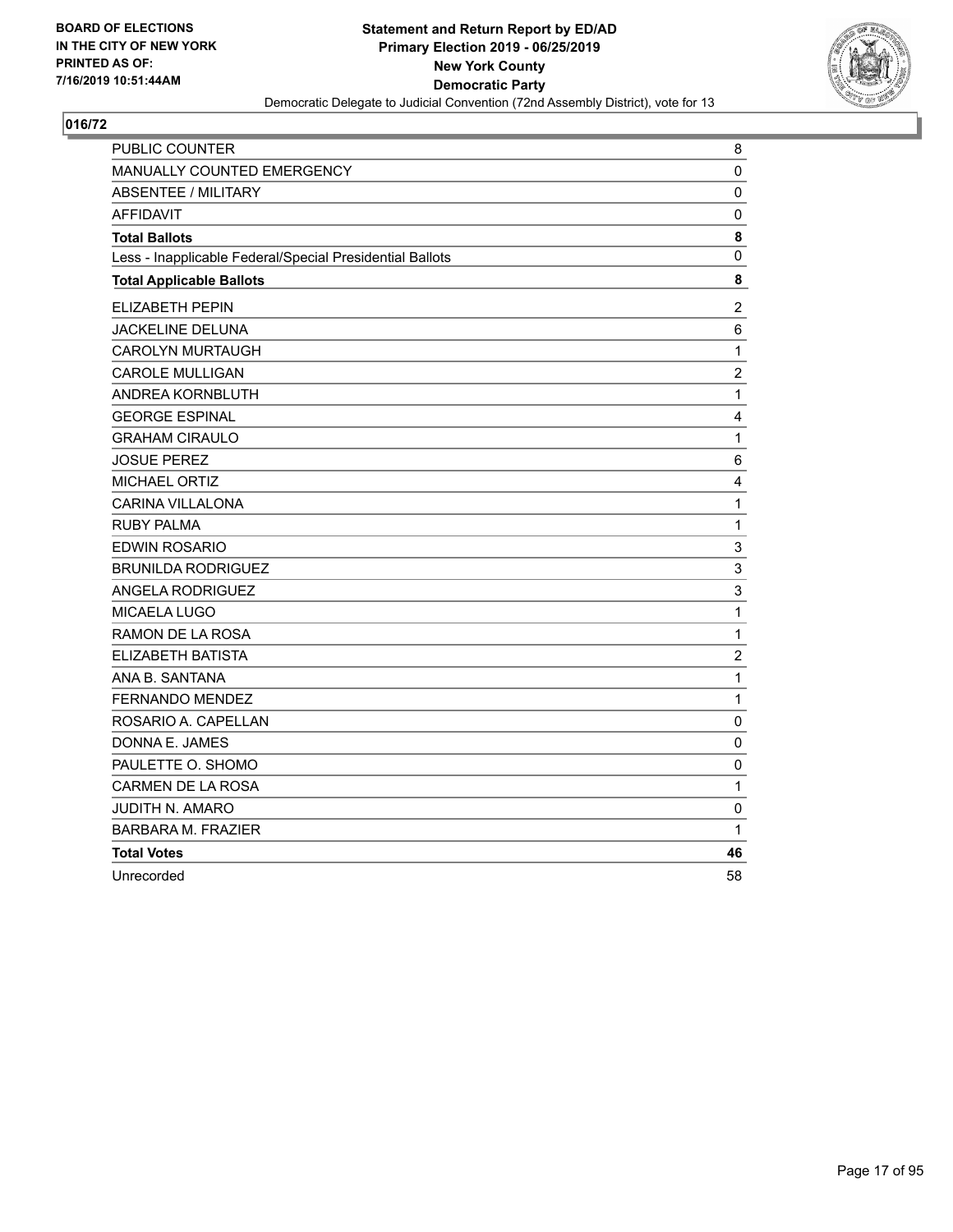

| PUBLIC COUNTER                                           | 13                        |
|----------------------------------------------------------|---------------------------|
| <b>MANUALLY COUNTED EMERGENCY</b>                        | 0                         |
| <b>ABSENTEE / MILITARY</b>                               | 1                         |
| AFFIDAVIT                                                | 0                         |
| <b>Total Ballots</b>                                     | 14                        |
| Less - Inapplicable Federal/Special Presidential Ballots | 0                         |
| <b>Total Applicable Ballots</b>                          | 14                        |
| <b>ELIZABETH PEPIN</b>                                   | 6                         |
| JACKELINE DELUNA                                         | 7                         |
| <b>CAROLYN MURTAUGH</b>                                  | $\sqrt{2}$                |
| <b>CAROLE MULLIGAN</b>                                   | $\mathbf 1$               |
| ANDREA KORNBLUTH                                         | $\mathbf 1$               |
| <b>GEORGE ESPINAL</b>                                    | 5                         |
| <b>GRAHAM CIRAULO</b>                                    | $\boldsymbol{2}$          |
| <b>JOSUE PEREZ</b>                                       | 3                         |
| <b>MICHAEL ORTIZ</b>                                     | $\,6\,$                   |
| <b>CARINA VILLALONA</b>                                  | 4                         |
| <b>RUBY PALMA</b>                                        | $\mathsf 3$               |
| EDWIN ROSARIO                                            | $\overline{\mathbf{4}}$   |
| <b>BRUNILDA RODRIGUEZ</b>                                | $\,6\,$                   |
| ANGELA RODRIGUEZ                                         | $\mathsf 3$               |
| MICAELA LUGO                                             | $\ensuremath{\mathsf{3}}$ |
| RAMON DE LA ROSA                                         | $\overline{\mathbf{4}}$   |
| ELIZABETH BATISTA                                        | 4                         |
| ANA B. SANTANA                                           | $\overline{c}$            |
| <b>FERNANDO MENDEZ</b>                                   | $\overline{c}$            |
| ROSARIO A. CAPELLAN                                      | 3                         |
| DONNA E. JAMES                                           | $\mathbf{1}$              |
| PAULETTE O. SHOMO                                        | $\mathbf 1$               |
| <b>CARMEN DE LA ROSA</b>                                 | $\sqrt{2}$                |
| JUDITH N. AMARO                                          | $\mathbf 1$               |
| <b>BARBARA M. FRAZIER</b>                                | 1                         |
| UNCOUNTED WRITE-IN PER STATUTE (WRITE-IN)                | 1                         |
| <b>Total Votes</b>                                       | 78                        |
| Unrecorded                                               | 104                       |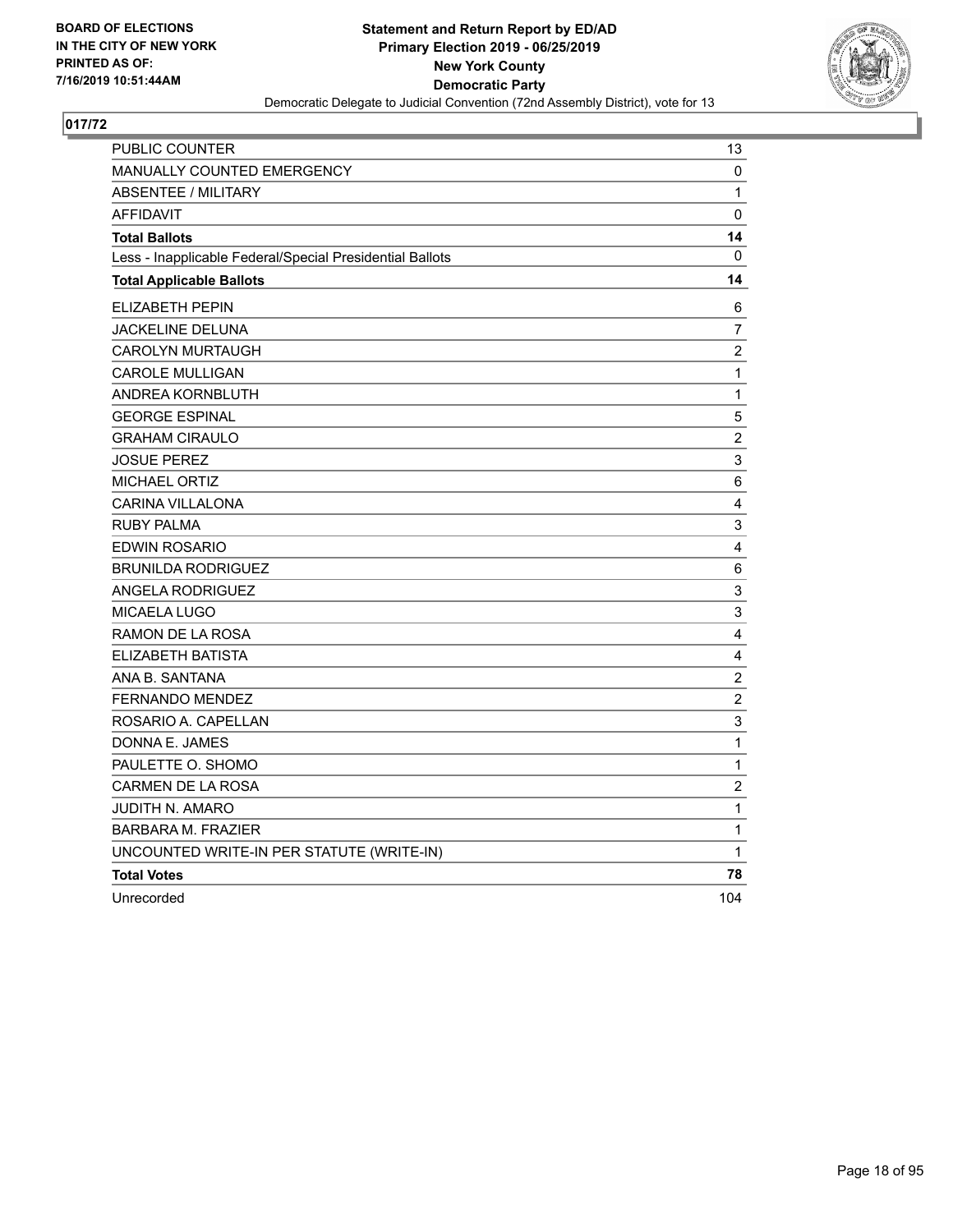

| PUBLIC COUNTER                                           | 20                       |
|----------------------------------------------------------|--------------------------|
| <b>MANUALLY COUNTED EMERGENCY</b>                        | 0                        |
| ABSENTEE / MILITARY                                      | 0                        |
| <b>AFFIDAVIT</b>                                         | 0                        |
| <b>Total Ballots</b>                                     | 20                       |
| Less - Inapplicable Federal/Special Presidential Ballots | $\mathbf{0}$             |
| <b>Total Applicable Ballots</b>                          | 20                       |
| <b>ELIZABETH PEPIN</b>                                   | 12                       |
| JACKELINE DELUNA                                         | 9                        |
| <b>CAROLYN MURTAUGH</b>                                  | 11                       |
| <b>CAROLE MULLIGAN</b>                                   | 7                        |
| ANDREA KORNBLUTH                                         | 11                       |
| <b>GEORGE ESPINAL</b>                                    | 6                        |
| <b>GRAHAM CIRAULO</b>                                    | $\overline{7}$           |
| <b>JOSUE PEREZ</b>                                       | $\,6$                    |
| <b>MICHAEL ORTIZ</b>                                     | 7                        |
| <b>CARINA VILLALONA</b>                                  | $6\phantom{1}6$          |
| RUBY PALMA                                               | $\overline{\mathcal{I}}$ |
| <b>EDWIN ROSARIO</b>                                     | 3                        |
| <b>BRUNILDA RODRIGUEZ</b>                                | 10                       |
| <b>ANGELA RODRIGUEZ</b>                                  | $\boldsymbol{9}$         |
| MICAELA LUGO                                             | $\boldsymbol{9}$         |
| RAMON DE LA ROSA                                         | 5                        |
| ELIZABETH BATISTA                                        | 10                       |
| ANA B. SANTANA                                           | 8                        |
| <b>FERNANDO MENDEZ</b>                                   | 8                        |
| ROSARIO A. CAPELLAN                                      | 7                        |
| DONNA E. JAMES                                           | 10                       |
| PAULETTE O. SHOMO                                        | $\overline{7}$           |
| <b>CARMEN DE LA ROSA</b>                                 | 11                       |
| <b>JUDITH N. AMARO</b>                                   | 9                        |
| <b>BARBARA M. FRAZIER</b>                                | 8                        |
| MAGGIE CLARK (WRITE-IN)                                  | $\mathbf 1$              |
| <b>Total Votes</b>                                       | 204                      |
| Unrecorded                                               | 56                       |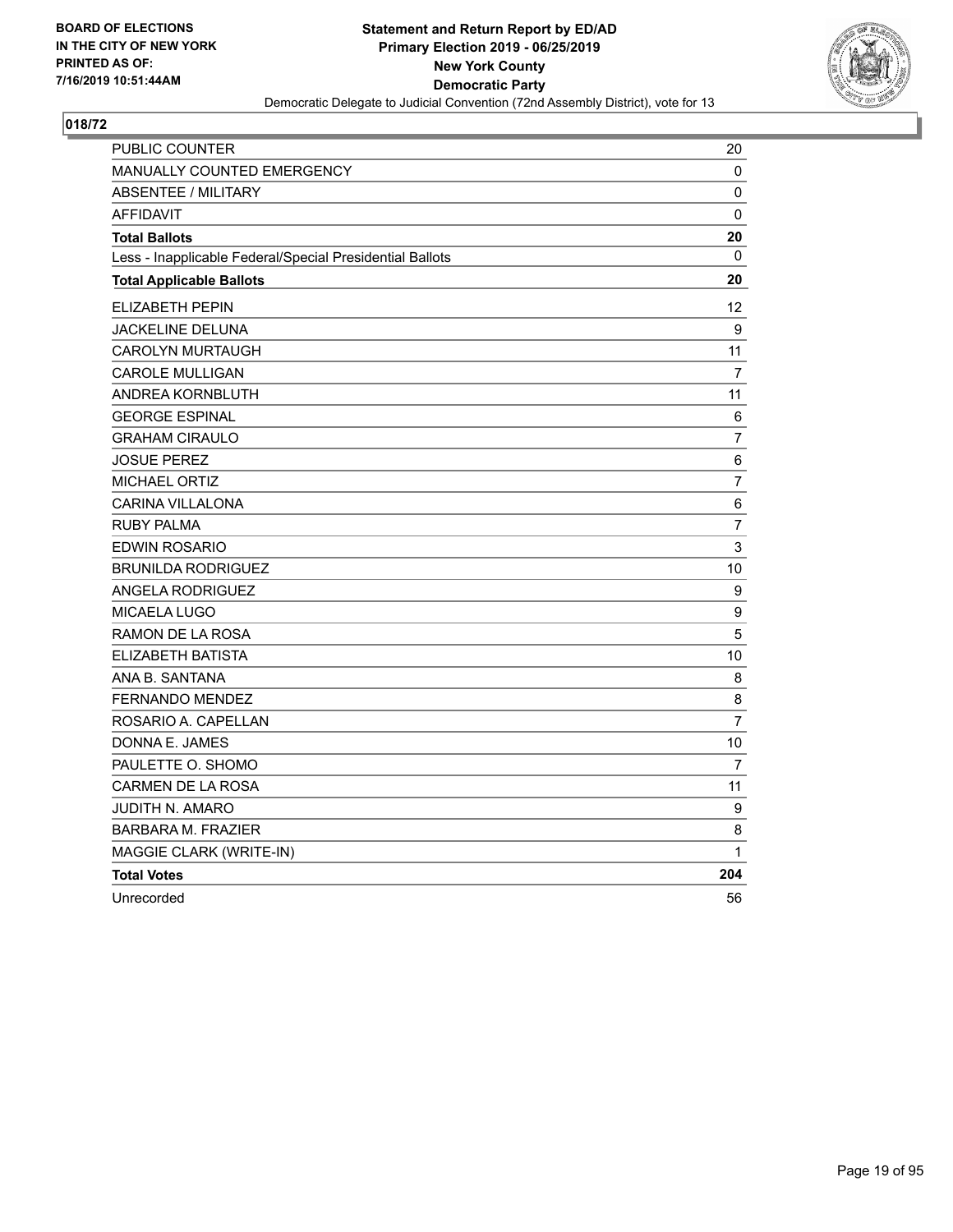

| <b>PUBLIC COUNTER</b>                                    | 33             |
|----------------------------------------------------------|----------------|
| <b>MANUALLY COUNTED EMERGENCY</b>                        | 0              |
| <b>ABSENTEE / MILITARY</b>                               | 0              |
| <b>AFFIDAVIT</b>                                         | 0              |
| <b>Total Ballots</b>                                     | 33             |
| Less - Inapplicable Federal/Special Presidential Ballots | 0              |
| <b>Total Applicable Ballots</b>                          | 33             |
| <b>ELIZABETH PEPIN</b>                                   | 18             |
| JACKELINE DELUNA                                         | 14             |
| <b>CAROLYN MURTAUGH</b>                                  | 15             |
| <b>CAROLE MULLIGAN</b>                                   | 15             |
| ANDREA KORNBLUTH                                         | 15             |
| <b>GEORGE ESPINAL</b>                                    | 14             |
| <b>GRAHAM CIRAULO</b>                                    | 13             |
| <b>JOSUE PEREZ</b>                                       | 14             |
| <b>MICHAEL ORTIZ</b>                                     | 14             |
| <b>CARINA VILLALONA</b>                                  | 17             |
| <b>RUBY PALMA</b>                                        | 16             |
| EDWIN ROSARIO                                            | 13             |
| <b>BRUNILDA RODRIGUEZ</b>                                | 12             |
| ANGELA RODRIGUEZ                                         | 11             |
| <b>MICAELA LUGO</b>                                      | $\overline{7}$ |
| RAMON DE LA ROSA                                         | 9              |
| ELIZABETH BATISTA                                        | 10             |
| ANA B. SANTANA                                           | 10             |
| <b>FERNANDO MENDEZ</b>                                   | 8              |
| ROSARIO A. CAPELLAN                                      | 10             |
| DONNA E. JAMES                                           | 9              |
| PAULETTE O. SHOMO                                        | $\overline{7}$ |
| CARMEN DE LA ROSA                                        | 10             |
| <b>JUDITH N. AMARO</b>                                   | 9              |
| <b>BARBARA M. FRAZIER</b>                                | 8              |
| <b>Total Votes</b>                                       | 298            |
| Unrecorded                                               | 131            |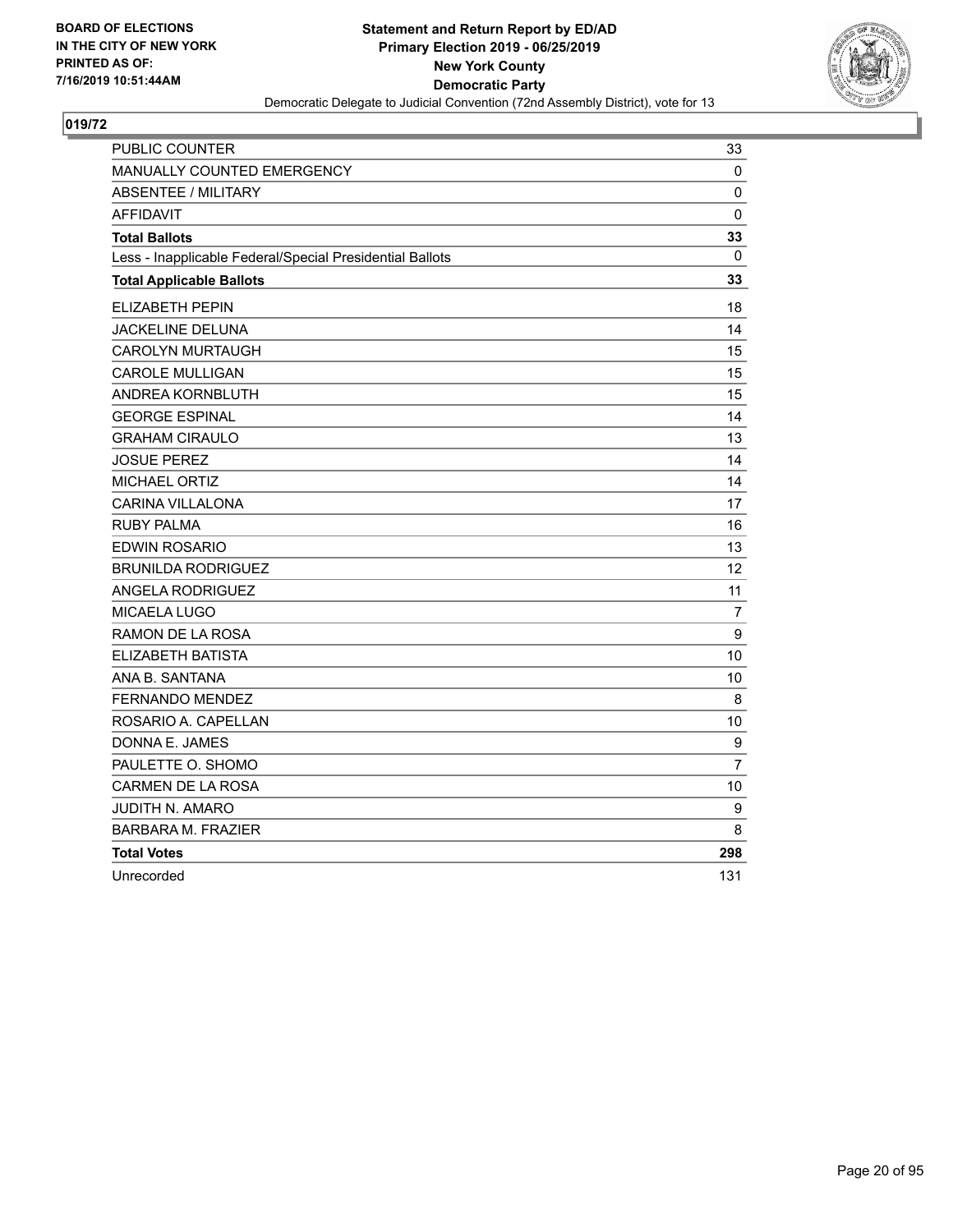

| PUBLIC COUNTER                                           | 16               |
|----------------------------------------------------------|------------------|
| <b>MANUALLY COUNTED EMERGENCY</b>                        | 0                |
| <b>ABSENTEE / MILITARY</b>                               | 0                |
| <b>AFFIDAVIT</b>                                         | 0                |
| <b>Total Ballots</b>                                     | 16               |
| Less - Inapplicable Federal/Special Presidential Ballots | $\mathbf 0$      |
| <b>Total Applicable Ballots</b>                          | 16               |
| ELIZABETH PEPIN                                          | 7                |
| <b>JACKELINE DELUNA</b>                                  | 3                |
| <b>CAROLYN MURTAUGH</b>                                  | 0                |
| <b>CAROLE MULLIGAN</b>                                   | $\overline{2}$   |
| ANDREA KORNBLUTH                                         | $\pmb{0}$        |
| <b>GEORGE ESPINAL</b>                                    | 4                |
| <b>GRAHAM CIRAULO</b>                                    | $\mathbf{1}$     |
| <b>JOSUE PEREZ</b>                                       | $\overline{7}$   |
| <b>MICHAEL ORTIZ</b>                                     | 5                |
| <b>CARINA VILLALONA</b>                                  | 5                |
| <b>RUBY PALMA</b>                                        | $\overline{4}$   |
| EDWIN ROSARIO                                            | 8                |
| <b>BRUNILDA RODRIGUEZ</b>                                | 12               |
| ANGELA RODRIGUEZ                                         | 12               |
| MICAELA LUGO                                             | 11               |
| RAMON DE LA ROSA                                         | 11               |
| ELIZABETH BATISTA                                        | 10               |
| ANA B. SANTANA                                           | 13               |
| <b>FERNANDO MENDEZ</b>                                   | 9                |
| ROSARIO A. CAPELLAN                                      | $\boldsymbol{9}$ |
| DONNA E. JAMES                                           | $\overline{7}$   |
| PAULETTE O. SHOMO                                        | 6                |
| CARMEN DE LA ROSA                                        | 13               |
| JUDITH N. AMARO                                          | 5                |
| <b>BARBARA M. FRAZIER</b>                                | 7                |
| <b>Total Votes</b>                                       | 171              |
| Unrecorded                                               | 37               |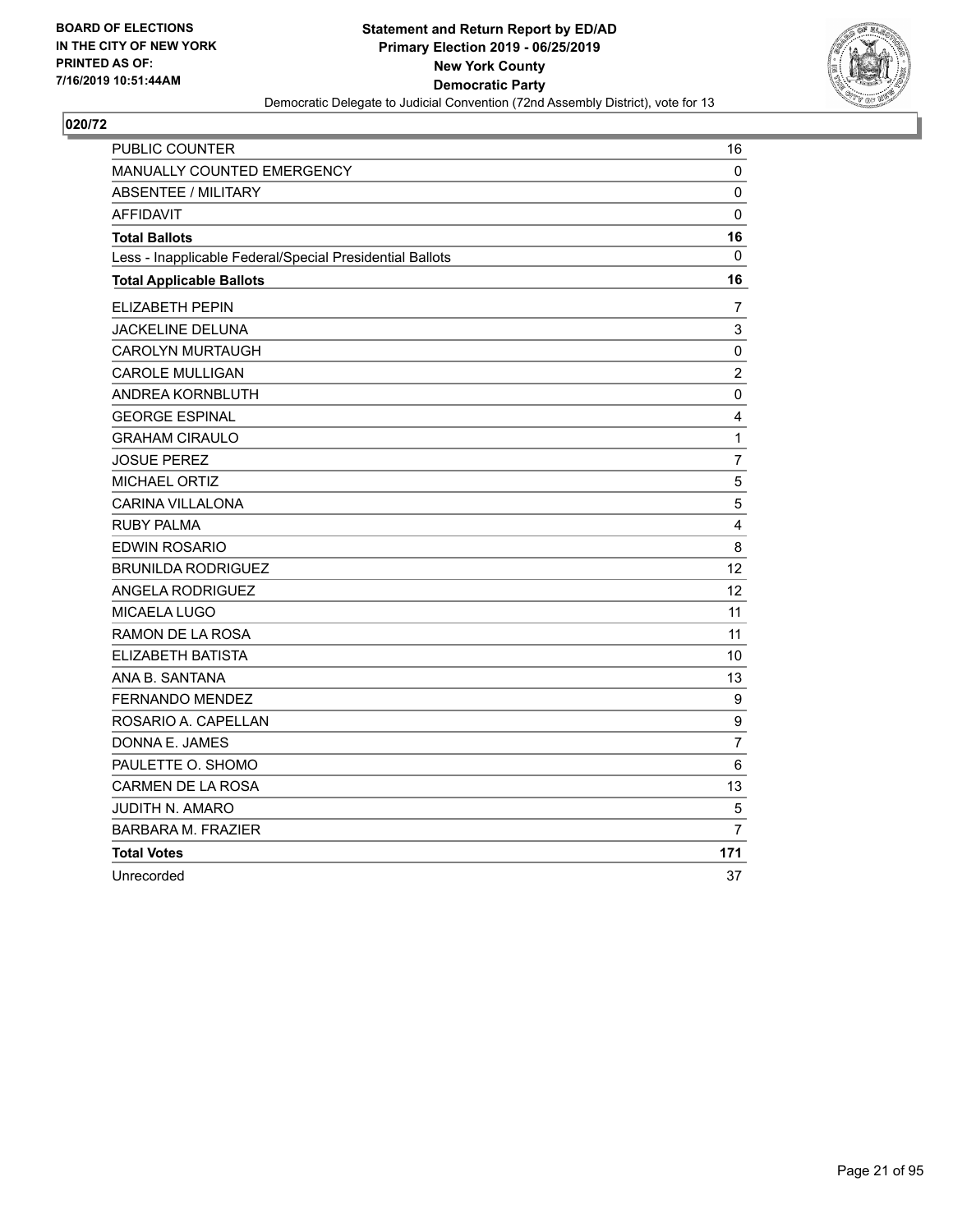

| PUBLIC COUNTER                                           | 8                       |
|----------------------------------------------------------|-------------------------|
| <b>MANUALLY COUNTED EMERGENCY</b>                        | 0                       |
| <b>ABSENTEE / MILITARY</b>                               | 0                       |
| <b>AFFIDAVIT</b>                                         | 0                       |
| <b>Total Ballots</b>                                     | 8                       |
| Less - Inapplicable Federal/Special Presidential Ballots | 0                       |
| <b>Total Applicable Ballots</b>                          | 8                       |
| ELIZABETH PEPIN                                          | 3                       |
| JACKELINE DELUNA                                         | $\overline{c}$          |
| <b>CAROLYN MURTAUGH</b>                                  | 3                       |
| <b>CAROLE MULLIGAN</b>                                   | $\overline{c}$          |
| ANDREA KORNBLUTH                                         | $\mathbf 1$             |
| <b>GEORGE ESPINAL</b>                                    | 3                       |
| <b>GRAHAM CIRAULO</b>                                    | $\pmb{0}$               |
| <b>JOSUE PEREZ</b>                                       | $\mathbf{1}$            |
| <b>MICHAEL ORTIZ</b>                                     | $\overline{c}$          |
| <b>CARINA VILLALONA</b>                                  | $\overline{2}$          |
| <b>RUBY PALMA</b>                                        | $\mathbf{1}$            |
| EDWIN ROSARIO                                            | 3                       |
| <b>BRUNILDA RODRIGUEZ</b>                                | $\overline{4}$          |
| <b>ANGELA RODRIGUEZ</b>                                  | $\overline{c}$          |
| <b>MICAELA LUGO</b>                                      | $\overline{c}$          |
| RAMON DE LA ROSA                                         | 4                       |
| ELIZABETH BATISTA                                        | 5                       |
| ANA B. SANTANA                                           | $\sqrt{5}$              |
| FERNANDO MENDEZ                                          | 3                       |
| ROSARIO A. CAPELLAN                                      | 5                       |
| DONNA E. JAMES                                           | $\mathsf 3$             |
| PAULETTE O. SHOMO                                        | $\overline{\mathbf{4}}$ |
| <b>CARMEN DE LA ROSA</b>                                 | $\overline{7}$          |
| JUDITH N. AMARO                                          | $\overline{\mathbf{4}}$ |
| <b>BARBARA M. FRAZIER</b>                                | 4                       |
| <b>Total Votes</b>                                       | 75                      |
| Unrecorded                                               | 29                      |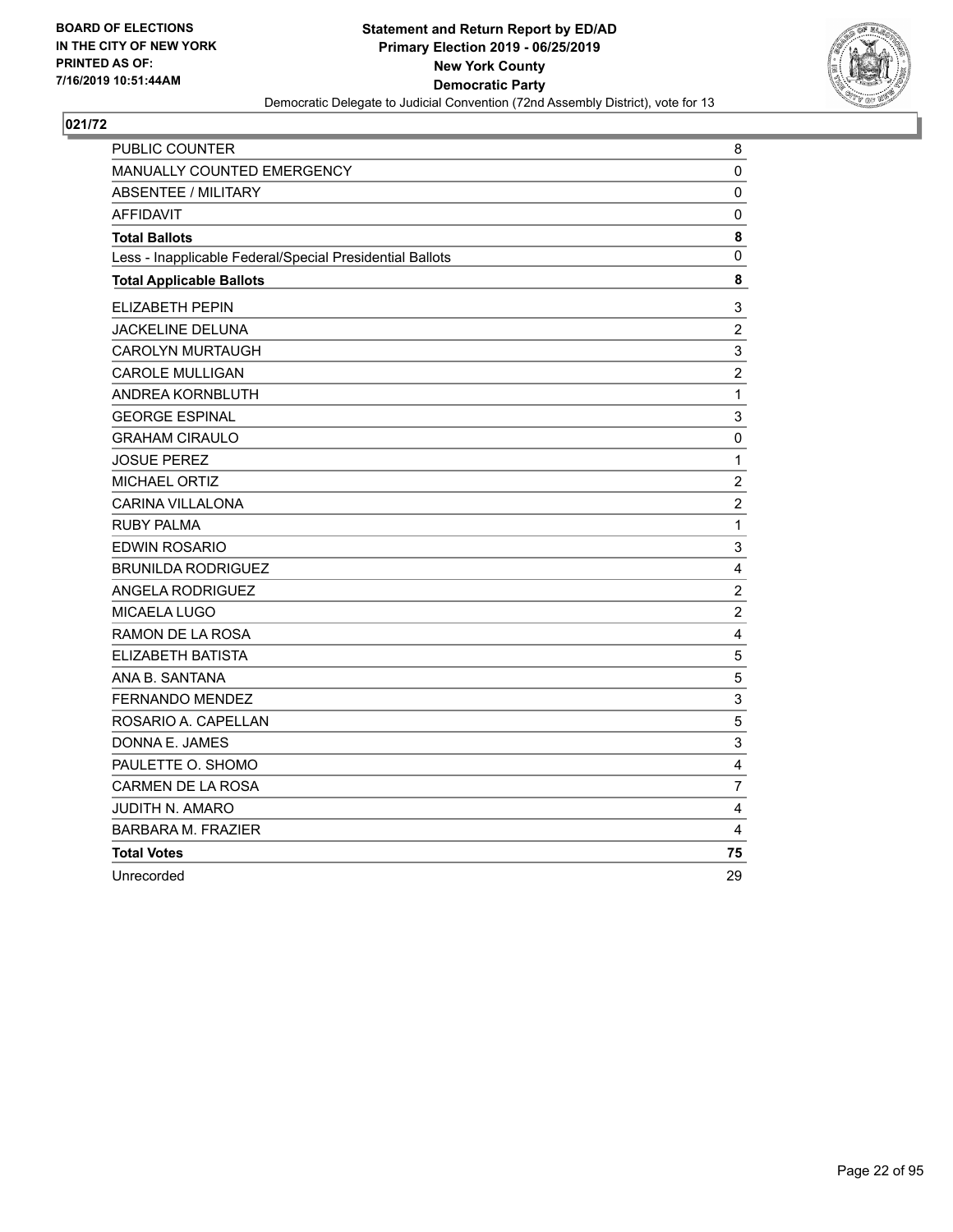

| PUBLIC COUNTER                                           | 10                        |
|----------------------------------------------------------|---------------------------|
| MANUALLY COUNTED EMERGENCY                               | 0                         |
| <b>ABSENTEE / MILITARY</b>                               | 0                         |
| <b>AFFIDAVIT</b>                                         | $\mathbf 0$               |
| <b>Total Ballots</b>                                     | 10                        |
| Less - Inapplicable Federal/Special Presidential Ballots | $\mathbf{0}$              |
| <b>Total Applicable Ballots</b>                          | 10                        |
| <b>ELIZABETH PEPIN</b>                                   | 5                         |
| <b>JACKELINE DELUNA</b>                                  | 5                         |
| <b>CAROLYN MURTAUGH</b>                                  | $\mathbf 5$               |
| <b>CAROLE MULLIGAN</b>                                   | 3                         |
| ANDREA KORNBLUTH                                         | $\mathsf 3$               |
| <b>GEORGE ESPINAL</b>                                    | 6                         |
| <b>GRAHAM CIRAULO</b>                                    | $\overline{2}$            |
| <b>JOSUE PEREZ</b>                                       | $\overline{\mathbf{4}}$   |
| MICHAEL ORTIZ                                            | $\overline{c}$            |
| <b>CARINA VILLALONA</b>                                  | 5                         |
| <b>RUBY PALMA</b>                                        | 4                         |
| <b>EDWIN ROSARIO</b>                                     | $\overline{4}$            |
| <b>BRUNILDA RODRIGUEZ</b>                                | 3                         |
| <b>ANGELA RODRIGUEZ</b>                                  | 3                         |
| MICAELA LUGO                                             | $\ensuremath{\mathsf{3}}$ |
| RAMON DE LA ROSA                                         | $\overline{c}$            |
| ELIZABETH BATISTA                                        | $\overline{c}$            |
| ANA B. SANTANA                                           | $\mathsf 3$               |
| <b>FERNANDO MENDEZ</b>                                   | $\mathbf 0$               |
| ROSARIO A. CAPELLAN                                      | $\mathsf 3$               |
| DONNA E. JAMES                                           | $\overline{c}$            |
| PAULETTE O. SHOMO                                        | 0                         |
| CARMEN DE LA ROSA                                        | $\overline{2}$            |
| JUDITH N. AMARO                                          | $\pmb{0}$                 |
| <b>BARBARA M. FRAZIER</b>                                | 1                         |
| <b>Total Votes</b>                                       | 72                        |
| Unrecorded                                               | 58                        |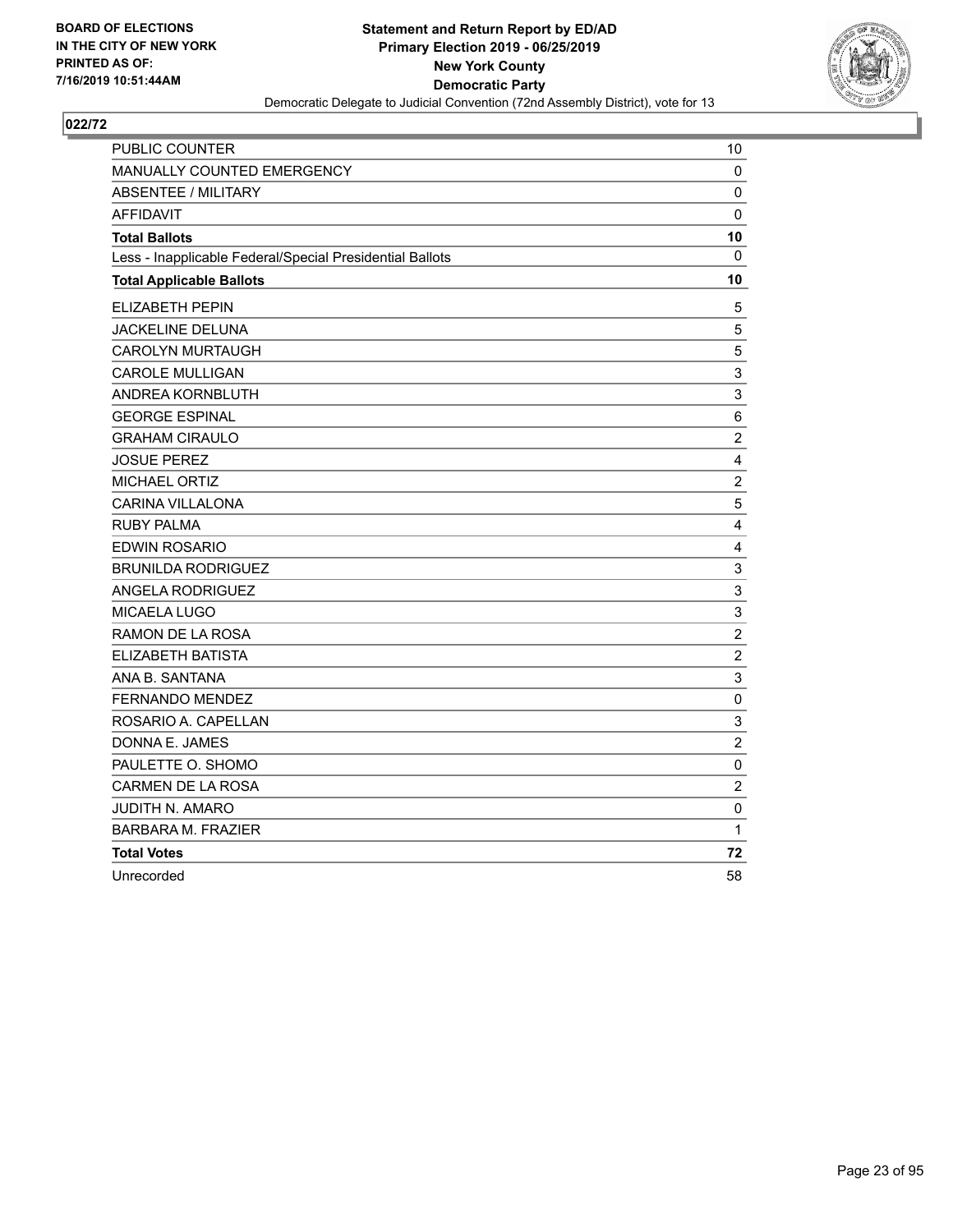

| <b>PUBLIC COUNTER</b>                                    | 17                        |
|----------------------------------------------------------|---------------------------|
| MANUALLY COUNTED EMERGENCY                               | 0                         |
| <b>ABSENTEE / MILITARY</b>                               | 0                         |
| <b>AFFIDAVIT</b>                                         | $\mathbf 0$               |
| <b>Total Ballots</b>                                     | 17                        |
| Less - Inapplicable Federal/Special Presidential Ballots | $\mathbf{0}$              |
| <b>Total Applicable Ballots</b>                          | 17                        |
| ELIZABETH PEPIN                                          | 4                         |
| <b>JACKELINE DELUNA</b>                                  | $\overline{4}$            |
| <b>CAROLYN MURTAUGH</b>                                  | 4                         |
| <b>CAROLE MULLIGAN</b>                                   | 6                         |
| ANDREA KORNBLUTH                                         | $\overline{\mathbf{4}}$   |
| <b>GEORGE ESPINAL</b>                                    | $\overline{7}$            |
| <b>GRAHAM CIRAULO</b>                                    | $\ensuremath{\mathsf{3}}$ |
| <b>JOSUE PEREZ</b>                                       | 9                         |
| MICHAEL ORTIZ                                            | $\overline{7}$            |
| <b>CARINA VILLALONA</b>                                  | 8                         |
| <b>RUBY PALMA</b>                                        | 6                         |
| <b>EDWIN ROSARIO</b>                                     | 8                         |
| <b>BRUNILDA RODRIGUEZ</b>                                | 3                         |
| <b>ANGELA RODRIGUEZ</b>                                  | $\overline{4}$            |
| <b>MICAELA LUGO</b>                                      | 3                         |
| RAMON DE LA ROSA                                         | $\mathbf 1$               |
| ELIZABETH BATISTA                                        | $\overline{\mathbf{4}}$   |
| ANA B. SANTANA                                           | $\boldsymbol{2}$          |
| <b>FERNANDO MENDEZ</b>                                   | $\boldsymbol{2}$          |
| ROSARIO A. CAPELLAN                                      | 3                         |
| DONNA E. JAMES                                           | $\mathbf{1}$              |
| PAULETTE O. SHOMO                                        | $\overline{c}$            |
| CARMEN DE LA ROSA                                        | $\sqrt{5}$                |
| JUDITH N. AMARO                                          | 3                         |
| <b>BARBARA M. FRAZIER</b>                                | $\overline{2}$            |
| <b>Total Votes</b>                                       | 105                       |
| Unrecorded                                               | 116                       |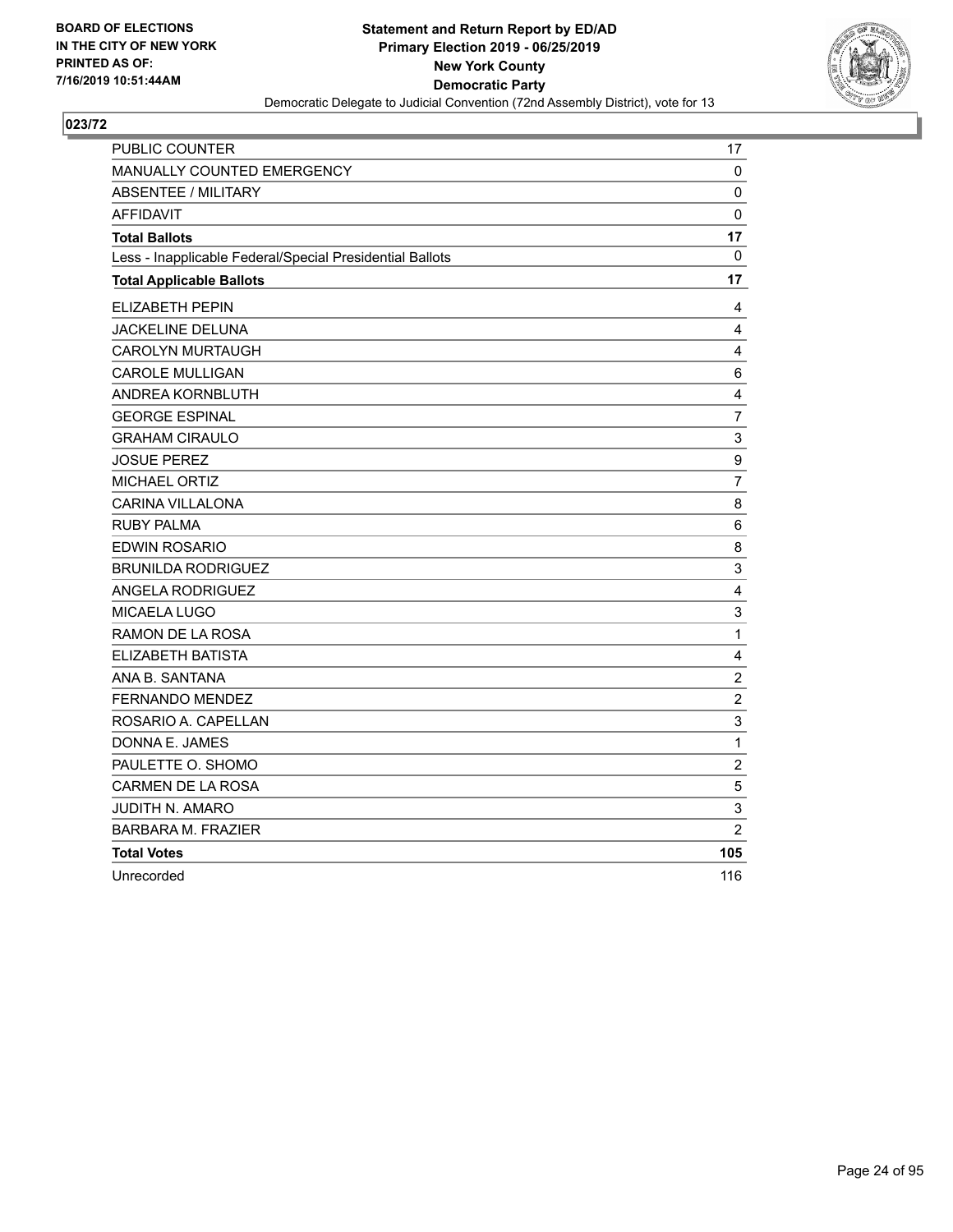

| PUBLIC COUNTER                                           | $\overline{7}$            |
|----------------------------------------------------------|---------------------------|
| MANUALLY COUNTED EMERGENCY                               | $\pmb{0}$                 |
| <b>ABSENTEE / MILITARY</b>                               | 1                         |
| <b>AFFIDAVIT</b>                                         | 0                         |
| <b>Total Ballots</b>                                     | 8                         |
| Less - Inapplicable Federal/Special Presidential Ballots | 0                         |
| <b>Total Applicable Ballots</b>                          | 8                         |
| <b>ELIZABETH PEPIN</b>                                   | 5                         |
| JACKELINE DELUNA                                         | 5                         |
| CAROLYN MURTAUGH                                         | $\overline{\mathbf{4}}$   |
| <b>CAROLE MULLIGAN</b>                                   | $\sqrt{5}$                |
| ANDREA KORNBLUTH                                         | $\ensuremath{\mathsf{3}}$ |
| <b>GEORGE ESPINAL</b>                                    | $\sqrt{2}$                |
| <b>GRAHAM CIRAULO</b>                                    | $\mathbf{1}$              |
| <b>JOSUE PEREZ</b>                                       | 3                         |
| <b>MICHAEL ORTIZ</b>                                     | 3                         |
| <b>CARINA VILLALONA</b>                                  | $\mathsf 3$               |
| <b>RUBY PALMA</b>                                        | 3                         |
| <b>EDWIN ROSARIO</b>                                     | $\overline{4}$            |
| <b>BRUNILDA RODRIGUEZ</b>                                | $\mathbf 1$               |
| <b>ANGELA RODRIGUEZ</b>                                  | $\overline{c}$            |
| MICAELA LUGO                                             | $\mathsf 3$               |
| RAMON DE LA ROSA                                         | 3                         |
| ELIZABETH BATISTA                                        | 3                         |
| ANA B. SANTANA                                           | $\ensuremath{\mathsf{3}}$ |
| FERNANDO MENDEZ                                          | $\overline{c}$            |
| ROSARIO A. CAPELLAN                                      | $\ensuremath{\mathsf{3}}$ |
| DONNA E. JAMES                                           | $\overline{2}$            |
| PAULETTE O. SHOMO                                        | 0                         |
| <b>CARMEN DE LA ROSA</b>                                 | 4                         |
| <b>JUDITH N. AMARO</b>                                   | $\overline{2}$            |
| <b>BARBARA M. FRAZIER</b>                                | $\overline{c}$            |
| <b>Total Votes</b>                                       | 71                        |
| Unrecorded                                               | 33                        |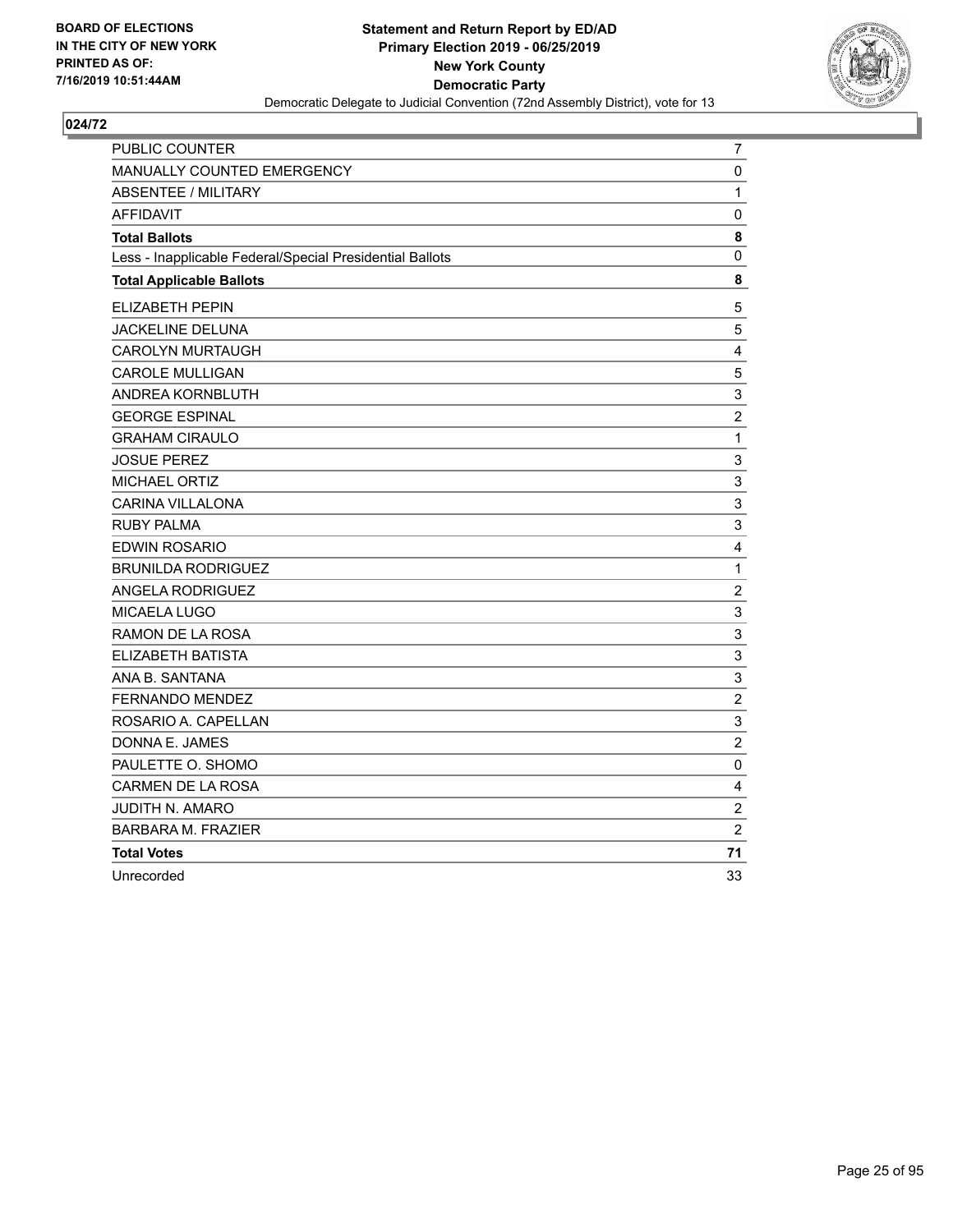

| PUBLIC COUNTER                                           | 4                       |
|----------------------------------------------------------|-------------------------|
| MANUALLY COUNTED EMERGENCY                               | 0                       |
| <b>ABSENTEE / MILITARY</b>                               | $\mathbf 0$             |
| <b>AFFIDAVIT</b>                                         | $\pmb{0}$               |
| <b>Total Ballots</b>                                     | 4                       |
| Less - Inapplicable Federal/Special Presidential Ballots | 0                       |
| <b>Total Applicable Ballots</b>                          | 4                       |
| ELIZABETH PEPIN                                          | 1                       |
| JACKELINE DELUNA                                         | $\pmb{0}$               |
| <b>CAROLYN MURTAUGH</b>                                  | 0                       |
| <b>CAROLE MULLIGAN</b>                                   | $\pmb{0}$               |
| ANDREA KORNBLUTH                                         | $\mathbf 0$             |
| <b>GEORGE ESPINAL</b>                                    | $\pmb{0}$               |
| <b>GRAHAM CIRAULO</b>                                    | $\pmb{0}$               |
| <b>JOSUE PEREZ</b>                                       | 0                       |
| <b>MICHAEL ORTIZ</b>                                     | 0                       |
| <b>CARINA VILLALONA</b>                                  | $\mathbf 0$             |
| <b>RUBY PALMA</b>                                        | 0                       |
| EDWIN ROSARIO                                            | $\pmb{0}$               |
| <b>BRUNILDA RODRIGUEZ</b>                                | 3                       |
| <b>ANGELA RODRIGUEZ</b>                                  | $\overline{\mathbf{4}}$ |
| MICAELA LUGO                                             | $\mathsf 3$             |
| RAMON DE LA ROSA                                         | 3                       |
| ELIZABETH BATISTA                                        | $\overline{\mathbf{4}}$ |
| ANA B. SANTANA                                           | 3                       |
| <b>FERNANDO MENDEZ</b>                                   | 3                       |
| ROSARIO A. CAPELLAN                                      | $\mathsf 3$             |
| DONNA E. JAMES                                           | 4                       |
| PAULETTE O. SHOMO                                        | $\overline{\mathbf{c}}$ |
| <b>CARMEN DE LA ROSA</b>                                 | $\overline{\mathbf{4}}$ |
| JUDITH N. AMARO                                          | $\overline{\mathbf{4}}$ |
| <b>BARBARA M. FRAZIER</b>                                | $\overline{c}$          |
| <b>Total Votes</b>                                       | 43                      |
| Unrecorded                                               | 9                       |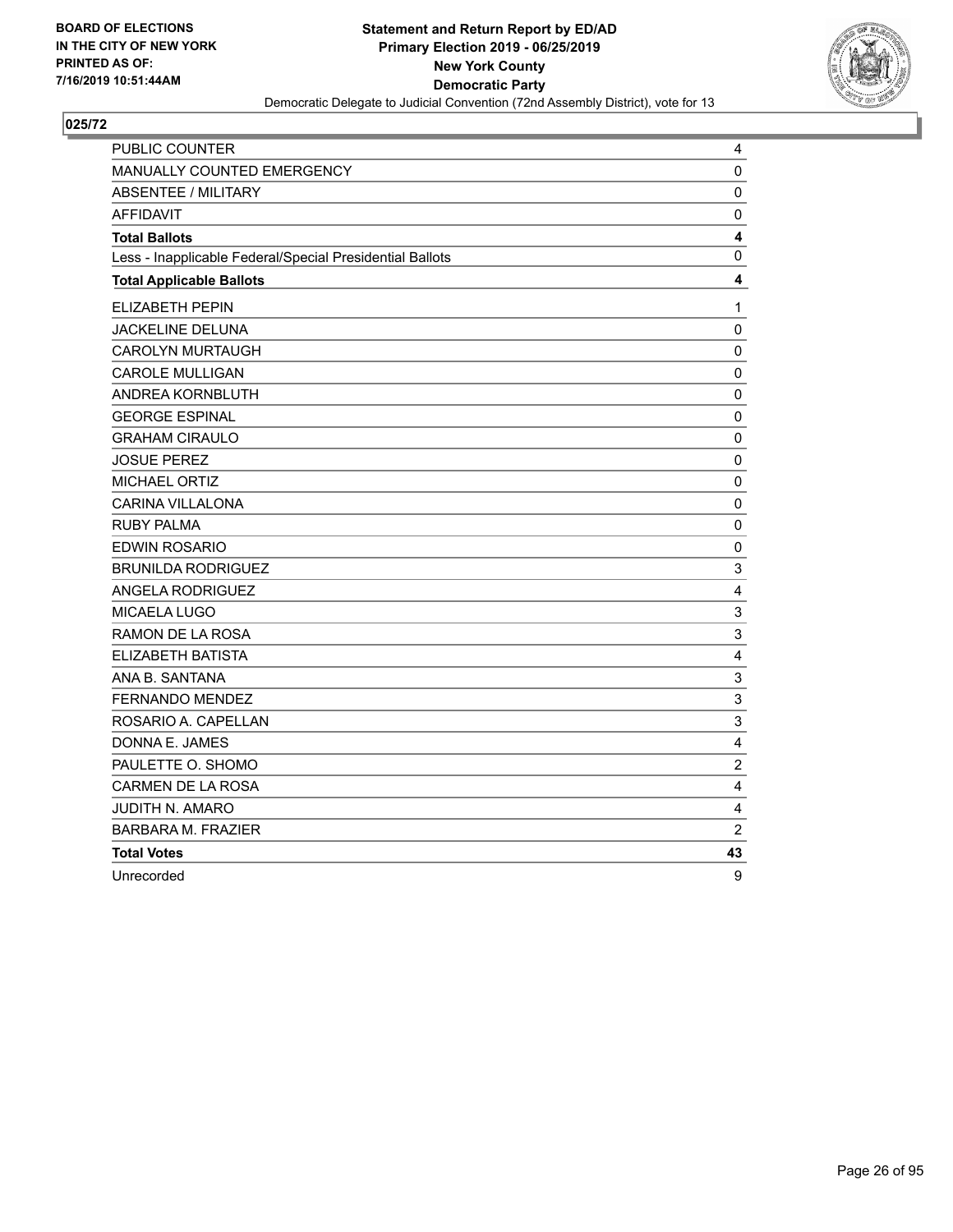

| PUBLIC COUNTER                                           | 29             |
|----------------------------------------------------------|----------------|
| <b>MANUALLY COUNTED EMERGENCY</b>                        | 0              |
| ABSENTEE / MILITARY                                      | 1              |
| <b>AFFIDAVIT</b>                                         | 0              |
| <b>Total Ballots</b>                                     | 30             |
| Less - Inapplicable Federal/Special Presidential Ballots | 0              |
| <b>Total Applicable Ballots</b>                          | 30             |
| <b>ELIZABETH PEPIN</b>                                   | 11             |
| <b>JACKELINE DELUNA</b>                                  | 10             |
| <b>CAROLYN MURTAUGH</b>                                  | 14             |
| CAROLE MULLIGAN                                          | 9              |
| ANDREA KORNBLUTH                                         | 13             |
| <b>GEORGE ESPINAL</b>                                    | $\overline{7}$ |
| <b>GRAHAM CIRAULO</b>                                    | 8              |
| <b>JOSUE PEREZ</b>                                       | 6              |
| <b>MICHAEL ORTIZ</b>                                     | 10             |
| <b>CARINA VILLALONA</b>                                  | 11             |
| <b>RUBY PALMA</b>                                        | 11             |
| <b>EDWIN ROSARIO</b>                                     | 11             |
| <b>BRUNILDA RODRIGUEZ</b>                                | 14             |
| ANGELA RODRIGUEZ                                         | 12             |
| <b>MICAELA LUGO</b>                                      | 15             |
| RAMON DE LA ROSA                                         | 11             |
| ELIZABETH BATISTA                                        | 13             |
| ANA B. SANTANA                                           | 14             |
| FERNANDO MENDEZ                                          | 10             |
| ROSARIO A. CAPELLAN                                      | 12             |
| DONNA E. JAMES                                           | 13             |
| PAULETTE O. SHOMO                                        | 10             |
| CARMEN DE LA ROSA                                        | 14             |
| JUDITH N. AMARO                                          | 11             |
| <b>BARBARA M. FRAZIER</b>                                | 15             |
| ANGELA LIPSMAN (WRITE-IN)                                | $\overline{c}$ |
| UNATTRIBUTABLE WRITE-IN (WRITE-IN)                       | 24             |
| <b>Total Votes</b>                                       | 311            |
| Unrecorded                                               | 79             |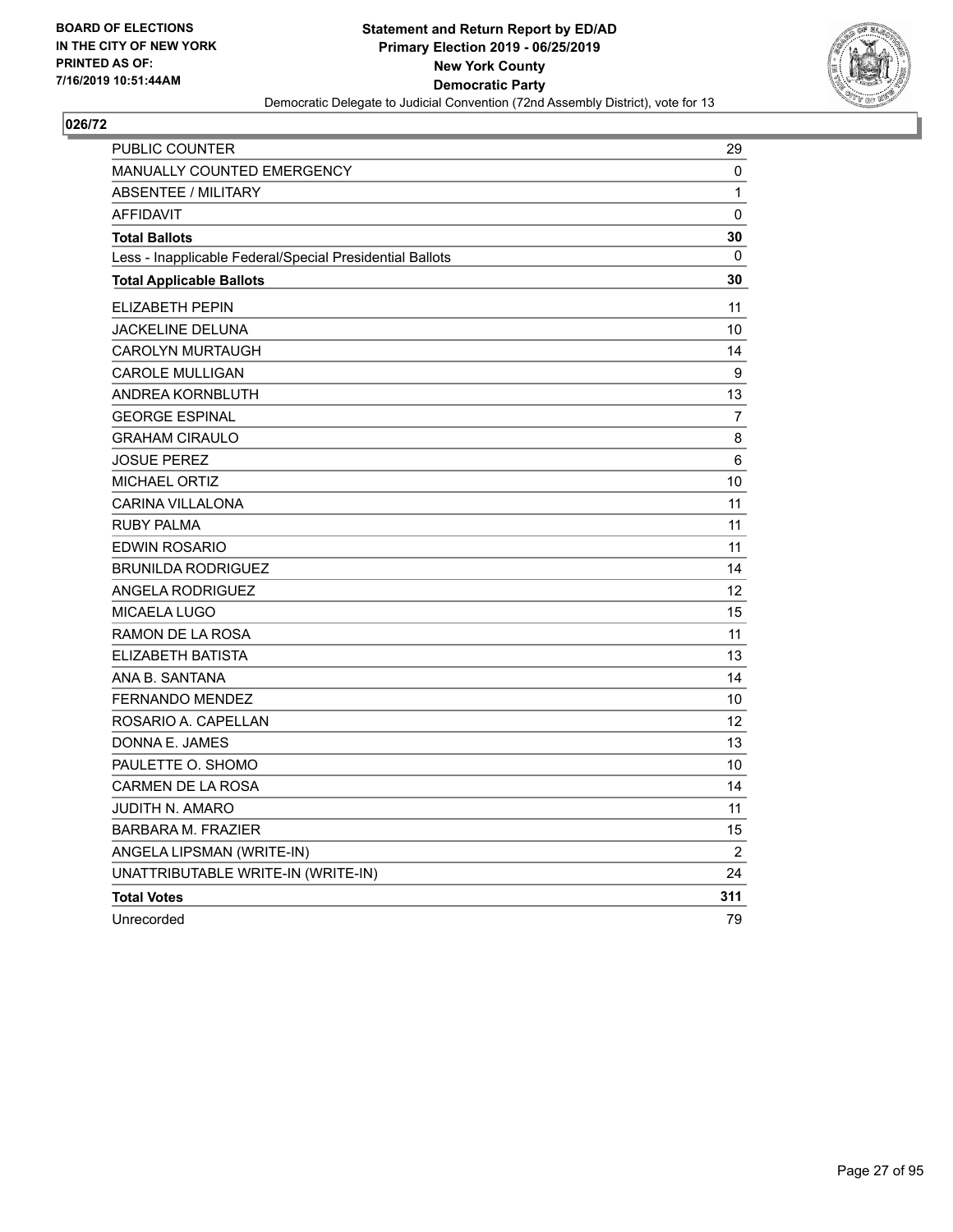

| PUBLIC COUNTER                                           | 14                        |
|----------------------------------------------------------|---------------------------|
| MANUALLY COUNTED EMERGENCY                               | 0                         |
| <b>ABSENTEE / MILITARY</b>                               | 5                         |
| <b>AFFIDAVIT</b>                                         | $\mathbf{0}$              |
| <b>Total Ballots</b>                                     | 19                        |
| Less - Inapplicable Federal/Special Presidential Ballots | 0                         |
| <b>Total Applicable Ballots</b>                          | 19                        |
| ELIZABETH PEPIN                                          | $\mathbf{3}$              |
| <b>JACKELINE DELUNA</b>                                  | 4                         |
| <b>CAROLYN MURTAUGH</b>                                  | 3                         |
| <b>CAROLE MULLIGAN</b>                                   | 3                         |
| ANDREA KORNBLUTH                                         | 4                         |
| <b>GEORGE ESPINAL</b>                                    | $\ensuremath{\mathsf{3}}$ |
| <b>GRAHAM CIRAULO</b>                                    | $\overline{\mathbf{4}}$   |
| <b>JOSUE PEREZ</b>                                       | $\ensuremath{\mathsf{3}}$ |
| <b>MICHAEL ORTIZ</b>                                     | 3                         |
| <b>CARINA VILLALONA</b>                                  | 3                         |
| <b>RUBY PALMA</b>                                        | 5                         |
| EDWIN ROSARIO                                            | $\overline{4}$            |
| <b>BRUNILDA RODRIGUEZ</b>                                | 13                        |
| <b>ANGELA RODRIGUEZ</b>                                  | 13                        |
| MICAELA LUGO                                             | 13                        |
| RAMON DE LA ROSA                                         | 13                        |
| ELIZABETH BATISTA                                        | 13                        |
| ANA B. SANTANA                                           | 13                        |
| <b>FERNANDO MENDEZ</b>                                   | 13                        |
| ROSARIO A. CAPELLAN                                      | 13                        |
| DONNA E. JAMES                                           | 14                        |
| PAULETTE O. SHOMO                                        | 13                        |
| <b>CARMEN DE LA ROSA</b>                                 | 14                        |
| JUDITH N. AMARO                                          | 14                        |
| <b>BARBARA M. FRAZIER</b>                                | 12                        |
| <b>Total Votes</b>                                       | 213                       |
| Unrecorded                                               | 34                        |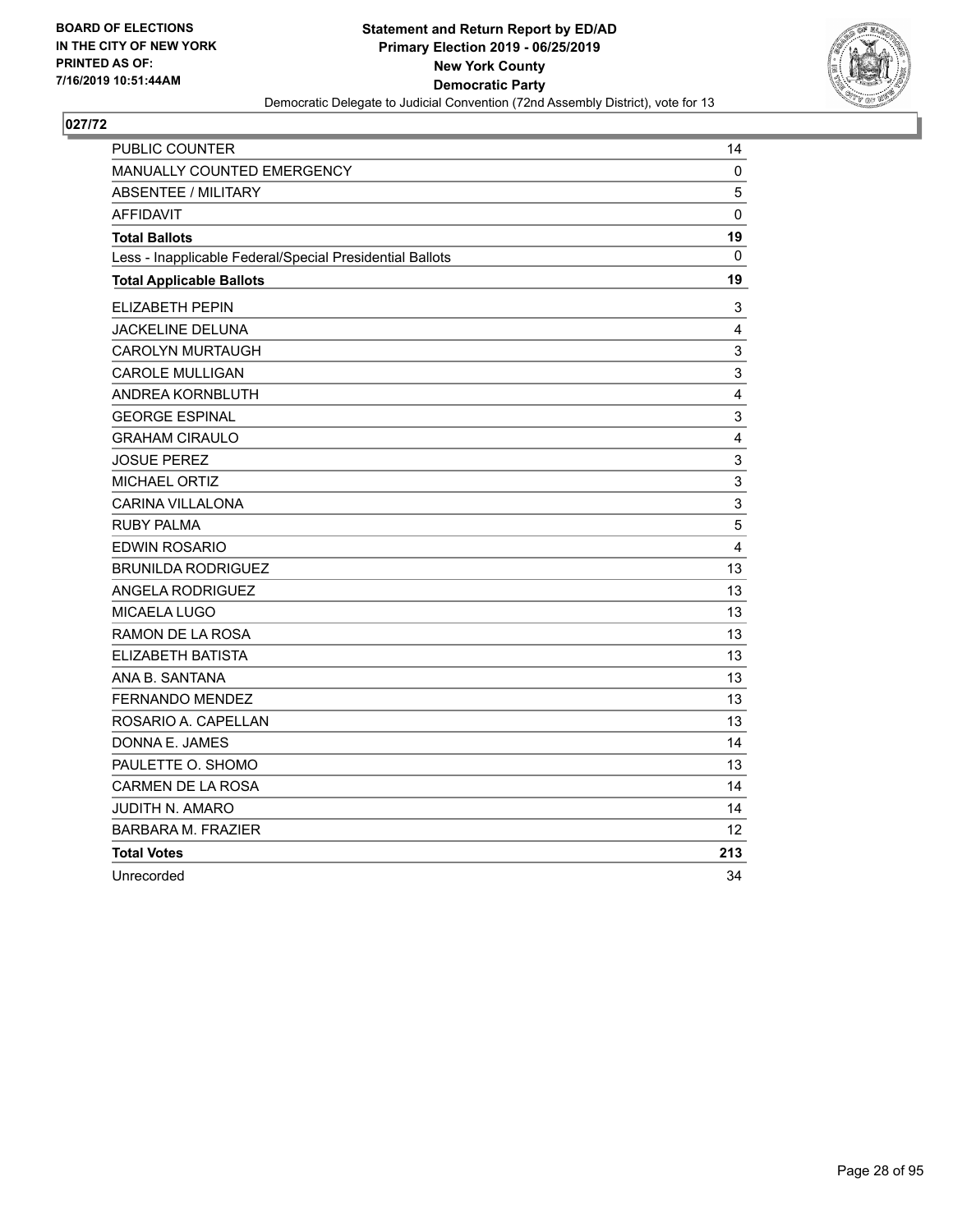

| PUBLIC COUNTER                                           | 8                         |
|----------------------------------------------------------|---------------------------|
| MANUALLY COUNTED EMERGENCY                               | $\pmb{0}$                 |
| <b>ABSENTEE / MILITARY</b>                               | 1                         |
| <b>AFFIDAVIT</b>                                         | 0                         |
| <b>Total Ballots</b>                                     | 9                         |
| Less - Inapplicable Federal/Special Presidential Ballots | 0                         |
| <b>Total Applicable Ballots</b>                          | 9                         |
| <b>ELIZABETH PEPIN</b>                                   | 5                         |
| JACKELINE DELUNA                                         | 6                         |
| CAROLYN MURTAUGH                                         | $\mathbf 1$               |
| <b>CAROLE MULLIGAN</b>                                   | $\mathbf 1$               |
| ANDREA KORNBLUTH                                         | 1                         |
| <b>GEORGE ESPINAL</b>                                    | 4                         |
| <b>GRAHAM CIRAULO</b>                                    | $\mathbf 0$               |
| <b>JOSUE PEREZ</b>                                       | 6                         |
| <b>MICHAEL ORTIZ</b>                                     | 4                         |
| <b>CARINA VILLALONA</b>                                  | $\mathsf 3$               |
| <b>RUBY PALMA</b>                                        | $\overline{\mathbf{4}}$   |
| <b>EDWIN ROSARIO</b>                                     | $\overline{4}$            |
| <b>BRUNILDA RODRIGUEZ</b>                                | 3                         |
| <b>ANGELA RODRIGUEZ</b>                                  | $\overline{4}$            |
| MICAELA LUGO                                             | $\mathbf 1$               |
| RAMON DE LA ROSA                                         | $\sqrt{2}$                |
| ELIZABETH BATISTA                                        | 3                         |
| ANA B. SANTANA                                           | $\overline{c}$            |
| FERNANDO MENDEZ                                          | $\mathsf 3$               |
| ROSARIO A. CAPELLAN                                      | $\ensuremath{\mathsf{3}}$ |
| DONNA E. JAMES                                           | 0                         |
| PAULETTE O. SHOMO                                        | 0                         |
| <b>CARMEN DE LA ROSA</b>                                 | $\sqrt{5}$                |
| <b>JUDITH N. AMARO</b>                                   | $\overline{2}$            |
| <b>BARBARA M. FRAZIER</b>                                | 0                         |
| <b>Total Votes</b>                                       | 67                        |
| Unrecorded                                               | 50                        |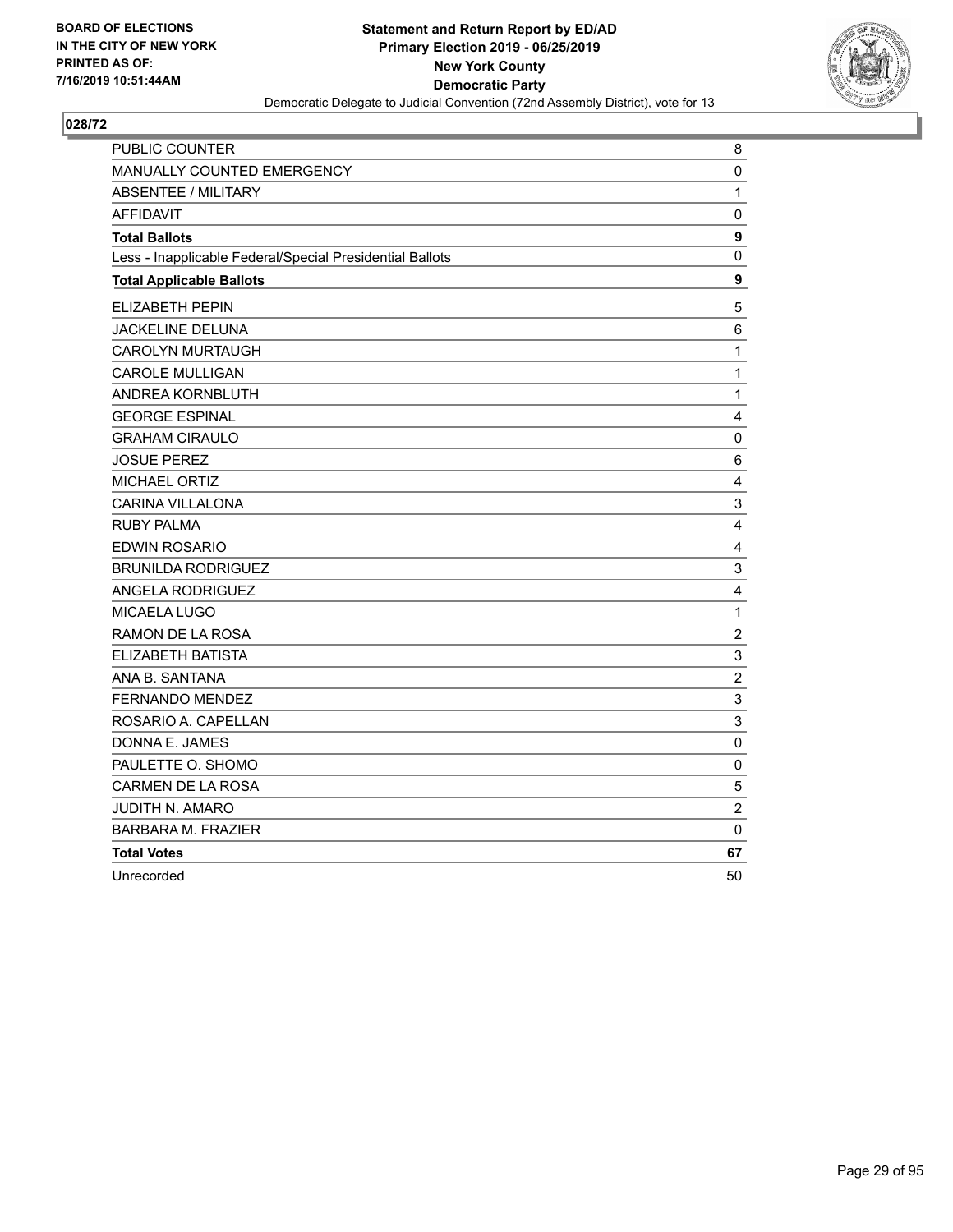

| PUBLIC COUNTER                                           | 9                         |
|----------------------------------------------------------|---------------------------|
| MANUALLY COUNTED EMERGENCY                               | 0                         |
| <b>ABSENTEE / MILITARY</b>                               | 0                         |
| <b>AFFIDAVIT</b>                                         | 0                         |
| <b>Total Ballots</b>                                     | 9                         |
| Less - Inapplicable Federal/Special Presidential Ballots | 0                         |
| <b>Total Applicable Ballots</b>                          | 9                         |
| <b>ELIZABETH PEPIN</b>                                   | 3                         |
| JACKELINE DELUNA                                         | $\overline{2}$            |
| CAROLYN MURTAUGH                                         | $\mathbf 2$               |
| <b>CAROLE MULLIGAN</b>                                   | $\overline{c}$            |
| ANDREA KORNBLUTH                                         | $\boldsymbol{2}$          |
| <b>GEORGE ESPINAL</b>                                    | $\sqrt{2}$                |
| <b>GRAHAM CIRAULO</b>                                    | $\overline{2}$            |
| <b>JOSUE PEREZ</b>                                       | $\mathbf{3}$              |
| <b>MICHAEL ORTIZ</b>                                     | $\mathbf 0$               |
| <b>CARINA VILLALONA</b>                                  | $\mathsf 3$               |
| <b>RUBY PALMA</b>                                        | $\mathbf 1$               |
| <b>EDWIN ROSARIO</b>                                     | $\overline{c}$            |
| <b>BRUNILDA RODRIGUEZ</b>                                | $\mathbf 0$               |
| <b>ANGELA RODRIGUEZ</b>                                  | $\overline{4}$            |
| MICAELA LUGO                                             | $\mathbf 1$               |
| RAMON DE LA ROSA                                         | $\overline{2}$            |
| ELIZABETH BATISTA                                        | 3                         |
| ANA B. SANTANA                                           | $\mathbf 1$               |
| FERNANDO MENDEZ                                          | $\overline{c}$            |
| ROSARIO A. CAPELLAN                                      | $\mathbf 1$               |
| DONNA E. JAMES                                           | $\overline{2}$            |
| PAULETTE O. SHOMO                                        | $\boldsymbol{2}$          |
| <b>CARMEN DE LA ROSA</b>                                 | $\sqrt{5}$                |
| <b>JUDITH N. AMARO</b>                                   | $\ensuremath{\mathsf{3}}$ |
| <b>BARBARA M. FRAZIER</b>                                | 1                         |
| <b>Total Votes</b>                                       | 51                        |
| Unrecorded                                               | 66                        |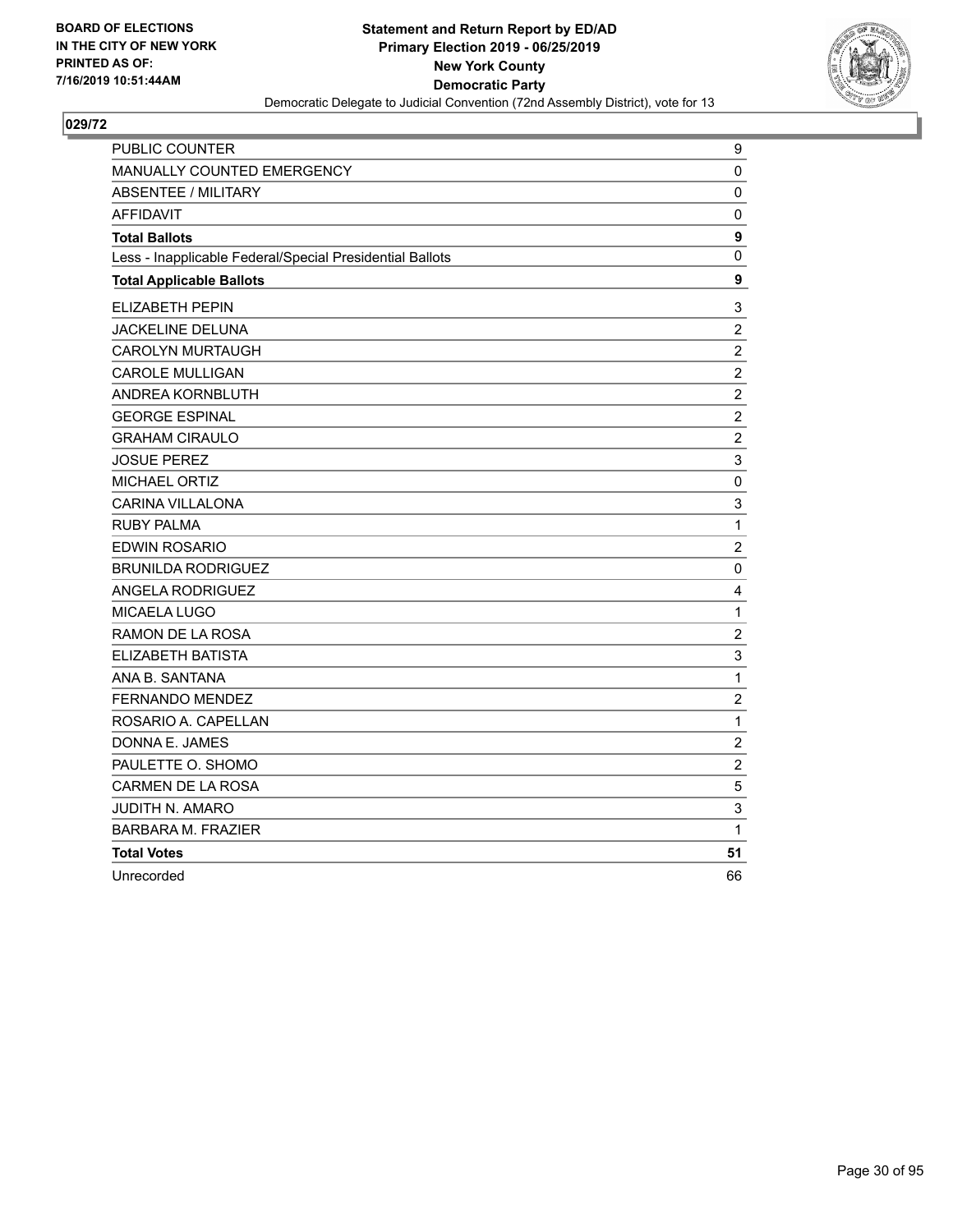

| PUBLIC COUNTER                                           | 14                      |
|----------------------------------------------------------|-------------------------|
| <b>MANUALLY COUNTED EMERGENCY</b>                        | 0                       |
| <b>ABSENTEE / MILITARY</b>                               | 1                       |
| <b>AFFIDAVIT</b>                                         | 0                       |
| <b>Total Ballots</b>                                     | 15                      |
| Less - Inapplicable Federal/Special Presidential Ballots | 0                       |
| <b>Total Applicable Ballots</b>                          | 15                      |
| <b>ELIZABETH PEPIN</b>                                   | 5                       |
| JACKELINE DELUNA                                         | 3                       |
| <b>CAROLYN MURTAUGH</b>                                  | 3                       |
| <b>CAROLE MULLIGAN</b>                                   | 6                       |
| ANDREA KORNBLUTH                                         | $\overline{\mathbf{4}}$ |
| <b>GEORGE ESPINAL</b>                                    | 5                       |
| <b>GRAHAM CIRAULO</b>                                    | $\overline{\mathbf{4}}$ |
| <b>JOSUE PEREZ</b>                                       | 6                       |
| <b>MICHAEL ORTIZ</b>                                     | $\mathbf 5$             |
| <b>CARINA VILLALONA</b>                                  | $\sqrt{5}$              |
| <b>RUBY PALMA</b>                                        | 4                       |
| EDWIN ROSARIO                                            | $\mathbf 5$             |
| <b>BRUNILDA RODRIGUEZ</b>                                | $\overline{7}$          |
| ANGELA RODRIGUEZ                                         | 6                       |
| MICAELA LUGO                                             | 9                       |
| RAMON DE LA ROSA                                         | 4                       |
| ELIZABETH BATISTA                                        | 8                       |
| ANA B. SANTANA                                           | 4                       |
| FERNANDO MENDEZ                                          | $\mathsf 3$             |
| ROSARIO A. CAPELLAN                                      | 8                       |
| DONNA E. JAMES                                           | 4                       |
| PAULETTE O. SHOMO                                        | 4                       |
| <b>CARMEN DE LA ROSA</b>                                 | 10                      |
| JUDITH N. AMARO                                          | 5                       |
| <b>BARBARA M. FRAZIER</b>                                | 4                       |
| UNATTRIBUTABLE WRITE-IN (WRITE-IN)                       | 1                       |
| <b>Total Votes</b>                                       | 132                     |
| Unrecorded                                               | 63                      |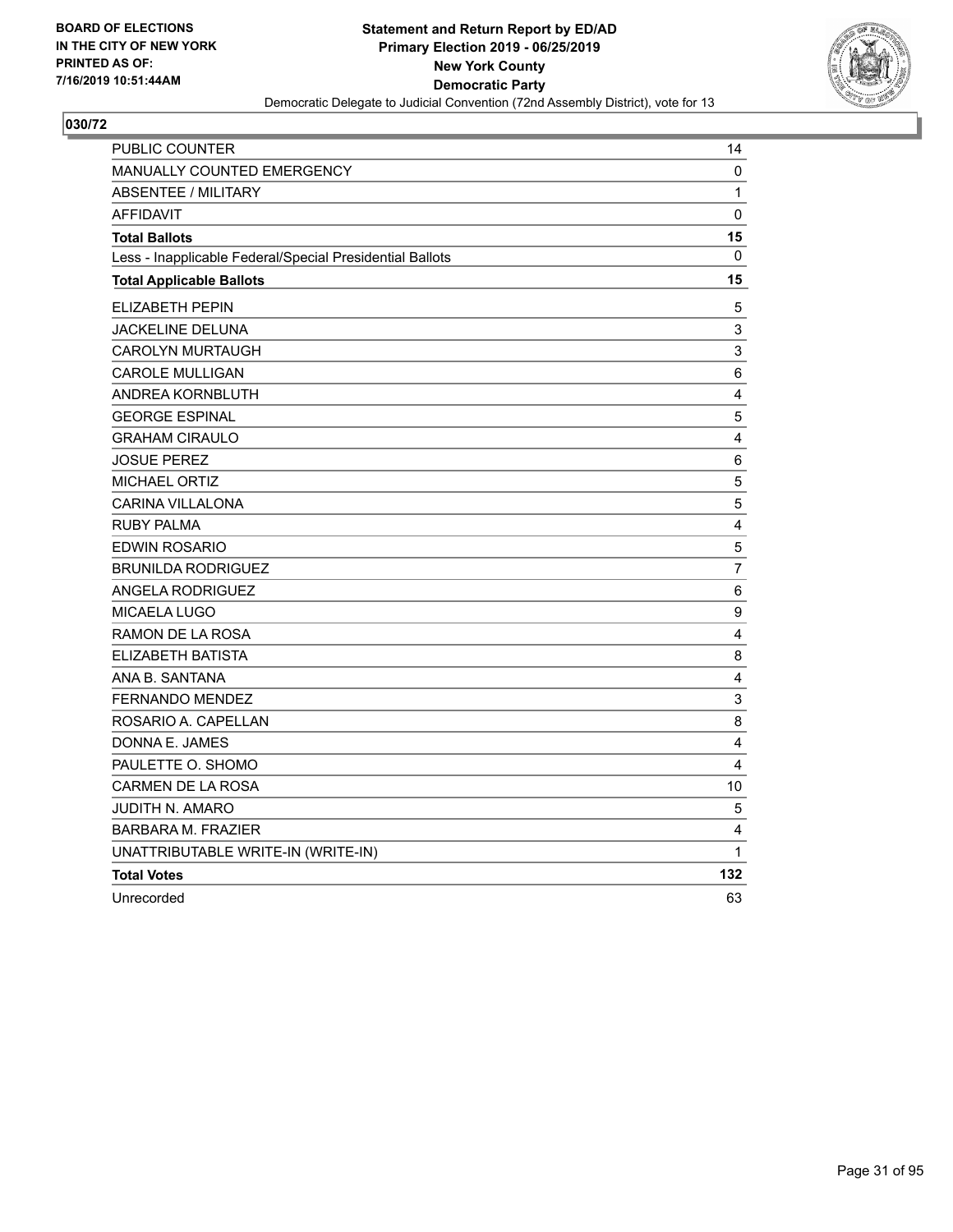

| <b>PUBLIC COUNTER</b>                                    | 11             |
|----------------------------------------------------------|----------------|
| MANUALLY COUNTED EMERGENCY                               | 0              |
| <b>ABSENTEE / MILITARY</b>                               | 1              |
| <b>AFFIDAVIT</b>                                         | 0              |
| <b>Total Ballots</b>                                     | 12             |
| Less - Inapplicable Federal/Special Presidential Ballots | $\mathbf{0}$   |
| <b>Total Applicable Ballots</b>                          | 12             |
| ELIZABETH PEPIN                                          | 4              |
| JACKELINE DELUNA                                         | 3              |
| <b>CAROLYN MURTAUGH</b>                                  | $\overline{c}$ |
| <b>CAROLE MULLIGAN</b>                                   | $\mathbf{1}$   |
| ANDREA KORNBLUTH                                         | $\mathbf 1$    |
| <b>GEORGE ESPINAL</b>                                    | $\mathbf{1}$   |
| <b>GRAHAM CIRAULO</b>                                    | $\overline{c}$ |
| <b>JOSUE PEREZ</b>                                       | 6              |
| <b>MICHAEL ORTIZ</b>                                     | $\mathbf 1$    |
| <b>CARINA VILLALONA</b>                                  | 3              |
| <b>RUBY PALMA</b>                                        | 3              |
| EDWIN ROSARIO                                            | $\mathbf{1}$   |
| <b>BRUNILDA RODRIGUEZ</b>                                | 5              |
| <b>ANGELA RODRIGUEZ</b>                                  | 3              |
| MICAELA LUGO                                             | 4              |
| RAMON DE LA ROSA                                         | $\overline{7}$ |
| ELIZABETH BATISTA                                        | $\,6$          |
| ANA B. SANTANA                                           | $\sqrt{5}$     |
| <b>FERNANDO MENDEZ</b>                                   | 5              |
| ROSARIO A. CAPELLAN                                      | 3              |
| DONNA E. JAMES                                           | 4              |
| PAULETTE O. SHOMO                                        | 3              |
| CARMEN DE LA ROSA                                        | $\overline{7}$ |
| <b>JUDITH N. AMARO</b>                                   | 4              |
| <b>BARBARA M. FRAZIER</b>                                | 3              |
| <b>Total Votes</b>                                       | 87             |
| Unrecorded                                               | 69             |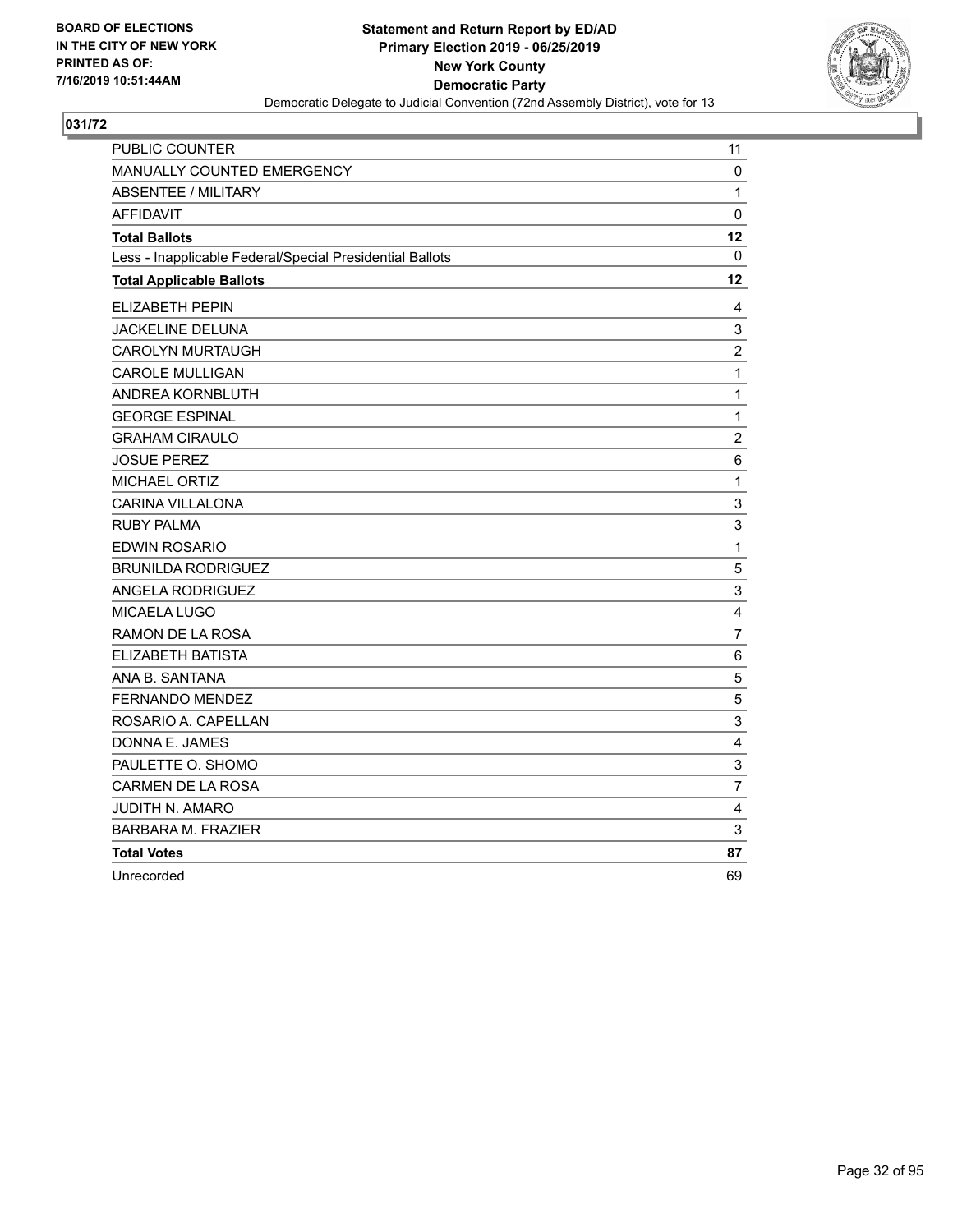

| PUBLIC COUNTER                                           | 32               |
|----------------------------------------------------------|------------------|
| MANUALLY COUNTED EMERGENCY                               | 0                |
| <b>ABSENTEE / MILITARY</b>                               | 0                |
| <b>AFFIDAVIT</b>                                         | 0                |
| <b>Total Ballots</b>                                     | 32               |
| Less - Inapplicable Federal/Special Presidential Ballots | 0                |
| <b>Total Applicable Ballots</b>                          | 32               |
| <b>ELIZABETH PEPIN</b>                                   | 14               |
| JACKELINE DELUNA                                         | 11               |
| <b>CAROLYN MURTAUGH</b>                                  | 15               |
| <b>CAROLE MULLIGAN</b>                                   | 12               |
| ANDREA KORNBLUTH                                         | 12               |
| <b>GEORGE ESPINAL</b>                                    | 16               |
| <b>GRAHAM CIRAULO</b>                                    | 6                |
| <b>JOSUE PEREZ</b>                                       | 12               |
| MICHAEL ORTIZ                                            | 14               |
| <b>CARINA VILLALONA</b>                                  | 11               |
| <b>RUBY PALMA</b>                                        | 12               |
| <b>EDWIN ROSARIO</b>                                     | 11               |
| <b>BRUNILDA RODRIGUEZ</b>                                | 8                |
| ANGELA RODRIGUEZ                                         | 10               |
| <b>MICAELA LUGO</b>                                      | 8                |
| RAMON DE LA ROSA                                         | 6                |
| ELIZABETH BATISTA                                        | 8                |
| ANA B. SANTANA                                           | 8                |
| <b>FERNANDO MENDEZ</b>                                   | 9                |
| ROSARIO A. CAPELLAN                                      | $\overline{7}$   |
| DONNA E. JAMES                                           | $\boldsymbol{9}$ |
| PAULETTE O. SHOMO                                        | 6                |
| <b>CARMEN DE LA ROSA</b>                                 | 12               |
| <b>JUDITH N. AMARO</b>                                   | 7                |
| <b>BARBARA M. FRAZIER</b>                                | 12               |
| <b>Total Votes</b>                                       | 256              |
| Unrecorded                                               | 160              |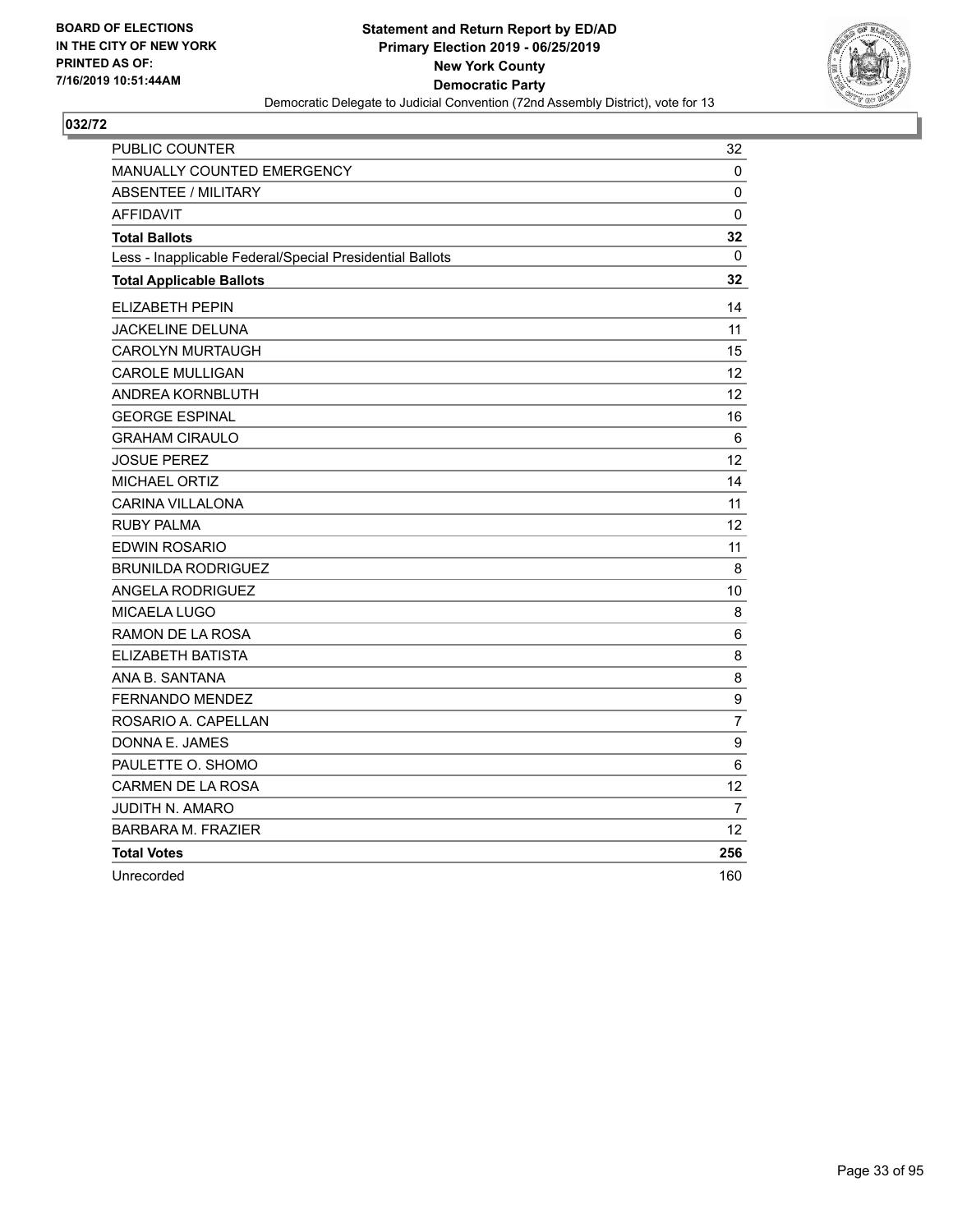

| PUBLIC COUNTER                                           | 5                       |
|----------------------------------------------------------|-------------------------|
| MANUALLY COUNTED EMERGENCY                               | 0                       |
| <b>ABSENTEE / MILITARY</b>                               | 3                       |
| <b>AFFIDAVIT</b>                                         | $\mathsf 3$             |
| <b>Total Ballots</b>                                     | 11                      |
| Less - Inapplicable Federal/Special Presidential Ballots | 0                       |
| <b>Total Applicable Ballots</b>                          | 11                      |
| <b>ELIZABETH PEPIN</b>                                   | 6                       |
| <b>JACKELINE DELUNA</b>                                  | 5                       |
| <b>CAROLYN MURTAUGH</b>                                  | 3                       |
| <b>CAROLE MULLIGAN</b>                                   | $\sqrt{5}$              |
| ANDREA KORNBLUTH                                         | 4                       |
| <b>GEORGE ESPINAL</b>                                    | 4                       |
| <b>GRAHAM CIRAULO</b>                                    | $\overline{2}$          |
| <b>JOSUE PEREZ</b>                                       | 5                       |
| MICHAEL ORTIZ                                            | $\overline{4}$          |
| <b>CARINA VILLALONA</b>                                  | 4                       |
| <b>RUBY PALMA</b>                                        | 3                       |
| <b>EDWIN ROSARIO</b>                                     | $\overline{4}$          |
| <b>BRUNILDA RODRIGUEZ</b>                                | $\overline{\mathbf{4}}$ |
| ANGELA RODRIGUEZ                                         | $\overline{c}$          |
| MICAELA LUGO                                             | $\mathbf 0$             |
| RAMON DE LA ROSA                                         | $\overline{c}$          |
| ELIZABETH BATISTA                                        | $\overline{\mathbf{4}}$ |
| ANA B. SANTANA                                           | 1                       |
| <b>FERNANDO MENDEZ</b>                                   | $\overline{c}$          |
| ROSARIO A. CAPELLAN                                      | $\overline{c}$          |
| DONNA E. JAMES                                           | 4                       |
| PAULETTE O. SHOMO                                        | $\sqrt{2}$              |
| CARMEN DE LA ROSA                                        | $\overline{\mathbf{4}}$ |
| JUDITH N. AMARO                                          | $\overline{c}$          |
| <b>BARBARA M. FRAZIER</b>                                | 1                       |
| <b>Total Votes</b>                                       | 79                      |
| Unrecorded                                               | 64                      |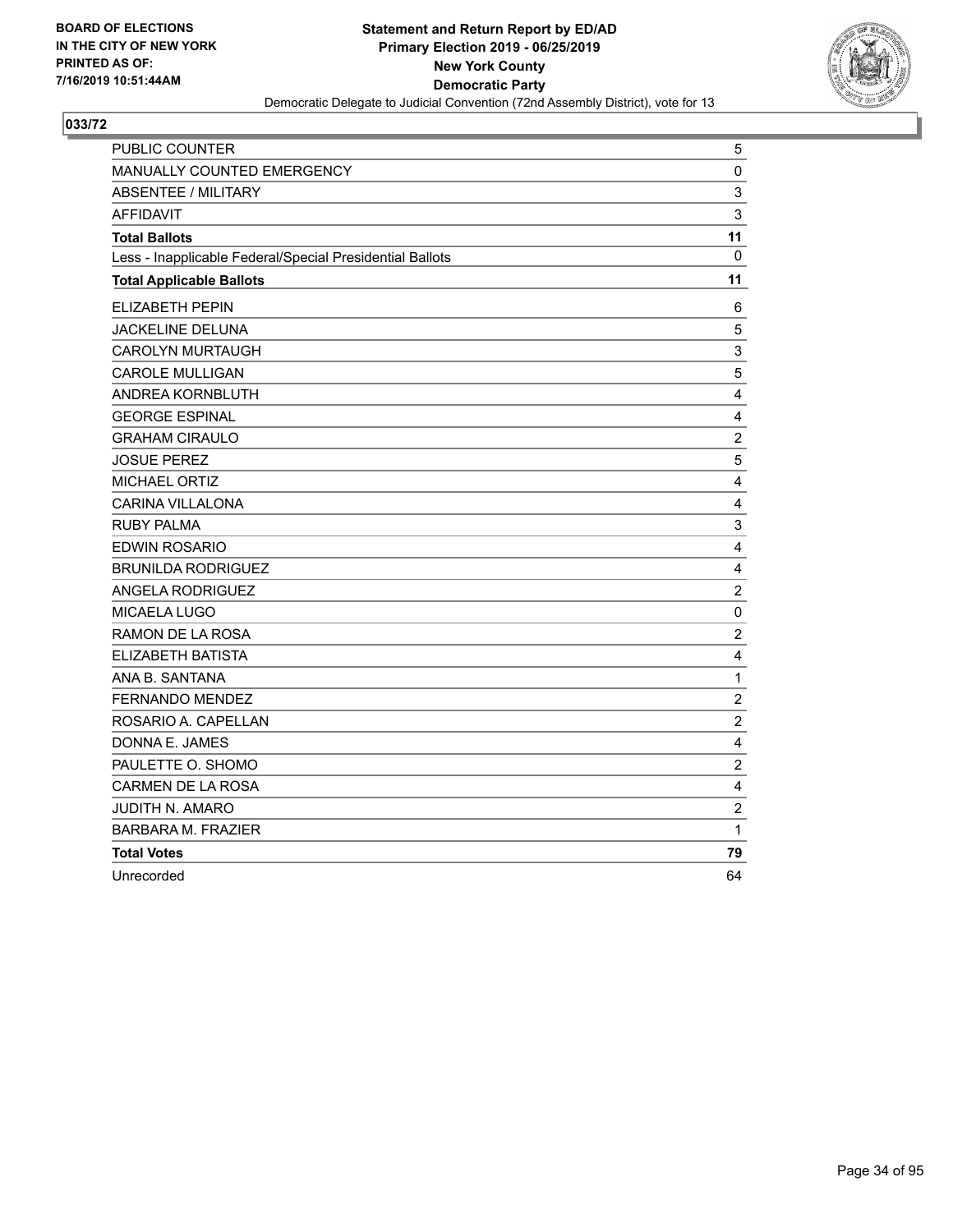

| PUBLIC COUNTER                                           | 4                       |
|----------------------------------------------------------|-------------------------|
| MANUALLY COUNTED EMERGENCY                               | 0                       |
| <b>ABSENTEE / MILITARY</b>                               | 0                       |
| <b>AFFIDAVIT</b>                                         | 0                       |
| <b>Total Ballots</b>                                     | 4                       |
| Less - Inapplicable Federal/Special Presidential Ballots | 0                       |
| <b>Total Applicable Ballots</b>                          | 4                       |
| ELIZABETH PEPIN                                          | 0                       |
| JACKELINE DELUNA                                         | 0                       |
| <b>CAROLYN MURTAUGH</b>                                  | 0                       |
| <b>CAROLE MULLIGAN</b>                                   | 0                       |
| ANDREA KORNBLUTH                                         | 0                       |
| <b>GEORGE ESPINAL</b>                                    | 0                       |
| <b>GRAHAM CIRAULO</b>                                    | $\pmb{0}$               |
| <b>JOSUE PEREZ</b>                                       | $\mathbf 0$             |
| <b>MICHAEL ORTIZ</b>                                     | 0                       |
| <b>CARINA VILLALONA</b>                                  | 0                       |
| <b>RUBY PALMA</b>                                        | 0                       |
| EDWIN ROSARIO                                            | 0                       |
| <b>BRUNILDA RODRIGUEZ</b>                                | 4                       |
| <b>ANGELA RODRIGUEZ</b>                                  | $\overline{\mathbf{4}}$ |
| <b>MICAELA LUGO</b>                                      | 4                       |
| RAMON DE LA ROSA                                         | 3                       |
| ELIZABETH BATISTA                                        | 4                       |
| ANA B. SANTANA                                           | $\overline{\mathbf{4}}$ |
| FERNANDO MENDEZ                                          | $\overline{4}$          |
| ROSARIO A. CAPELLAN                                      | 4                       |
| DONNA E. JAMES                                           | $\mathsf 3$             |
| PAULETTE O. SHOMO                                        | 3                       |
| <b>CARMEN DE LA ROSA</b>                                 | 4                       |
| JUDITH N. AMARO                                          | $\overline{\mathbf{4}}$ |
| <b>BARBARA M. FRAZIER</b>                                | 3                       |
| <b>Total Votes</b>                                       | 48                      |
| Unrecorded                                               | 4                       |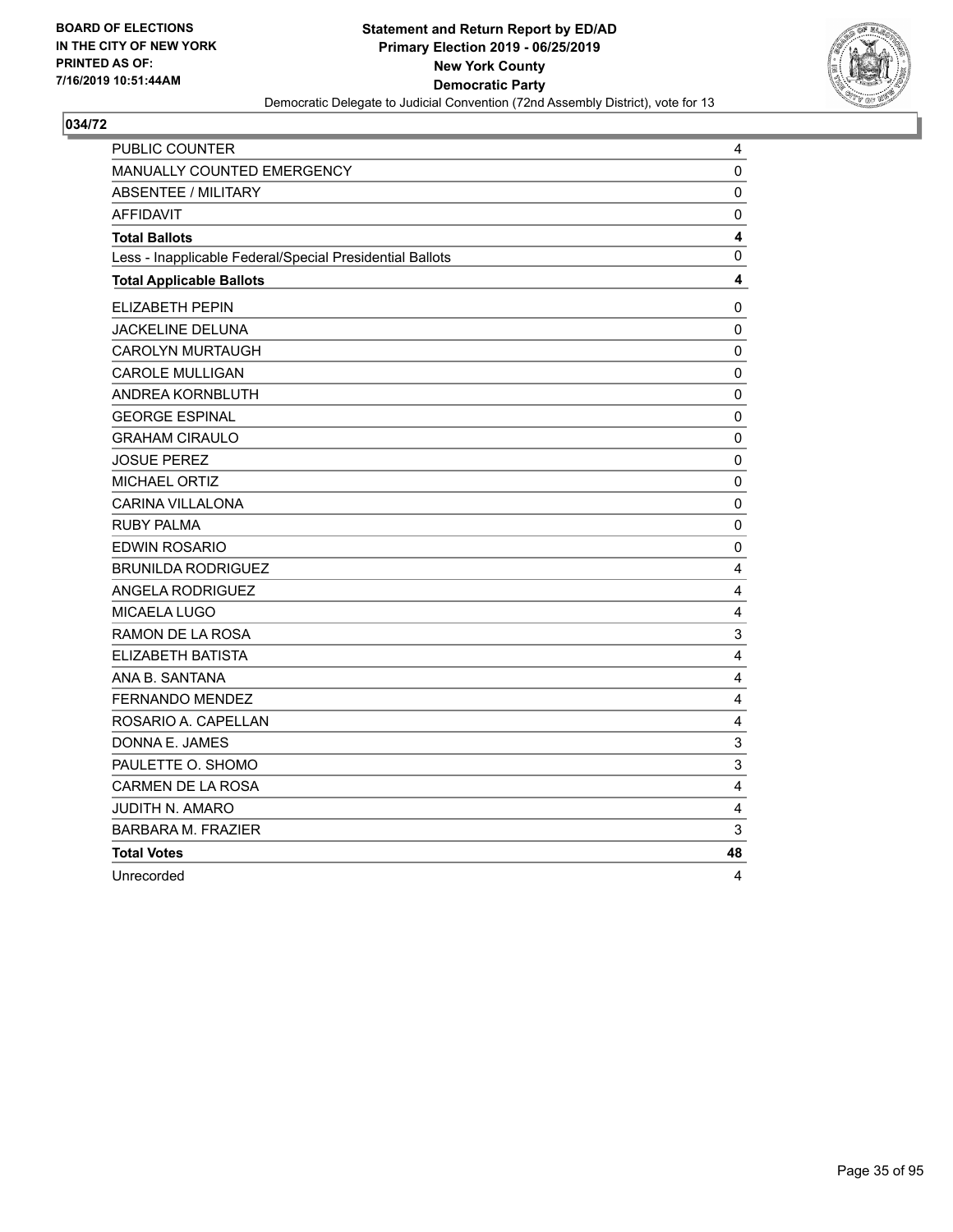

| PUBLIC COUNTER                                           | 9                         |
|----------------------------------------------------------|---------------------------|
| <b>MANUALLY COUNTED EMERGENCY</b>                        | 0                         |
| <b>ABSENTEE / MILITARY</b>                               | 0                         |
| <b>AFFIDAVIT</b>                                         | 0                         |
| <b>Total Ballots</b>                                     | $\mathbf{9}$              |
| Less - Inapplicable Federal/Special Presidential Ballots | 0                         |
| <b>Total Applicable Ballots</b>                          | 9                         |
| ELIZABETH PEPIN                                          | 3                         |
| JACKELINE DELUNA                                         | 5                         |
| <b>CAROLYN MURTAUGH</b>                                  | $\overline{c}$            |
| <b>CAROLE MULLIGAN</b>                                   | $\mathbf{1}$              |
| ANDREA KORNBLUTH                                         | $\overline{c}$            |
| <b>GEORGE ESPINAL</b>                                    | $\mathbf 1$               |
| <b>GRAHAM CIRAULO</b>                                    | $\boldsymbol{2}$          |
| <b>JOSUE PEREZ</b>                                       | 3                         |
| <b>MICHAEL ORTIZ</b>                                     | $\overline{c}$            |
| <b>CARINA VILLALONA</b>                                  | 3                         |
| <b>RUBY PALMA</b>                                        | $\mathbf{1}$              |
| EDWIN ROSARIO                                            | $\boldsymbol{2}$          |
| <b>BRUNILDA RODRIGUEZ</b>                                | 3                         |
| <b>ANGELA RODRIGUEZ</b>                                  | $\overline{c}$            |
| <b>MICAELA LUGO</b>                                      | 3                         |
| RAMON DE LA ROSA                                         | $\sqrt{2}$                |
| ELIZABETH BATISTA                                        | $\ensuremath{\mathsf{3}}$ |
| ANA B. SANTANA                                           | $\ensuremath{\mathsf{3}}$ |
| FERNANDO MENDEZ                                          | $\boldsymbol{2}$          |
| ROSARIO A. CAPELLAN                                      | $\overline{c}$            |
| DONNA E. JAMES                                           | $\mathsf 3$               |
| PAULETTE O. SHOMO                                        | $\overline{c}$            |
| <b>CARMEN DE LA ROSA</b>                                 | 3                         |
| JUDITH N. AMARO                                          | $\overline{\mathbf{4}}$   |
| <b>BARBARA M. FRAZIER</b>                                | $\overline{c}$            |
| <b>Total Votes</b>                                       | 61                        |
| Unrecorded                                               | 56                        |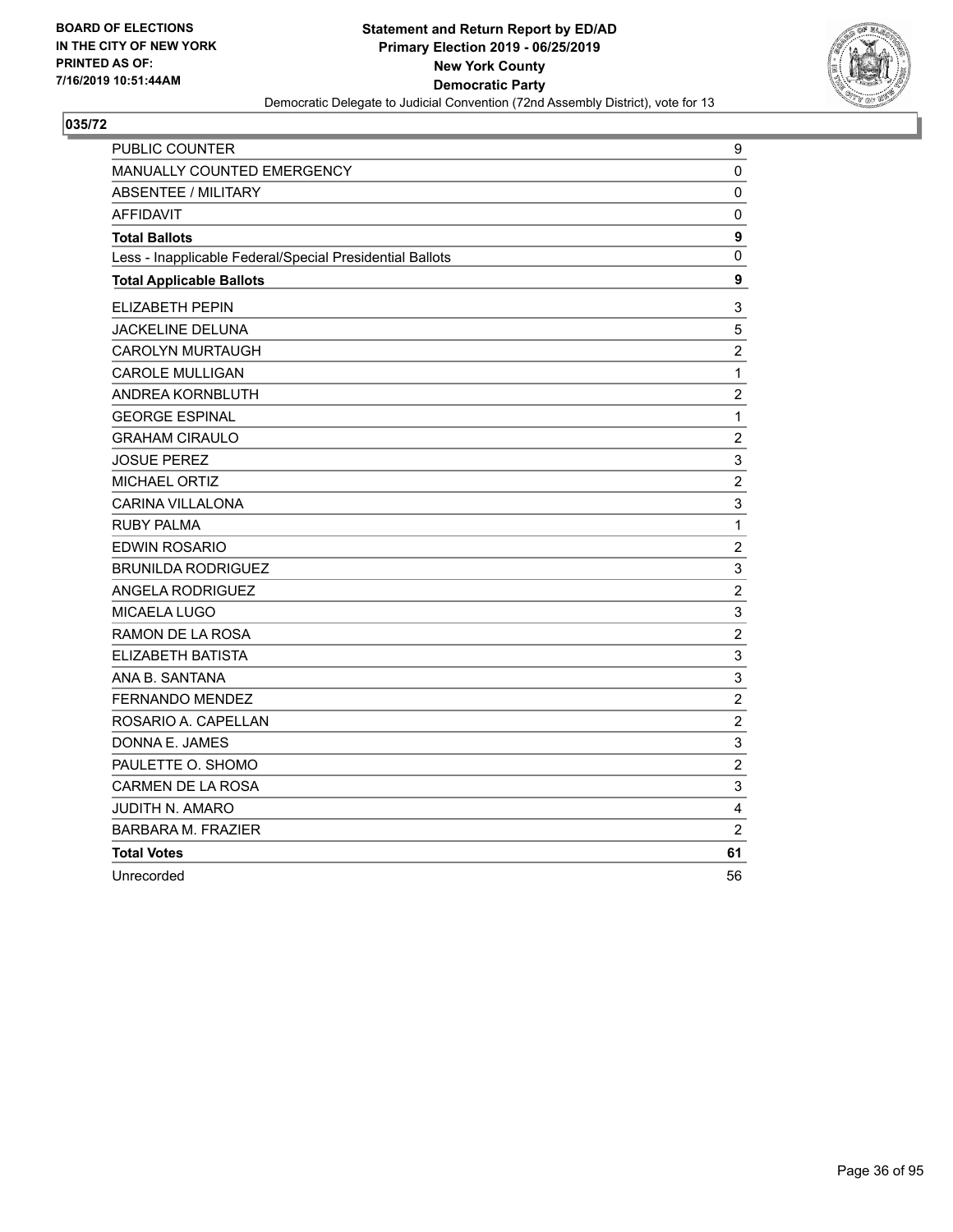

| PUBLIC COUNTER                                           | 30              |
|----------------------------------------------------------|-----------------|
| <b>MANUALLY COUNTED EMERGENCY</b>                        | 0               |
| <b>ABSENTEE / MILITARY</b>                               | $\overline{c}$  |
| <b>AFFIDAVIT</b>                                         | 0               |
| <b>Total Ballots</b>                                     | 32              |
| Less - Inapplicable Federal/Special Presidential Ballots | $\mathbf 0$     |
| <b>Total Applicable Ballots</b>                          | 32              |
| <b>ELIZABETH PEPIN</b>                                   | 16              |
| JACKELINE DELUNA                                         | 15              |
| <b>CAROLYN MURTAUGH</b>                                  | 16              |
| <b>CAROLE MULLIGAN</b>                                   | 14              |
| ANDREA KORNBLUTH                                         | 10              |
| <b>GEORGE ESPINAL</b>                                    | 15              |
| <b>GRAHAM CIRAULO</b>                                    | 8               |
| <b>JOSUE PEREZ</b>                                       | 12 <sup>2</sup> |
| <b>MICHAEL ORTIZ</b>                                     | 13              |
| CARINA VILLALONA                                         | 13              |
| <b>RUBY PALMA</b>                                        | 12              |
| EDWIN ROSARIO                                            | 11              |
| <b>BRUNILDA RODRIGUEZ</b>                                | 6               |
| <b>ANGELA RODRIGUEZ</b>                                  | 10              |
| <b>MICAELA LUGO</b>                                      | 5               |
| RAMON DE LA ROSA                                         | 5               |
| ELIZABETH BATISTA                                        | 9               |
| ANA B. SANTANA                                           | $\,6$           |
| <b>FERNANDO MENDEZ</b>                                   | 3               |
| ROSARIO A. CAPELLAN                                      | 5               |
| DONNA E. JAMES                                           | $\overline{7}$  |
| PAULETTE O. SHOMO                                        | 5               |
| <b>CARMEN DE LA ROSA</b>                                 | 8               |
| <b>JUDITH N. AMARO</b>                                   | 4               |
| <b>BARBARA M. FRAZIER</b>                                | 9               |
| JASON LAUFER (WRITE-IN)                                  | 1               |
| <b>Total Votes</b>                                       | 238             |
| Unrecorded                                               | 178             |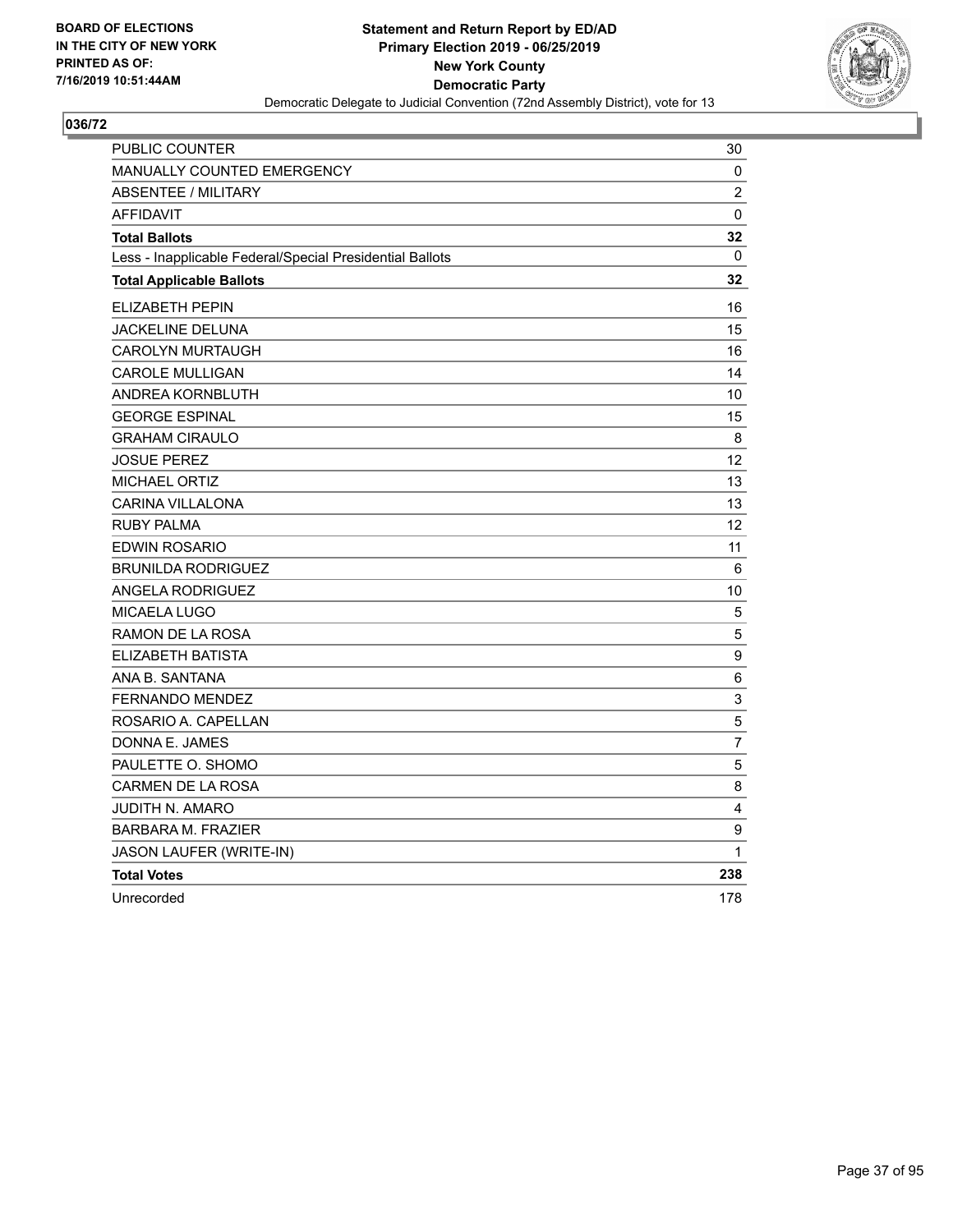

| PUBLIC COUNTER                                           | 11               |
|----------------------------------------------------------|------------------|
| MANUALLY COUNTED EMERGENCY                               | 0                |
| <b>ABSENTEE / MILITARY</b>                               | $\mathbf{1}$     |
| <b>AFFIDAVIT</b>                                         | $\mathbf 0$      |
| <b>Total Ballots</b>                                     | 12               |
| Less - Inapplicable Federal/Special Presidential Ballots | 0                |
| <b>Total Applicable Ballots</b>                          | 12               |
| <b>ELIZABETH PEPIN</b>                                   | 5                |
| <b>JACKELINE DELUNA</b>                                  | 6                |
| <b>CAROLYN MURTAUGH</b>                                  | $\overline{7}$   |
| <b>CAROLE MULLIGAN</b>                                   | $\overline{7}$   |
| ANDREA KORNBLUTH                                         | $\overline{7}$   |
| <b>GEORGE ESPINAL</b>                                    | 4                |
| <b>GRAHAM CIRAULO</b>                                    | 3                |
| <b>JOSUE PEREZ</b>                                       | 5                |
| MICHAEL ORTIZ                                            | 6                |
| <b>CARINA VILLALONA</b>                                  | 6                |
| <b>RUBY PALMA</b>                                        | 5                |
| <b>EDWIN ROSARIO</b>                                     | $\overline{7}$   |
| <b>BRUNILDA RODRIGUEZ</b>                                | $\overline{2}$   |
| ANGELA RODRIGUEZ                                         | 6                |
| MICAELA LUGO                                             | 3                |
| RAMON DE LA ROSA                                         | $\overline{2}$   |
| <b>ELIZABETH BATISTA</b>                                 | 5                |
| ANA B. SANTANA                                           | 3                |
| <b>FERNANDO MENDEZ</b>                                   | 5                |
| ROSARIO A. CAPELLAN                                      | $\overline{c}$   |
| DONNA E. JAMES                                           | 4                |
| PAULETTE O. SHOMO                                        | 3                |
| CARMEN DE LA ROSA                                        | 5                |
| <b>JUDITH N. AMARO</b>                                   | $\boldsymbol{2}$ |
| <b>BARBARA M. FRAZIER</b>                                | $\overline{4}$   |
| ERNESTO ANASTASIO (WRITE-IN)                             | 1                |
| JON FISHMAN (WRITE-IN)                                   | 1                |
| LESLEY HALLIDAY (WRITE-IN)                               | 1                |
| LILY CORSON (WRITE-IN)                                   | 1                |
| MIKE GORDON (WRITE-IN)                                   | $\mathbf 1$      |
| PAGE MCCONNELL (WRITE-IN)                                | 1                |
| PRESTON NIDLICK (WRITE-IN)                               | 1                |
| <b>Total Votes</b>                                       | 121              |
| Unrecorded                                               | 35               |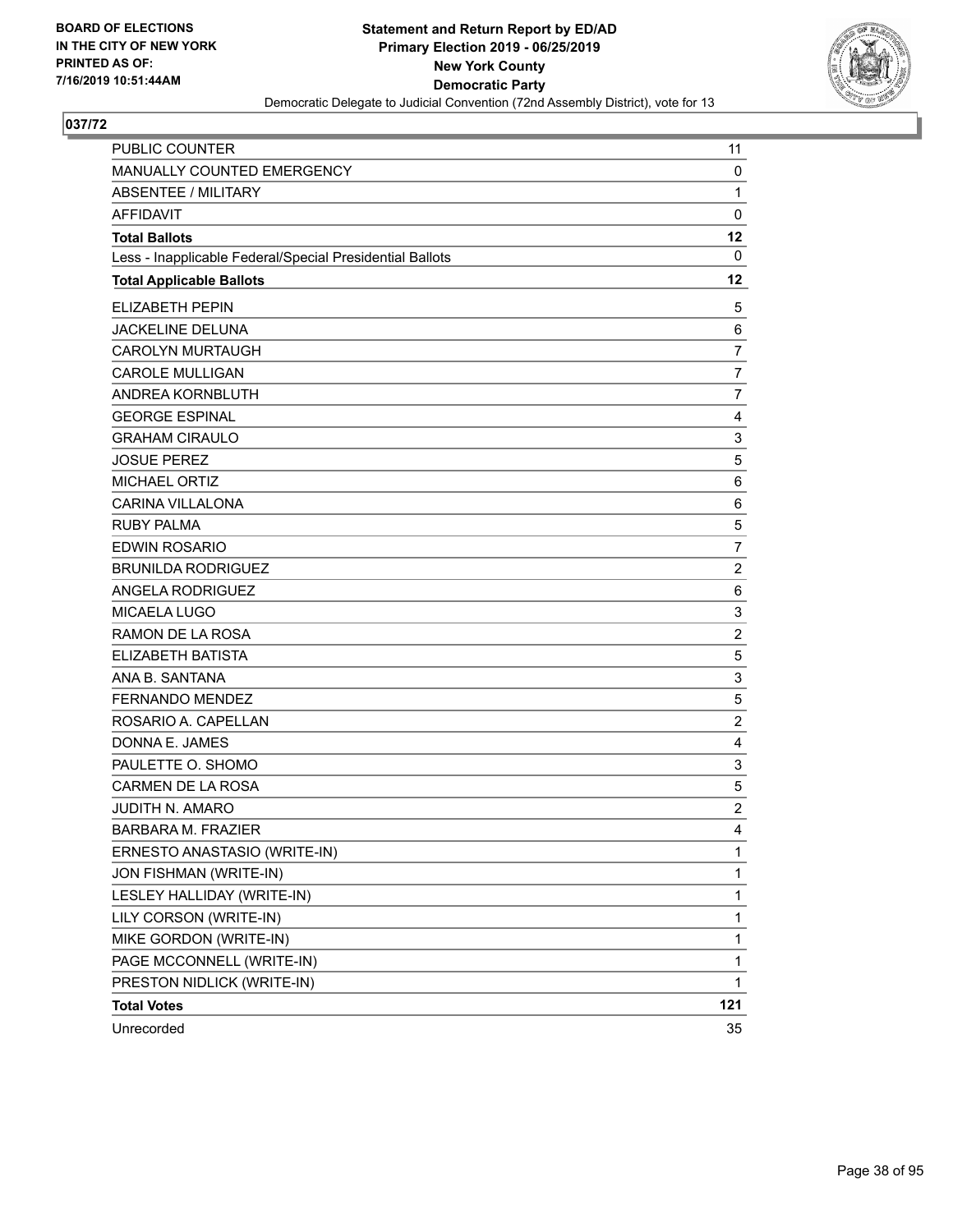

| <b>PUBLIC COUNTER</b>                                    | 16             |
|----------------------------------------------------------|----------------|
| MANUALLY COUNTED EMERGENCY                               | 0              |
| <b>ABSENTEE / MILITARY</b>                               | 0              |
| <b>AFFIDAVIT</b>                                         | $\mathbf 0$    |
| <b>Total Ballots</b>                                     | 16             |
| Less - Inapplicable Federal/Special Presidential Ballots | $\mathbf{0}$   |
| <b>Total Applicable Ballots</b>                          | 16             |
| <b>ELIZABETH PEPIN</b>                                   | 15             |
| <b>JACKELINE DELUNA</b>                                  | 12             |
| <b>CAROLYN MURTAUGH</b>                                  | 12             |
| <b>CAROLE MULLIGAN</b>                                   | 11             |
| ANDREA KORNBLUTH                                         | 13             |
| <b>GEORGE ESPINAL</b>                                    | 5              |
| <b>GRAHAM CIRAULO</b>                                    | 6              |
| <b>JOSUE PEREZ</b>                                       | 6              |
| <b>MICHAEL ORTIZ</b>                                     | 6              |
| <b>CARINA VILLALONA</b>                                  | 11             |
| <b>RUBY PALMA</b>                                        | 10             |
| <b>EDWIN ROSARIO</b>                                     | 6              |
| <b>BRUNILDA RODRIGUEZ</b>                                | $\overline{7}$ |
| ANGELA RODRIGUEZ                                         | 5              |
| MICAELA LUGO                                             | 4              |
| RAMON DE LA ROSA                                         | $\mathbf{1}$   |
| <b>ELIZABETH BATISTA</b>                                 | $\overline{7}$ |
| ANA B. SANTANA                                           | $\,$ 5 $\,$    |
| <b>FERNANDO MENDEZ</b>                                   | $\overline{c}$ |
| ROSARIO A. CAPELLAN                                      | 4              |
| DONNA E. JAMES                                           | 6              |
| PAULETTE O. SHOMO                                        | 10             |
| <b>CARMEN DE LA ROSA</b>                                 | 6              |
| <b>JUDITH N. AMARO</b>                                   | $\overline{7}$ |
| BARBARA M. FRAZIER                                       | 7              |
| CHRIS LYUCH (WRITE-IN)                                   | 1              |
| JARED MELUILLE (WRITE-IN)                                | 1              |
| MATTHEW SILAS (WRITE-IN)                                 | $\mathbf{1}$   |
| TJ HATEM (WRITE-IN)                                      | $\mathbf{1}$   |
| <b>Total Votes</b>                                       | 188            |
| Unrecorded                                               | 20             |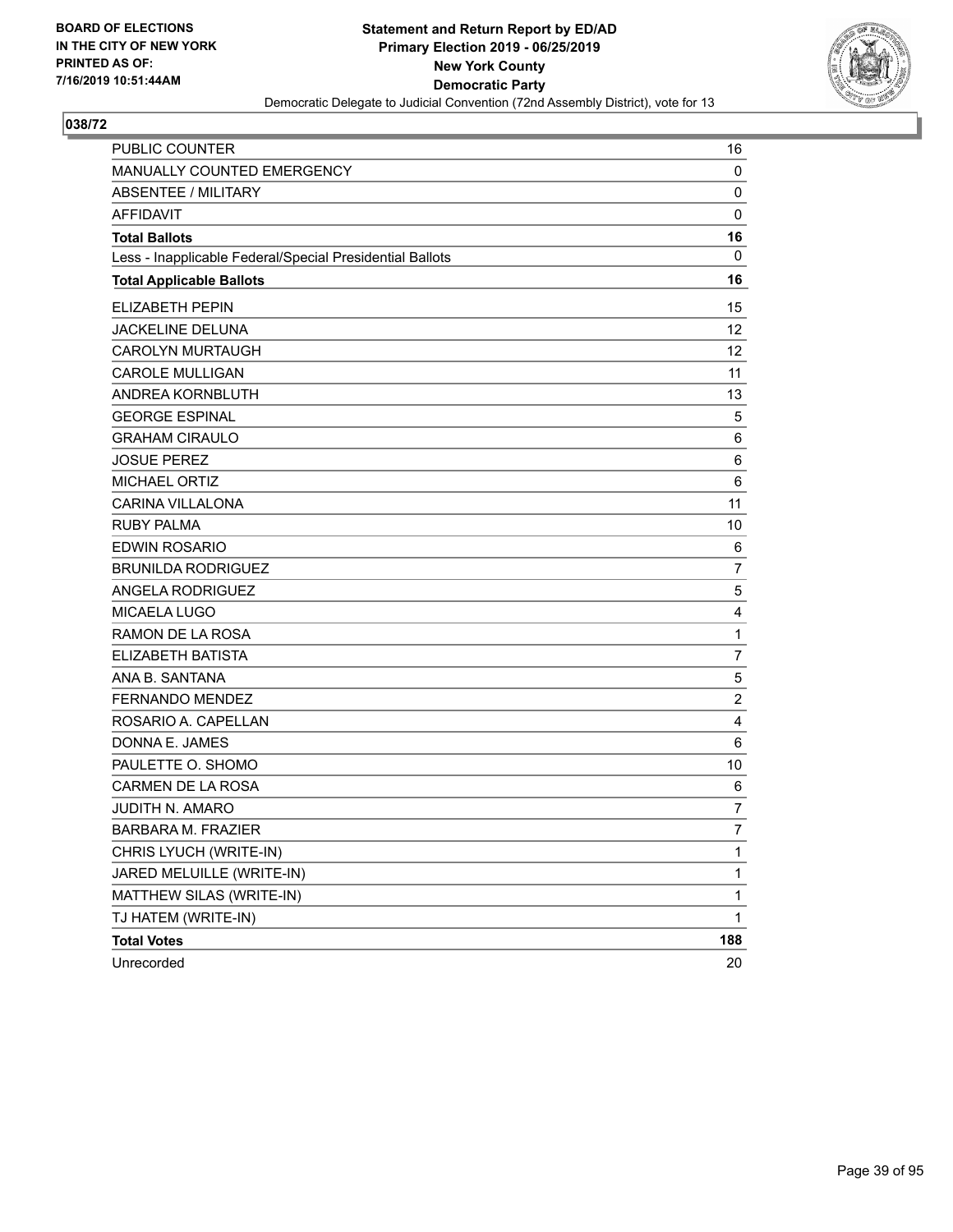

| PUBLIC COUNTER                                           | 15             |
|----------------------------------------------------------|----------------|
| MANUALLY COUNTED EMERGENCY                               | 0              |
| <b>ABSENTEE / MILITARY</b>                               | 1              |
| <b>AFFIDAVIT</b>                                         | 0              |
| <b>Total Ballots</b>                                     | 16             |
| Less - Inapplicable Federal/Special Presidential Ballots | 0              |
| <b>Total Applicable Ballots</b>                          | 16             |
| <b>ELIZABETH PEPIN</b>                                   | 11             |
| <b>JACKELINE DELUNA</b>                                  | 10             |
| <b>CAROLYN MURTAUGH</b>                                  | 8              |
| <b>CAROLE MULLIGAN</b>                                   | 9              |
| ANDREA KORNBLUTH                                         | 8              |
| <b>GEORGE ESPINAL</b>                                    | 12             |
| <b>GRAHAM CIRAULO</b>                                    | 8              |
| <b>JOSUE PEREZ</b>                                       | 11             |
| MICHAEL ORTIZ                                            | 8              |
| <b>CARINA VILLALONA</b>                                  | 7              |
| <b>RUBY PALMA</b>                                        | 11             |
| <b>EDWIN ROSARIO</b>                                     | 8              |
| <b>BRUNILDA RODRIGUEZ</b>                                | $\overline{4}$ |
| ANGELA RODRIGUEZ                                         | 5              |
| <b>MICAELA LUGO</b>                                      | 3              |
| RAMON DE LA ROSA                                         | 4              |
| ELIZABETH BATISTA                                        | 6              |
| ANA B. SANTANA                                           | 3              |
| <b>FERNANDO MENDEZ</b>                                   | 3              |
| ROSARIO A. CAPELLAN                                      | 3              |
| DONNA E. JAMES                                           | 4              |
| PAULETTE O. SHOMO                                        | $\mathbf 1$    |
| <b>CARMEN DE LA ROSA</b>                                 | 6              |
| <b>JUDITH N. AMARO</b>                                   | $\overline{c}$ |
| <b>BARBARA M. FRAZIER</b>                                | $\overline{7}$ |
| <b>Total Votes</b>                                       | 162            |
| Unrecorded                                               | 46             |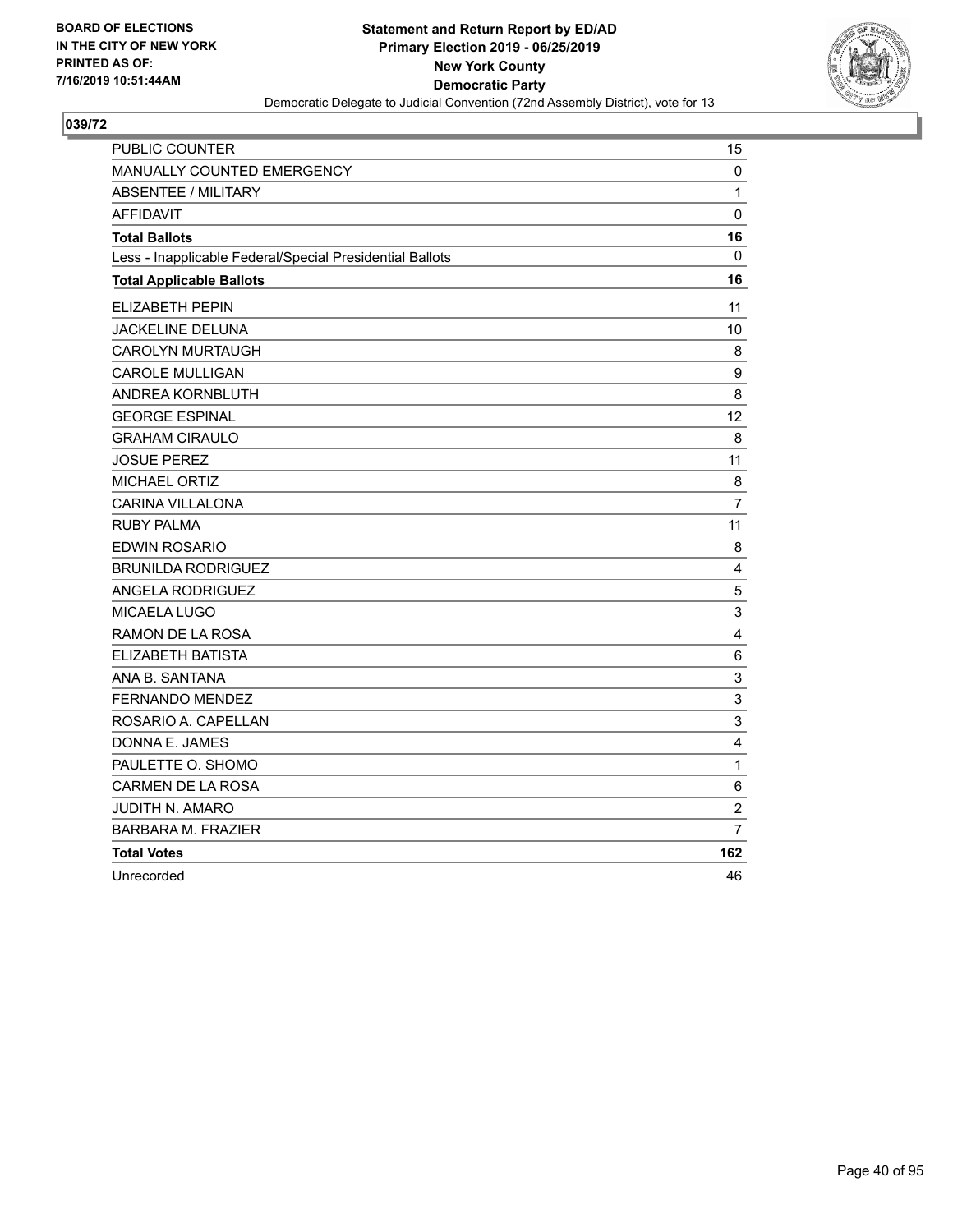

| <b>PUBLIC COUNTER</b>                                    | 23                |
|----------------------------------------------------------|-------------------|
| <b>MANUALLY COUNTED EMERGENCY</b>                        | 0                 |
| <b>ABSENTEE / MILITARY</b>                               | $\mathsf 3$       |
| <b>AFFIDAVIT</b>                                         | 0                 |
| <b>Total Ballots</b>                                     | 26                |
| Less - Inapplicable Federal/Special Presidential Ballots | $\mathbf 0$       |
| <b>Total Applicable Ballots</b>                          | 26                |
| ELIZABETH PEPIN                                          | 14                |
| <b>JACKELINE DELUNA</b>                                  | 12                |
| <b>CAROLYN MURTAUGH</b>                                  | 15                |
| <b>CAROLE MULLIGAN</b>                                   | 12                |
| ANDREA KORNBLUTH                                         | 17                |
| <b>GEORGE ESPINAL</b>                                    | 8                 |
| <b>GRAHAM CIRAULO</b>                                    | 9                 |
| <b>JOSUE PEREZ</b>                                       | 9                 |
| <b>MICHAEL ORTIZ</b>                                     | 8                 |
| <b>CARINA VILLALONA</b>                                  | 12                |
| <b>RUBY PALMA</b>                                        | $12 \overline{ }$ |
| EDWIN ROSARIO                                            | 11                |
| <b>BRUNILDA RODRIGUEZ</b>                                | 10                |
| ANGELA RODRIGUEZ                                         | 12                |
| MICAELA LUGO                                             | 6                 |
| RAMON DE LA ROSA                                         | $\mathbf 5$       |
| ELIZABETH BATISTA                                        | 8                 |
| ANA B. SANTANA                                           | 11                |
| <b>FERNANDO MENDEZ</b>                                   | 5                 |
| ROSARIO A. CAPELLAN                                      | $\overline{7}$    |
| DONNA E. JAMES                                           | 9                 |
| PAULETTE O. SHOMO                                        | $\overline{7}$    |
| CARMEN DE LA ROSA                                        | $12 \overline{ }$ |
| JUDITH N. AMARO                                          | 7                 |
| <b>BARBARA M. FRAZIER</b>                                | 9                 |
| <b>Total Votes</b>                                       | 247               |
| Unrecorded                                               | 91                |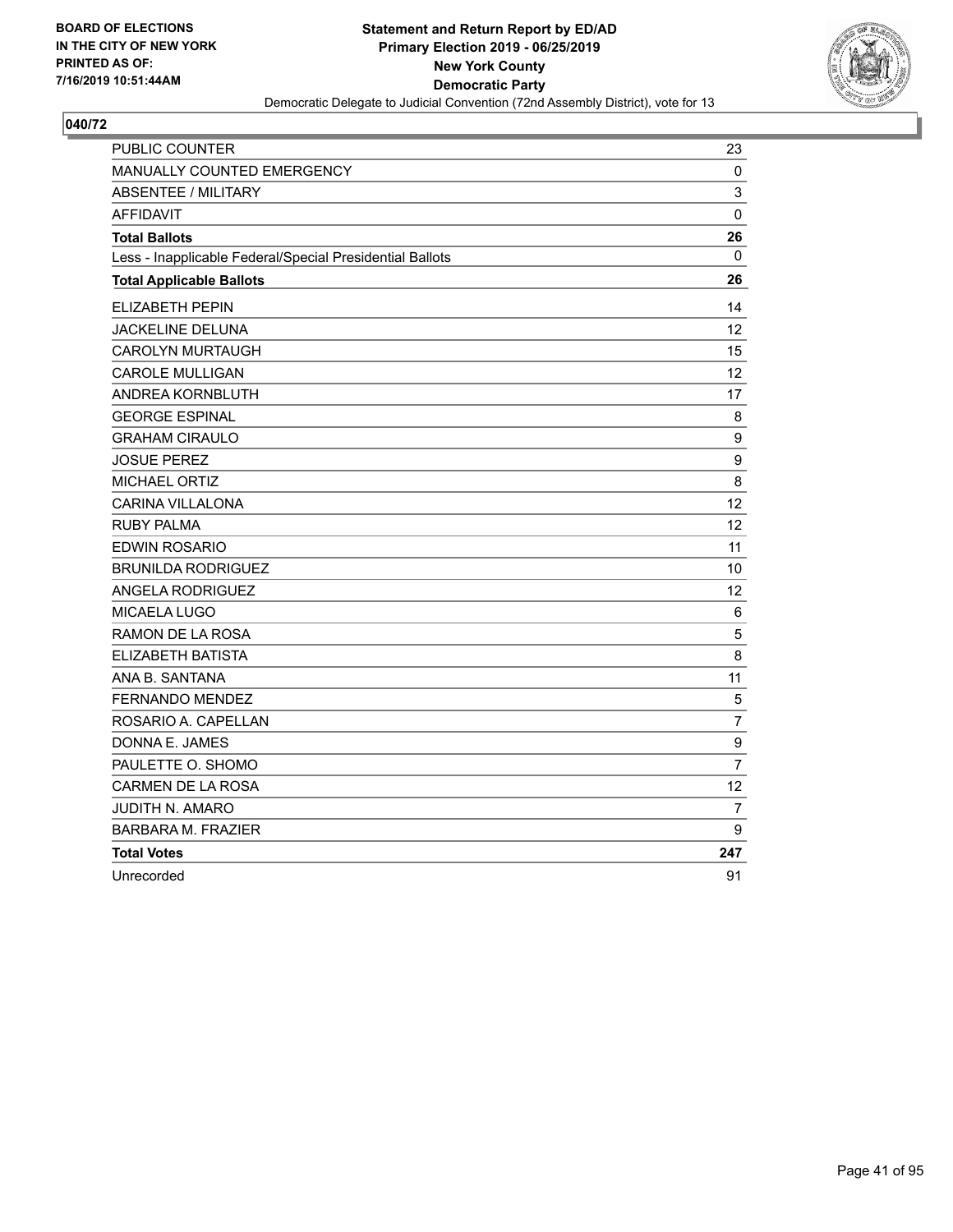

| PUBLIC COUNTER                                           | 25                      |
|----------------------------------------------------------|-------------------------|
| MANUALLY COUNTED EMERGENCY                               | 0                       |
| <b>ABSENTEE / MILITARY</b>                               | 1                       |
| <b>AFFIDAVIT</b>                                         | $\mathbf 0$             |
| <b>Total Ballots</b>                                     | 26                      |
| Less - Inapplicable Federal/Special Presidential Ballots | $\mathbf{0}$            |
| <b>Total Applicable Ballots</b>                          | 26                      |
| ELIZABETH PEPIN                                          | 7                       |
| JACKELINE DELUNA                                         | 7                       |
| <b>CAROLYN MURTAUGH</b>                                  | 3                       |
| <b>CAROLE MULLIGAN</b>                                   | $\overline{7}$          |
| ANDREA KORNBLUTH                                         | 6                       |
| <b>GEORGE ESPINAL</b>                                    | 6                       |
| <b>GRAHAM CIRAULO</b>                                    | $\overline{\mathbf{4}}$ |
| <b>JOSUE PEREZ</b>                                       | 6                       |
| <b>MICHAEL ORTIZ</b>                                     | 5                       |
| <b>CARINA VILLALONA</b>                                  | 5                       |
| <b>RUBY PALMA</b>                                        | $\overline{7}$          |
| EDWIN ROSARIO                                            | $\overline{7}$          |
| <b>BRUNILDA RODRIGUEZ</b>                                | 6                       |
| <b>ANGELA RODRIGUEZ</b>                                  | 11                      |
| <b>MICAELA LUGO</b>                                      | 6                       |
| RAMON DE LA ROSA                                         | 8                       |
| ELIZABETH BATISTA                                        | 10                      |
| ANA B. SANTANA                                           | 7                       |
| <b>FERNANDO MENDEZ</b>                                   | 5                       |
| ROSARIO A. CAPELLAN                                      | $\overline{7}$          |
| DONNA E. JAMES                                           | 8                       |
| PAULETTE O. SHOMO                                        | 3                       |
| <b>CARMEN DE LA ROSA</b>                                 | 15                      |
| <b>JUDITH N. AMARO</b>                                   | 8                       |
| <b>BARBARA M. FRAZIER</b>                                | 5                       |
| <b>Total Votes</b>                                       | 169                     |
| Unrecorded                                               | 169                     |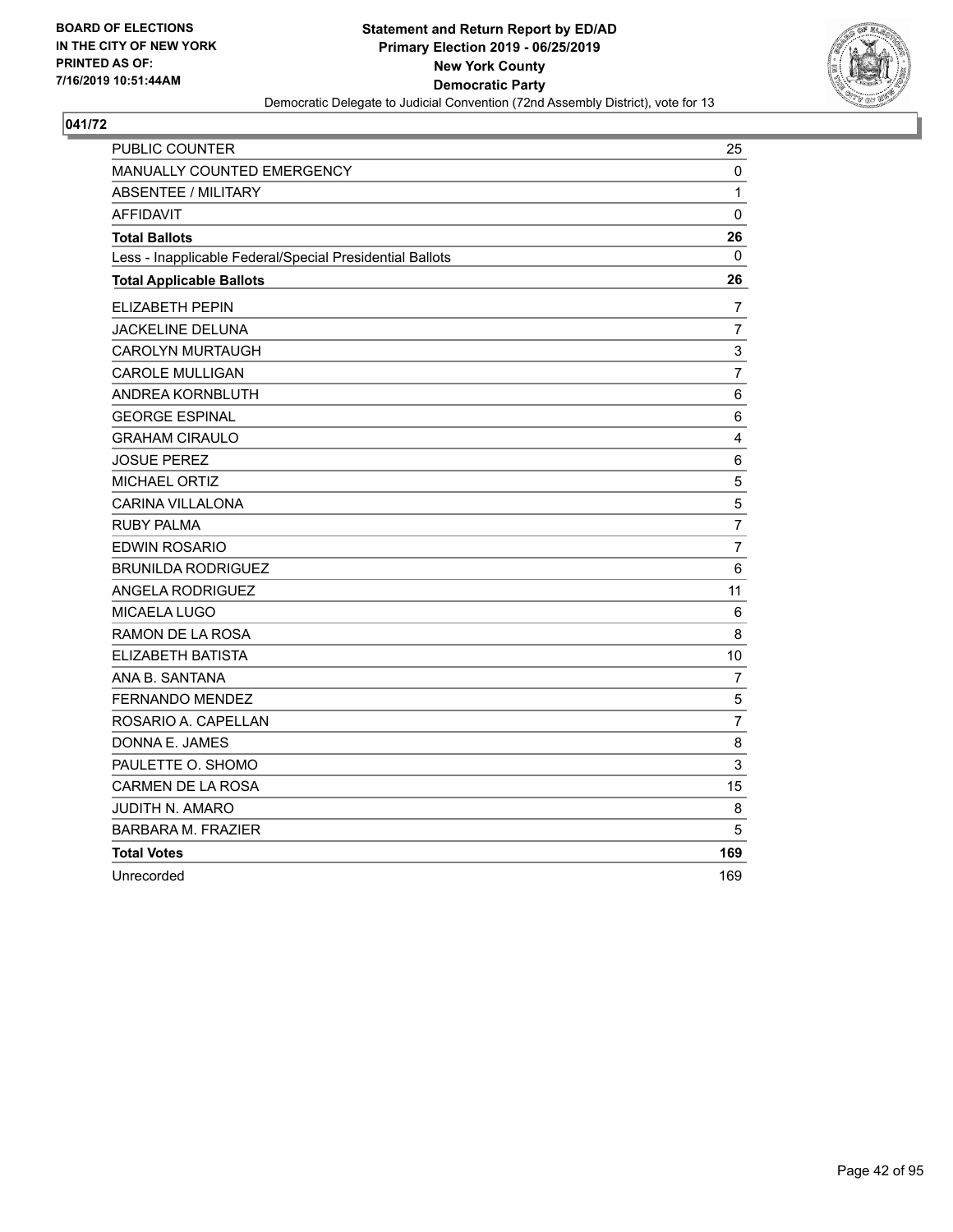

| PUBLIC COUNTER                                           | 14               |
|----------------------------------------------------------|------------------|
| <b>MANUALLY COUNTED EMERGENCY</b>                        | $\mathbf{0}$     |
| <b>ABSENTEE / MILITARY</b>                               | 1                |
| <b>AFFIDAVIT</b>                                         | 0                |
| <b>Total Ballots</b>                                     | 15               |
| Less - Inapplicable Federal/Special Presidential Ballots | $\mathbf 0$      |
| <b>Total Applicable Ballots</b>                          | 15               |
| <b>ELIZABETH PEPIN</b>                                   | 9                |
| <b>JACKELINE DELUNA</b>                                  | 5                |
| CAROLYN MURTAUGH                                         | 11               |
| <b>CAROLE MULLIGAN</b>                                   | 11               |
| ANDREA KORNBLUTH                                         | 10               |
| <b>GEORGE ESPINAL</b>                                    | $\overline{7}$   |
| <b>GRAHAM CIRAULO</b>                                    | $\sqrt{5}$       |
| <b>JOSUE PEREZ</b>                                       | $\overline{7}$   |
| <b>MICHAEL ORTIZ</b>                                     | 6                |
| <b>CARINA VILLALONA</b>                                  | 10               |
| <b>RUBY PALMA</b>                                        | 8                |
| EDWIN ROSARIO                                            | 9                |
| <b>BRUNILDA RODRIGUEZ</b>                                | 3                |
| ANGELA RODRIGUEZ                                         | $\,6$            |
| MICAELA LUGO                                             | $\boldsymbol{2}$ |
| RAMON DE LA ROSA                                         | $\sqrt{2}$       |
| ELIZABETH BATISTA                                        | 3                |
| ANA B. SANTANA                                           | $\overline{c}$   |
| <b>FERNANDO MENDEZ</b>                                   | $\overline{c}$   |
| ROSARIO A. CAPELLAN                                      | $\overline{c}$   |
| DONNA E. JAMES                                           | 4                |
| PAULETTE O. SHOMO                                        | 5                |
| CARMEN DE LA ROSA                                        | $\,6\,$          |
| <b>JUDITH N. AMARO</b>                                   | 3                |
| <b>BARBARA M. FRAZIER</b>                                | 6                |
| <b>Total Votes</b>                                       | 144              |
| Unrecorded                                               | 51               |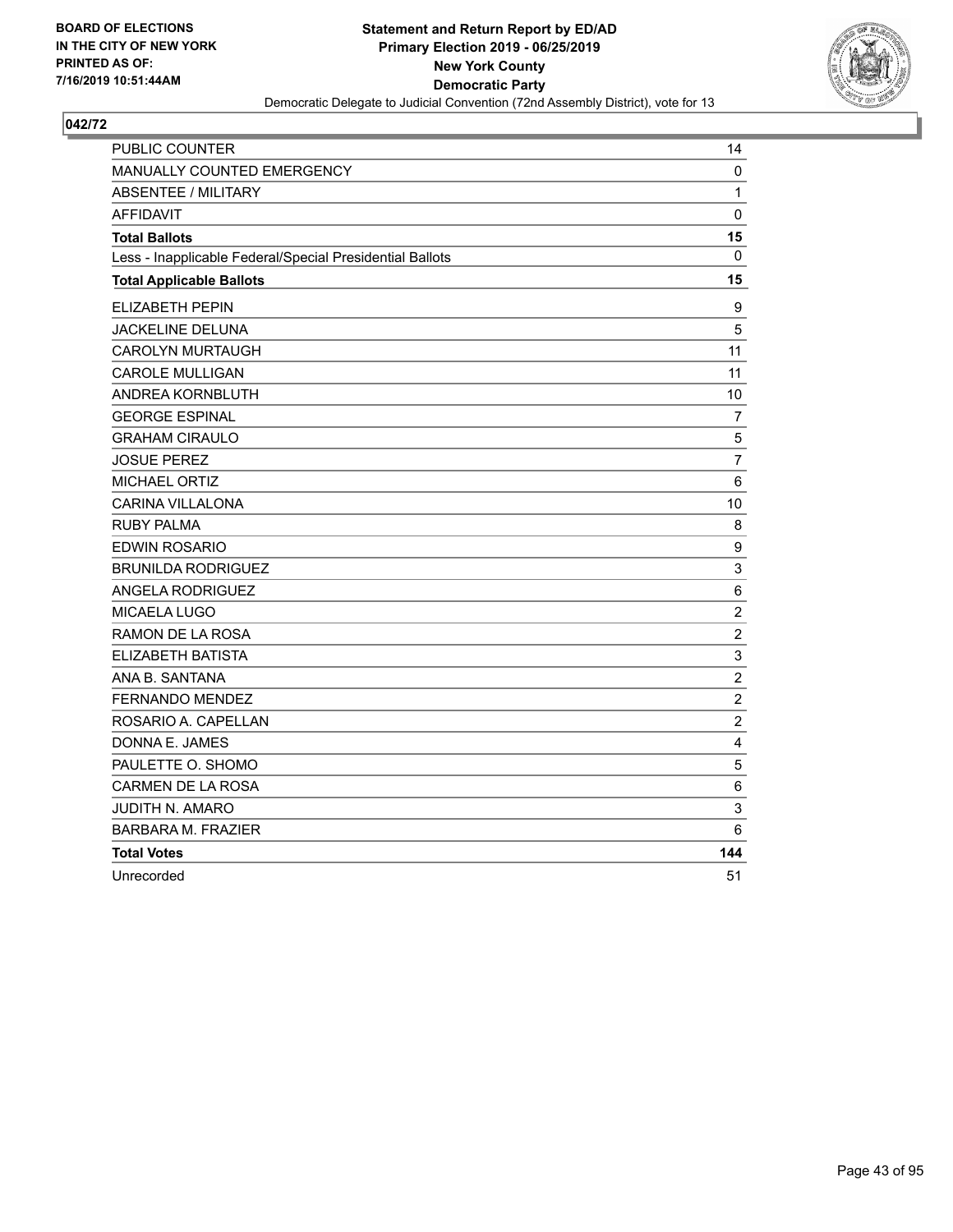

| PUBLIC COUNTER                                           | 9                       |
|----------------------------------------------------------|-------------------------|
| <b>MANUALLY COUNTED EMERGENCY</b>                        | 0                       |
| <b>ABSENTEE / MILITARY</b>                               | 0                       |
| <b>AFFIDAVIT</b>                                         | 0                       |
| <b>Total Ballots</b>                                     | $\mathbf{9}$            |
| Less - Inapplicable Federal/Special Presidential Ballots | 0                       |
| <b>Total Applicable Ballots</b>                          | 9                       |
| ELIZABETH PEPIN                                          | 7                       |
| JACKELINE DELUNA                                         | 3                       |
| <b>CAROLYN MURTAUGH</b>                                  | $\overline{\mathbf{4}}$ |
| <b>CAROLE MULLIGAN</b>                                   | 5                       |
| ANDREA KORNBLUTH                                         | 5                       |
| <b>GEORGE ESPINAL</b>                                    | 4                       |
| <b>GRAHAM CIRAULO</b>                                    | $\mathsf 3$             |
| <b>JOSUE PEREZ</b>                                       | $\overline{4}$          |
| <b>MICHAEL ORTIZ</b>                                     | $\overline{\mathbf{4}}$ |
| <b>CARINA VILLALONA</b>                                  | 6                       |
| <b>RUBY PALMA</b>                                        | 4                       |
| EDWIN ROSARIO                                            | 4                       |
| <b>BRUNILDA RODRIGUEZ</b>                                | 1                       |
| <b>ANGELA RODRIGUEZ</b>                                  | $\overline{4}$          |
| <b>MICAELA LUGO</b>                                      | $\overline{c}$          |
| <b>RAMON DE LA ROSA</b>                                  | $\pmb{0}$               |
| ELIZABETH BATISTA                                        | 3                       |
| ANA B. SANTANA                                           | $\mathbf 1$             |
| FERNANDO MENDEZ                                          | $\boldsymbol{2}$        |
| ROSARIO A. CAPELLAN                                      | $\mathbf 1$             |
| DONNA E. JAMES                                           | $\mathsf 3$             |
| PAULETTE O. SHOMO                                        | $\mathbf 1$             |
| <b>CARMEN DE LA ROSA</b>                                 | 6                       |
| JUDITH N. AMARO                                          | $\mathbf 1$             |
| <b>BARBARA M. FRAZIER</b>                                | $\overline{c}$          |
| <b>Total Votes</b>                                       | 80                      |
| Unrecorded                                               | 37                      |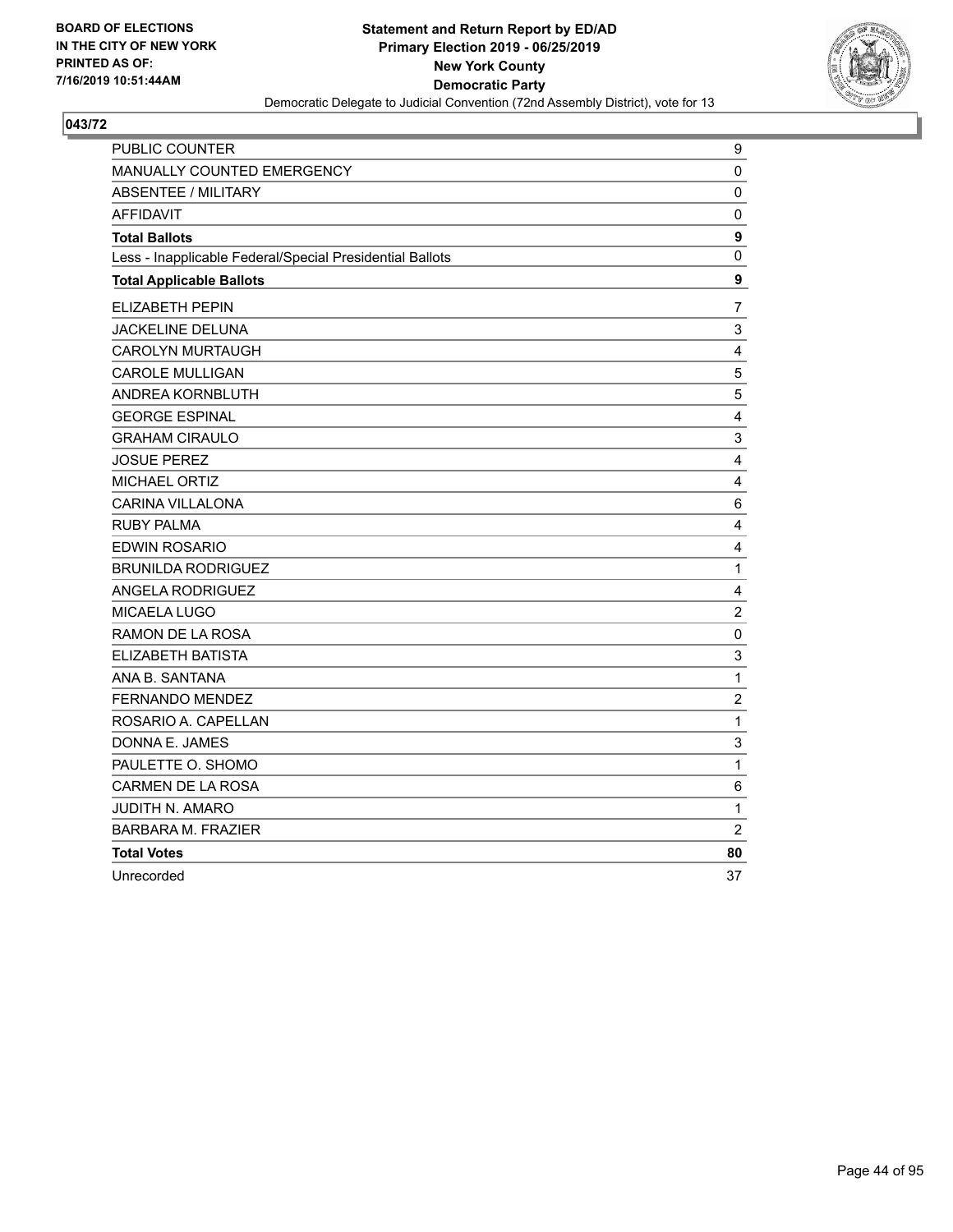

| PUBLIC COUNTER                                           | 16                      |
|----------------------------------------------------------|-------------------------|
| MANUALLY COUNTED EMERGENCY                               | 0                       |
| ABSENTEE / MILITARY                                      | $\overline{\mathbf{c}}$ |
| <b>AFFIDAVIT</b>                                         | $\mathbf 0$             |
| <b>Total Ballots</b>                                     | 18                      |
| Less - Inapplicable Federal/Special Presidential Ballots | $\Omega$                |
| <b>Total Applicable Ballots</b>                          | 18                      |
| <b>ELIZABETH PEPIN</b>                                   | $\overline{c}$          |
| JACKELINE DELUNA                                         | 5                       |
| <b>CAROLYN MURTAUGH</b>                                  | $\mathbf{1}$            |
| <b>CAROLE MULLIGAN</b>                                   | 1                       |
| ANDREA KORNBLUTH                                         | $\overline{\mathbf{c}}$ |
| <b>GEORGE ESPINAL</b>                                    | $\overline{7}$          |
| <b>GRAHAM CIRAULO</b>                                    | $\boldsymbol{2}$        |
| <b>JOSUE PEREZ</b>                                       | 6                       |
| <b>MICHAEL ORTIZ</b>                                     | $\overline{\mathbf{4}}$ |
| <b>CARINA VILLALONA</b>                                  | $\sqrt{5}$              |
| <b>RUBY PALMA</b>                                        | $\mathsf 3$             |
| <b>EDWIN ROSARIO</b>                                     | 4                       |
| <b>BRUNILDA RODRIGUEZ</b>                                | 8                       |
| ANGELA RODRIGUEZ                                         | 6                       |
| <b>MICAELA LUGO</b>                                      | $\,6$                   |
| RAMON DE LA ROSA                                         | 8                       |
| ELIZABETH BATISTA                                        | $\overline{7}$          |
| ANA B. SANTANA                                           | $\,6\,$                 |
| <b>FERNANDO MENDEZ</b>                                   | 6                       |
| ROSARIO A. CAPELLAN                                      | $\overline{7}$          |
| DONNA E. JAMES                                           | 5                       |
| PAULETTE O. SHOMO                                        | 6                       |
| <b>CARMEN DE LA ROSA</b>                                 | 9                       |
| JUDITH N. AMARO                                          | 5                       |
| <b>BARBARA M. FRAZIER</b>                                | 6                       |
| UNCOUNTED WRITE-IN PER STATUTE (WRITE-IN)                | 1                       |
| <b>Total Votes</b>                                       | 128                     |
| Unrecorded                                               | 106                     |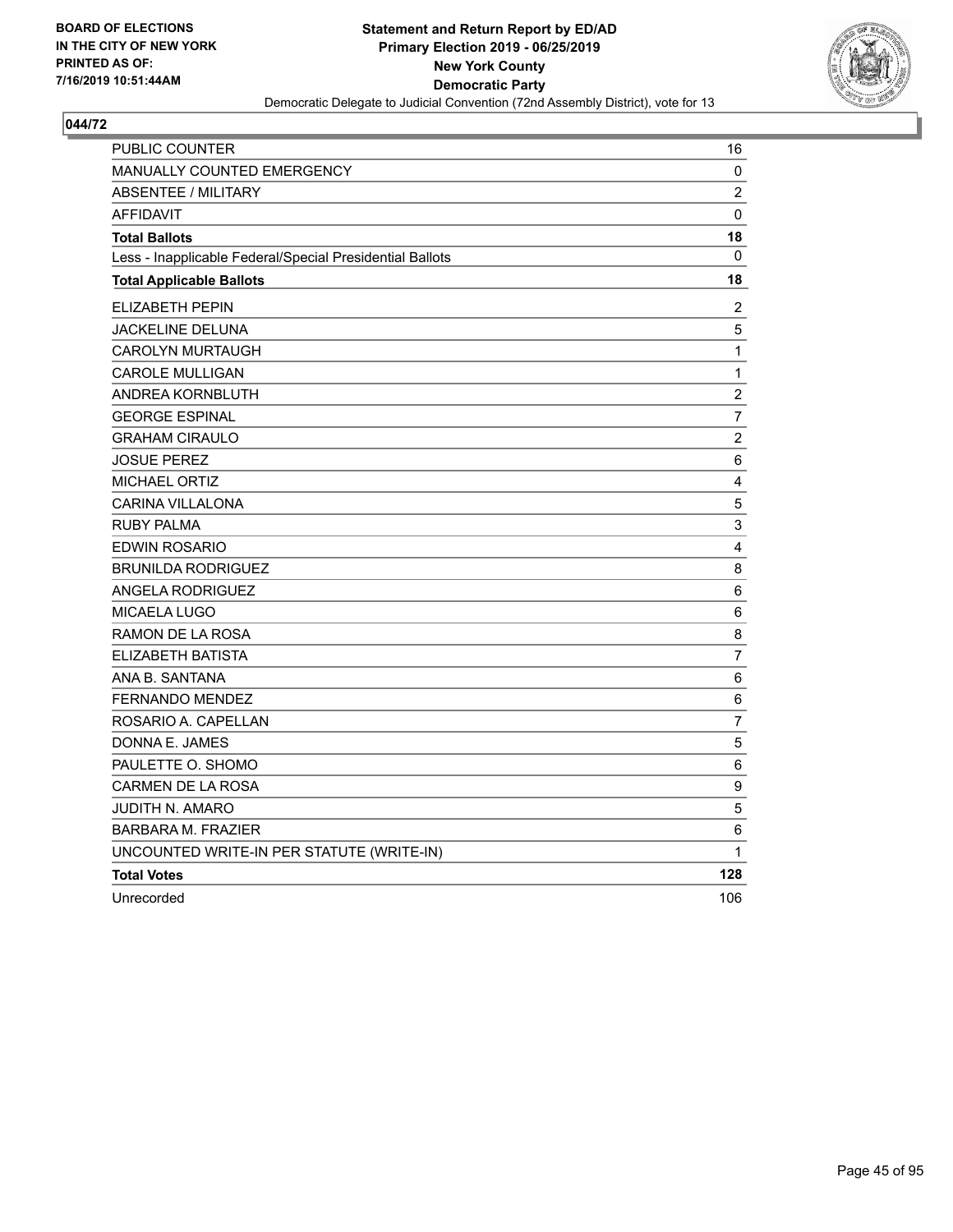

| PUBLIC COUNTER                                           | 10             |
|----------------------------------------------------------|----------------|
| MANUALLY COUNTED EMERGENCY                               | 0              |
| <b>ABSENTEE / MILITARY</b>                               | 1              |
| <b>AFFIDAVIT</b>                                         | $\mathbf 0$    |
| <b>Total Ballots</b>                                     | 11             |
| Less - Inapplicable Federal/Special Presidential Ballots | 0              |
| <b>Total Applicable Ballots</b>                          | 11             |
| ELIZABETH PEPIN                                          | 6              |
| <b>JACKELINE DELUNA</b>                                  | 6              |
| <b>CAROLYN MURTAUGH</b>                                  | 4              |
| <b>CAROLE MULLIGAN</b>                                   | 6              |
| ANDREA KORNBLUTH                                         | $\,6$          |
| <b>GEORGE ESPINAL</b>                                    | 5              |
| <b>GRAHAM CIRAULO</b>                                    | $\mathbf{1}$   |
| <b>JOSUE PEREZ</b>                                       | 3              |
| <b>MICHAEL ORTIZ</b>                                     | $\mathsf 3$    |
| <b>CARINA VILLALONA</b>                                  | $\mathsf 3$    |
| <b>RUBY PALMA</b>                                        | 5              |
| <b>EDWIN ROSARIO</b>                                     | 3              |
| <b>BRUNILDA RODRIGUEZ</b>                                | 6              |
| ANGELA RODRIGUEZ                                         | 6              |
| <b>MICAELA LUGO</b>                                      | $\overline{c}$ |
| RAMON DE LA ROSA                                         | $\mathsf 3$    |
| ELIZABETH BATISTA                                        | 3              |
| ANA B. SANTANA                                           | $\overline{c}$ |
| <b>FERNANDO MENDEZ</b>                                   | 5              |
| ROSARIO A. CAPELLAN                                      | 0              |
| DONNA E. JAMES                                           | 1              |
| PAULETTE O. SHOMO                                        | 1              |
| CARMEN DE LA ROSA                                        | 4              |
| JUDITH N. AMARO                                          | $\mathbf{1}$   |
| <b>BARBARA M. FRAZIER</b>                                | $\overline{c}$ |
| <b>Total Votes</b>                                       | 87             |
| Unrecorded                                               | 56             |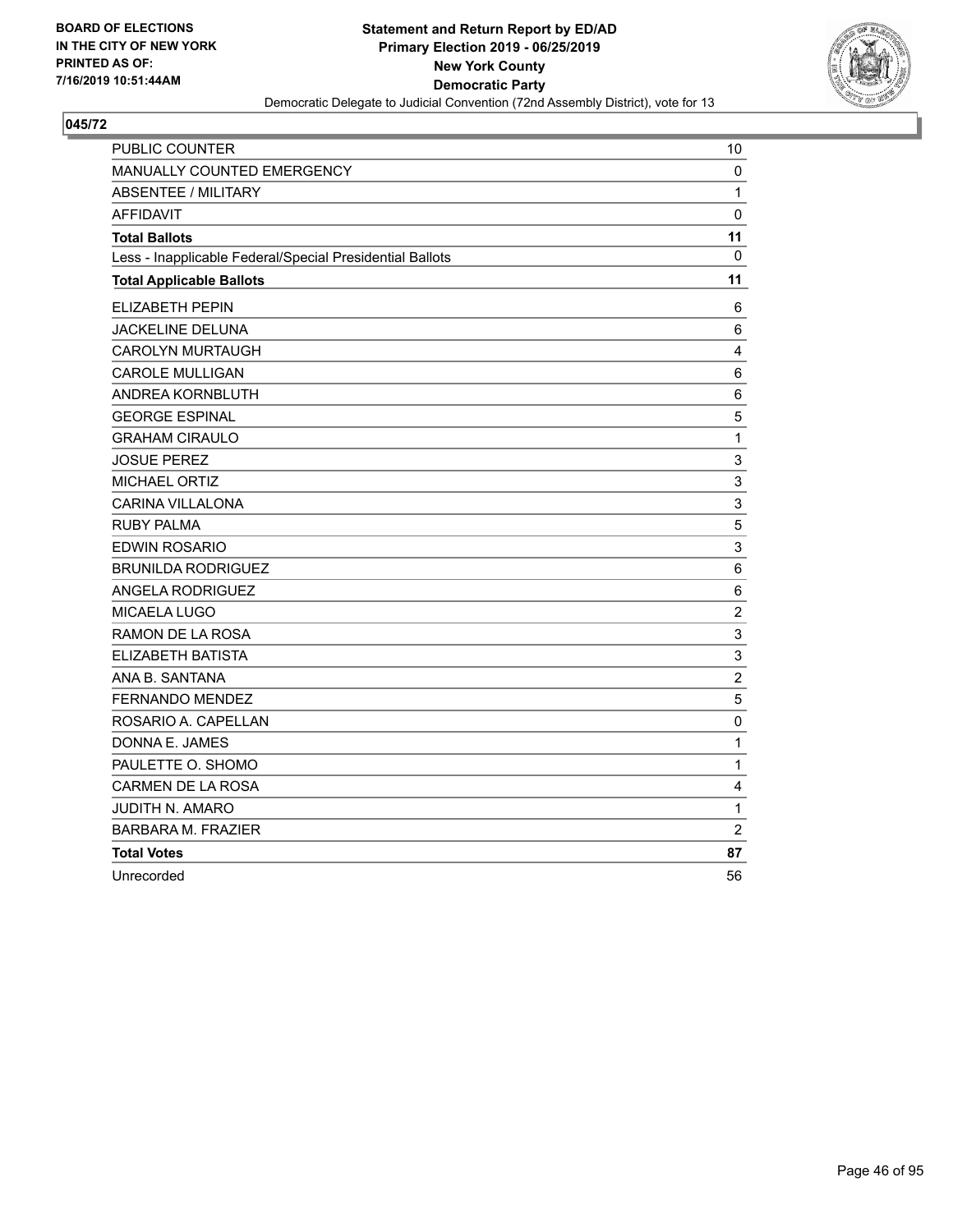

| <b>PUBLIC COUNTER</b>                                    | 16                      |
|----------------------------------------------------------|-------------------------|
| <b>MANUALLY COUNTED EMERGENCY</b>                        | 0                       |
| <b>ABSENTEE / MILITARY</b>                               | 0                       |
| <b>AFFIDAVIT</b>                                         | $\mathbf 0$             |
| <b>Total Ballots</b>                                     | 16                      |
| Less - Inapplicable Federal/Special Presidential Ballots | 0                       |
| <b>Total Applicable Ballots</b>                          | 16                      |
| <b>ELIZABETH PEPIN</b>                                   | 11                      |
| <b>JACKELINE DELUNA</b>                                  | 10                      |
| <b>CAROLYN MURTAUGH</b>                                  | 11                      |
| <b>CAROLE MULLIGAN</b>                                   | 11                      |
| ANDREA KORNBLUTH                                         | 12                      |
| <b>GEORGE ESPINAL</b>                                    | 8                       |
| <b>GRAHAM CIRAULO</b>                                    | 9                       |
| <b>JOSUE PEREZ</b>                                       | 11                      |
| <b>MICHAEL ORTIZ</b>                                     | 10                      |
| <b>CARINA VILLALONA</b>                                  | 11                      |
| <b>RUBY PALMA</b>                                        | 11                      |
| <b>EDWIN ROSARIO</b>                                     | 8                       |
| <b>BRUNILDA RODRIGUEZ</b>                                | 5                       |
| ANGELA RODRIGUEZ                                         | $\overline{\mathbf{4}}$ |
| <b>MICAELA LUGO</b>                                      | 4                       |
| RAMON DE LA ROSA                                         | 4                       |
| ELIZABETH BATISTA                                        | 5                       |
| ANA B. SANTANA                                           | 5                       |
| <b>FERNANDO MENDEZ</b>                                   | 3                       |
| ROSARIO A. CAPELLAN                                      | $\mathbf{1}$            |
| DONNA E. JAMES                                           | 6                       |
| PAULETTE O. SHOMO                                        | 3                       |
| <b>CARMEN DE LA ROSA</b>                                 | 5                       |
| <b>JUDITH N. AMARO</b>                                   | $\overline{c}$          |
| <b>BARBARA M. FRAZIER</b>                                | $\overline{7}$          |
| <b>Total Votes</b>                                       | 177                     |
| Unrecorded                                               | 31                      |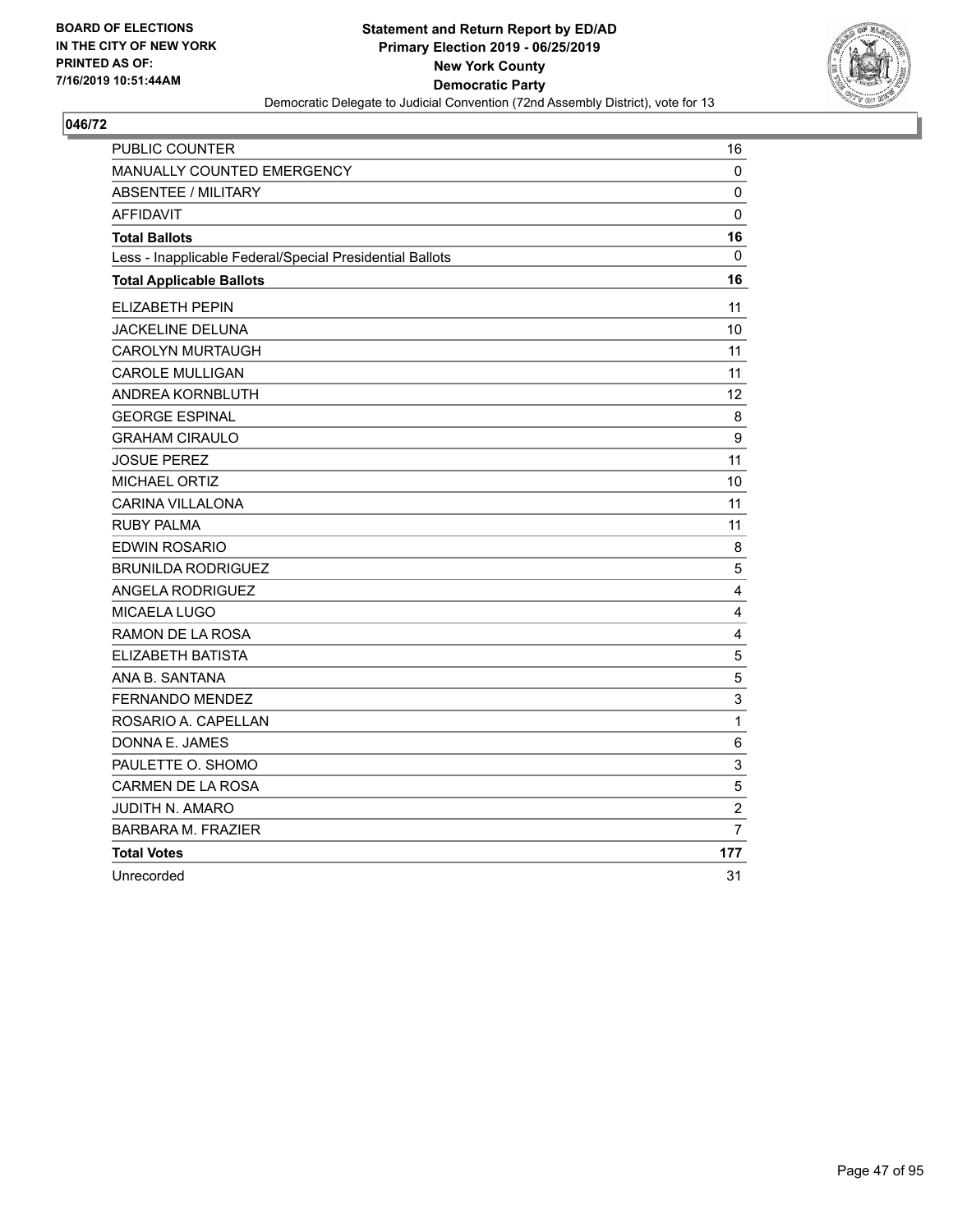

| PUBLIC COUNTER                                           | 11                        |
|----------------------------------------------------------|---------------------------|
| MANUALLY COUNTED EMERGENCY                               | 0                         |
| <b>ABSENTEE / MILITARY</b>                               | 3                         |
| <b>AFFIDAVIT</b>                                         | $\mathbf 0$               |
| <b>Total Ballots</b>                                     | 14                        |
| Less - Inapplicable Federal/Special Presidential Ballots | $\mathbf{0}$              |
| <b>Total Applicable Ballots</b>                          | 14                        |
| <b>ELIZABETH PEPIN</b>                                   | 5                         |
| <b>JACKELINE DELUNA</b>                                  | $\overline{4}$            |
| <b>CAROLYN MURTAUGH</b>                                  | 4                         |
| <b>CAROLE MULLIGAN</b>                                   | $\sqrt{5}$                |
| ANDREA KORNBLUTH                                         | 5                         |
| <b>GEORGE ESPINAL</b>                                    | 5                         |
| <b>GRAHAM CIRAULO</b>                                    | $\ensuremath{\mathsf{3}}$ |
| <b>JOSUE PEREZ</b>                                       | 5                         |
| MICHAEL ORTIZ                                            | $\sqrt{5}$                |
| <b>CARINA VILLALONA</b>                                  | 5                         |
| <b>RUBY PALMA</b>                                        | 5                         |
| <b>EDWIN ROSARIO</b>                                     | $\sqrt{5}$                |
| <b>BRUNILDA RODRIGUEZ</b>                                | 5                         |
| <b>ANGELA RODRIGUEZ</b>                                  | $\overline{7}$            |
| <b>MICAELA LUGO</b>                                      | 5                         |
| RAMON DE LA ROSA                                         | 6                         |
| ELIZABETH BATISTA                                        | 8                         |
| ANA B. SANTANA                                           | 4                         |
| <b>FERNANDO MENDEZ</b>                                   | $\overline{4}$            |
| ROSARIO A. CAPELLAN                                      | $\overline{7}$            |
| DONNA E. JAMES                                           | 6                         |
| PAULETTE O. SHOMO                                        | 6                         |
| CARMEN DE LA ROSA                                        | 10                        |
| JUDITH N. AMARO                                          | 3                         |
| <b>BARBARA M. FRAZIER</b>                                | 3                         |
| <b>Total Votes</b>                                       | 130                       |
| Unrecorded                                               | 52                        |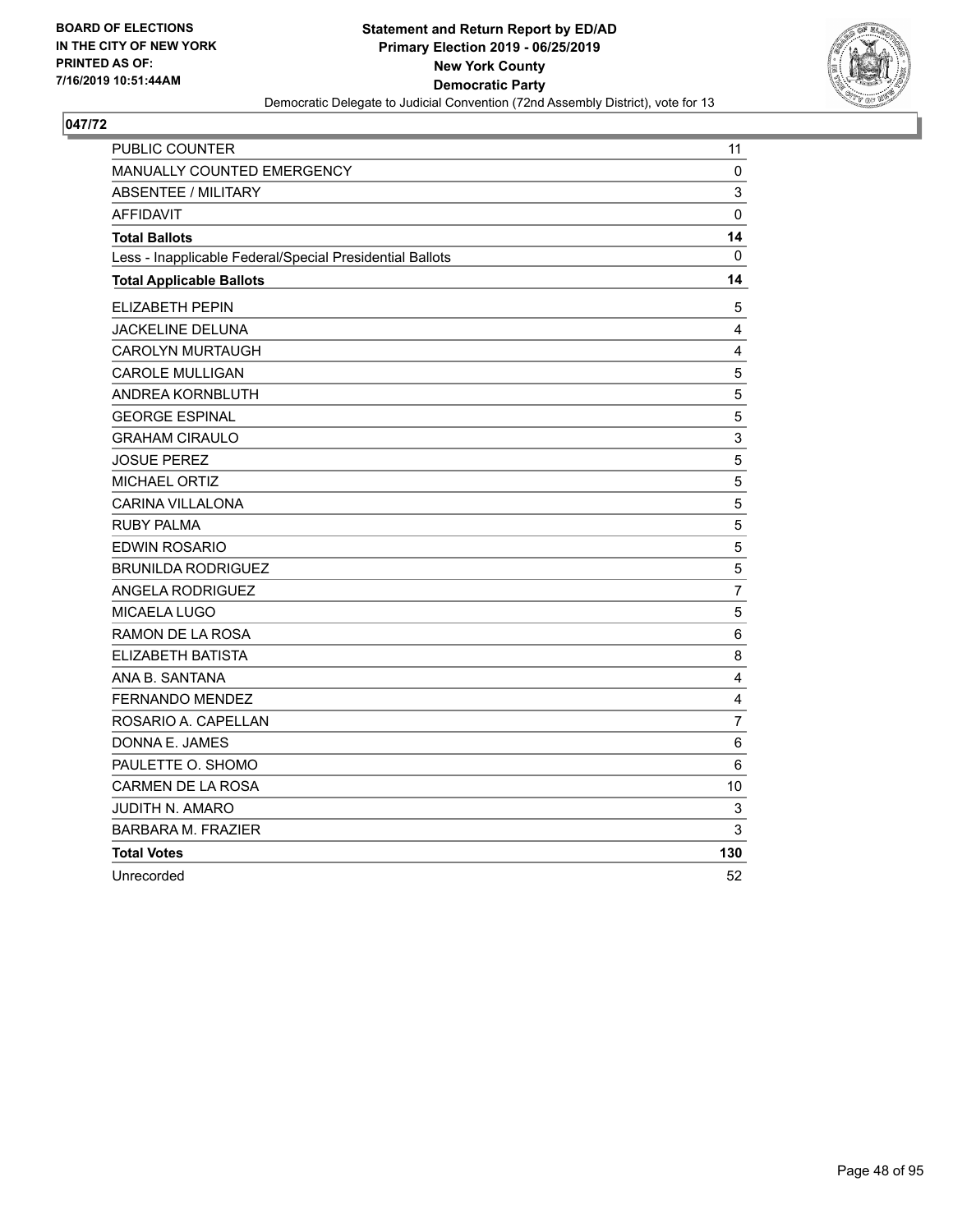

| <b>PUBLIC COUNTER</b>                                    | 10             |
|----------------------------------------------------------|----------------|
| <b>MANUALLY COUNTED EMERGENCY</b>                        | 0              |
| <b>ABSENTEE / MILITARY</b>                               | 1              |
| <b>AFFIDAVIT</b>                                         | 0              |
| <b>Total Ballots</b>                                     | 11             |
| Less - Inapplicable Federal/Special Presidential Ballots | $\mathbf{0}$   |
| <b>Total Applicable Ballots</b>                          | 11             |
| <b>ELIZABETH PEPIN</b>                                   | 5              |
| JACKELINE DELUNA                                         | 2              |
| <b>CAROLYN MURTAUGH</b>                                  | 3              |
| <b>CAROLE MULLIGAN</b>                                   | $\overline{c}$ |
| ANDREA KORNBLUTH                                         | 1              |
| <b>GEORGE ESPINAL</b>                                    | $\mathbf{1}$   |
| <b>GRAHAM CIRAULO</b>                                    | $\overline{c}$ |
| <b>JOSUE PEREZ</b>                                       | 3              |
| <b>MICHAEL ORTIZ</b>                                     | $\overline{c}$ |
| CARINA VILLALONA                                         | $\mathbf{1}$   |
| RUBY PALMA                                               | 0              |
| <b>EDWIN ROSARIO</b>                                     | $\pmb{0}$      |
| <b>BRUNILDA RODRIGUEZ</b>                                | 0              |
| ANGELA RODRIGUEZ                                         | $\mathbf{1}$   |
| MICAELA LUGO                                             | 0              |
| RAMON DE LA ROSA                                         | 1              |
| ELIZABETH BATISTA                                        | 1              |
| ANA B. SANTANA                                           | 4              |
| <b>FERNANDO MENDEZ</b>                                   | 3              |
| ROSARIO A. CAPELLAN                                      | 0              |
| DONNA E. JAMES                                           | 1              |
| PAULETTE O. SHOMO                                        | 1              |
| CARMEN DE LA ROSA                                        | 6              |
| <b>JUDITH N. AMARO</b>                                   | 0              |
| <b>BARBARA M. FRAZIER</b>                                | $\mathbf{1}$   |
| UNATTRIBUTABLE WRITE-IN (WRITE-IN)                       | 1              |
| <b>Total Votes</b>                                       | 42             |
| Unrecorded                                               | 101            |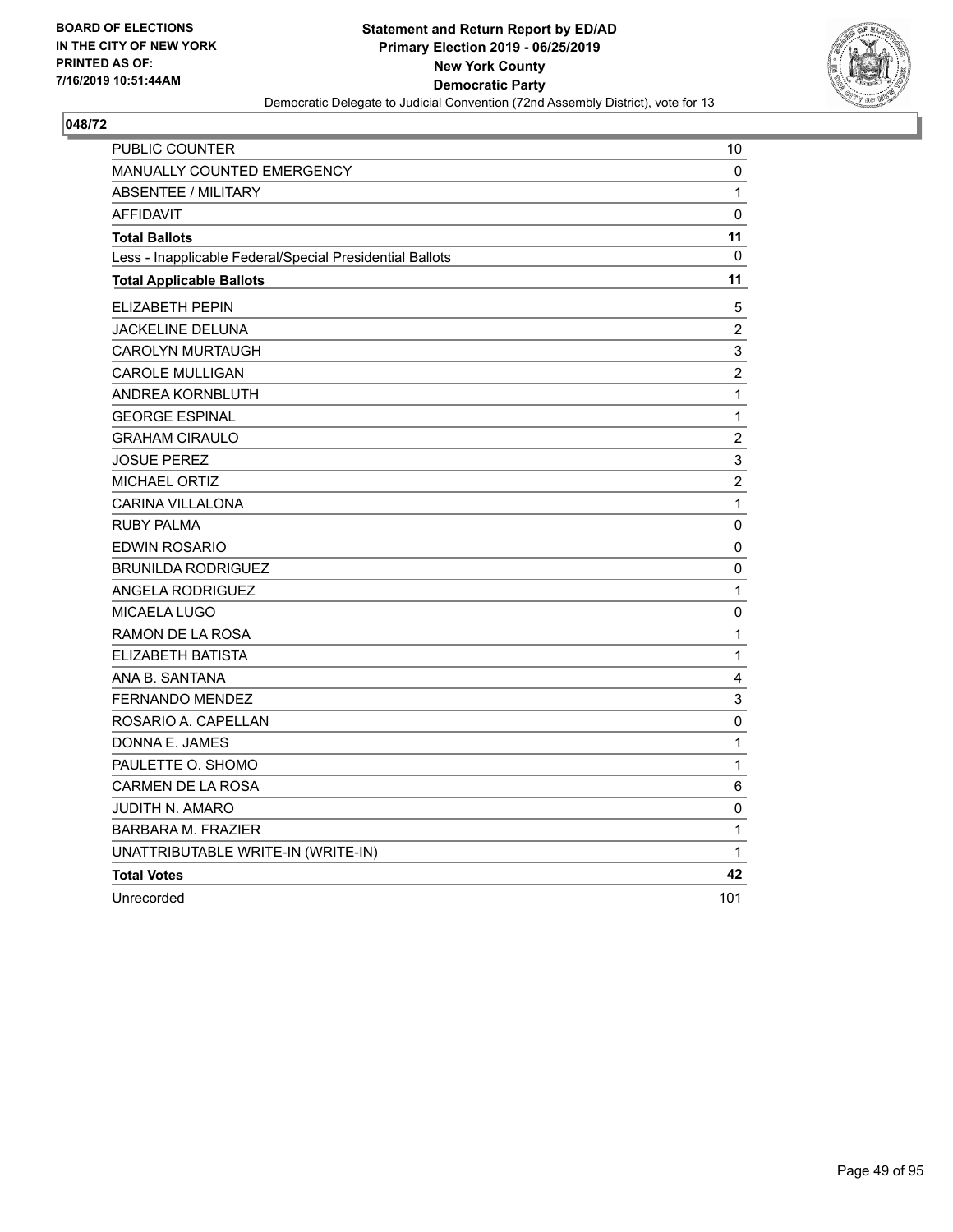

| <b>PUBLIC COUNTER</b>                                    | 4                         |
|----------------------------------------------------------|---------------------------|
| MANUALLY COUNTED EMERGENCY                               | 0                         |
| <b>ABSENTEE / MILITARY</b>                               | $\mathbf 0$               |
| <b>AFFIDAVIT</b>                                         | $\pmb{0}$                 |
| <b>Total Ballots</b>                                     | 4                         |
| Less - Inapplicable Federal/Special Presidential Ballots | 0                         |
| <b>Total Applicable Ballots</b>                          | 4                         |
| <b>ELIZABETH PEPIN</b>                                   | $\overline{c}$            |
| <b>JACKELINE DELUNA</b>                                  | $\overline{2}$            |
| <b>CAROLYN MURTAUGH</b>                                  | $\mathbf{1}$              |
| <b>CAROLE MULLIGAN</b>                                   | 0                         |
| ANDREA KORNBLUTH                                         | $\pmb{0}$                 |
| <b>GEORGE ESPINAL</b>                                    | $\overline{c}$            |
| <b>GRAHAM CIRAULO</b>                                    | $\mathbf 0$               |
| <b>JOSUE PEREZ</b>                                       | $\mathbf{1}$              |
| MICHAEL ORTIZ                                            | $\mathbf{1}$              |
| <b>CARINA VILLALONA</b>                                  | 3                         |
| <b>RUBY PALMA</b>                                        | 1                         |
| <b>EDWIN ROSARIO</b>                                     | $\overline{2}$            |
| <b>BRUNILDA RODRIGUEZ</b>                                | $\overline{c}$            |
| <b>ANGELA RODRIGUEZ</b>                                  | $\overline{c}$            |
| MICAELA LUGO                                             | $\ensuremath{\mathsf{3}}$ |
| RAMON DE LA ROSA                                         | 3                         |
| ELIZABETH BATISTA                                        | $\overline{c}$            |
| ANA B. SANTANA                                           | $\mathsf 3$               |
| <b>FERNANDO MENDEZ</b>                                   | $\overline{c}$            |
| ROSARIO A. CAPELLAN                                      | $\overline{c}$            |
| DONNA E. JAMES                                           | $\mathbf 0$               |
| PAULETTE O. SHOMO                                        | 1                         |
| CARMEN DE LA ROSA                                        | $\mathsf 3$               |
| JUDITH N. AMARO                                          | $\overline{c}$            |
| <b>BARBARA M. FRAZIER</b>                                | 0                         |
| <b>Total Votes</b>                                       | 40                        |
| Unrecorded                                               | 12                        |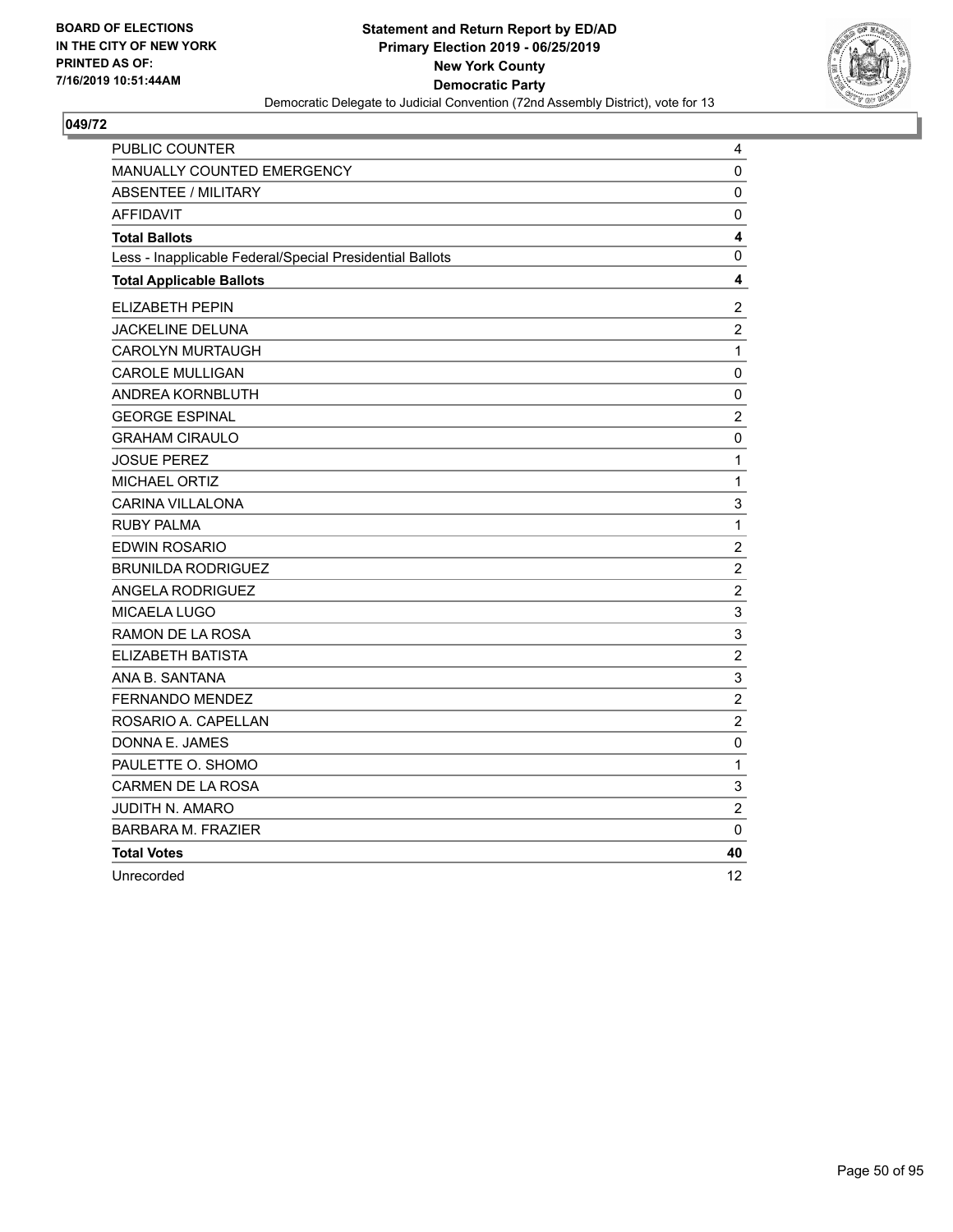

| PUBLIC COUNTER                                           | 16                      |
|----------------------------------------------------------|-------------------------|
| <b>MANUALLY COUNTED EMERGENCY</b>                        | 0                       |
| <b>ABSENTEE / MILITARY</b>                               | $\overline{7}$          |
| <b>AFFIDAVIT</b>                                         | $\mathbf{0}$            |
| <b>Total Ballots</b>                                     | 23                      |
| Less - Inapplicable Federal/Special Presidential Ballots | $\mathbf{0}$            |
| <b>Total Applicable Ballots</b>                          | 23                      |
| ELIZABETH PEPIN                                          | $\boldsymbol{9}$        |
| JACKELINE DELUNA                                         | 6                       |
| <b>CAROLYN MURTAUGH</b>                                  | 6                       |
| <b>CAROLE MULLIGAN</b>                                   | 7                       |
| ANDREA KORNBLUTH                                         | 6                       |
| <b>GEORGE ESPINAL</b>                                    | 6                       |
| <b>GRAHAM CIRAULO</b>                                    | $\overline{\mathbf{4}}$ |
| <b>JOSUE PEREZ</b>                                       | $\overline{4}$          |
| <b>MICHAEL ORTIZ</b>                                     | 6                       |
| <b>CARINA VILLALONA</b>                                  | 5                       |
| <b>RUBY PALMA</b>                                        | 5                       |
| EDWIN ROSARIO                                            | $\sqrt{5}$              |
| <b>BRUNILDA RODRIGUEZ</b>                                | 8                       |
| <b>ANGELA RODRIGUEZ</b>                                  | $\overline{7}$          |
| <b>MICAELA LUGO</b>                                      | 4                       |
| RAMON DE LA ROSA                                         | 4                       |
| ELIZABETH BATISTA                                        | 6                       |
| ANA B. SANTANA                                           | $\overline{7}$          |
| <b>FERNANDO MENDEZ</b>                                   | 5                       |
| ROSARIO A. CAPELLAN                                      | $\sqrt{5}$              |
| DONNA E. JAMES                                           | 9                       |
| PAULETTE O. SHOMO                                        | 4                       |
| <b>CARMEN DE LA ROSA</b>                                 | 14                      |
| JUDITH N. AMARO                                          | 3                       |
| <b>BARBARA M. FRAZIER</b>                                | 9                       |
| <b>Total Votes</b>                                       | 154                     |
| Unrecorded                                               | 145                     |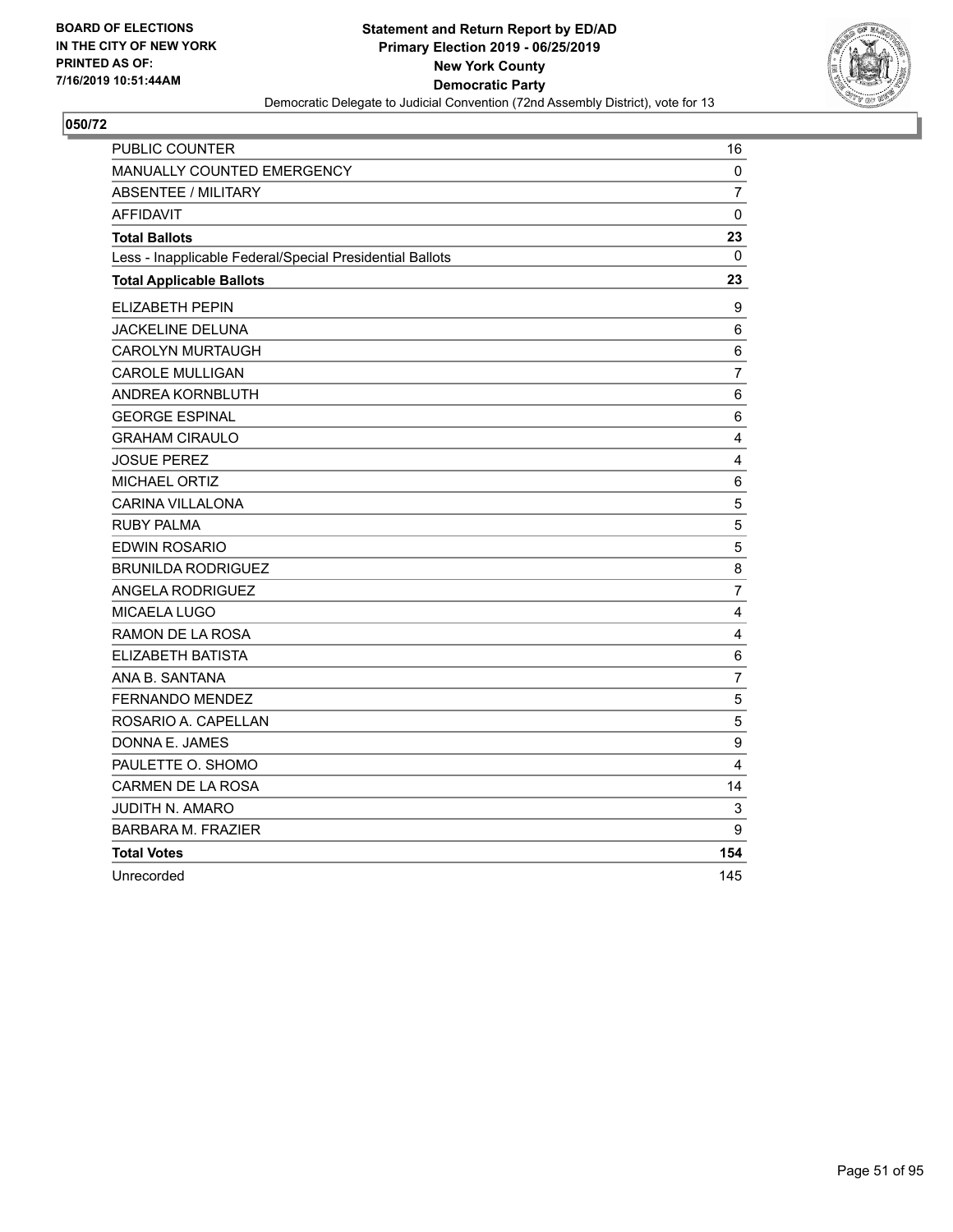

| PUBLIC COUNTER                                           | $\overline{7}$          |
|----------------------------------------------------------|-------------------------|
| MANUALLY COUNTED EMERGENCY                               | $\pmb{0}$               |
| <b>ABSENTEE / MILITARY</b>                               | 4                       |
| <b>AFFIDAVIT</b>                                         | $\mathbf{0}$            |
| <b>Total Ballots</b>                                     | 11                      |
| Less - Inapplicable Federal/Special Presidential Ballots | $\mathbf{0}$            |
| <b>Total Applicable Ballots</b>                          | 11                      |
| <b>ELIZABETH PEPIN</b>                                   | 4                       |
| JACKELINE DELUNA                                         | $\overline{2}$          |
| CAROLYN MURTAUGH                                         | $\,6$                   |
| <b>CAROLE MULLIGAN</b>                                   | $\sqrt{5}$              |
| ANDREA KORNBLUTH                                         | $\pmb{0}$               |
| <b>GEORGE ESPINAL</b>                                    | 4                       |
| <b>GRAHAM CIRAULO</b>                                    | $\overline{c}$          |
| <b>JOSUE PEREZ</b>                                       | 5                       |
| MICHAEL ORTIZ                                            | 3                       |
| <b>CARINA VILLALONA</b>                                  | $\overline{c}$          |
| <b>RUBY PALMA</b>                                        | $\mathbf 1$             |
| <b>EDWIN ROSARIO</b>                                     | 5                       |
| <b>BRUNILDA RODRIGUEZ</b>                                | $\overline{c}$          |
| ANGELA RODRIGUEZ                                         | 5                       |
| MICAELA LUGO                                             | $\mathbf 1$             |
| RAMON DE LA ROSA                                         | $\overline{7}$          |
| ELIZABETH BATISTA                                        | 5                       |
| ANA B. SANTANA                                           | 3                       |
| FERNANDO MENDEZ                                          | $\overline{4}$          |
| ROSARIO A. CAPELLAN                                      | $\overline{\mathbf{4}}$ |
| DONNA E. JAMES                                           | 6                       |
| PAULETTE O. SHOMO                                        | $\overline{c}$          |
| <b>CARMEN DE LA ROSA</b>                                 | 8                       |
| <b>JUDITH N. AMARO</b>                                   | $\mathbf{1}$            |
| <b>BARBARA M. FRAZIER</b>                                | $\overline{7}$          |
| <b>Total Votes</b>                                       | 94                      |
| Unrecorded                                               | 49                      |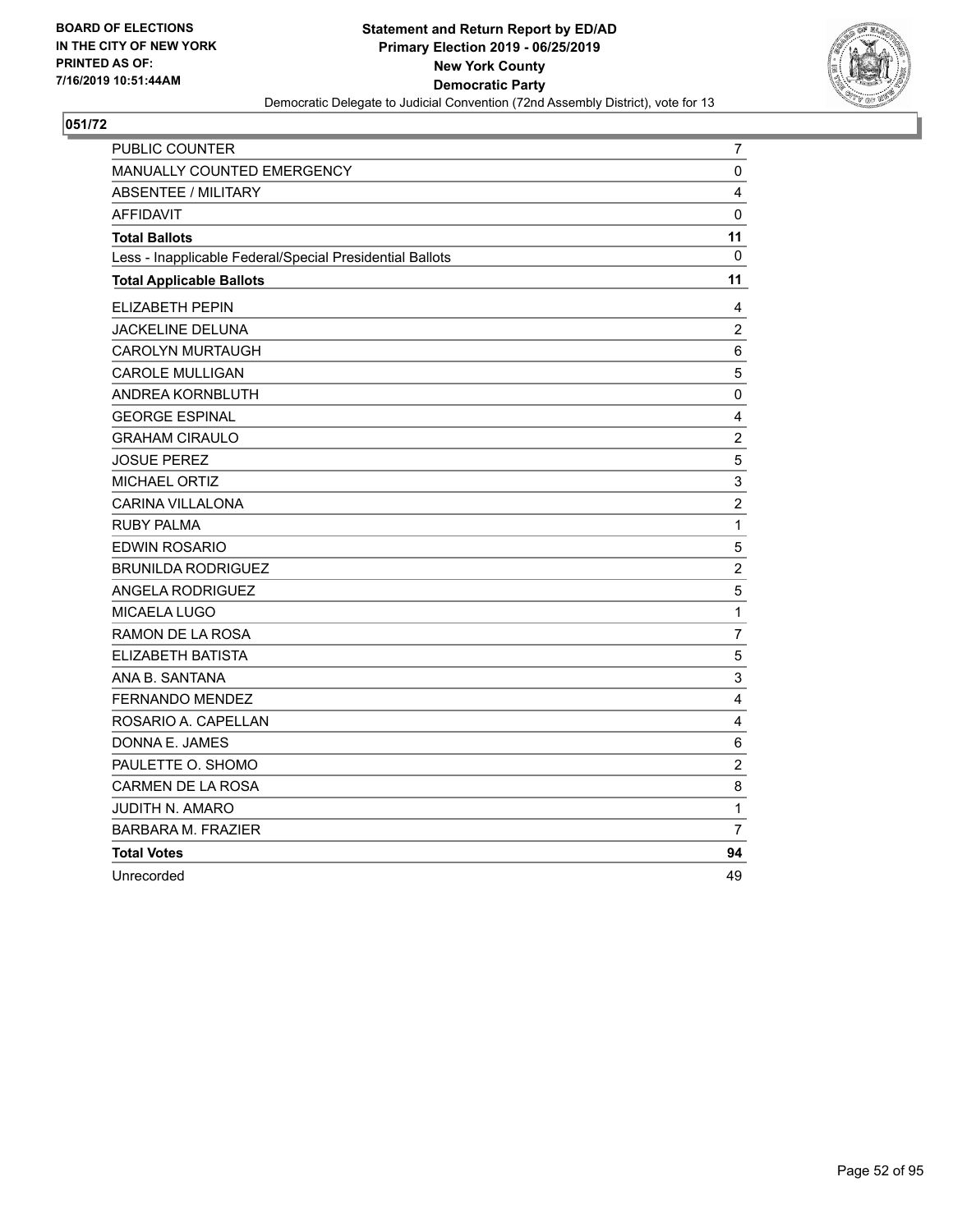

| PUBLIC COUNTER                                           | 11               |
|----------------------------------------------------------|------------------|
| <b>MANUALLY COUNTED EMERGENCY</b>                        | 0                |
| <b>ABSENTEE / MILITARY</b>                               | 3                |
| <b>AFFIDAVIT</b>                                         | $\mathbf{0}$     |
| <b>Total Ballots</b>                                     | 14               |
| Less - Inapplicable Federal/Special Presidential Ballots | 0                |
| <b>Total Applicable Ballots</b>                          | 14               |
| <b>ELIZABETH PEPIN</b>                                   | 5                |
| JACKELINE DELUNA                                         | $\pmb{0}$        |
| CAROLYN MURTAUGH                                         | 4                |
| <b>CAROLE MULLIGAN</b>                                   | $\overline{c}$   |
| ANDREA KORNBLUTH                                         | $\mathsf 3$      |
| <b>GEORGE ESPINAL</b>                                    | $\boldsymbol{2}$ |
| <b>GRAHAM CIRAULO</b>                                    | $\mathbf{1}$     |
| <b>JOSUE PEREZ</b>                                       | $\overline{4}$   |
| <b>MICHAEL ORTIZ</b>                                     | 4                |
| <b>CARINA VILLALONA</b>                                  | 1                |
| <b>RUBY PALMA</b>                                        | $\overline{c}$   |
| <b>EDWIN ROSARIO</b>                                     | $\mathbf 0$      |
| <b>BRUNILDA RODRIGUEZ</b>                                | 6                |
| ANGELA RODRIGUEZ                                         | 6                |
| <b>MICAELA LUGO</b>                                      | 8                |
| RAMON DE LA ROSA                                         | 8                |
| ELIZABETH BATISTA                                        | $\overline{7}$   |
| ANA B. SANTANA                                           | $\overline{7}$   |
| <b>FERNANDO MENDEZ</b>                                   | 6                |
| ROSARIO A. CAPELLAN                                      | 5                |
| DONNA E. JAMES                                           | 8                |
| PAULETTE O. SHOMO                                        | 8                |
| <b>CARMEN DE LA ROSA</b>                                 | 10               |
| <b>JUDITH N. AMARO</b>                                   | 6                |
| <b>BARBARA M. FRAZIER</b>                                | 6                |
| <b>Total Votes</b>                                       | 119              |
| Unrecorded                                               | 63               |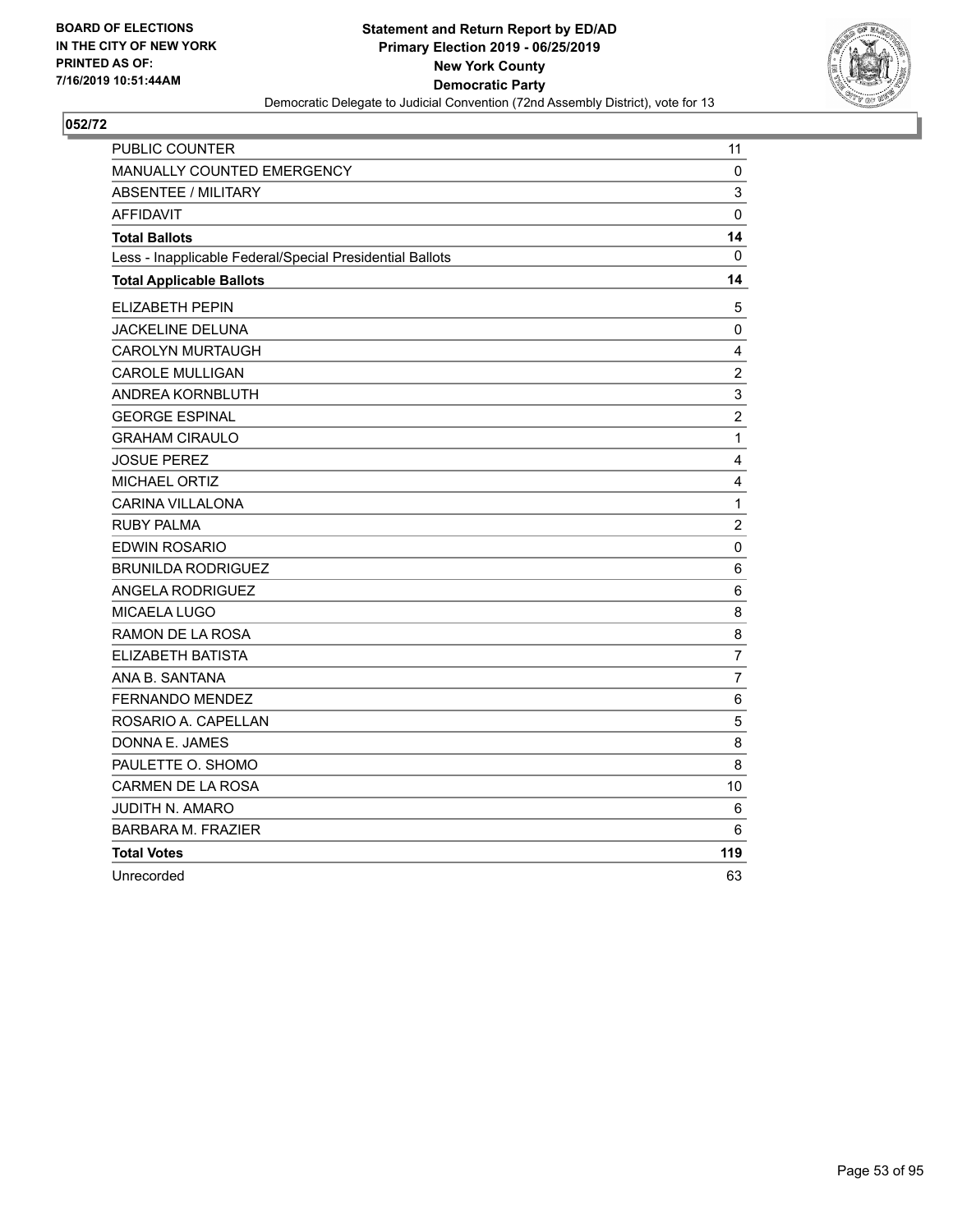

| PUBLIC COUNTER                                           | 12                        |
|----------------------------------------------------------|---------------------------|
| MANUALLY COUNTED EMERGENCY                               | 0                         |
| ABSENTEE / MILITARY                                      | $\mathbf{1}$              |
| <b>AFFIDAVIT</b>                                         | 0                         |
| <b>Total Ballots</b>                                     | 13                        |
| Less - Inapplicable Federal/Special Presidential Ballots | 0                         |
| <b>Total Applicable Ballots</b>                          | 13                        |
| <b>ELIZABETH PEPIN</b>                                   | 3                         |
| JACKELINE DELUNA                                         | $\mathbf 1$               |
| <b>CAROLYN MURTAUGH</b>                                  | 4                         |
| <b>CAROLE MULLIGAN</b>                                   | 3                         |
| ANDREA KORNBLUTH                                         | 3                         |
| <b>GEORGE ESPINAL</b>                                    | $\overline{2}$            |
| <b>GRAHAM CIRAULO</b>                                    | 4                         |
| <b>JOSUE PEREZ</b>                                       | $\overline{c}$            |
| <b>MICHAEL ORTIZ</b>                                     | $\ensuremath{\mathsf{3}}$ |
| <b>CARINA VILLALONA</b>                                  | 5                         |
| <b>RUBY PALMA</b>                                        | 3                         |
| EDWIN ROSARIO                                            | 2                         |
| <b>BRUNILDA RODRIGUEZ</b>                                | 8                         |
| ANGELA RODRIGUEZ                                         | 4                         |
| <b>MICAELA LUGO</b>                                      | 6                         |
| RAMON DE LA ROSA                                         | 8                         |
| ELIZABETH BATISTA                                        | $\overline{\mathbf{4}}$   |
| ANA B. SANTANA                                           | 9                         |
| <b>FERNANDO MENDEZ</b>                                   | $\overline{7}$            |
| ROSARIO A. CAPELLAN                                      | 5                         |
| DONNA E. JAMES                                           | 6                         |
| PAULETTE O. SHOMO                                        | 7                         |
| <b>CARMEN DE LA ROSA</b>                                 | 11                        |
| JUDITH N. AMARO                                          | 7                         |
| <b>BARBARA M. FRAZIER</b>                                | 5                         |
| UNATTRIBUTABLE WRITE-IN (WRITE-IN)                       | $\mathbf{1}$              |
| UNCOUNTED WRITE-IN PER STATUTE (WRITE-IN)                | $\overline{2}$            |
| <b>Total Votes</b>                                       | 125                       |
| Unrecorded                                               | 44                        |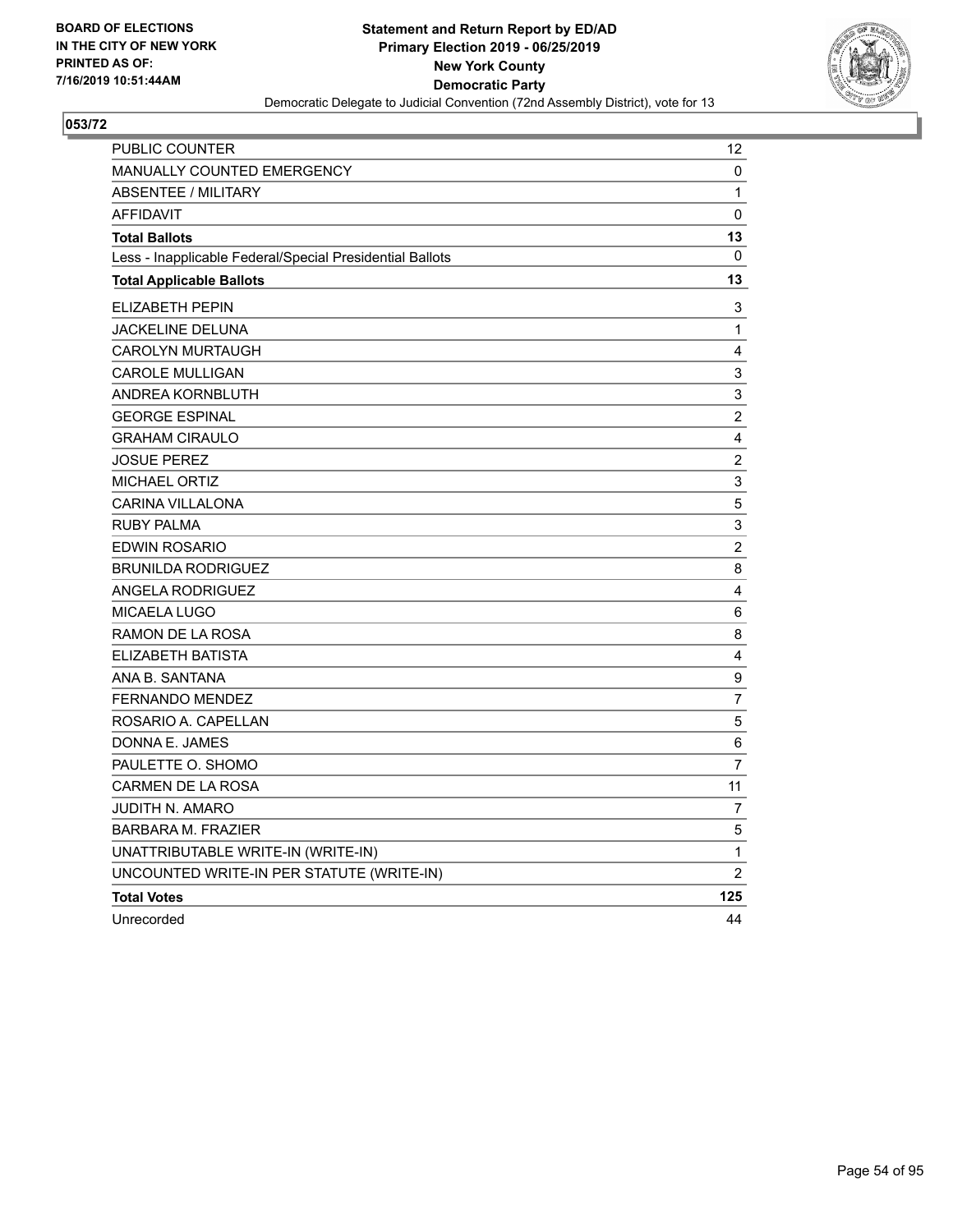

| <b>PUBLIC COUNTER</b>                                    | 18             |
|----------------------------------------------------------|----------------|
| <b>MANUALLY COUNTED EMERGENCY</b>                        | 0              |
| <b>ABSENTEE / MILITARY</b>                               | 1              |
| <b>AFFIDAVIT</b>                                         | 0              |
| <b>Total Ballots</b>                                     | 19             |
| Less - Inapplicable Federal/Special Presidential Ballots | $\mathbf{0}$   |
| <b>Total Applicable Ballots</b>                          | 19             |
| ELIZABETH PEPIN                                          | 9              |
| <b>JACKELINE DELUNA</b>                                  | 8              |
| <b>CAROLYN MURTAUGH</b>                                  | 5              |
| <b>CAROLE MULLIGAN</b>                                   | 6              |
| ANDREA KORNBLUTH                                         | 5              |
| <b>GEORGE ESPINAL</b>                                    | 12             |
| <b>GRAHAM CIRAULO</b>                                    | 5              |
| <b>JOSUE PEREZ</b>                                       | 8              |
| <b>MICHAEL ORTIZ</b>                                     | $\sqrt{5}$     |
| <b>CARINA VILLALONA</b>                                  | 9              |
| <b>RUBY PALMA</b>                                        | 8              |
| EDWIN ROSARIO                                            | 6              |
| <b>BRUNILDA RODRIGUEZ</b>                                | 8              |
| <b>ANGELA RODRIGUEZ</b>                                  | 6              |
| MICAELA LUGO                                             | $\overline{c}$ |
| RAMON DE LA ROSA                                         | 6              |
| ELIZABETH BATISTA                                        | 4              |
| ANA B. SANTANA                                           | 6              |
| FERNANDO MENDEZ                                          | 6              |
| ROSARIO A. CAPELLAN                                      | 5              |
| DONNA E. JAMES                                           | 1              |
| PAULETTE O. SHOMO                                        | $\overline{c}$ |
| <b>CARMEN DE LA ROSA</b>                                 | 11             |
| JUDITH N. AMARO                                          | 4              |
| <b>BARBARA M. FRAZIER</b>                                | $\overline{7}$ |
| MARISELA VANDERHORST (WRITE-IN)                          | 1              |
| <b>Total Votes</b>                                       | 155            |
| Unrecorded                                               | 92             |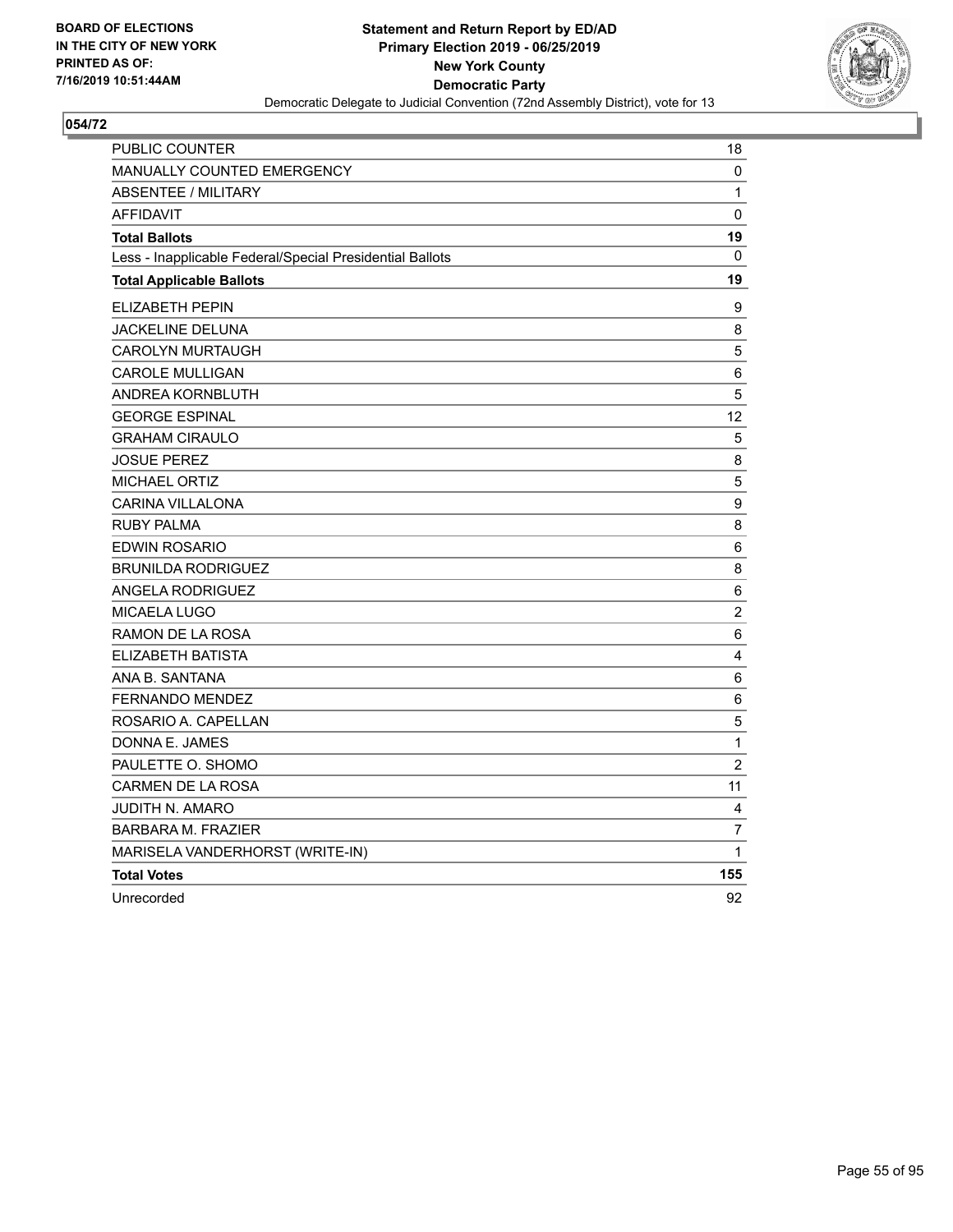

| PUBLIC COUNTER                                           | 18                      |
|----------------------------------------------------------|-------------------------|
| <b>MANUALLY COUNTED EMERGENCY</b>                        | 0                       |
| <b>ABSENTEE / MILITARY</b>                               | $\overline{c}$          |
| <b>AFFIDAVIT</b>                                         | $\Omega$                |
| <b>Total Ballots</b>                                     | 20                      |
| Less - Inapplicable Federal/Special Presidential Ballots | $\mathbf{0}$            |
| <b>Total Applicable Ballots</b>                          | 20                      |
| ELIZABETH PEPIN                                          | 6                       |
| JACKELINE DELUNA                                         | 6                       |
| CAROLYN MURTAUGH                                         | 3                       |
| <b>CAROLE MULLIGAN</b>                                   | 6                       |
| ANDREA KORNBLUTH                                         | $\,6$                   |
| <b>GEORGE ESPINAL</b>                                    | 9                       |
| <b>GRAHAM CIRAULO</b>                                    | $\overline{\mathbf{4}}$ |
| <b>JOSUE PEREZ</b>                                       | 6                       |
| <b>MICHAEL ORTIZ</b>                                     | $\overline{7}$          |
| <b>CARINA VILLALONA</b>                                  | $\boldsymbol{9}$        |
| <b>RUBY PALMA</b>                                        | $\overline{\mathbf{4}}$ |
| <b>EDWIN ROSARIO</b>                                     | 8                       |
| <b>BRUNILDA RODRIGUEZ</b>                                | 8                       |
| <b>ANGELA RODRIGUEZ</b>                                  | $\overline{7}$          |
| <b>MICAELA LUGO</b>                                      | 5                       |
| RAMON DE LA ROSA                                         | $\overline{7}$          |
| ELIZABETH BATISTA                                        | $\overline{7}$          |
| ANA B. SANTANA                                           | $\overline{4}$          |
| <b>FERNANDO MENDEZ</b>                                   | 5                       |
| ROSARIO A. CAPELLAN                                      | $\overline{\mathbf{4}}$ |
| DONNA E. JAMES                                           | 4                       |
| PAULETTE O. SHOMO                                        | 3                       |
| <b>CARMEN DE LA ROSA</b>                                 | 13                      |
| <b>JUDITH N. AMARO</b>                                   | 4                       |
| <b>BARBARA M. FRAZIER</b>                                | $\overline{7}$          |
| <b>Total Votes</b>                                       | 152                     |
| Unrecorded                                               | 108                     |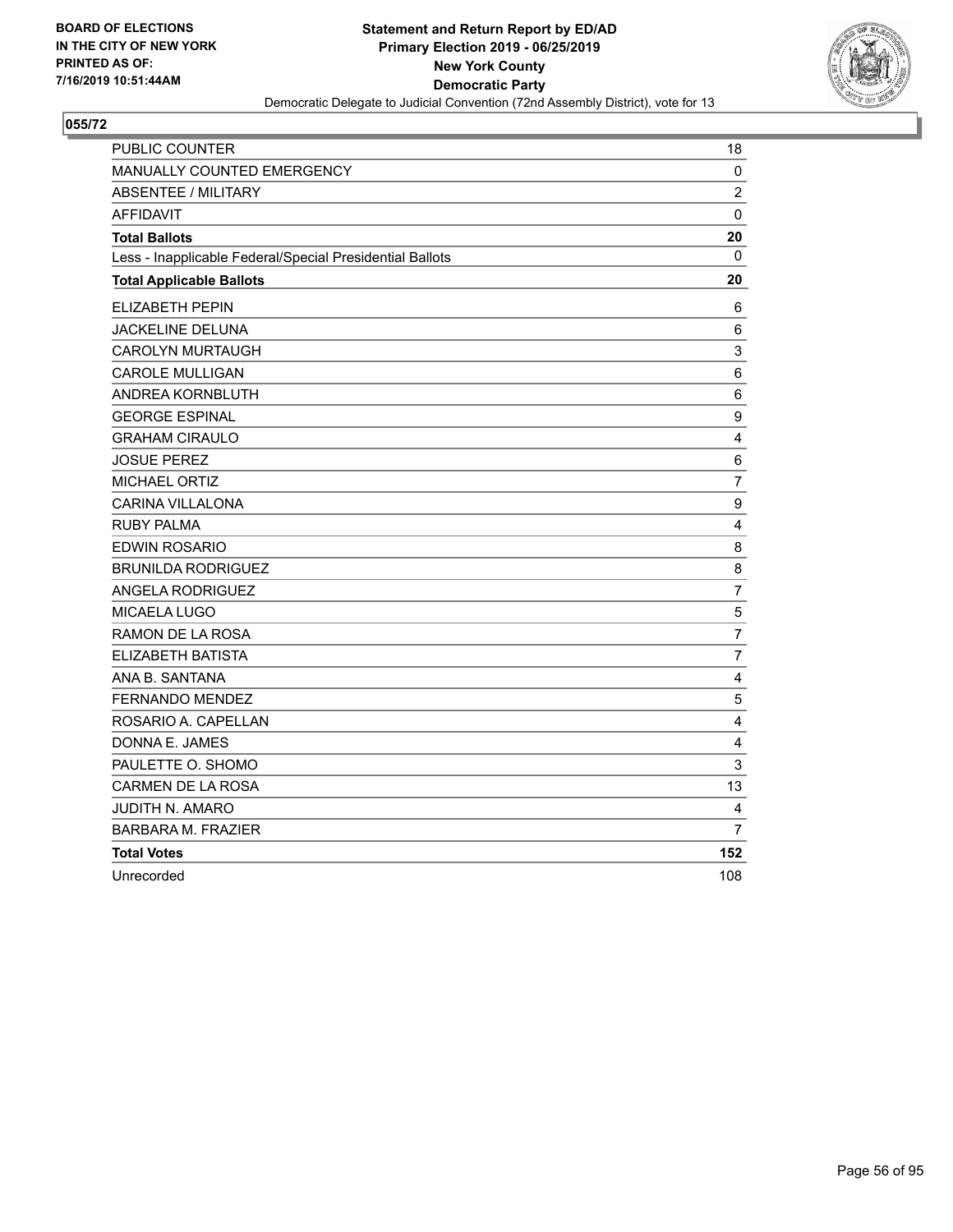

| PUBLIC COUNTER                                           | 14               |
|----------------------------------------------------------|------------------|
| <b>MANUALLY COUNTED EMERGENCY</b>                        | 0                |
| <b>ABSENTEE / MILITARY</b>                               | 0                |
| <b>AFFIDAVIT</b>                                         | $\mathbf{0}$     |
| <b>Total Ballots</b>                                     | 14               |
| Less - Inapplicable Federal/Special Presidential Ballots | 0                |
| <b>Total Applicable Ballots</b>                          | 14               |
| ELIZABETH PEPIN                                          | 4                |
| JACKELINE DELUNA                                         | $\overline{2}$   |
| <b>CAROLYN MURTAUGH</b>                                  | $\boldsymbol{2}$ |
| <b>CAROLE MULLIGAN</b>                                   | $\mathsf 3$      |
| ANDREA KORNBLUTH                                         | 3                |
| <b>GEORGE ESPINAL</b>                                    | $\overline{7}$   |
| <b>GRAHAM CIRAULO</b>                                    | $\pmb{0}$        |
| <b>JOSUE PEREZ</b>                                       | 3                |
| <b>MICHAEL ORTIZ</b>                                     | $\mathbf 1$      |
| <b>CARINA VILLALONA</b>                                  | 5                |
| <b>RUBY PALMA</b>                                        | 0                |
| EDWIN ROSARIO                                            | 6                |
| <b>BRUNILDA RODRIGUEZ</b>                                | 3                |
| <b>ANGELA RODRIGUEZ</b>                                  | 5                |
| <b>MICAELA LUGO</b>                                      | 4                |
| RAMON DE LA ROSA                                         | 8                |
| ELIZABETH BATISTA                                        | 4                |
| ANA B. SANTANA                                           | $\mathsf 3$      |
| <b>FERNANDO MENDEZ</b>                                   | $\overline{c}$   |
| ROSARIO A. CAPELLAN                                      | 6                |
| DONNA E. JAMES                                           | 3                |
| PAULETTE O. SHOMO                                        | 1                |
| <b>CARMEN DE LA ROSA</b>                                 | 12               |
| JUDITH N. AMARO                                          | $\boldsymbol{2}$ |
| <b>BARBARA M. FRAZIER</b>                                | $\overline{c}$   |
| <b>Total Votes</b>                                       | 91               |
| Unrecorded                                               | 91               |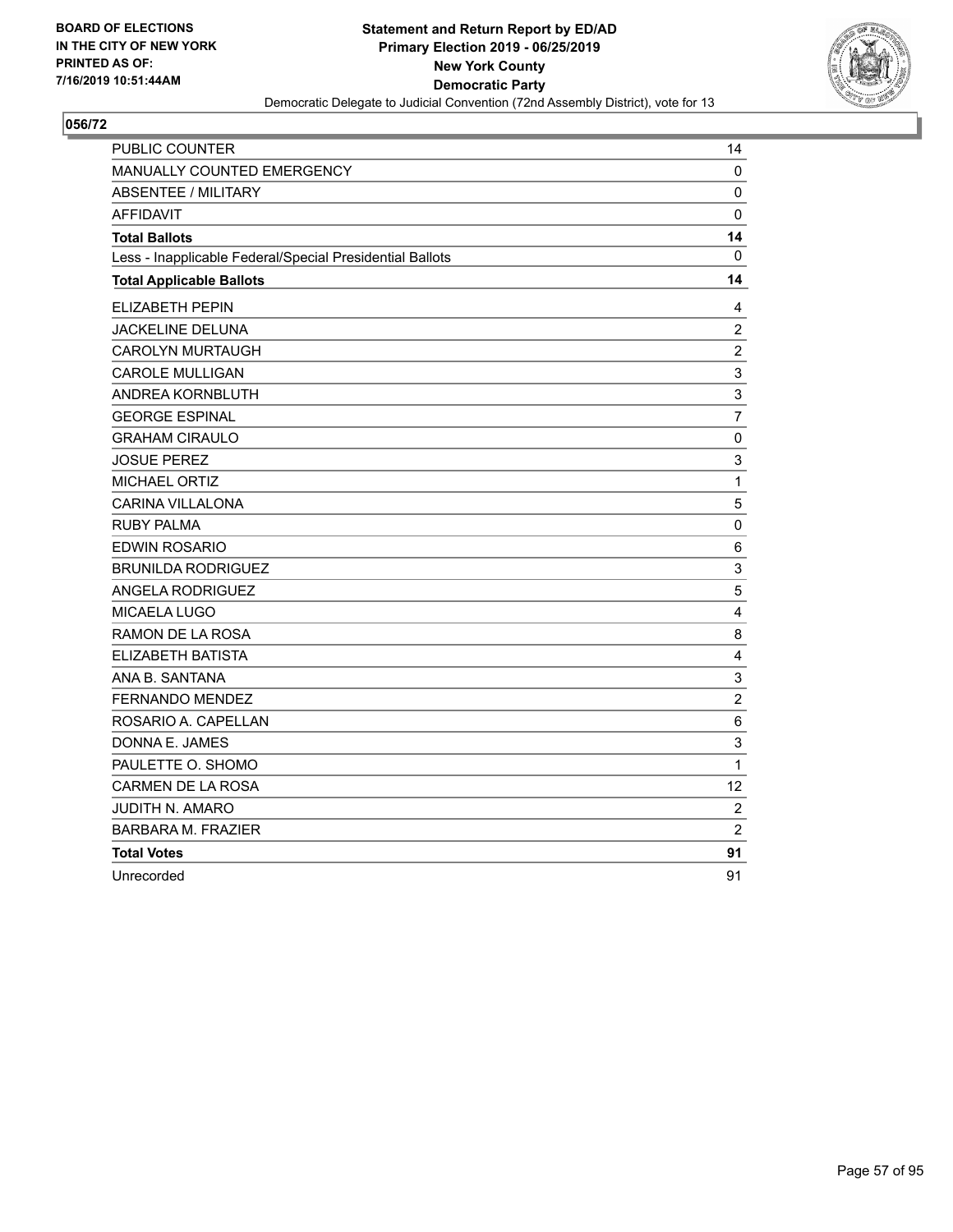

| <b>PUBLIC COUNTER</b>                                    | 35           |
|----------------------------------------------------------|--------------|
| MANUALLY COUNTED EMERGENCY                               | 0            |
| <b>ABSENTEE / MILITARY</b>                               | 2            |
| <b>AFFIDAVIT</b>                                         | 0            |
| <b>Total Ballots</b>                                     | 37           |
| Less - Inapplicable Federal/Special Presidential Ballots | $\mathbf{0}$ |
| <b>Total Applicable Ballots</b>                          | 37           |
| <b>ELIZABETH PEPIN</b>                                   | 22           |
| JACKELINE DELUNA                                         | 18           |
| <b>CAROLYN MURTAUGH</b>                                  | 21           |
| <b>CAROLE MULLIGAN</b>                                   | 24           |
| ANDREA KORNBLUTH                                         | 23           |
| <b>GEORGE ESPINAL</b>                                    | 14           |
| <b>GRAHAM CIRAULO</b>                                    | 23           |
| <b>JOSUE PEREZ</b>                                       | 15           |
| <b>MICHAEL ORTIZ</b>                                     | 15           |
| <b>CARINA VILLALONA</b>                                  | 19           |
| <b>RUBY PALMA</b>                                        | 17           |
| <b>EDWIN ROSARIO</b>                                     | 17           |
| <b>BRUNILDA RODRIGUEZ</b>                                | 8            |
| ANGELA RODRIGUEZ                                         | 6            |
| MICAELA LUGO                                             | 3            |
| RAMON DE LA ROSA                                         | 5            |
| ELIZABETH BATISTA                                        | 7            |
| ANA B. SANTANA                                           | 4            |
| <b>FERNANDO MENDEZ</b>                                   | 5            |
| ROSARIO A. CAPELLAN                                      | 5            |
| DONNA E. JAMES                                           | 8            |
| PAULETTE O. SHOMO                                        | 4            |
| CARMEN DE LA ROSA                                        | 10           |
| JUDITH N. AMARO                                          | 5            |
| <b>BARBARA M. FRAZIER</b>                                | 8            |
| <b>GABRIELLE R. SHATAN (WRITE-IN)</b>                    | 1            |
| MAGGIE CLARK (WRITE-IN)                                  | $\mathbf{1}$ |
| <b>Total Votes</b>                                       | 308          |
| Unrecorded                                               | 173          |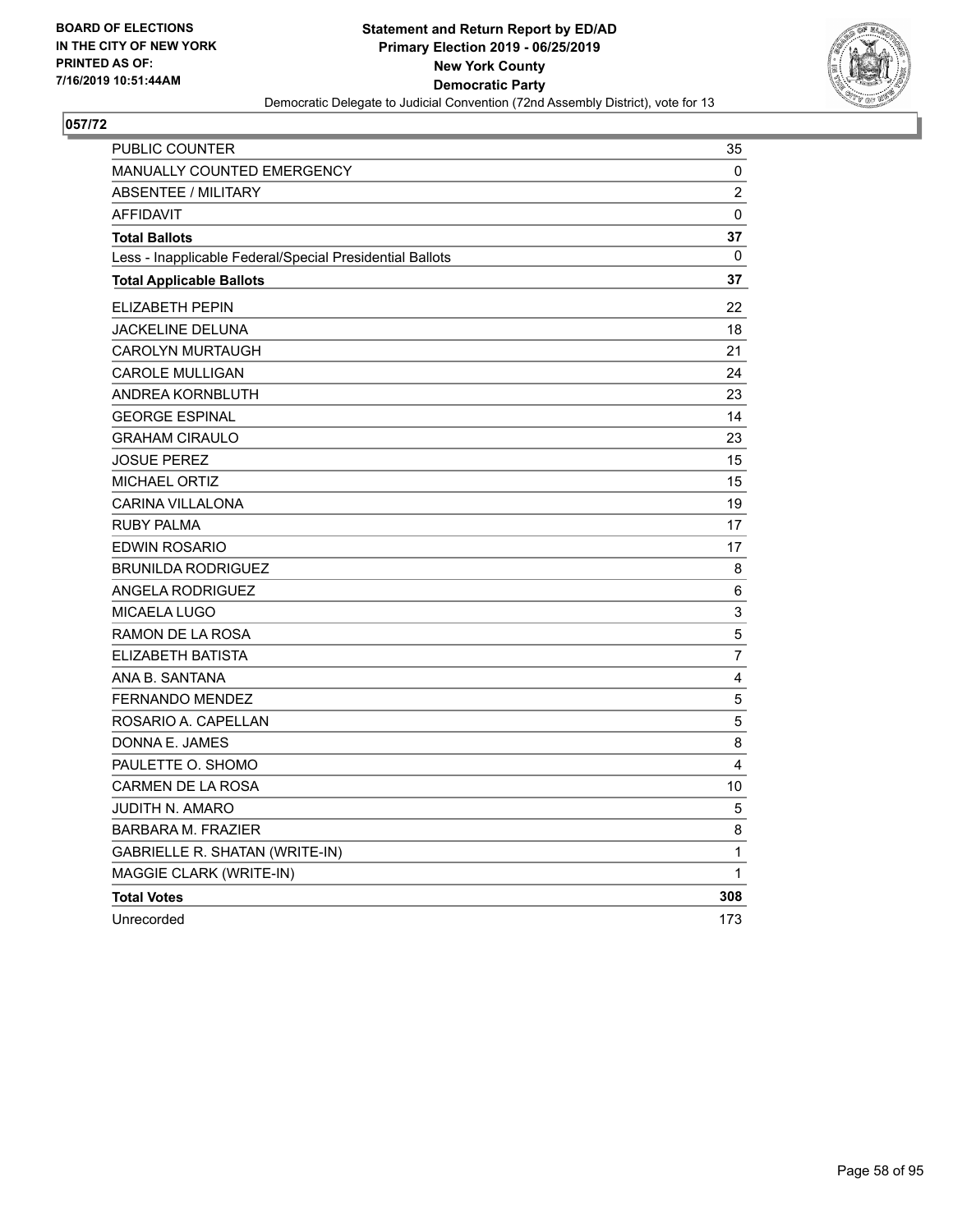

| <b>PUBLIC COUNTER</b>                                    | 73             |
|----------------------------------------------------------|----------------|
| MANUALLY COUNTED EMERGENCY                               | 0              |
| <b>ABSENTEE / MILITARY</b>                               | $\mathbf{1}$   |
| <b>AFFIDAVIT</b>                                         | $\mathbf{1}$   |
| <b>Total Ballots</b>                                     | 75             |
| Less - Inapplicable Federal/Special Presidential Ballots | 0              |
| <b>Total Applicable Ballots</b>                          | 75             |
| <b>ELIZABETH PEPIN</b>                                   | 54             |
| <b>JACKELINE DELUNA</b>                                  | 47             |
| <b>CAROLYN MURTAUGH</b>                                  | 56             |
| <b>CAROLE MULLIGAN</b>                                   | 55             |
| ANDREA KORNBLUTH                                         | 52             |
| <b>GEORGE ESPINAL</b>                                    | 48             |
| <b>GRAHAM CIRAULO</b>                                    | 46             |
| <b>JOSUE PEREZ</b>                                       | 48             |
| <b>MICHAEL ORTIZ</b>                                     | 44             |
| <b>CARINA VILLALONA</b>                                  | 48             |
| <b>RUBY PALMA</b>                                        | 45             |
| <b>EDWIN ROSARIO</b>                                     | 48             |
| <b>BRUNILDA RODRIGUEZ</b>                                | 14             |
| ANGELA RODRIGUEZ                                         | 16             |
| <b>MICAELA LUGO</b>                                      | 8              |
| RAMON DE LA ROSA                                         | 8              |
| <b>ELIZABETH BATISTA</b>                                 | 14             |
| ANA B. SANTANA                                           | 11             |
| <b>FERNANDO MENDEZ</b>                                   | $\overline{7}$ |
| ROSARIO A. CAPELLAN                                      | 10             |
| DONNA E. JAMES                                           | 15             |
| PAULETTE O. SHOMO                                        | 8              |
| <b>CARMEN DE LA ROSA</b>                                 | 20             |
| <b>JUDITH N. AMARO</b>                                   | 13             |
| <b>BARBARA M. FRAZIER</b>                                | 18             |
| ARIENE SCHULMAN (WRITE-IN)                               | 1              |
| <b>BRIAN LEHRER (WRITE-IN)</b>                           | 1              |
| DAVE HUNT (WRITE-IN)                                     | $\mathbf 1$    |
| EDITH PRENTISS (WRITE-IN)                                | $\mathbf 1$    |
| PETER WALSH (WRITE-IN)                                   | 1              |
| ROB KLEINBARDT (WRITE-IN)                                | 1              |
| <b>Total Votes</b>                                       | 759            |
| Unrecorded                                               | 216            |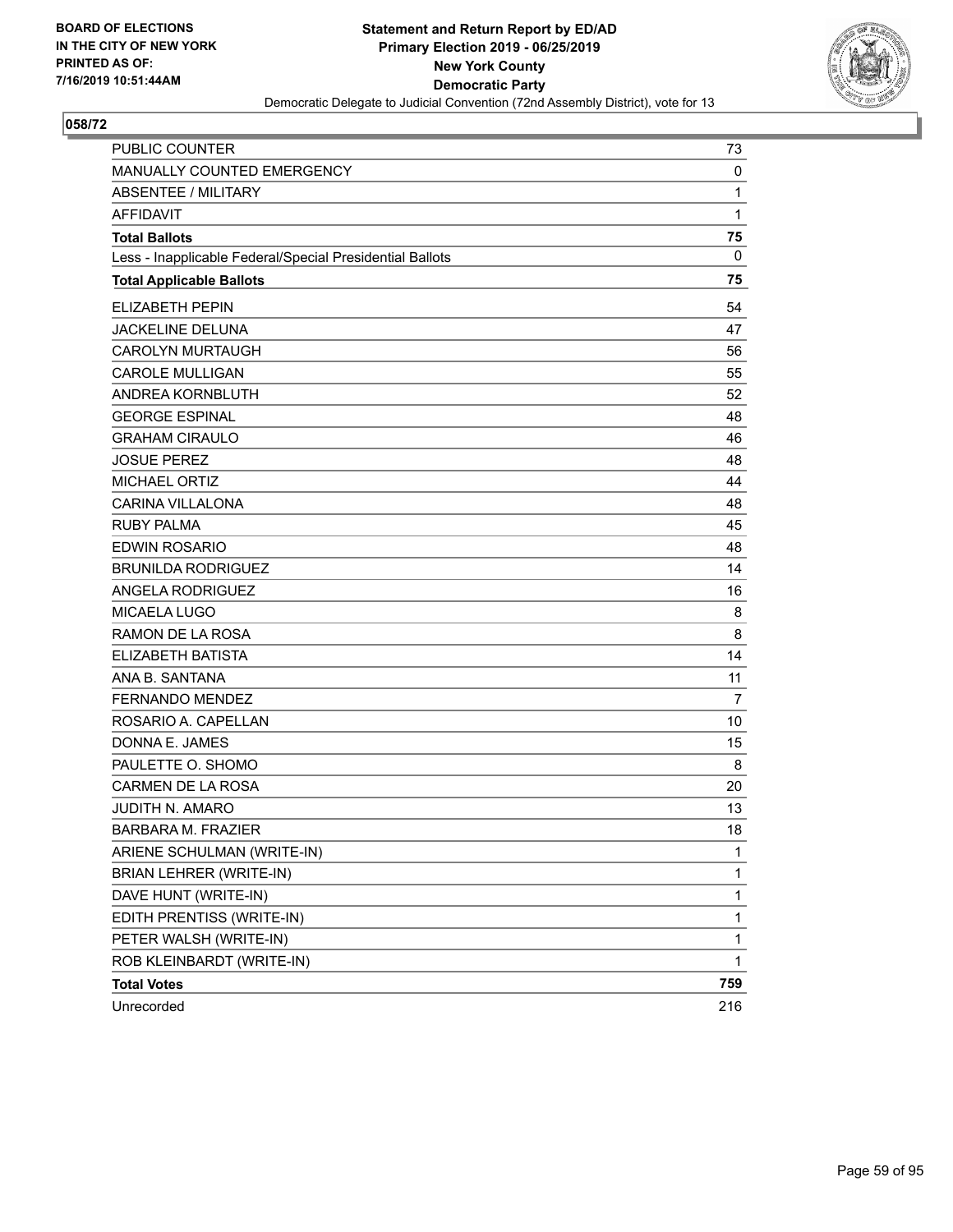

| <b>PUBLIC COUNTER</b>                                    | 64             |
|----------------------------------------------------------|----------------|
| MANUALLY COUNTED EMERGENCY                               | 0              |
| ABSENTEE / MILITARY                                      | 0              |
| <b>AFFIDAVIT</b>                                         | 0              |
| <b>Total Ballots</b>                                     | 64             |
| Less - Inapplicable Federal/Special Presidential Ballots | 0              |
| <b>Total Applicable Ballots</b>                          | 64             |
| <b>ELIZABETH PEPIN</b>                                   | 45             |
| JACKELINE DELUNA                                         | 41             |
| <b>CAROLYN MURTAUGH</b>                                  | 46             |
| <b>CAROLE MULLIGAN</b>                                   | 47             |
| ANDREA KORNBLUTH                                         | 42             |
| <b>GEORGE ESPINAL</b>                                    | 41             |
| <b>GRAHAM CIRAULO</b>                                    | 45             |
| <b>JOSUE PEREZ</b>                                       | 35             |
| <b>MICHAEL ORTIZ</b>                                     | 38             |
| <b>CARINA VILLALONA</b>                                  | 40             |
| <b>RUBY PALMA</b>                                        | 41             |
| <b>EDWIN ROSARIO</b>                                     | 39             |
| <b>BRUNILDA RODRIGUEZ</b>                                | 8              |
| ANGELA RODRIGUEZ                                         | 14             |
| <b>MICAELA LUGO</b>                                      | 6              |
| RAMON DE LA ROSA                                         | 8              |
| <b>ELIZABETH BATISTA</b>                                 | 11             |
| ANA B. SANTANA                                           | 11             |
| <b>FERNANDO MENDEZ</b>                                   | 9              |
| ROSARIO A. CAPELLAN                                      | 7              |
| DONNA E. JAMES                                           | 11             |
| PAULETTE O. SHOMO                                        | $\overline{7}$ |
| CARMEN DE LA ROSA                                        | 13             |
| <b>JUDITH N. AMARO</b>                                   | 8              |
| <b>BARBARA M. FRAZIER</b>                                | 11             |
| MADONA GOATS (WRITE-IN)                                  | 1              |
| MIA EISNER-GRYNBERG (WRITE-IN)                           | 1              |
| RACHEL STERN (WRITE-IN)                                  | 1              |
| RAQUEL CEPEDA (WRITE-IN)                                 | 1              |
| RONALD LEWIS-MCCOY (WRITE-IN)                            | $\mathbf{1}$   |
| UNCOUNTED WRITE-IN PER STATUTE (WRITE-IN)                | 2              |
| <b>Total Votes</b>                                       | 631            |
| Unrecorded                                               | 201            |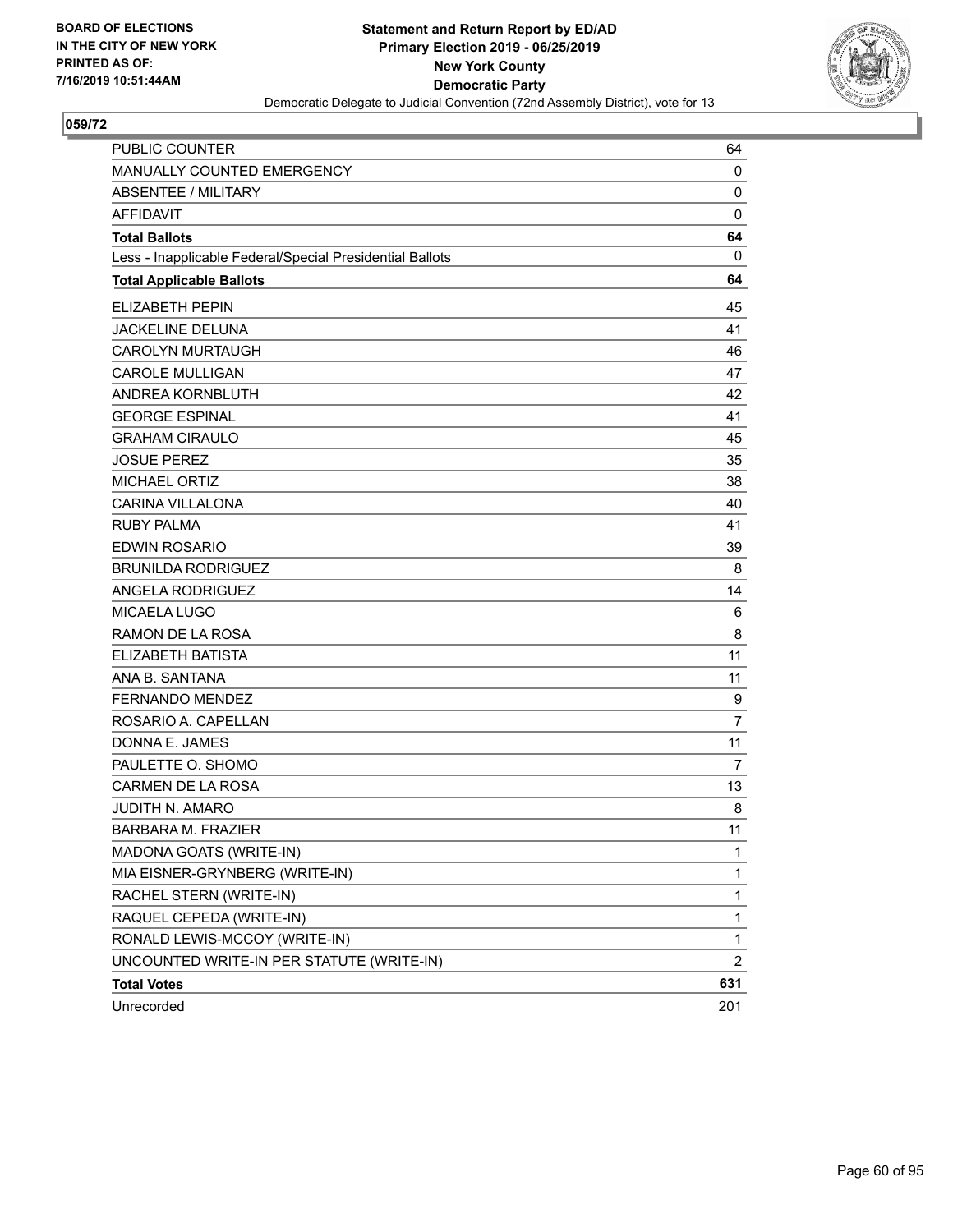

| PUBLIC COUNTER                                           | 52               |
|----------------------------------------------------------|------------------|
| MANUALLY COUNTED EMERGENCY                               | 0                |
| <b>ABSENTEE / MILITARY</b>                               | 0                |
| <b>AFFIDAVIT</b>                                         | $\mathbf{1}$     |
| <b>Total Ballots</b>                                     | 53               |
| Less - Inapplicable Federal/Special Presidential Ballots | 0                |
| <b>Total Applicable Ballots</b>                          | 53               |
| <b>ELIZABETH PEPIN</b>                                   | 36               |
| JACKELINE DELUNA                                         | 37               |
| <b>CAROLYN MURTAUGH</b>                                  | 36               |
| <b>CAROLE MULLIGAN</b>                                   | 33               |
| ANDREA KORNBLUTH                                         | 34               |
| <b>GEORGE ESPINAL</b>                                    | 36               |
| <b>GRAHAM CIRAULO</b>                                    | 31               |
| <b>JOSUE PEREZ</b>                                       | 37               |
| MICHAEL ORTIZ                                            | 32               |
| <b>CARINA VILLALONA</b>                                  | 35               |
| <b>RUBY PALMA</b>                                        | 34               |
| <b>EDWIN ROSARIO</b>                                     | 31               |
| <b>BRUNILDA RODRIGUEZ</b>                                | 7                |
| <b>ANGELA RODRIGUEZ</b>                                  | 9                |
| <b>MICAELA LUGO</b>                                      | $\boldsymbol{9}$ |
| RAMON DE LA ROSA                                         | 8                |
| ELIZABETH BATISTA                                        | 12               |
| ANA B. SANTANA                                           | 10               |
| <b>FERNANDO MENDEZ</b>                                   | 9                |
| ROSARIO A. CAPELLAN                                      | $\overline{7}$   |
| DONNA E. JAMES                                           | 6                |
| PAULETTE O. SHOMO                                        | 4                |
| CARMEN DE LA ROSA                                        | 15               |
| <b>JUDITH N. AMARO</b>                                   | 9                |
| <b>BARBARA M. FRAZIER</b>                                | 8                |
| <b>Total Votes</b>                                       | 525              |
| Unrecorded                                               | 164              |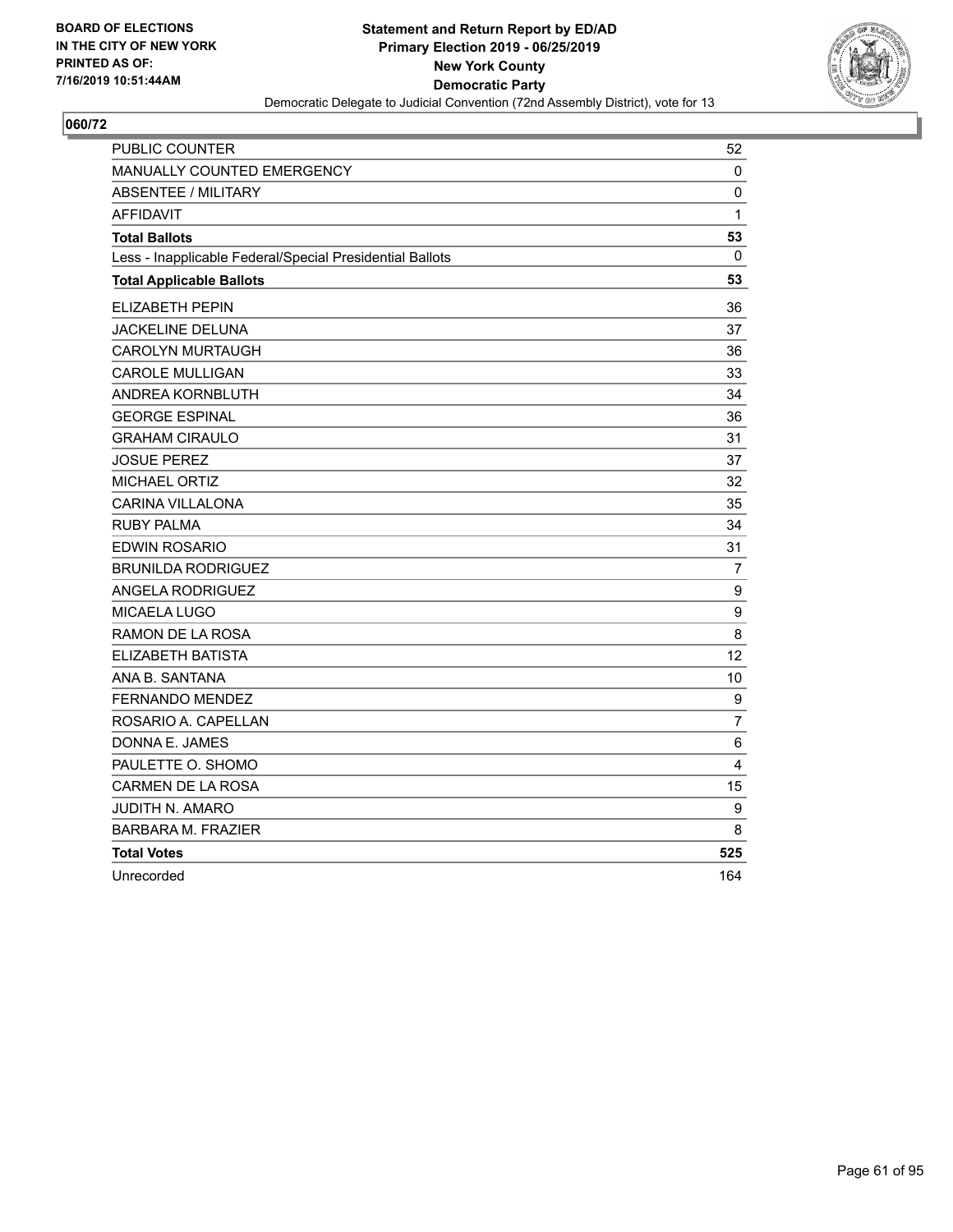

| PUBLIC COUNTER                                           | 13                        |
|----------------------------------------------------------|---------------------------|
| MANUALLY COUNTED EMERGENCY                               | 0                         |
| <b>ABSENTEE / MILITARY</b>                               | 0                         |
| <b>AFFIDAVIT</b>                                         | $\mathbf 0$               |
| <b>Total Ballots</b>                                     | 13                        |
| Less - Inapplicable Federal/Special Presidential Ballots | $\mathbf{0}$              |
| <b>Total Applicable Ballots</b>                          | 13                        |
| ELIZABETH PEPIN                                          | 6                         |
| <b>JACKELINE DELUNA</b>                                  | 3                         |
| <b>CAROLYN MURTAUGH</b>                                  | 4                         |
| <b>CAROLE MULLIGAN</b>                                   | 3                         |
| ANDREA KORNBLUTH                                         | 4                         |
| <b>GEORGE ESPINAL</b>                                    | 6                         |
| <b>GRAHAM CIRAULO</b>                                    | $\ensuremath{\mathsf{3}}$ |
| <b>JOSUE PEREZ</b>                                       | $\overline{\mathbf{4}}$   |
| MICHAEL ORTIZ                                            | 3                         |
| <b>CARINA VILLALONA</b>                                  | 4                         |
| <b>RUBY PALMA</b>                                        | 3                         |
| <b>EDWIN ROSARIO</b>                                     | 3                         |
| <b>BRUNILDA RODRIGUEZ</b>                                | 5                         |
| <b>ANGELA RODRIGUEZ</b>                                  | 4                         |
| <b>MICAELA LUGO</b>                                      | 4                         |
| RAMON DE LA ROSA                                         | $\,6$                     |
| ELIZABETH BATISTA                                        | $\overline{\mathbf{4}}$   |
| ANA B. SANTANA                                           | 5                         |
| <b>FERNANDO MENDEZ</b>                                   | $\overline{4}$            |
| ROSARIO A. CAPELLAN                                      | 4                         |
| DONNA E. JAMES                                           | 5                         |
| PAULETTE O. SHOMO                                        | $\overline{\mathbf{4}}$   |
| CARMEN DE LA ROSA                                        | 9                         |
| JUDITH N. AMARO                                          | 4                         |
| <b>BARBARA M. FRAZIER</b>                                | 4                         |
| <b>Total Votes</b>                                       | 108                       |
| Unrecorded                                               | 61                        |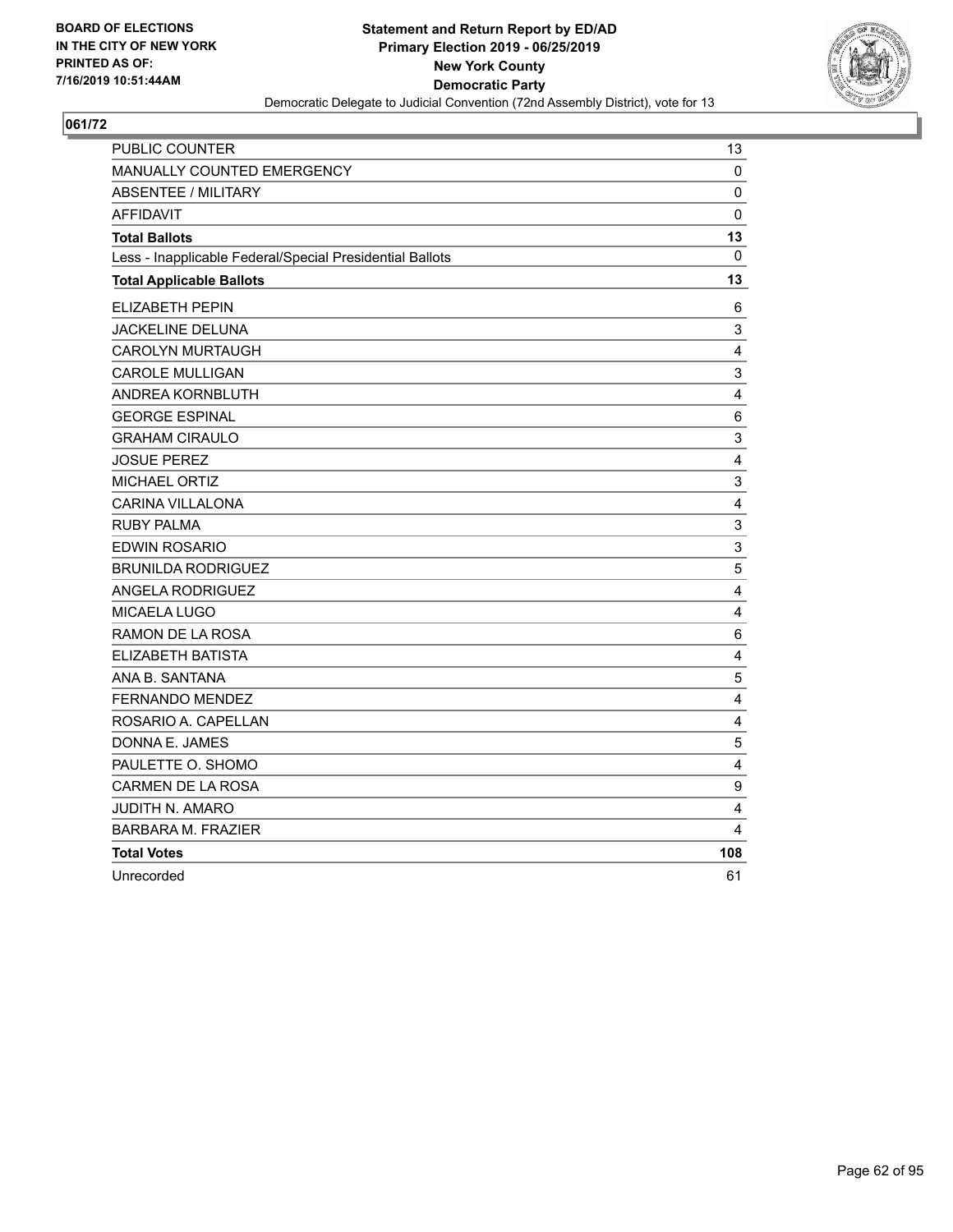

| <b>PUBLIC COUNTER</b>                                    | 16               |
|----------------------------------------------------------|------------------|
| <b>MANUALLY COUNTED EMERGENCY</b>                        | 0                |
| ABSENTEE / MILITARY                                      | 0                |
| <b>AFFIDAVIT</b>                                         | 0                |
| <b>Total Ballots</b>                                     | 16               |
| Less - Inapplicable Federal/Special Presidential Ballots | $\mathbf{0}$     |
| <b>Total Applicable Ballots</b>                          | 16               |
| <b>ELIZABETH PEPIN</b>                                   | 4                |
| <b>JACKELINE DELUNA</b>                                  | $\overline{c}$   |
| <b>CAROLYN MURTAUGH</b>                                  | 5                |
| <b>CAROLE MULLIGAN</b>                                   | 1                |
| ANDREA KORNBLUTH                                         | $\boldsymbol{2}$ |
| <b>GEORGE ESPINAL</b>                                    | 3                |
| <b>GRAHAM CIRAULO</b>                                    | $\overline{c}$   |
| <b>JOSUE PEREZ</b>                                       | 3                |
| <b>MICHAEL ORTIZ</b>                                     | $\overline{c}$   |
| <b>CARINA VILLALONA</b>                                  | 3                |
| <b>RUBY PALMA</b>                                        | $\mathbf{1}$     |
| EDWIN ROSARIO                                            | $\overline{c}$   |
| <b>BRUNILDA RODRIGUEZ</b>                                | 9                |
| <b>ANGELA RODRIGUEZ</b>                                  | 8                |
| MICAELA LUGO                                             | $\overline{7}$   |
| RAMON DE LA ROSA                                         | 10               |
| ELIZABETH BATISTA                                        | 10               |
| ANA B. SANTANA                                           | 8                |
| FERNANDO MENDEZ                                          | 10               |
| ROSARIO A. CAPELLAN                                      | 7                |
| DONNA E. JAMES                                           | 8                |
| PAULETTE O. SHOMO                                        | 8                |
| <b>CARMEN DE LA ROSA</b>                                 | 14               |
| JUDITH N. AMARO                                          | 7                |
| <b>BARBARA M. FRAZIER</b>                                | $\overline{7}$   |
| UNATTRIBUTABLE WRITE-IN (WRITE-IN)                       | $\mathbf{1}$     |
| <b>Total Votes</b>                                       | 144              |
| Unrecorded                                               | 64               |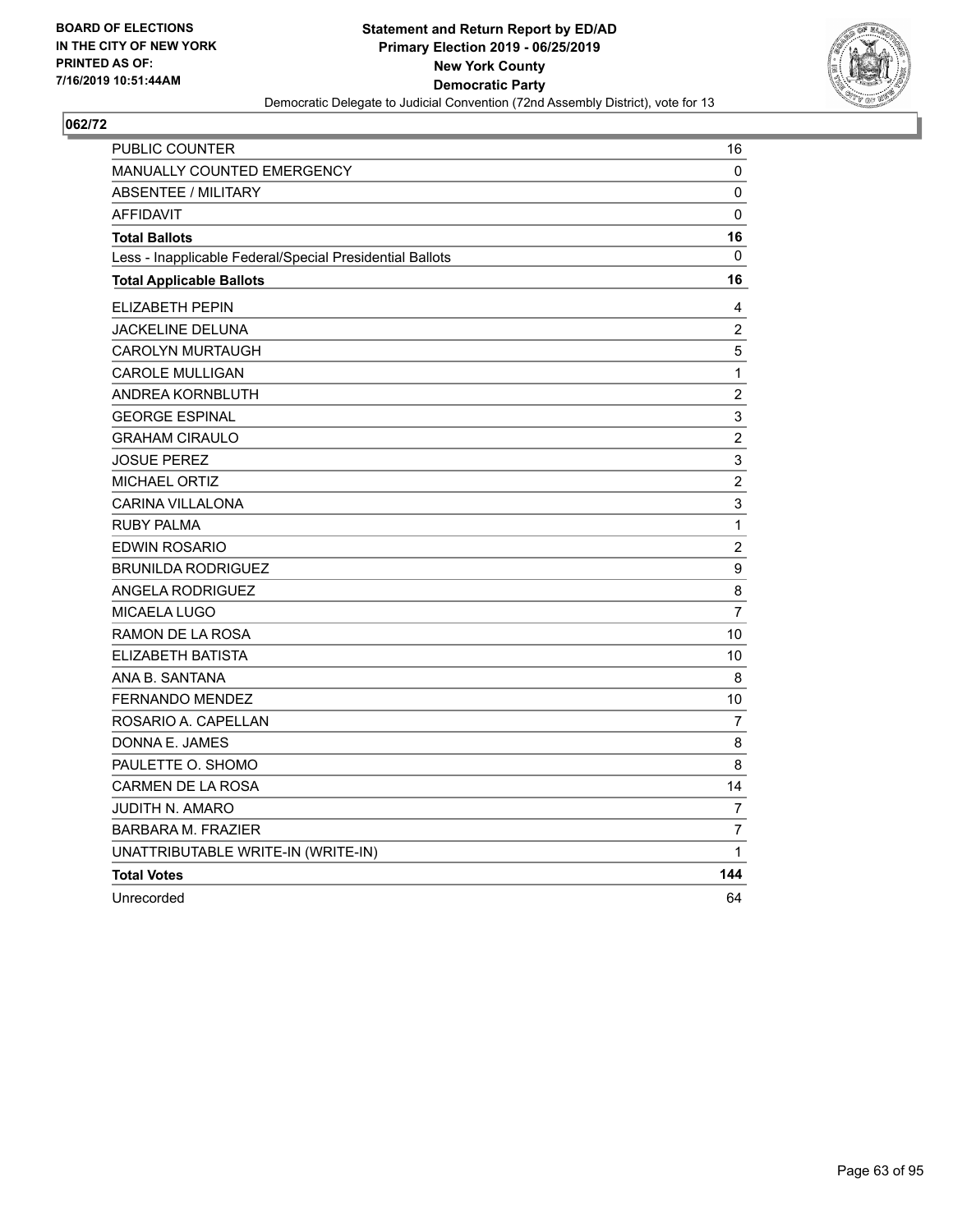

| PUBLIC COUNTER                                           | 14             |
|----------------------------------------------------------|----------------|
| <b>MANUALLY COUNTED EMERGENCY</b>                        | 0              |
| <b>ABSENTEE / MILITARY</b>                               | 0              |
| <b>AFFIDAVIT</b>                                         | $\mathbf{0}$   |
| <b>Total Ballots</b>                                     | 14             |
| Less - Inapplicable Federal/Special Presidential Ballots | 0              |
| <b>Total Applicable Ballots</b>                          | 14             |
| ELIZABETH PEPIN                                          | 8              |
| JACKELINE DELUNA                                         | 6              |
| CAROLYN MURTAUGH                                         | $\overline{7}$ |
| <b>CAROLE MULLIGAN</b>                                   | $\overline{7}$ |
| ANDREA KORNBLUTH                                         | $\overline{7}$ |
| <b>GEORGE ESPINAL</b>                                    | 6              |
| <b>GRAHAM CIRAULO</b>                                    | $\overline{7}$ |
| <b>JOSUE PEREZ</b>                                       | $\overline{7}$ |
| <b>MICHAEL ORTIZ</b>                                     | 5              |
| <b>CARINA VILLALONA</b>                                  | 6              |
| <b>RUBY PALMA</b>                                        | 5              |
| <b>EDWIN ROSARIO</b>                                     | 6              |
| <b>BRUNILDA RODRIGUEZ</b>                                | 5              |
| <b>ANGELA RODRIGUEZ</b>                                  | 6              |
| <b>MICAELA LUGO</b>                                      | $\,6$          |
| RAMON DE LA ROSA                                         | 6              |
| ELIZABETH BATISTA                                        | $\overline{7}$ |
| ANA B. SANTANA                                           | $\,6$          |
| FERNANDO MENDEZ                                          | 5              |
| ROSARIO A. CAPELLAN                                      | $\overline{7}$ |
| DONNA E. JAMES                                           | 6              |
| PAULETTE O. SHOMO                                        | 5              |
| <b>CARMEN DE LA ROSA</b>                                 | 6              |
| <b>JUDITH N. AMARO</b>                                   | 4              |
| <b>BARBARA M. FRAZIER</b>                                | $\overline{7}$ |
| <b>Total Votes</b>                                       | 153            |
| Unrecorded                                               | 29             |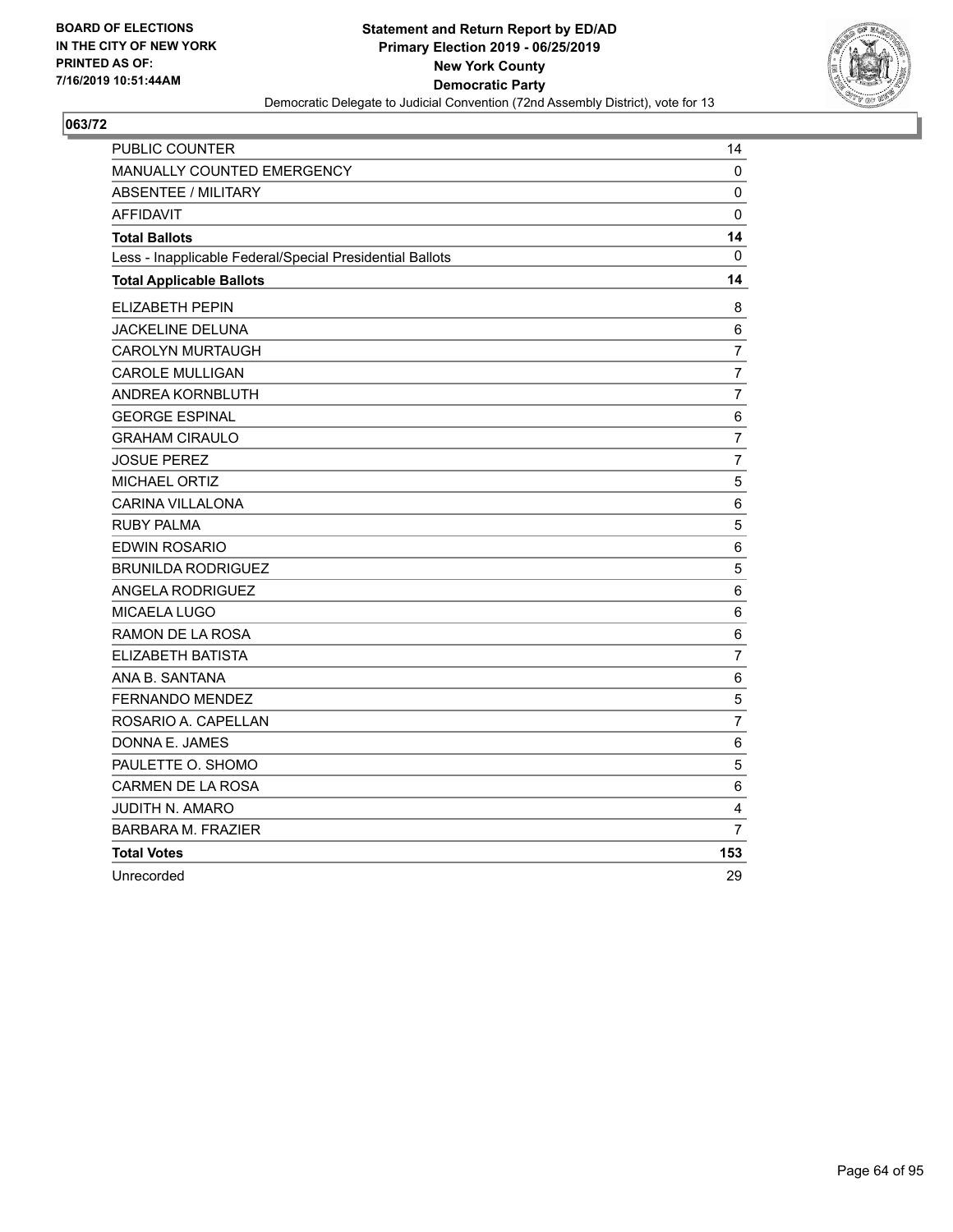

| <b>PUBLIC COUNTER</b>                                    | 50             |
|----------------------------------------------------------|----------------|
| MANUALLY COUNTED EMERGENCY                               | 0              |
| <b>ABSENTEE / MILITARY</b>                               | 3              |
| <b>AFFIDAVIT</b>                                         | 1              |
| <b>Total Ballots</b>                                     | 54             |
| Less - Inapplicable Federal/Special Presidential Ballots | 0              |
| <b>Total Applicable Ballots</b>                          | 54             |
| ELIZABETH PEPIN                                          | 48             |
| <b>JACKELINE DELUNA</b>                                  | 47             |
| <b>CAROLYN MURTAUGH</b>                                  | 50             |
| <b>CAROLE MULLIGAN</b>                                   | 48             |
| ANDREA KORNBLUTH                                         | 49             |
| <b>GEORGE ESPINAL</b>                                    | 41             |
| <b>GRAHAM CIRAULO</b>                                    | 42             |
| <b>JOSUE PEREZ</b>                                       | 44             |
| MICHAEL ORTIZ                                            | 43             |
| <b>CARINA VILLALONA</b>                                  | 46             |
| <b>RUBY PALMA</b>                                        | 50             |
| <b>EDWIN ROSARIO</b>                                     | 42             |
| <b>BRUNILDA RODRIGUEZ</b>                                | 3              |
| <b>ANGELA RODRIGUEZ</b>                                  | 5              |
| <b>MICAELA LUGO</b>                                      | $\mathbf 0$    |
| RAMON DE LA ROSA                                         | $\mathbf 0$    |
| ELIZABETH BATISTA                                        | 6              |
| ANA B. SANTANA                                           | 4              |
| <b>FERNANDO MENDEZ</b>                                   | $\mathbf{1}$   |
| ROSARIO A. CAPELLAN                                      | 5              |
| DONNA E. JAMES                                           | $\overline{7}$ |
| PAULETTE O. SHOMO                                        | 4              |
| CARMEN DE LA ROSA                                        | 9              |
| JUDITH N. AMARO                                          | 6              |
| <b>BARBARA M. FRAZIER</b>                                | 9              |
| <b>Total Votes</b>                                       | 609            |
| Unrecorded                                               | 93             |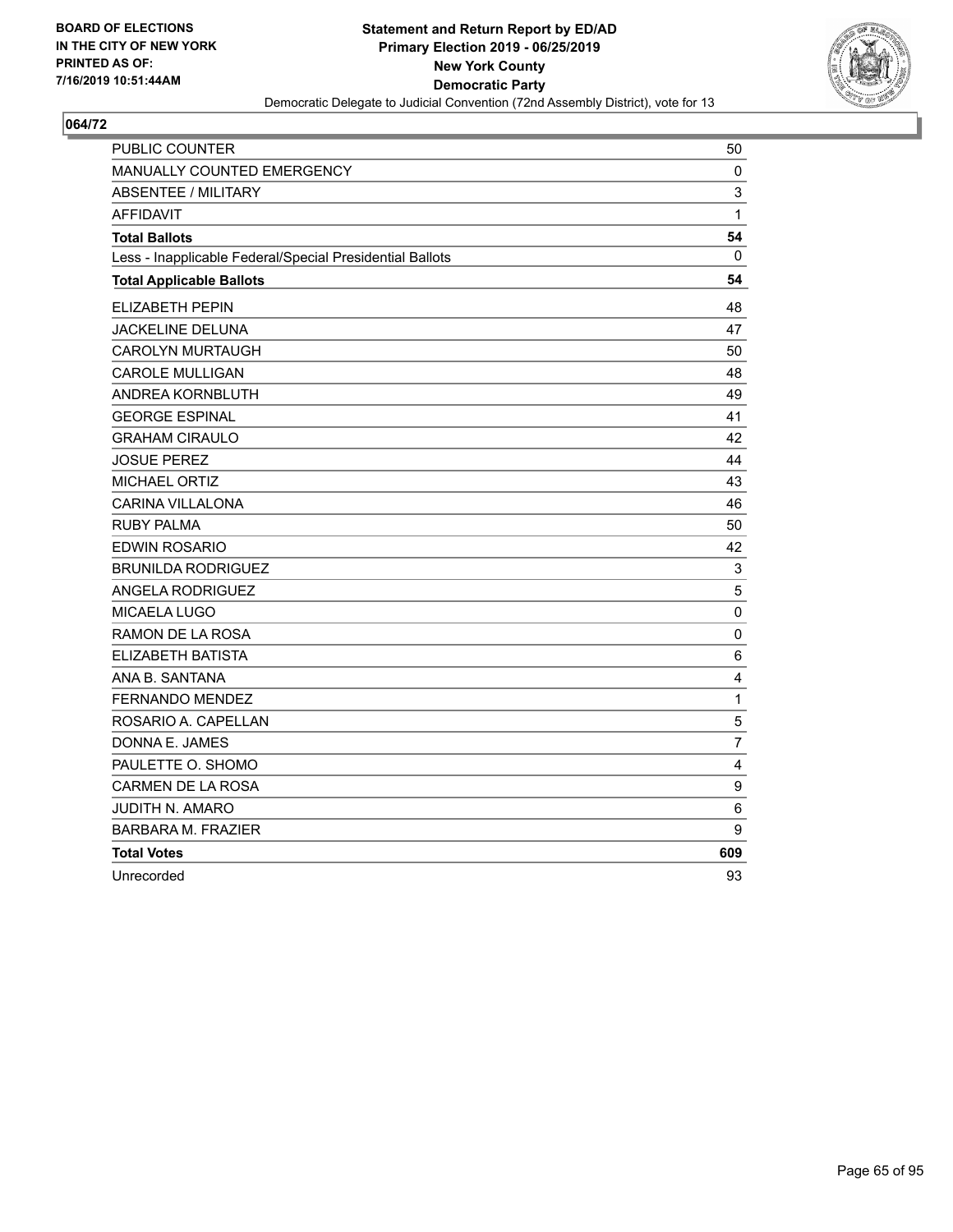

| PUBLIC COUNTER                                           | 25                      |
|----------------------------------------------------------|-------------------------|
| <b>MANUALLY COUNTED EMERGENCY</b>                        | 0                       |
| <b>ABSENTEE / MILITARY</b>                               | 0                       |
| <b>AFFIDAVIT</b>                                         | 0                       |
| <b>Total Ballots</b>                                     | 25                      |
| Less - Inapplicable Federal/Special Presidential Ballots | 0                       |
| <b>Total Applicable Ballots</b>                          | 25                      |
| <b>ELIZABETH PEPIN</b>                                   | 12                      |
| JACKELINE DELUNA                                         | 8                       |
| <b>CAROLYN MURTAUGH</b>                                  | 10                      |
| <b>CAROLE MULLIGAN</b>                                   | 9                       |
| ANDREA KORNBLUTH                                         | $\sqrt{5}$              |
| <b>GEORGE ESPINAL</b>                                    | 12                      |
| <b>GRAHAM CIRAULO</b>                                    | 9                       |
| <b>JOSUE PEREZ</b>                                       | 8                       |
| <b>MICHAEL ORTIZ</b>                                     | $\boldsymbol{9}$        |
| <b>CARINA VILLALONA</b>                                  | $\,8\,$                 |
| <b>RUBY PALMA</b>                                        | 6                       |
| EDWIN ROSARIO                                            | 8                       |
| <b>BRUNILDA RODRIGUEZ</b>                                | 7                       |
| <b>ANGELA RODRIGUEZ</b>                                  | $\,8\,$                 |
| <b>MICAELA LUGO</b>                                      | $\overline{c}$          |
| RAMON DE LA ROSA                                         | $12 \overline{ }$       |
| ELIZABETH BATISTA                                        | $\overline{7}$          |
| ANA B. SANTANA                                           | 6                       |
| FERNANDO MENDEZ                                          | $\overline{7}$          |
| ROSARIO A. CAPELLAN                                      | 3                       |
| DONNA E. JAMES                                           | 8                       |
| PAULETTE O. SHOMO                                        | $\overline{\mathbf{4}}$ |
| <b>CARMEN DE LA ROSA</b>                                 | 18                      |
| <b>JUDITH N. AMARO</b>                                   | $\overline{7}$          |
| <b>BARBARA M. FRAZIER</b>                                | 8                       |
| JOHN E. ROGERS (WRITE-IN)                                | 1                       |
| <b>Total Votes</b>                                       | 202                     |
| Unrecorded                                               | 123                     |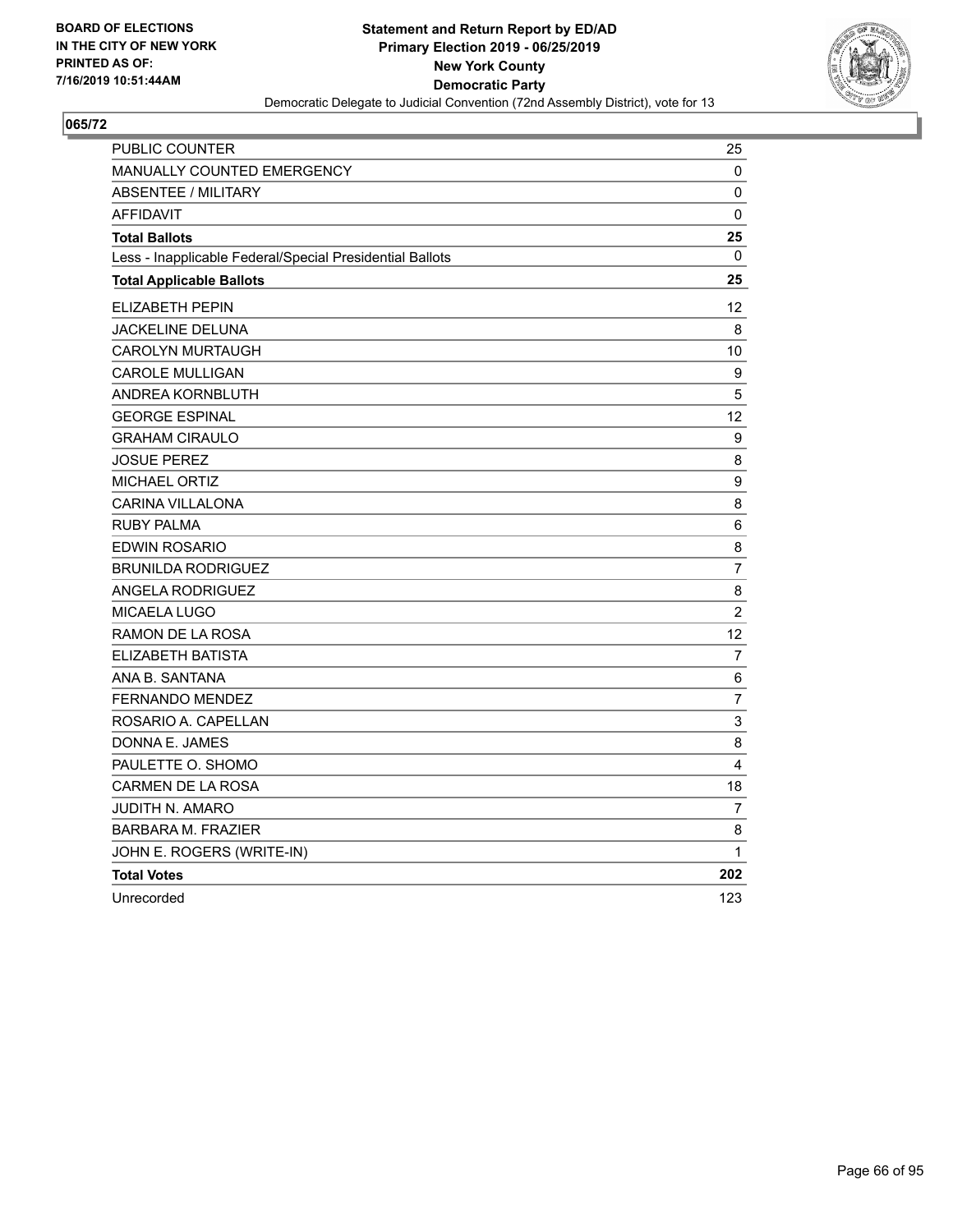

| PUBLIC COUNTER                                           | 51           |
|----------------------------------------------------------|--------------|
| <b>MANUALLY COUNTED EMERGENCY</b>                        | 0            |
| <b>ABSENTEE / MILITARY</b>                               | 0            |
| <b>AFFIDAVIT</b>                                         | $\mathbf 0$  |
| <b>Total Ballots</b>                                     | 51           |
| Less - Inapplicable Federal/Special Presidential Ballots | 0            |
| <b>Total Applicable Ballots</b>                          | 51           |
| ELIZABETH PEPIN                                          | 42           |
| <b>JACKELINE DELUNA</b>                                  | 42           |
| <b>CAROLYN MURTAUGH</b>                                  | 38           |
| <b>CAROLE MULLIGAN</b>                                   | 41           |
| ANDREA KORNBLUTH                                         | 41           |
| <b>GEORGE ESPINAL</b>                                    | 39           |
| <b>GRAHAM CIRAULO</b>                                    | 37           |
| <b>JOSUE PEREZ</b>                                       | 41           |
| <b>MICHAEL ORTIZ</b>                                     | 41           |
| <b>CARINA VILLALONA</b>                                  | 39           |
| <b>RUBY PALMA</b>                                        | 39           |
| <b>EDWIN ROSARIO</b>                                     | 40           |
| <b>BRUNILDA RODRIGUEZ</b>                                | 8            |
| ANGELA RODRIGUEZ                                         | 9            |
| <b>MICAELA LUGO</b>                                      | 7            |
| RAMON DE LA ROSA                                         | 5            |
| ELIZABETH BATISTA                                        | 8            |
| ANA B. SANTANA                                           | 5            |
| <b>FERNANDO MENDEZ</b>                                   | 5            |
| ROSARIO A. CAPELLAN                                      | 5            |
| DONNA E. JAMES                                           | 5            |
| PAULETTE O. SHOMO                                        | 4            |
| <b>CARMEN DE LA ROSA</b>                                 | 9            |
| JUDITH N. AMARO                                          | 5            |
| <b>BARBARA M. FRAZIER</b>                                | 8            |
| PHILLIP SIMPSON (WRITE-IN)                               | $\mathbf{1}$ |
| THOMAS J. O'DONNELL (WRITE-IN)                           | $\mathbf{1}$ |
| <b>Total Votes</b>                                       | 565          |
| Unrecorded                                               | 98           |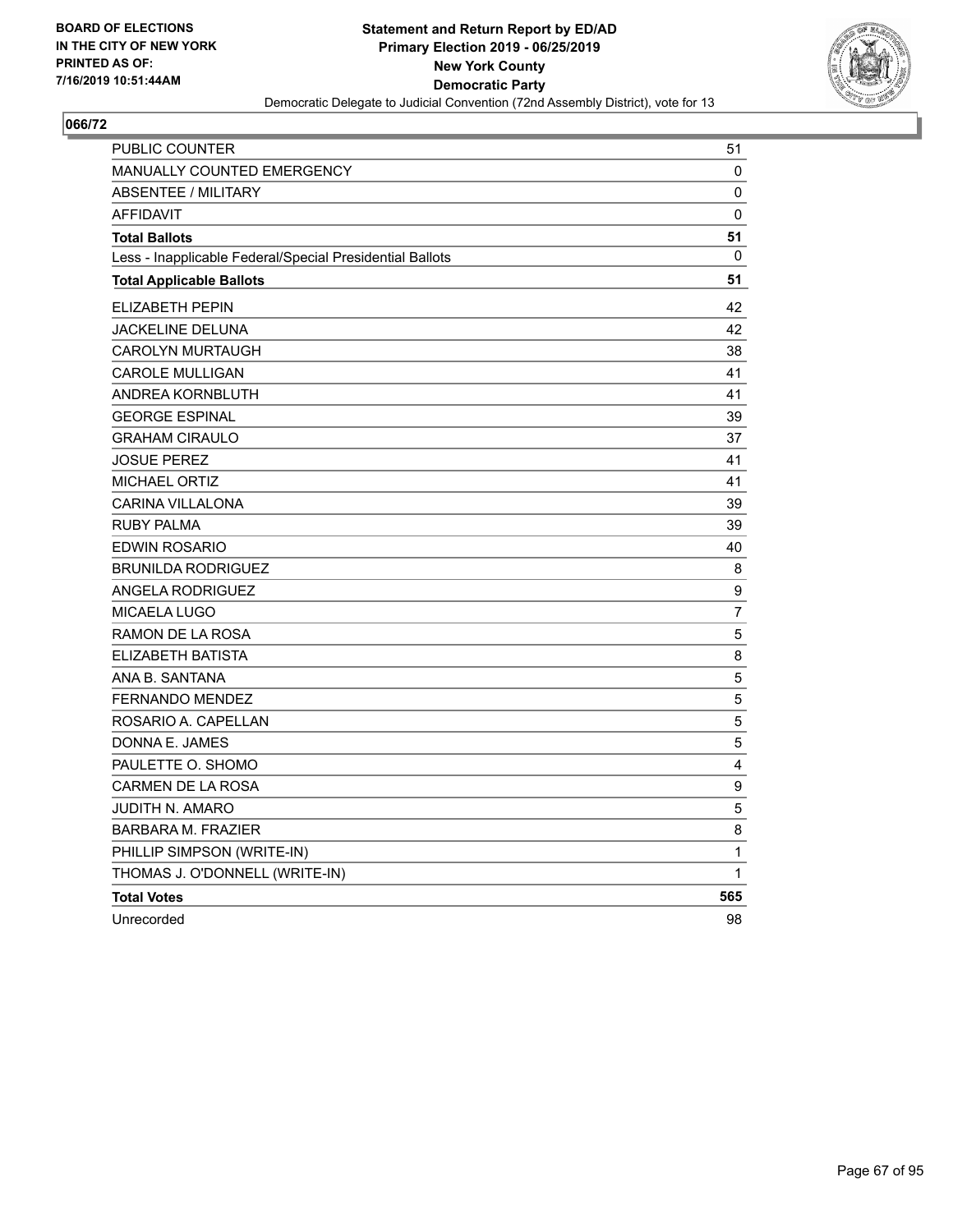

| <b>PUBLIC COUNTER</b>                                    | 71             |
|----------------------------------------------------------|----------------|
| MANUALLY COUNTED EMERGENCY                               | 0              |
| <b>ABSENTEE / MILITARY</b>                               | $\overline{c}$ |
| <b>AFFIDAVIT</b>                                         | 0              |
| <b>Total Ballots</b>                                     | 73             |
| Less - Inapplicable Federal/Special Presidential Ballots | 0              |
| <b>Total Applicable Ballots</b>                          | 73             |
| <b>ELIZABETH PEPIN</b>                                   | 51             |
| <b>JACKELINE DELUNA</b>                                  | 50             |
| <b>CAROLYN MURTAUGH</b>                                  | 58             |
| <b>CAROLE MULLIGAN</b>                                   | 51             |
| ANDREA KORNBLUTH                                         | 51             |
| <b>GEORGE ESPINAL</b>                                    | 46             |
| <b>GRAHAM CIRAULO</b>                                    | 45             |
| <b>JOSUE PEREZ</b>                                       | 45             |
| MICHAEL ORTIZ                                            | 45             |
| <b>CARINA VILLALONA</b>                                  | 47             |
| <b>RUBY PALMA</b>                                        | 49             |
| <b>EDWIN ROSARIO</b>                                     | 46             |
| <b>BRUNILDA RODRIGUEZ</b>                                | $\overline{7}$ |
| ANGELA RODRIGUEZ                                         | $\overline{7}$ |
| <b>MICAELA LUGO</b>                                      | 8              |
| RAMON DE LA ROSA                                         | 3              |
| ELIZABETH BATISTA                                        | 9              |
| ANA B. SANTANA                                           | $\overline{7}$ |
| <b>FERNANDO MENDEZ</b>                                   | 5              |
| ROSARIO A. CAPELLAN                                      | 5              |
| DONNA E. JAMES                                           | 13             |
| PAULETTE O. SHOMO                                        | 5              |
| CARMEN DE LA ROSA                                        | 6              |
| JUDITH N. AMARO                                          | 9              |
| <b>BARBARA M. FRAZIER</b>                                | 14             |
| <b>Total Votes</b>                                       | 682            |
| Unrecorded                                               | 267            |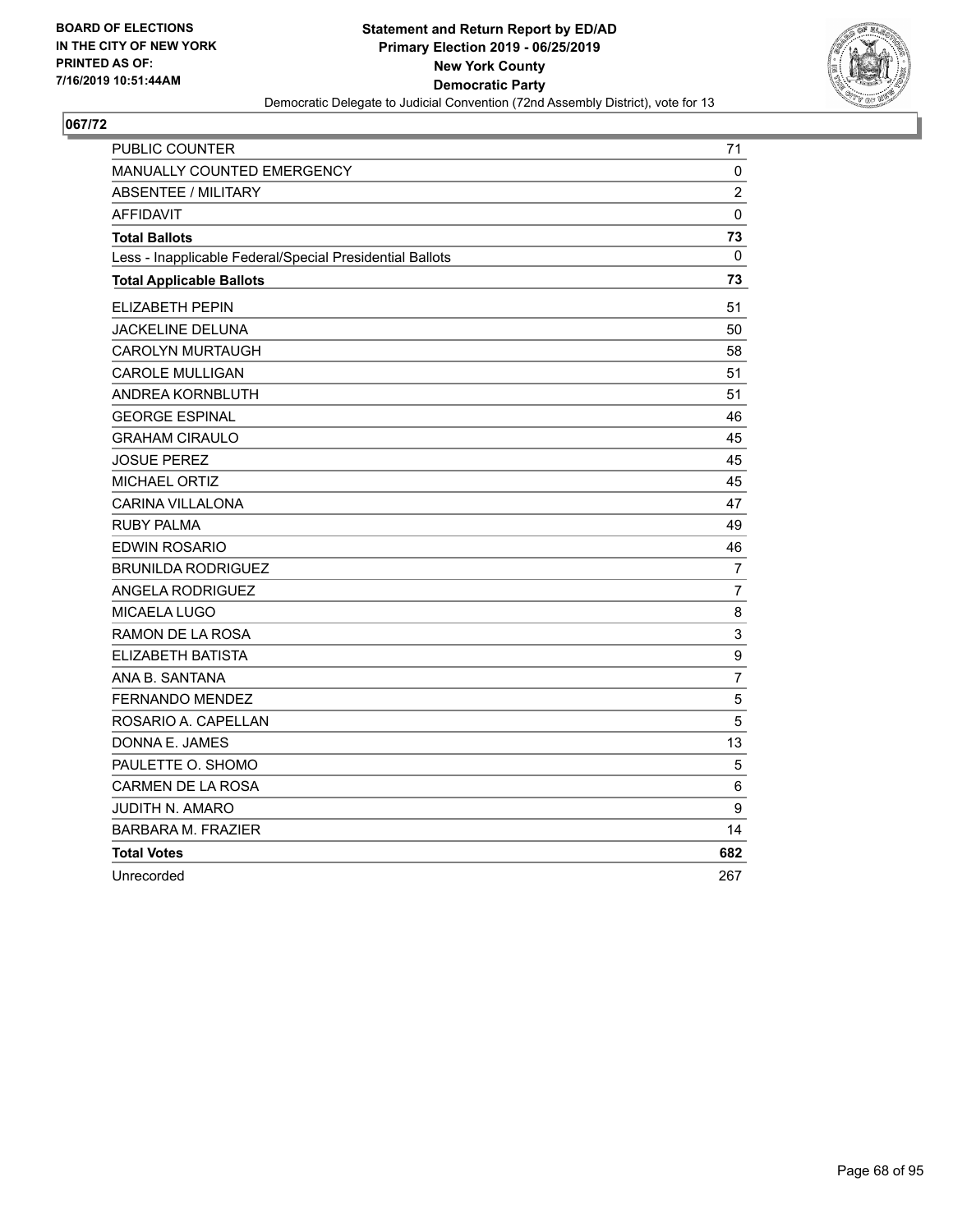

| <b>PUBLIC COUNTER</b>                                    | 86             |
|----------------------------------------------------------|----------------|
| MANUALLY COUNTED EMERGENCY                               | 0              |
| ABSENTEE / MILITARY                                      | 8              |
| <b>AFFIDAVIT</b>                                         | $\overline{4}$ |
| <b>Total Ballots</b>                                     | 98             |
| Less - Inapplicable Federal/Special Presidential Ballots | 0              |
| <b>Total Applicable Ballots</b>                          | 98             |
| <b>ELIZABETH PEPIN</b>                                   | 76             |
| <b>JACKELINE DELUNA</b>                                  | 71             |
| <b>CAROLYN MURTAUGH</b>                                  | 83             |
| <b>CAROLE MULLIGAN</b>                                   | 80             |
| ANDREA KORNBLUTH                                         | 76             |
| <b>GEORGE ESPINAL</b>                                    | 67             |
| <b>GRAHAM CIRAULO</b>                                    | 65             |
| <b>JOSUE PEREZ</b>                                       | 65             |
| <b>MICHAEL ORTIZ</b>                                     | 66             |
| <b>CARINA VILLALONA</b>                                  | 70             |
| <b>RUBY PALMA</b>                                        | 70             |
| <b>EDWIN ROSARIO</b>                                     | 65             |
| <b>BRUNILDA RODRIGUEZ</b>                                | 12             |
| ANGELA RODRIGUEZ                                         | 14             |
| <b>MICAELA LUGO</b>                                      | 18             |
| RAMON DE LA ROSA                                         | 10             |
| <b>ELIZABETH BATISTA</b>                                 | 18             |
| ANA B. SANTANA                                           | 16             |
| <b>FERNANDO MENDEZ</b>                                   | 12             |
| ROSARIO A. CAPELLAN                                      | 11             |
| DONNA E. JAMES                                           | 15             |
| PAULETTE O. SHOMO                                        | 14             |
| <b>CARMEN DE LA ROSA</b>                                 | 19             |
| <b>JUDITH N. AMARO</b>                                   | 17             |
| <b>BARBARA M. FRAZIER</b>                                | 18             |
| GABRIELLE R. SHATAN (WRITE-IN)                           | $\overline{a}$ |
| JOANNA T. KATZ (WRITE-IN)                                | 1              |
| MAGGIE CLARK (WRITE-IN)                                  | 1              |
| PHILLIP SIMPSON (WRITE-IN)                               | 1              |
| SUZANNE MALITZ (WRITE-IN)                                | 1              |
| <b>Total Votes</b>                                       | 1,054          |
| Unrecorded                                               | 220            |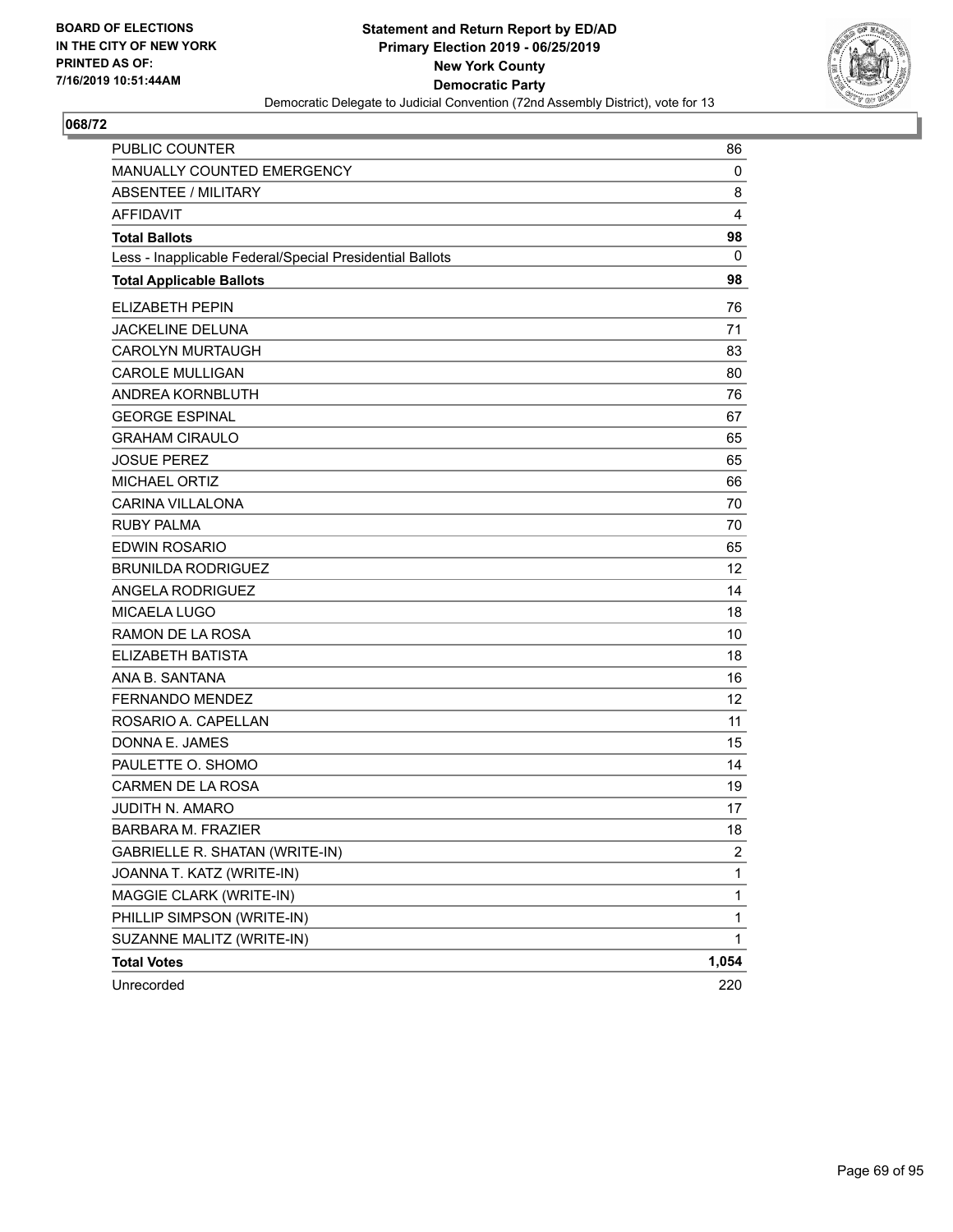

| PUBLIC COUNTER                                           | 31                      |
|----------------------------------------------------------|-------------------------|
| <b>MANUALLY COUNTED EMERGENCY</b>                        | 0                       |
| <b>ABSENTEE / MILITARY</b>                               | 4                       |
| <b>AFFIDAVIT</b>                                         | 0                       |
| <b>Total Ballots</b>                                     | 35                      |
| Less - Inapplicable Federal/Special Presidential Ballots | 0                       |
| <b>Total Applicable Ballots</b>                          | 35                      |
| <b>ELIZABETH PEPIN</b>                                   | 28                      |
| JACKELINE DELUNA                                         | 29                      |
| <b>CAROLYN MURTAUGH</b>                                  | 32                      |
| <b>CAROLE MULLIGAN</b>                                   | 30                      |
| ANDREA KORNBLUTH                                         | 30                      |
| <b>GEORGE ESPINAL</b>                                    | 28                      |
| <b>GRAHAM CIRAULO</b>                                    | 29                      |
| <b>JOSUE PEREZ</b>                                       | 29                      |
| <b>MICHAEL ORTIZ</b>                                     | 27                      |
| <b>CARINA VILLALONA</b>                                  | 29                      |
| <b>RUBY PALMA</b>                                        | 28                      |
| <b>EDWIN ROSARIO</b>                                     | 28                      |
| <b>BRUNILDA RODRIGUEZ</b>                                | 1                       |
| <b>ANGELA RODRIGUEZ</b>                                  | 1                       |
| <b>MICAELA LUGO</b>                                      | 0                       |
| RAMON DE LA ROSA                                         | 0                       |
| ELIZABETH BATISTA                                        | 1                       |
| ANA B. SANTANA                                           | 1                       |
| <b>FERNANDO MENDEZ</b>                                   | $\overline{\mathbf{c}}$ |
| ROSARIO A. CAPELLAN                                      | $\mathbf{1}$            |
| DONNA E. JAMES                                           | 0                       |
| PAULETTE O. SHOMO                                        | $\overline{c}$          |
| CARMEN DE LA ROSA                                        | 4                       |
| <b>JUDITH N. AMARO</b>                                   | $\mathbf{1}$            |
| <b>BARBARA M. FRAZIER</b>                                | 4                       |
| MARTIN COLLINS (WRITE-IN)                                | 1                       |
| UNATTRIBUTABLE WRITE-IN (WRITE-IN)                       | 1                       |
| <b>Total Votes</b>                                       | 367                     |
| Unrecorded                                               | 88                      |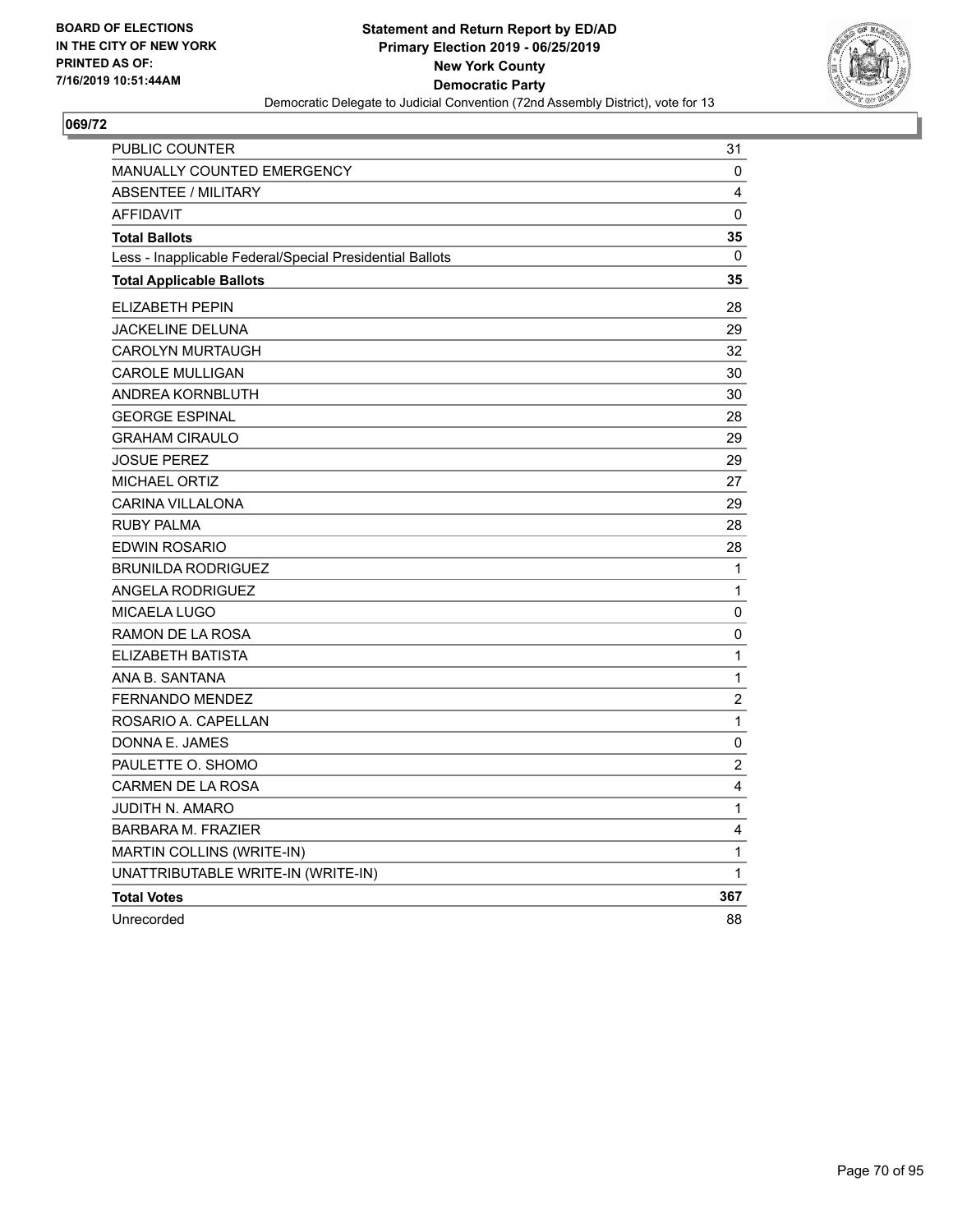

| PUBLIC COUNTER                                           | 31                |
|----------------------------------------------------------|-------------------|
| MANUALLY COUNTED EMERGENCY                               | 0                 |
| <b>ABSENTEE / MILITARY</b>                               | $\overline{2}$    |
| <b>AFFIDAVIT</b>                                         | $\mathbf 0$       |
| <b>Total Ballots</b>                                     | 33                |
| Less - Inapplicable Federal/Special Presidential Ballots | $\mathbf{0}$      |
| <b>Total Applicable Ballots</b>                          | 33                |
| <b>ELIZABETH PEPIN</b>                                   | 18                |
| <b>JACKELINE DELUNA</b>                                  | 19                |
| <b>CAROLYN MURTAUGH</b>                                  | 23                |
| CAROLE MULLIGAN                                          | 22                |
| ANDREA KORNBLUTH                                         | 19                |
| <b>GEORGE ESPINAL</b>                                    | $12 \overline{ }$ |
| <b>GRAHAM CIRAULO</b>                                    | 14                |
| <b>JOSUE PEREZ</b>                                       | 19                |
| <b>MICHAEL ORTIZ</b>                                     | 18                |
| <b>CARINA VILLALONA</b>                                  | 15                |
| <b>RUBY PALMA</b>                                        | 15                |
| EDWIN ROSARIO                                            | 20                |
| <b>BRUNILDA RODRIGUEZ</b>                                | 4                 |
| ANGELA RODRIGUEZ                                         | 5                 |
| <b>MICAELA LUGO</b>                                      | 3                 |
| RAMON DE LA ROSA                                         | 3                 |
| ELIZABETH BATISTA                                        | 6                 |
| ANA B. SANTANA                                           | 8                 |
| FERNANDO MENDEZ                                          | 5                 |
| ROSARIO A. CAPELLAN                                      | 3                 |
| DONNA E. JAMES                                           | $\overline{7}$    |
| PAULETTE O. SHOMO                                        | 5                 |
| CARMEN DE LA ROSA                                        | 12                |
| <b>JUDITH N. AMARO</b>                                   | 6                 |
| <b>BARBARA M. FRAZIER</b>                                | $\boldsymbol{7}$  |
| LONNIE COOPER (WRITE-IN)                                 | $\mathbf{1}$      |
| SELINA GREENE (WRITE-IN)                                 | 1                 |
| UNATTRIBUTABLE WRITE-IN (WRITE-IN)                       | 4                 |
| <b>Total Votes</b>                                       | 294               |
| Unrecorded                                               | 135               |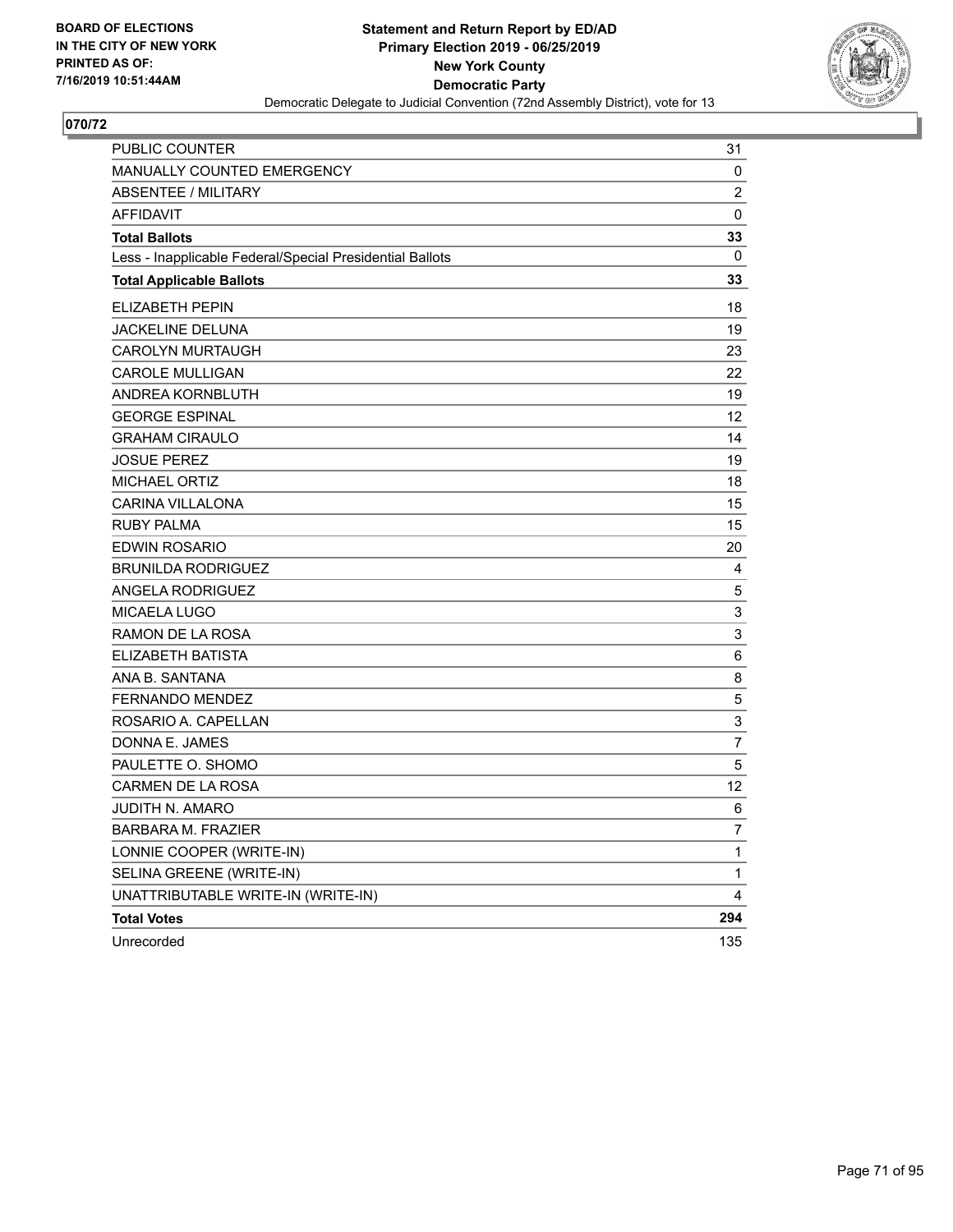

| <b>PUBLIC COUNTER</b>                                    | 11                        |
|----------------------------------------------------------|---------------------------|
| MANUALLY COUNTED EMERGENCY                               | 0                         |
| <b>ABSENTEE / MILITARY</b>                               | 0                         |
| <b>AFFIDAVIT</b>                                         | 0                         |
| <b>Total Ballots</b>                                     | 11                        |
| Less - Inapplicable Federal/Special Presidential Ballots | $\mathbf{0}$              |
| <b>Total Applicable Ballots</b>                          | 11                        |
| <b>ELIZABETH PEPIN</b>                                   | 3                         |
| <b>JACKELINE DELUNA</b>                                  | $\pmb{0}$                 |
| <b>CAROLYN MURTAUGH</b>                                  | 3                         |
| <b>CAROLE MULLIGAN</b>                                   | 1                         |
| ANDREA KORNBLUTH                                         | $\pmb{0}$                 |
| <b>GEORGE ESPINAL</b>                                    | $\ensuremath{\mathsf{3}}$ |
| <b>GRAHAM CIRAULO</b>                                    | $\pmb{0}$                 |
| <b>JOSUE PEREZ</b>                                       | 0                         |
| <b>MICHAEL ORTIZ</b>                                     | $\overline{2}$            |
| <b>CARINA VILLALONA</b>                                  | $\pmb{0}$                 |
| <b>RUBY PALMA</b>                                        | $\sqrt{2}$                |
| EDWIN ROSARIO                                            | $\mathbf{1}$              |
| <b>BRUNILDA RODRIGUEZ</b>                                | $\pmb{0}$                 |
| ANGELA RODRIGUEZ                                         | 0                         |
| MICAELA LUGO                                             | $\overline{2}$            |
| RAMON DE LA ROSA                                         | $\mathbf{1}$              |
| ELIZABETH BATISTA                                        | 3                         |
| ANA B. SANTANA                                           | $\mathbf 1$               |
| <b>FERNANDO MENDEZ</b>                                   | 0                         |
| ROSARIO A. CAPELLAN                                      | $\mathbf 1$               |
| DONNA E. JAMES                                           | 4                         |
| PAULETTE O. SHOMO                                        | 5                         |
| CARMEN DE LA ROSA                                        | $\overline{7}$            |
| <b>JUDITH N. AMARO</b>                                   | $\mathbf 0$               |
| <b>BARBARA M. FRAZIER</b>                                | 3                         |
| <b>Total Votes</b>                                       | 42                        |
| Unrecorded                                               | 101                       |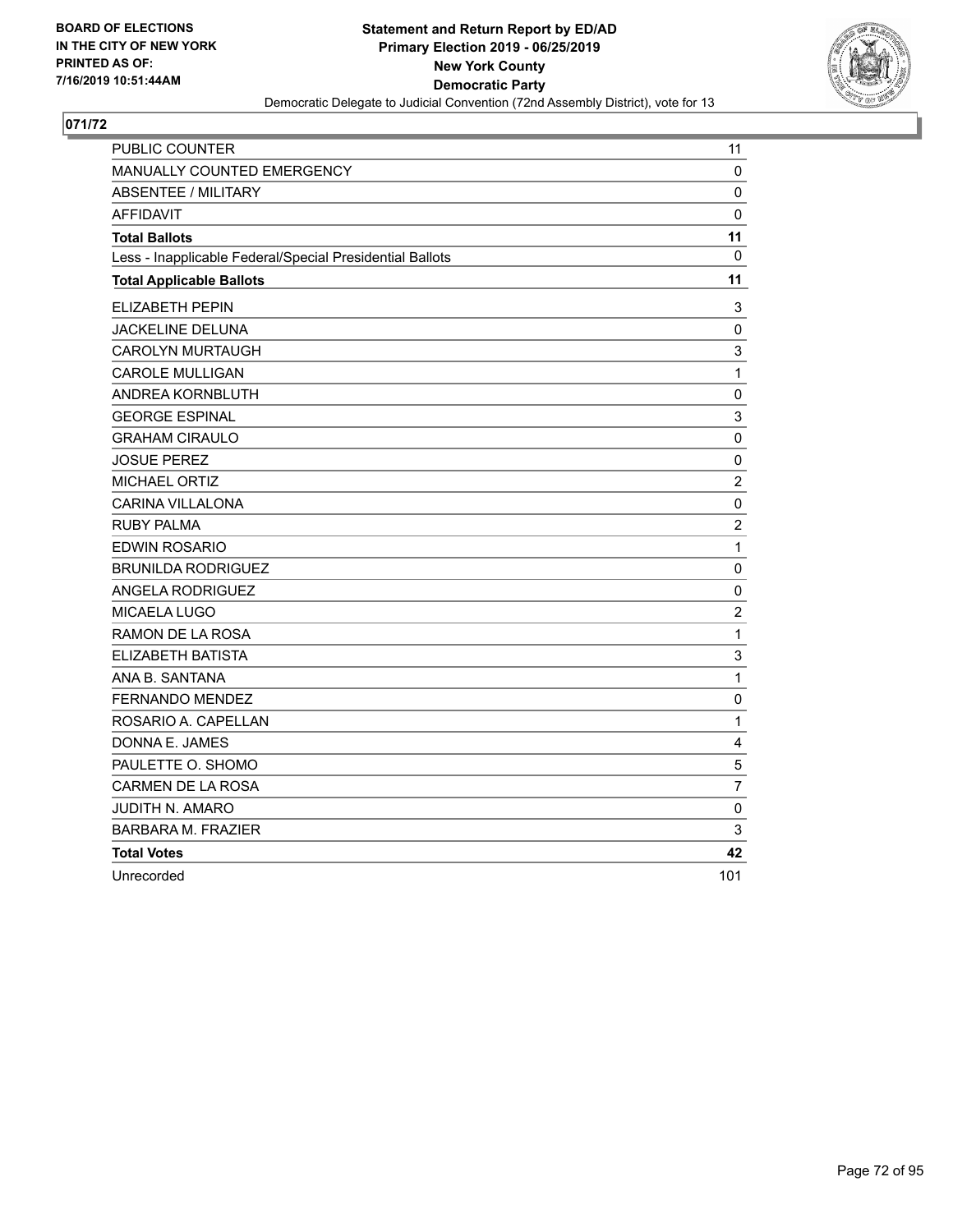

| PUBLIC COUNTER                                           | 10                        |
|----------------------------------------------------------|---------------------------|
| <b>MANUALLY COUNTED EMERGENCY</b>                        | 0                         |
| <b>ABSENTEE / MILITARY</b>                               | 1                         |
| <b>AFFIDAVIT</b>                                         | 0                         |
| <b>Total Ballots</b>                                     | 11                        |
| Less - Inapplicable Federal/Special Presidential Ballots | $\mathbf{0}$              |
| <b>Total Applicable Ballots</b>                          | 11                        |
| ELIZABETH PEPIN                                          | $\boldsymbol{2}$          |
| JACKELINE DELUNA                                         | 3                         |
| CAROLYN MURTAUGH                                         | $\overline{c}$            |
| <b>CAROLE MULLIGAN</b>                                   | 0                         |
| ANDREA KORNBLUTH                                         | $\mathbf 1$               |
| <b>GEORGE ESPINAL</b>                                    | $\sqrt{2}$                |
| <b>GRAHAM CIRAULO</b>                                    | $\mathbf 1$               |
| <b>JOSUE PEREZ</b>                                       | 5                         |
| <b>MICHAEL ORTIZ</b>                                     | $\mathbf 1$               |
| <b>CARINA VILLALONA</b>                                  | 0                         |
| <b>RUBY PALMA</b>                                        | $\mathbf{1}$              |
| EDWIN ROSARIO                                            | $\boldsymbol{2}$          |
| <b>BRUNILDA RODRIGUEZ</b>                                | 3                         |
| <b>ANGELA RODRIGUEZ</b>                                  | 3                         |
| <b>MICAELA LUGO</b>                                      | $\overline{c}$            |
| <b>RAMON DE LA ROSA</b>                                  | 4                         |
| ELIZABETH BATISTA                                        | $\ensuremath{\mathsf{3}}$ |
| ANA B. SANTANA                                           | $\overline{c}$            |
| FERNANDO MENDEZ                                          | $\boldsymbol{2}$          |
| ROSARIO A. CAPELLAN                                      | 4                         |
| DONNA E. JAMES                                           | $\overline{2}$            |
| PAULETTE O. SHOMO                                        | $\overline{\mathbf{4}}$   |
| <b>CARMEN DE LA ROSA</b>                                 | 5                         |
| JUDITH N. AMARO                                          | $\mathbf 1$               |
| <b>BARBARA M. FRAZIER</b>                                | 3                         |
| <b>Total Votes</b>                                       | 58                        |
| Unrecorded                                               | 85                        |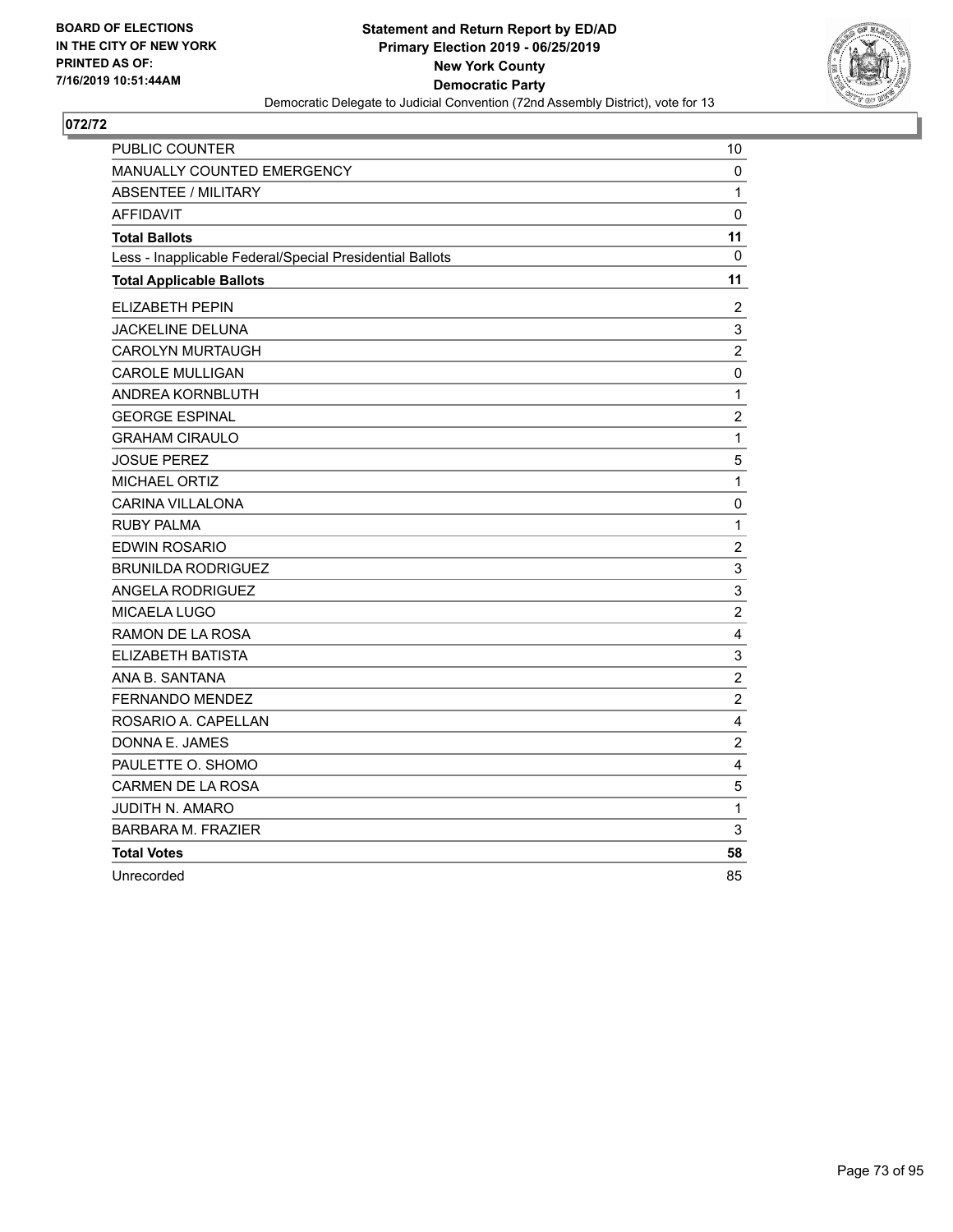

| PUBLIC COUNTER                                           | 36               |
|----------------------------------------------------------|------------------|
| MANUALLY COUNTED EMERGENCY                               | 0                |
| <b>ABSENTEE / MILITARY</b>                               | 2                |
| <b>AFFIDAVIT</b>                                         | $\mathbf 0$      |
| <b>Total Ballots</b>                                     | 38               |
| Less - Inapplicable Federal/Special Presidential Ballots | 0                |
| <b>Total Applicable Ballots</b>                          | 38               |
| ELIZABETH PEPIN                                          | 24               |
| JACKELINE DELUNA                                         | 22               |
| <b>CAROLYN MURTAUGH</b>                                  | 24               |
| <b>CAROLE MULLIGAN</b>                                   | 24               |
| ANDREA KORNBLUTH                                         | 23               |
| <b>GEORGE ESPINAL</b>                                    | 21               |
| <b>GRAHAM CIRAULO</b>                                    | 20               |
| <b>JOSUE PEREZ</b>                                       | 21               |
| MICHAEL ORTIZ                                            | 19               |
| CARINA VILLALONA                                         | 22               |
| <b>RUBY PALMA</b>                                        | 22               |
| <b>EDWIN ROSARIO</b>                                     | 21               |
| <b>BRUNILDA RODRIGUEZ</b>                                | 6                |
| <b>ANGELA RODRIGUEZ</b>                                  | 6                |
| MICAELA LUGO                                             | 6                |
| RAMON DE LA ROSA                                         | 5                |
| ELIZABETH BATISTA                                        | 8                |
| ANA B. SANTANA                                           | $\boldsymbol{9}$ |
| <b>FERNANDO MENDEZ</b>                                   | 5                |
| ROSARIO A. CAPELLAN                                      | $\overline{7}$   |
| DONNA E. JAMES                                           | 8                |
| PAULETTE O. SHOMO                                        | $\overline{7}$   |
| CARMEN DE LA ROSA                                        | 11               |
| <b>JUDITH N. AMARO</b>                                   | 7                |
| <b>BARBARA M. FRAZIER</b>                                | 10               |
| <b>Total Votes</b>                                       | 358              |
| Unrecorded                                               | 136              |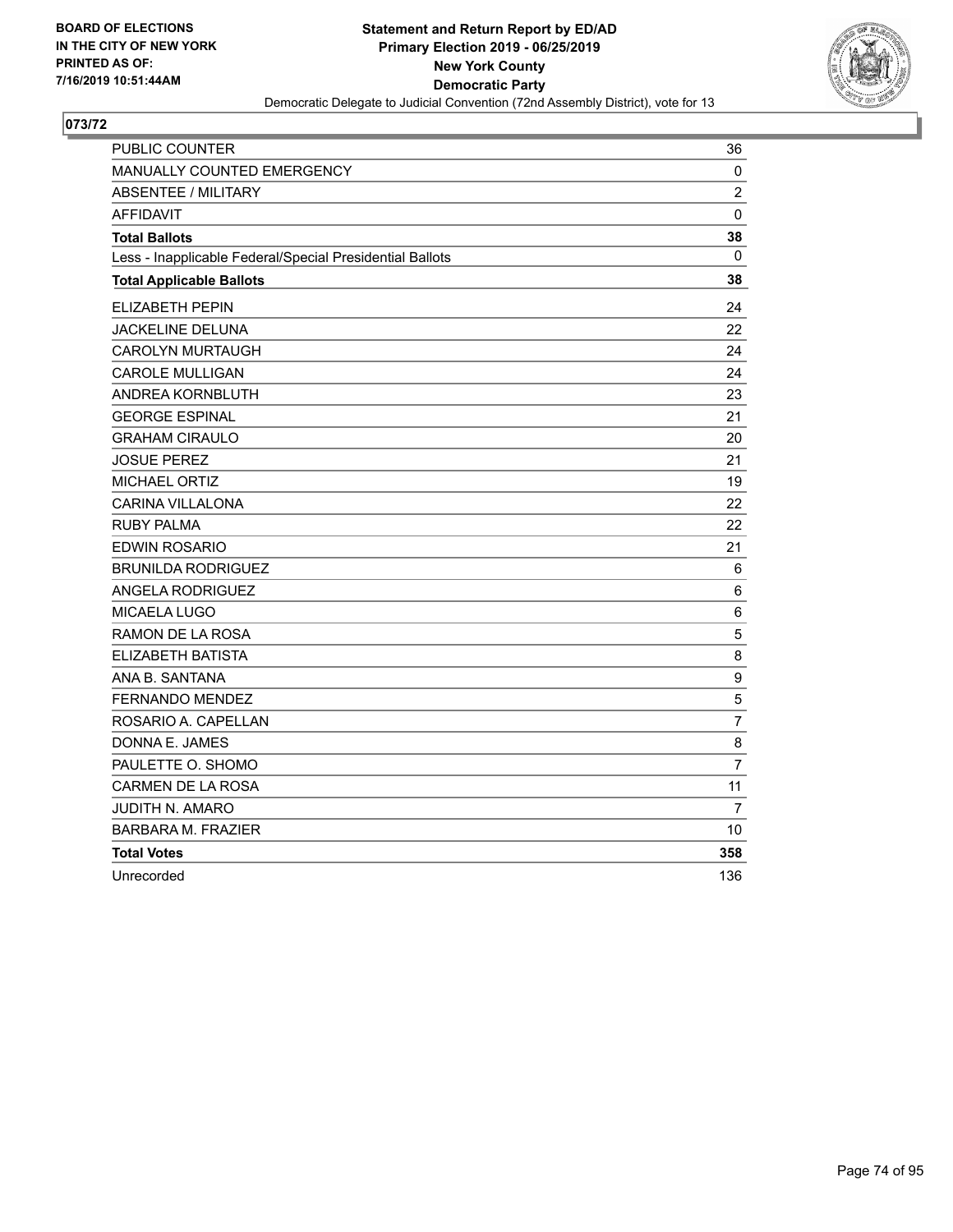

| PUBLIC COUNTER                                           | 10                      |
|----------------------------------------------------------|-------------------------|
| MANUALLY COUNTED EMERGENCY                               | 0                       |
| <b>ABSENTEE / MILITARY</b>                               | 0                       |
| <b>AFFIDAVIT</b>                                         | $\Omega$                |
| <b>Total Ballots</b>                                     | 10                      |
| Less - Inapplicable Federal/Special Presidential Ballots | 0                       |
| <b>Total Applicable Ballots</b>                          | 10                      |
| ELIZABETH PEPIN                                          | 3                       |
| JACKELINE DELUNA                                         | 6                       |
| <b>CAROLYN MURTAUGH</b>                                  | 3                       |
| <b>CAROLE MULLIGAN</b>                                   | $\overline{c}$          |
| ANDREA KORNBLUTH                                         | $\mathsf 3$             |
| <b>GEORGE ESPINAL</b>                                    | $\mathbf 1$             |
| <b>GRAHAM CIRAULO</b>                                    | $\overline{c}$          |
| <b>JOSUE PEREZ</b>                                       | $\overline{c}$          |
| <b>MICHAEL ORTIZ</b>                                     | $\overline{2}$          |
| <b>CARINA VILLALONA</b>                                  | 3                       |
| <b>RUBY PALMA</b>                                        | $\mathbf 5$             |
| EDWIN ROSARIO                                            | $\mathbf 1$             |
| <b>BRUNILDA RODRIGUEZ</b>                                | $\overline{c}$          |
| <b>ANGELA RODRIGUEZ</b>                                  | $\overline{7}$          |
| MICAELA LUGO                                             | $\overline{c}$          |
| RAMON DE LA ROSA                                         | 3                       |
| ELIZABETH BATISTA                                        | 5                       |
| ANA B. SANTANA                                           | $\overline{7}$          |
| <b>FERNANDO MENDEZ</b>                                   | $\mathbf{1}$            |
| ROSARIO A. CAPELLAN                                      | 4                       |
| DONNA E. JAMES                                           | 4                       |
| PAULETTE O. SHOMO                                        | 4                       |
| <b>CARMEN DE LA ROSA</b>                                 | $\sqrt{5}$              |
| JUDITH N. AMARO                                          | $\overline{\mathbf{4}}$ |
| <b>BARBARA M. FRAZIER</b>                                | 3                       |
| <b>Total Votes</b>                                       | 84                      |
| Unrecorded                                               | 46                      |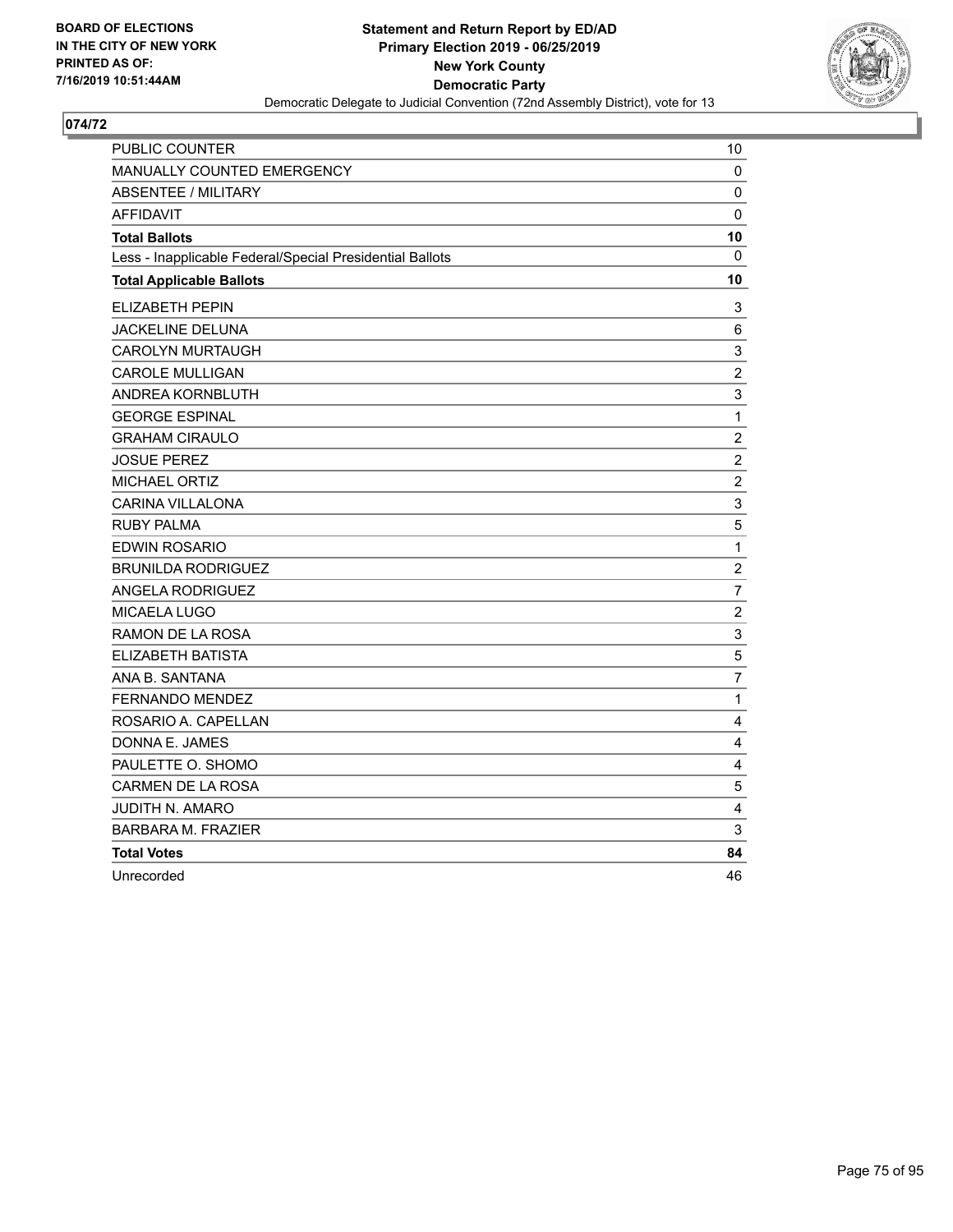

| PUBLIC COUNTER                                           | 23             |
|----------------------------------------------------------|----------------|
| <b>MANUALLY COUNTED EMERGENCY</b>                        | 0              |
| <b>ABSENTEE / MILITARY</b>                               | 3              |
| <b>AFFIDAVIT</b>                                         | 0              |
| <b>Total Ballots</b>                                     | 26             |
| Less - Inapplicable Federal/Special Presidential Ballots | 0              |
| <b>Total Applicable Ballots</b>                          | 26             |
| ELIZABETH PEPIN                                          | 10             |
| JACKELINE DELUNA                                         | 11             |
| <b>CAROLYN MURTAUGH</b>                                  | 10             |
| <b>CAROLE MULLIGAN</b>                                   | 10             |
| ANDREA KORNBLUTH                                         | 6              |
| <b>GEORGE ESPINAL</b>                                    | 9              |
| <b>GRAHAM CIRAULO</b>                                    | 8              |
| <b>JOSUE PEREZ</b>                                       | $\overline{7}$ |
| <b>MICHAEL ORTIZ</b>                                     | 7              |
| <b>CARINA VILLALONA</b>                                  | 8              |
| <b>RUBY PALMA</b>                                        | 8              |
| <b>EDWIN ROSARIO</b>                                     | 10             |
| <b>BRUNILDA RODRIGUEZ</b>                                | 5              |
| <b>ANGELA RODRIGUEZ</b>                                  | $\overline{7}$ |
| MICAELA LUGO                                             | 3              |
| RAMON DE LA ROSA                                         | 3              |
| ELIZABETH BATISTA                                        | $\overline{7}$ |
| ANA B. SANTANA                                           | 6              |
| <b>FERNANDO MENDEZ</b>                                   | $\overline{c}$ |
| ROSARIO A. CAPELLAN                                      | $\overline{2}$ |
| DONNA E. JAMES                                           | 11             |
| PAULETTE O. SHOMO                                        | 5              |
| <b>CARMEN DE LA ROSA</b>                                 | 10             |
| <b>JUDITH N. AMARO</b>                                   | 4              |
| <b>BARBARA M. FRAZIER</b>                                | $\overline{7}$ |
| TIFFANY CUBAN (WRITE-IN)                                 | 1              |
| <b>Total Votes</b>                                       | 177            |
| Unrecorded                                               | 161            |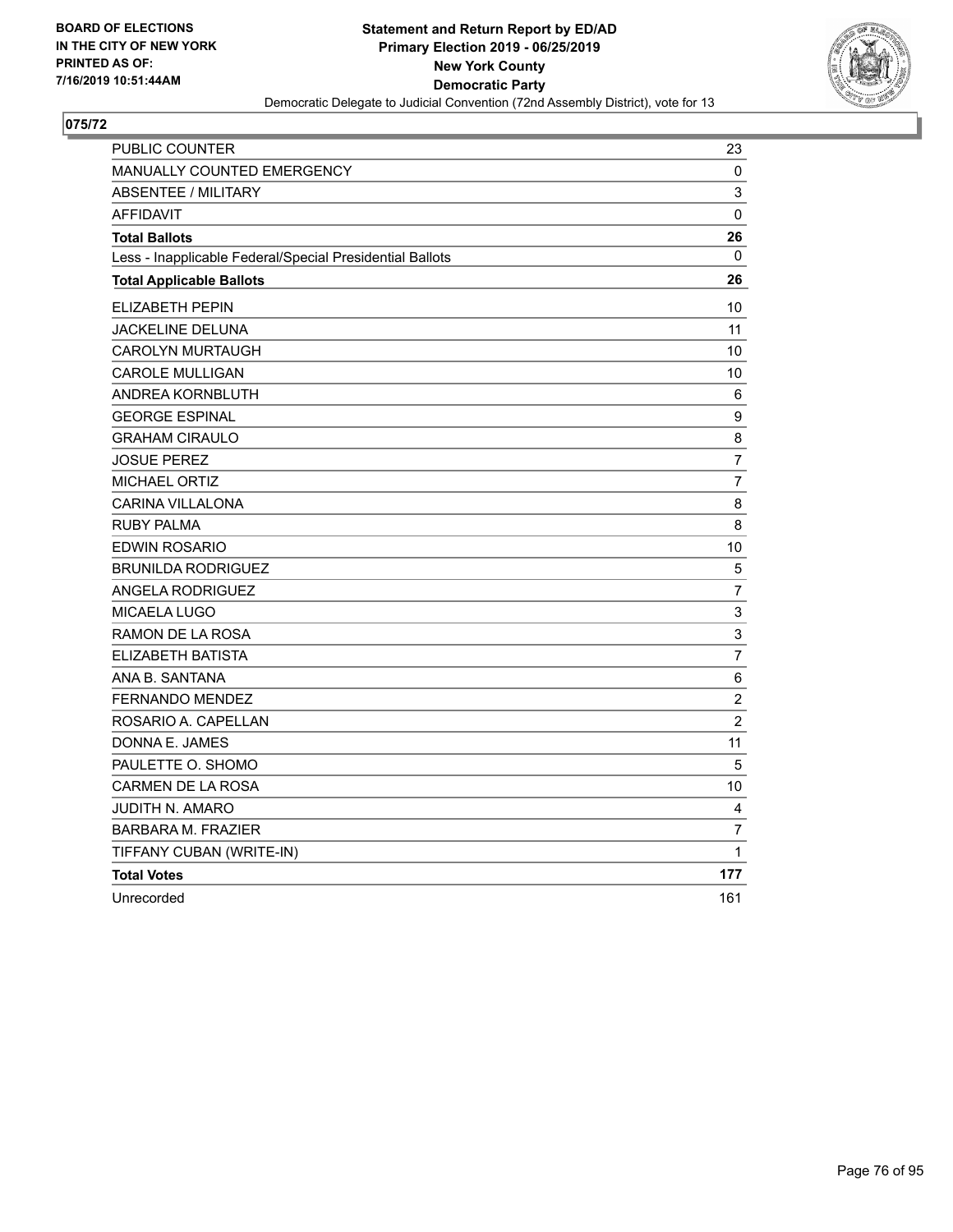

| <b>PUBLIC COUNTER</b>                                    | 13                      |
|----------------------------------------------------------|-------------------------|
| MANUALLY COUNTED EMERGENCY                               | 0                       |
| <b>ABSENTEE / MILITARY</b>                               | 1                       |
| <b>AFFIDAVIT</b>                                         | 0                       |
| <b>Total Ballots</b>                                     | 14                      |
| Less - Inapplicable Federal/Special Presidential Ballots | $\mathbf{0}$            |
| <b>Total Applicable Ballots</b>                          | 14                      |
| <b>ELIZABETH PEPIN</b>                                   | 6                       |
| JACKELINE DELUNA                                         | 4                       |
| <b>CAROLYN MURTAUGH</b>                                  | $\overline{7}$          |
| <b>CAROLE MULLIGAN</b>                                   | 4                       |
| ANDREA KORNBLUTH                                         | $\overline{\mathbf{4}}$ |
| <b>GEORGE ESPINAL</b>                                    | $\overline{7}$          |
| <b>GRAHAM CIRAULO</b>                                    | $\overline{\mathbf{4}}$ |
| <b>JOSUE PEREZ</b>                                       | $\overline{7}$          |
| <b>MICHAEL ORTIZ</b>                                     | 6                       |
| <b>CARINA VILLALONA</b>                                  | 5                       |
| <b>RUBY PALMA</b>                                        | 5                       |
| EDWIN ROSARIO                                            | 5                       |
| <b>BRUNILDA RODRIGUEZ</b>                                | $\boldsymbol{2}$        |
| ANGELA RODRIGUEZ                                         | 3                       |
| MICAELA LUGO                                             | 1                       |
| RAMON DE LA ROSA                                         | $\boldsymbol{2}$        |
| ELIZABETH BATISTA                                        | $\overline{c}$          |
| ANA B. SANTANA                                           | $\overline{\mathbf{4}}$ |
| <b>FERNANDO MENDEZ</b>                                   | 3                       |
| ROSARIO A. CAPELLAN                                      | $\mathsf 3$             |
| DONNA E. JAMES                                           | $\overline{c}$          |
| PAULETTE O. SHOMO                                        | 1                       |
| CARMEN DE LA ROSA                                        | 6                       |
| <b>JUDITH N. AMARO</b>                                   | $\mathbf{1}$            |
| <b>BARBARA M. FRAZIER</b>                                | 4                       |
| <b>Total Votes</b>                                       | 98                      |
| Unrecorded                                               | 84                      |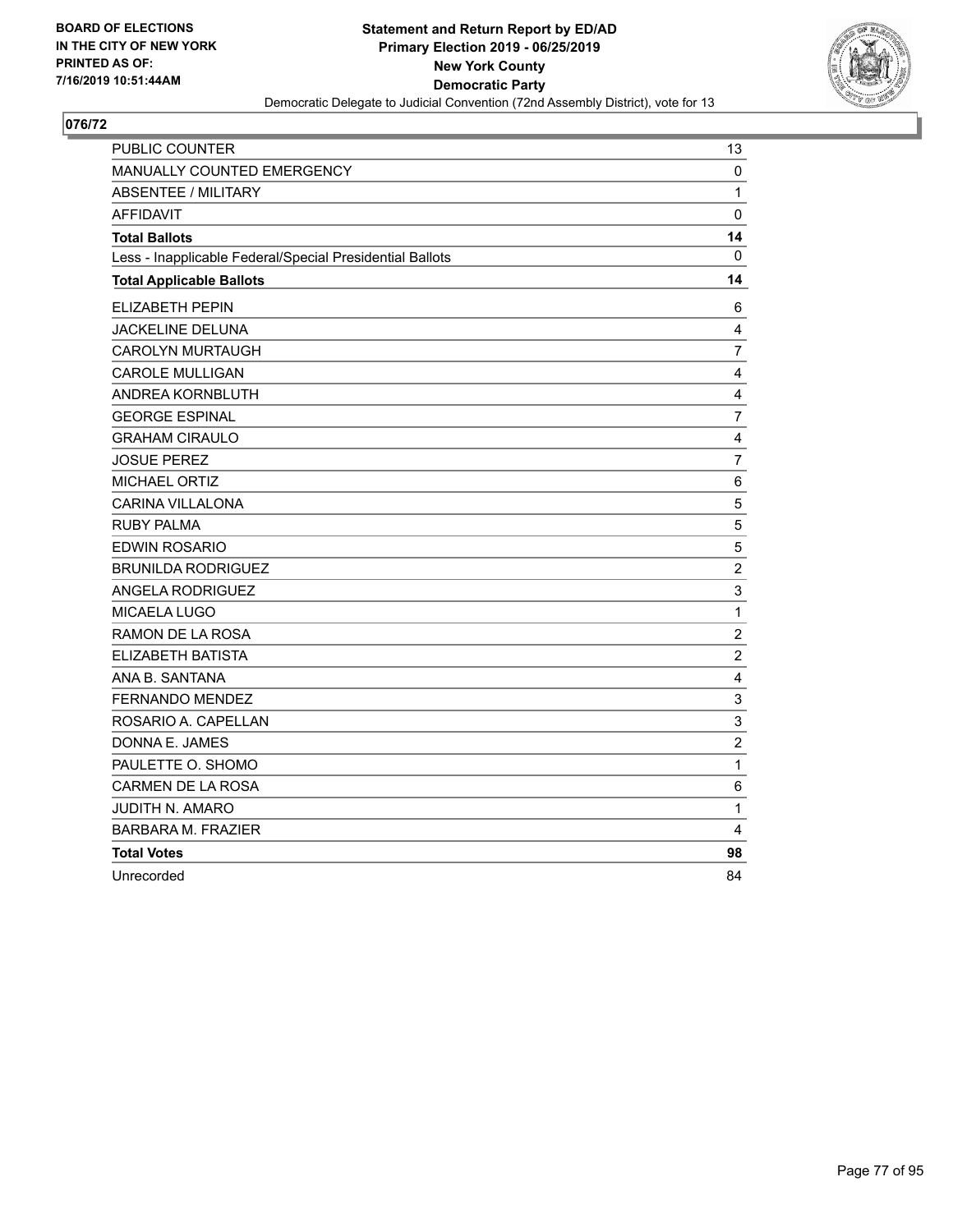

| PUBLIC COUNTER                                           | 0           |
|----------------------------------------------------------|-------------|
| MANUALLY COUNTED EMERGENCY                               | $\pmb{0}$   |
| <b>ABSENTEE / MILITARY</b>                               | 1           |
| <b>AFFIDAVIT</b>                                         | 0           |
| <b>Total Ballots</b>                                     | 1           |
| Less - Inapplicable Federal/Special Presidential Ballots | 0           |
| <b>Total Applicable Ballots</b>                          | 1           |
| <b>ELIZABETH PEPIN</b>                                   | 0           |
| JACKELINE DELUNA                                         | 0           |
| CAROLYN MURTAUGH                                         | 0           |
| <b>CAROLE MULLIGAN</b>                                   | 0           |
| ANDREA KORNBLUTH                                         | $\pmb{0}$   |
| <b>GEORGE ESPINAL</b>                                    | $\pmb{0}$   |
| <b>GRAHAM CIRAULO</b>                                    | 0           |
| <b>JOSUE PEREZ</b>                                       | $\pmb{0}$   |
| <b>MICHAEL ORTIZ</b>                                     | 0           |
| <b>CARINA VILLALONA</b>                                  | 0           |
| <b>RUBY PALMA</b>                                        | 0           |
| <b>EDWIN ROSARIO</b>                                     | $\mathbf 0$ |
| <b>BRUNILDA RODRIGUEZ</b>                                | $\pmb{0}$   |
| <b>ANGELA RODRIGUEZ</b>                                  | 0           |
| MICAELA LUGO                                             | 0           |
| RAMON DE LA ROSA                                         | $\mathbf 0$ |
| ELIZABETH BATISTA                                        | 0           |
| ANA B. SANTANA                                           | $\pmb{0}$   |
| FERNANDO MENDEZ                                          | $\mathbf 0$ |
| ROSARIO A. CAPELLAN                                      | 0           |
| DONNA E. JAMES                                           | 0           |
| PAULETTE O. SHOMO                                        | 0           |
| <b>CARMEN DE LA ROSA</b>                                 | 0           |
| <b>JUDITH N. AMARO</b>                                   | 0           |
| <b>BARBARA M. FRAZIER</b>                                | 0           |
| <b>Total Votes</b>                                       | 0           |
| Unrecorded                                               | 13          |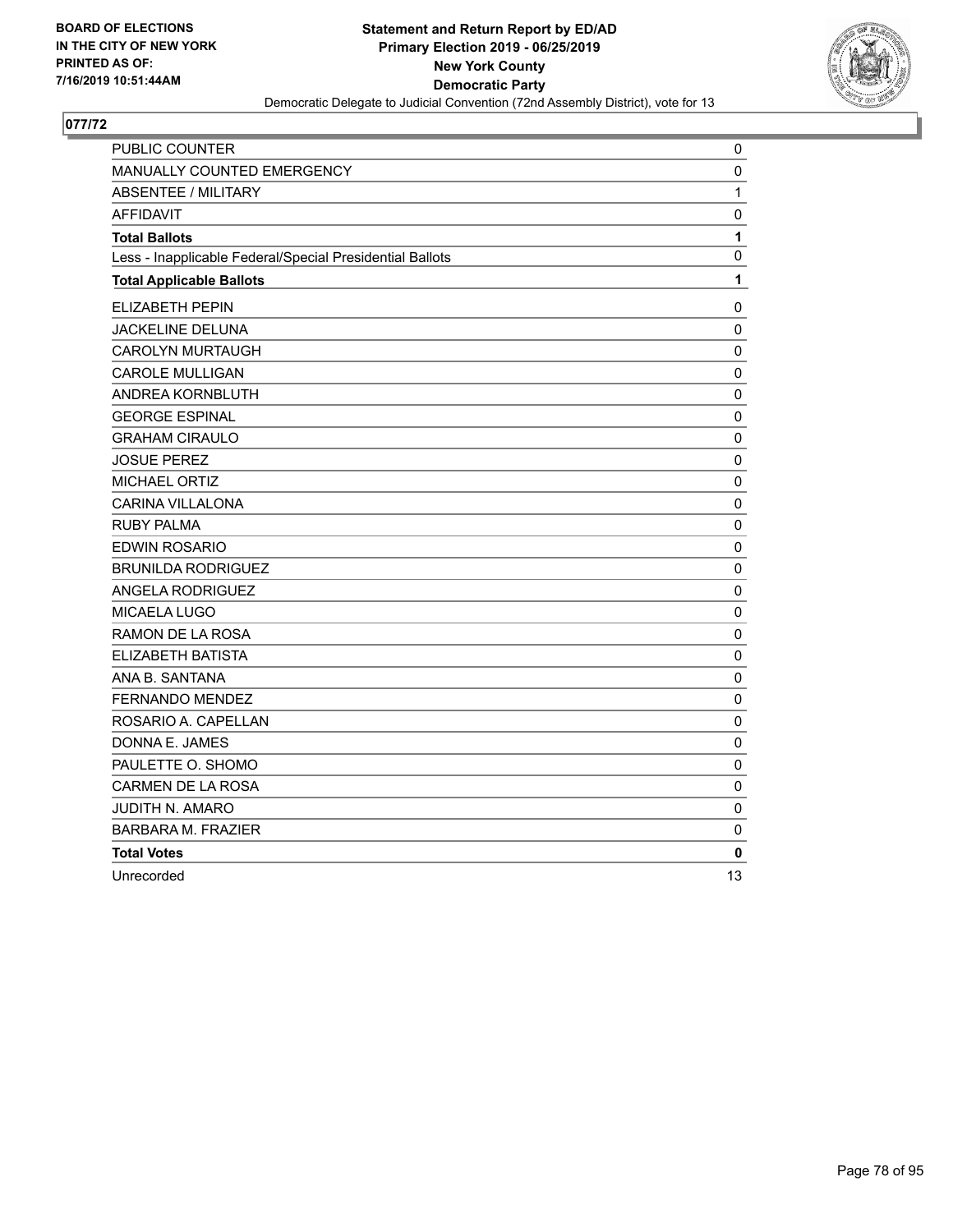

| PUBLIC COUNTER                                           | 12                        |
|----------------------------------------------------------|---------------------------|
| <b>MANUALLY COUNTED EMERGENCY</b>                        | 0                         |
| <b>ABSENTEE / MILITARY</b>                               | 1                         |
| <b>AFFIDAVIT</b>                                         | 0                         |
| <b>Total Ballots</b>                                     | 13                        |
| Less - Inapplicable Federal/Special Presidential Ballots | 0                         |
| <b>Total Applicable Ballots</b>                          | 13                        |
| <b>ELIZABETH PEPIN</b>                                   | 3                         |
| JACKELINE DELUNA                                         | $\overline{2}$            |
| <b>CAROLYN MURTAUGH</b>                                  | 0                         |
| <b>CAROLE MULLIGAN</b>                                   | 1                         |
| ANDREA KORNBLUTH                                         | $\mathbf 1$               |
| <b>GEORGE ESPINAL</b>                                    | $\overline{7}$            |
| <b>GRAHAM CIRAULO</b>                                    | $\mathbf{1}$              |
| <b>JOSUE PEREZ</b>                                       | 3                         |
| <b>MICHAEL ORTIZ</b>                                     | $\sqrt{5}$                |
| <b>CARINA VILLALONA</b>                                  | $\mathsf 3$               |
| <b>RUBY PALMA</b>                                        | $\pmb{0}$                 |
| EDWIN ROSARIO                                            | 3                         |
| <b>BRUNILDA RODRIGUEZ</b>                                | 3                         |
| ANGELA RODRIGUEZ                                         | $\overline{4}$            |
| MICAELA LUGO                                             | $\ensuremath{\mathsf{3}}$ |
| RAMON DE LA ROSA                                         | $\ensuremath{\mathsf{3}}$ |
| ELIZABETH BATISTA                                        | 3                         |
| ANA B. SANTANA                                           | 4                         |
| <b>FERNANDO MENDEZ</b>                                   | $\overline{c}$            |
| ROSARIO A. CAPELLAN                                      | 3                         |
| DONNA E. JAMES                                           | $\mathbf{1}$              |
| PAULETTE O. SHOMO                                        | 1                         |
| <b>CARMEN DE LA ROSA</b>                                 | $\overline{\mathbf{4}}$   |
| JUDITH N. AMARO                                          | 3                         |
| <b>BARBARA M. FRAZIER</b>                                | $\overline{c}$            |
| UNCOUNTED WRITE-IN PER STATUTE (WRITE-IN)                | 1                         |
| <b>Total Votes</b>                                       | 66                        |
| Unrecorded                                               | 103                       |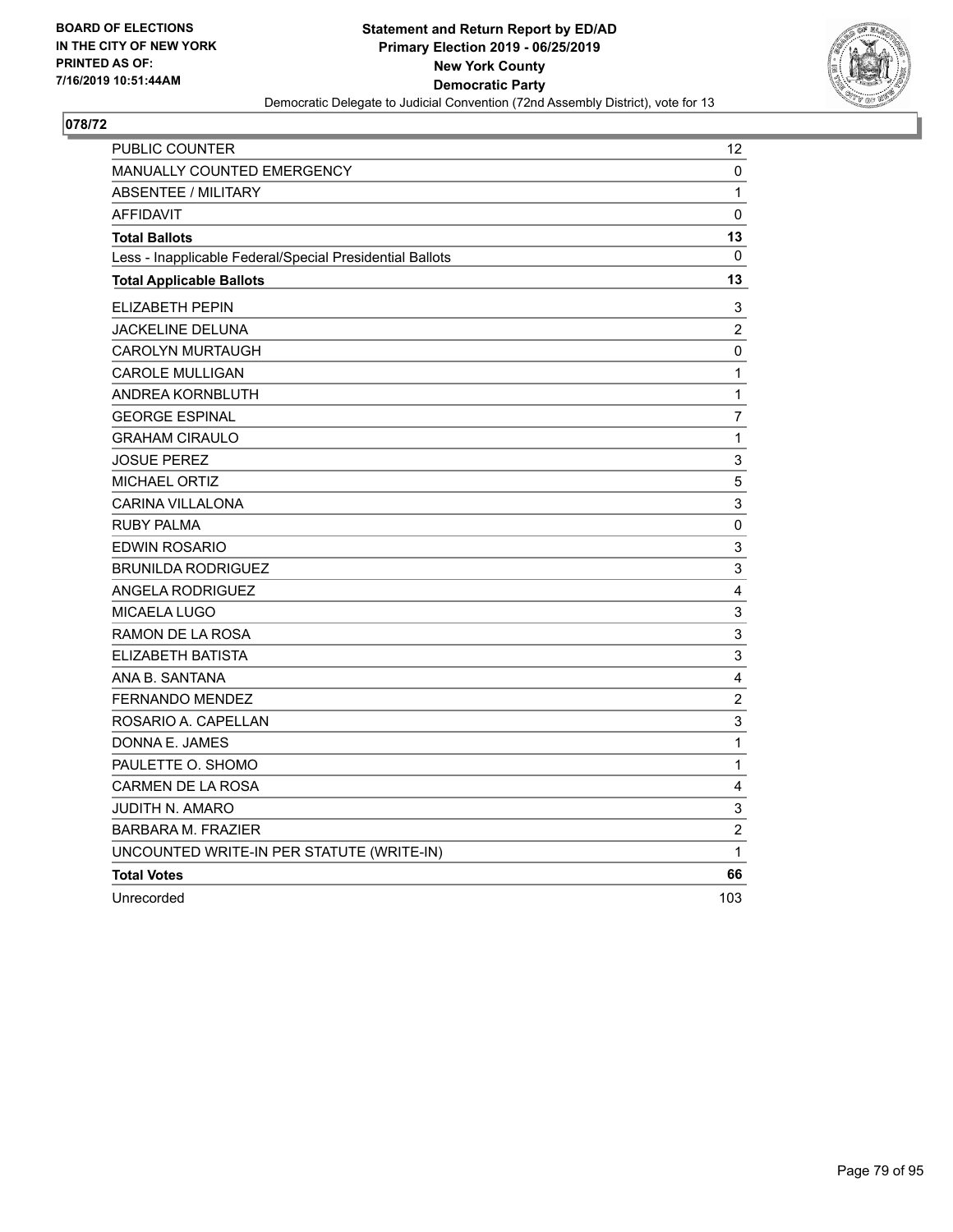

| PUBLIC COUNTER                                           | 5              |
|----------------------------------------------------------|----------------|
| MANUALLY COUNTED EMERGENCY                               | 0              |
| <b>ABSENTEE / MILITARY</b>                               | 0              |
| <b>AFFIDAVIT</b>                                         | 0              |
| <b>Total Ballots</b>                                     | 5              |
| Less - Inapplicable Federal/Special Presidential Ballots | $\mathbf 0$    |
| <b>Total Applicable Ballots</b>                          | 5              |
| <b>ELIZABETH PEPIN</b>                                   | 4              |
| JACKELINE DELUNA                                         | $\mathbf{1}$   |
| CAROLYN MURTAUGH                                         | $\overline{c}$ |
| <b>CAROLE MULLIGAN</b>                                   | $\pmb{0}$      |
| ANDREA KORNBLUTH                                         | $\overline{c}$ |
| <b>GEORGE ESPINAL</b>                                    | 0              |
| <b>GRAHAM CIRAULO</b>                                    | $\mathbf{1}$   |
| <b>JOSUE PEREZ</b>                                       | $\pmb{0}$      |
| <b>MICHAEL ORTIZ</b>                                     | 0              |
| <b>CARINA VILLALONA</b>                                  | 3              |
| <b>RUBY PALMA</b>                                        | $\mathbf 1$    |
| <b>EDWIN ROSARIO</b>                                     | $\mathbf 0$    |
| <b>BRUNILDA RODRIGUEZ</b>                                | $\overline{c}$ |
| <b>ANGELA RODRIGUEZ</b>                                  | $\overline{c}$ |
| MICAELA LUGO                                             | $\mathbf{1}$   |
| RAMON DE LA ROSA                                         | $\pmb{0}$      |
| ELIZABETH BATISTA                                        | $\sqrt{2}$     |
| ANA B. SANTANA                                           | 3              |
| FERNANDO MENDEZ                                          | $\mathbf{1}$   |
| ROSARIO A. CAPELLAN                                      | $\mathbf 1$    |
| DONNA E. JAMES                                           | $\overline{2}$ |
| PAULETTE O. SHOMO                                        | 0              |
| <b>CARMEN DE LA ROSA</b>                                 | 4              |
| <b>JUDITH N. AMARO</b>                                   | 1              |
| <b>BARBARA M. FRAZIER</b>                                | 1              |
| <b>Total Votes</b>                                       | 34             |
| Unrecorded                                               | 31             |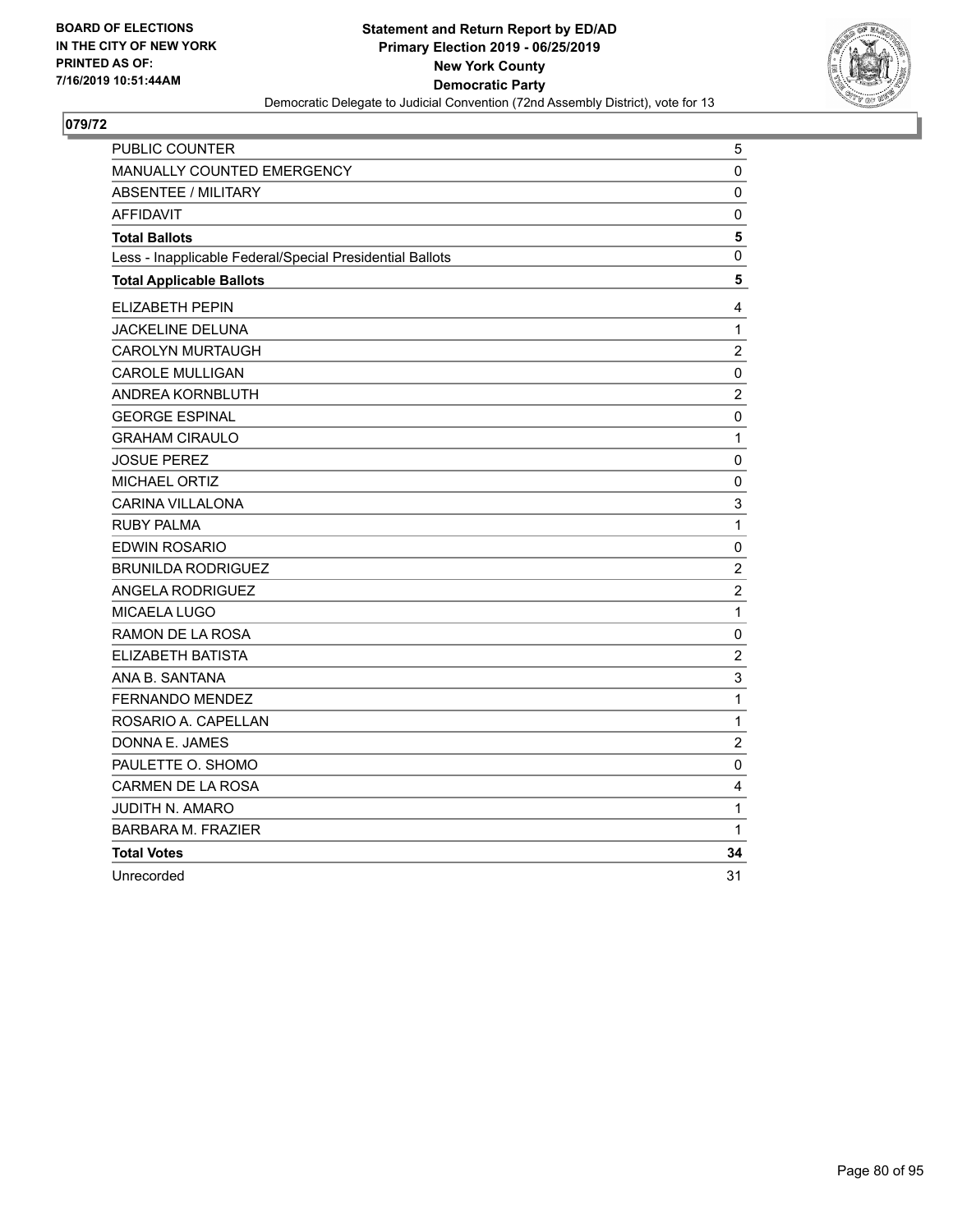

| PUBLIC COUNTER                                           | $\pmb{0}$   |
|----------------------------------------------------------|-------------|
| MANUALLY COUNTED EMERGENCY                               | 0           |
| <b>ABSENTEE / MILITARY</b>                               | $\mathbf 0$ |
| <b>AFFIDAVIT</b>                                         | 0           |
| <b>Total Ballots</b>                                     | $\mathbf 0$ |
| Less - Inapplicable Federal/Special Presidential Ballots | 0           |
| <b>Total Applicable Ballots</b>                          | 0           |
| <b>ELIZABETH PEPIN</b>                                   | 0           |
| <b>JACKELINE DELUNA</b>                                  | $\mathbf 0$ |
| <b>CAROLYN MURTAUGH</b>                                  | 0           |
| <b>CAROLE MULLIGAN</b>                                   | 0           |
| ANDREA KORNBLUTH                                         | 0           |
| <b>GEORGE ESPINAL</b>                                    | 0           |
| <b>GRAHAM CIRAULO</b>                                    | 0           |
| <b>JOSUE PEREZ</b>                                       | 0           |
| <b>MICHAEL ORTIZ</b>                                     | 0           |
| <b>CARINA VILLALONA</b>                                  | 0           |
| <b>RUBY PALMA</b>                                        | $\mathbf 0$ |
| EDWIN ROSARIO                                            | 0           |
| <b>BRUNILDA RODRIGUEZ</b>                                | 0           |
| ANGELA RODRIGUEZ                                         | 0           |
| MICAELA LUGO                                             | $\mathbf 0$ |
| RAMON DE LA ROSA                                         | 0           |
| ELIZABETH BATISTA                                        | $\mathbf 0$ |
| ANA B. SANTANA                                           | $\mathbf 0$ |
| FERNANDO MENDEZ                                          | $\mathbf 0$ |
| ROSARIO A. CAPELLAN                                      | $\mathbf 0$ |
| DONNA E. JAMES                                           | $\mathbf 0$ |
| PAULETTE O. SHOMO                                        | 0           |
| <b>CARMEN DE LA ROSA</b>                                 | 0           |
| JUDITH N. AMARO                                          | 0           |
| <b>BARBARA M. FRAZIER</b>                                | $\mathbf 0$ |
| <b>Total Votes</b>                                       | 0           |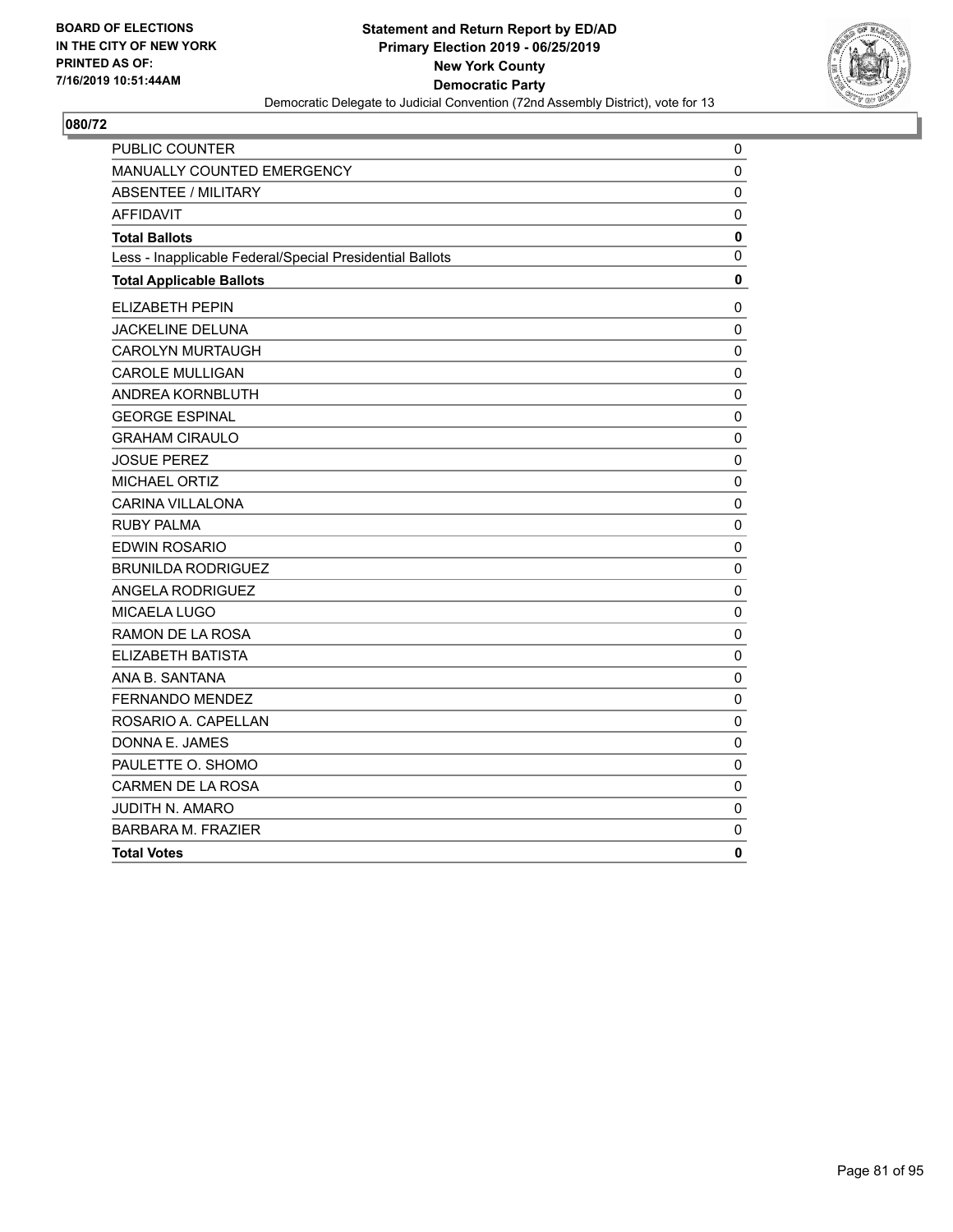

| <b>PUBLIC COUNTER</b>                                    | 0           |
|----------------------------------------------------------|-------------|
| MANUALLY COUNTED EMERGENCY                               | 0           |
| <b>ABSENTEE / MILITARY</b>                               | 0           |
| <b>AFFIDAVIT</b>                                         | 0           |
| <b>Total Ballots</b>                                     | $\mathbf 0$ |
| Less - Inapplicable Federal/Special Presidential Ballots | 0           |
| <b>Total Applicable Ballots</b>                          | 0           |
| <b>ELIZABETH PEPIN</b>                                   | 0           |
| JACKELINE DELUNA                                         | 0           |
| <b>CAROLYN MURTAUGH</b>                                  | 0           |
| <b>CAROLE MULLIGAN</b>                                   | 0           |
| ANDREA KORNBLUTH                                         | 0           |
| <b>GEORGE ESPINAL</b>                                    | 0           |
| <b>GRAHAM CIRAULO</b>                                    | 0           |
| <b>JOSUE PEREZ</b>                                       | 0           |
| <b>MICHAEL ORTIZ</b>                                     | 0           |
| <b>CARINA VILLALONA</b>                                  | 0           |
| RUBY PAI MA                                              | 0           |
| <b>EDWIN ROSARIO</b>                                     | 0           |
| <b>BRUNILDA RODRIGUEZ</b>                                | 0           |
| ANGELA RODRIGUEZ                                         | 0           |
| <b>MICAELA LUGO</b>                                      | 0           |
| RAMON DE LA ROSA                                         | 0           |
| ELIZABETH BATISTA                                        | 0           |
| ANA B. SANTANA                                           | 0           |
| FERNANDO MENDEZ                                          | 0           |
| ROSARIO A. CAPELLAN                                      | 0           |
| DONNA E. JAMES                                           | 0           |
| PAULETTE O. SHOMO                                        | 0           |
| <b>CARMEN DE LA ROSA</b>                                 | 0           |
| <b>JUDITH N. AMARO</b>                                   | 0           |
| <b>BARBARA M. FRAZIER</b>                                | $\Omega$    |
| <b>Total Votes</b>                                       | 0           |
| 082/72 COMBINED into: 080/72                             |             |
| 083/72 COMBINED into: 080/72                             |             |
| 084/72 COMBINED into: 081/72                             |             |
| 085/72 COMBINED into: 080/72                             |             |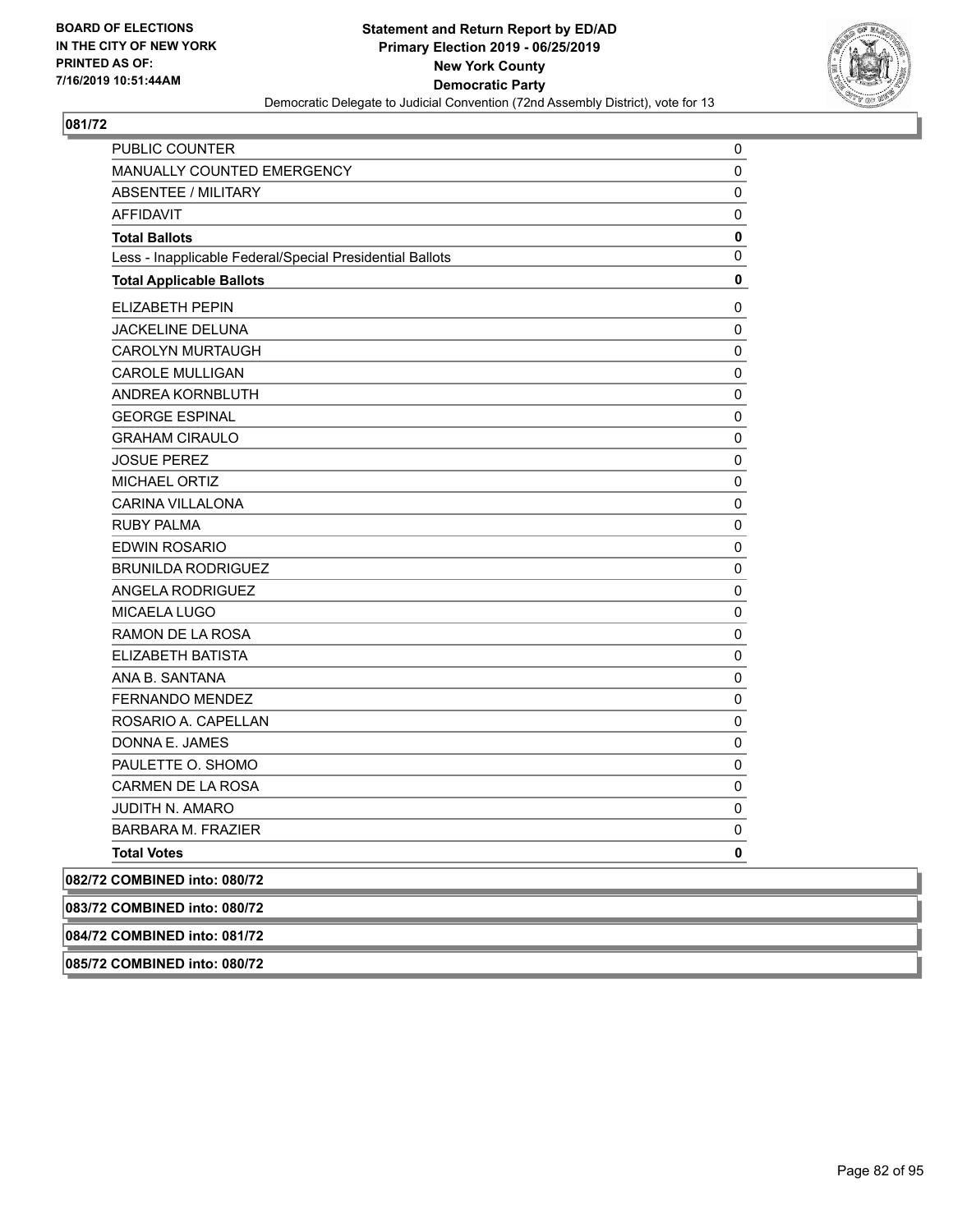

| PUBLIC COUNTER                                           | 9                         |
|----------------------------------------------------------|---------------------------|
| <b>MANUALLY COUNTED EMERGENCY</b>                        | 0                         |
| <b>ABSENTEE / MILITARY</b>                               | 0                         |
| <b>AFFIDAVIT</b>                                         | 0                         |
| <b>Total Ballots</b>                                     | $\mathbf{9}$              |
| Less - Inapplicable Federal/Special Presidential Ballots | 0                         |
| <b>Total Applicable Ballots</b>                          | 9                         |
| ELIZABETH PEPIN                                          | 4                         |
| JACKELINE DELUNA                                         | 3                         |
| <b>CAROLYN MURTAUGH</b>                                  | 3                         |
| <b>CAROLE MULLIGAN</b>                                   | $\mathbf{1}$              |
| ANDREA KORNBLUTH                                         | $\overline{2}$            |
| <b>GEORGE ESPINAL</b>                                    | 3                         |
| <b>GRAHAM CIRAULO</b>                                    | $\boldsymbol{2}$          |
| <b>JOSUE PEREZ</b>                                       | $\overline{c}$            |
| <b>MICHAEL ORTIZ</b>                                     | $\ensuremath{\mathsf{3}}$ |
| <b>CARINA VILLALONA</b>                                  | $\overline{c}$            |
| <b>RUBY PALMA</b>                                        | 3                         |
| EDWIN ROSARIO                                            | $\boldsymbol{2}$          |
| <b>BRUNILDA RODRIGUEZ</b>                                | $\mathbf{1}$              |
| <b>ANGELA RODRIGUEZ</b>                                  | $\mathbf{1}$              |
| <b>MICAELA LUGO</b>                                      | $\mathbf 0$               |
| RAMON DE LA ROSA                                         | 4                         |
| ELIZABETH BATISTA                                        | $\sqrt{2}$                |
| ANA B. SANTANA                                           | $\mathbf 1$               |
| FERNANDO MENDEZ                                          | $\mathbf{1}$              |
| ROSARIO A. CAPELLAN                                      | $\overline{c}$            |
| DONNA E. JAMES                                           | 5                         |
| PAULETTE O. SHOMO                                        | 3                         |
| <b>CARMEN DE LA ROSA</b>                                 | 5                         |
| JUDITH N. AMARO                                          | 4                         |
| <b>BARBARA M. FRAZIER</b>                                | 4                         |
| <b>Total Votes</b>                                       | 63                        |
| Unrecorded                                               | 54                        |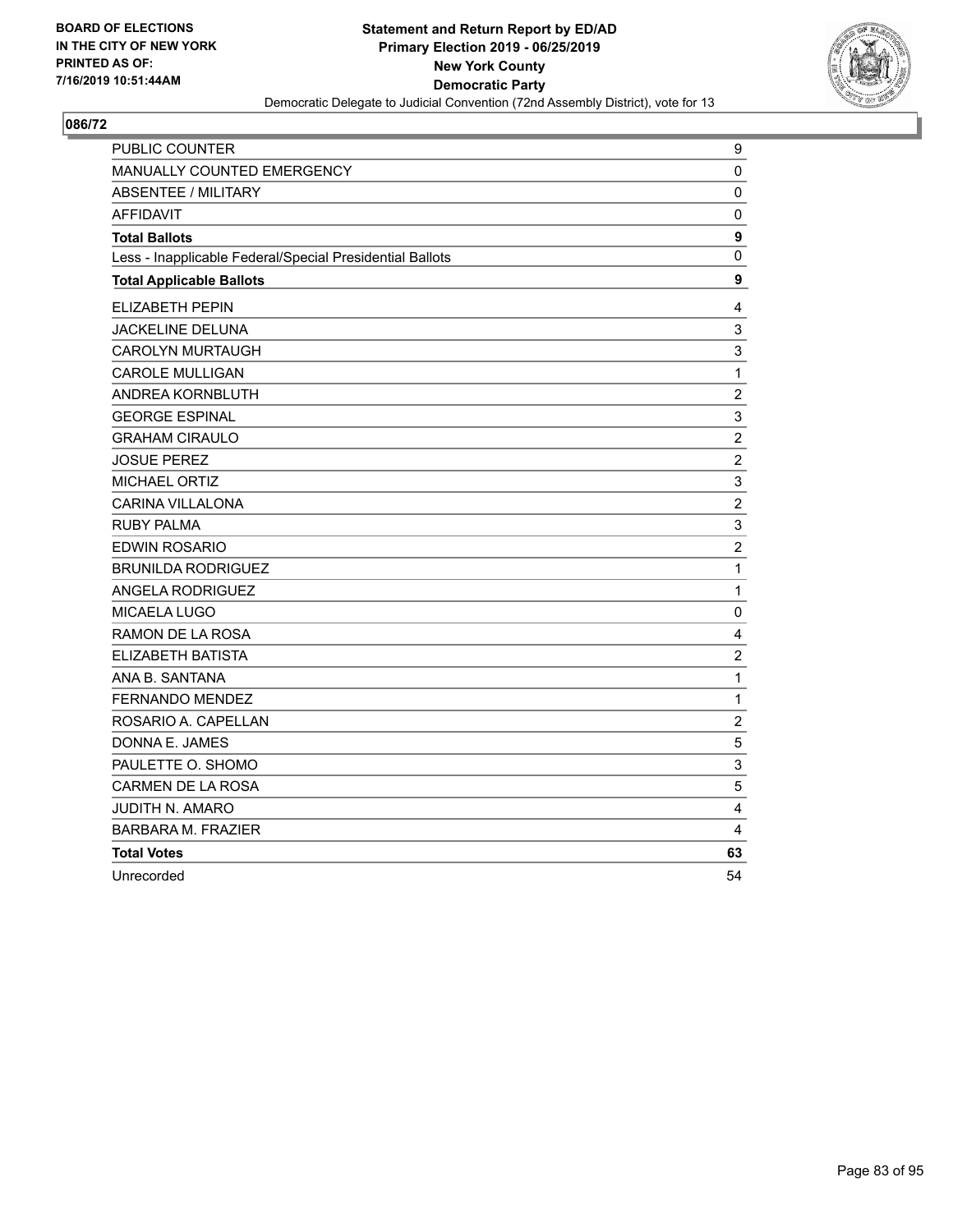

| PUBLIC COUNTER                                           | 8                         |
|----------------------------------------------------------|---------------------------|
| MANUALLY COUNTED EMERGENCY                               | $\pmb{0}$                 |
| <b>ABSENTEE / MILITARY</b>                               | 0                         |
| <b>AFFIDAVIT</b>                                         | 0                         |
| <b>Total Ballots</b>                                     | 8                         |
| Less - Inapplicable Federal/Special Presidential Ballots | 0                         |
| <b>Total Applicable Ballots</b>                          | 8                         |
| <b>ELIZABETH PEPIN</b>                                   | $\boldsymbol{2}$          |
| JACKELINE DELUNA                                         | 1                         |
| <b>CAROLYN MURTAUGH</b>                                  | $\overline{c}$            |
| <b>CAROLE MULLIGAN</b>                                   | $\mathbf 1$               |
| ANDREA KORNBLUTH                                         | $\overline{2}$            |
| <b>GEORGE ESPINAL</b>                                    | $\overline{c}$            |
| <b>GRAHAM CIRAULO</b>                                    | $\mathbf{1}$              |
| <b>JOSUE PEREZ</b>                                       | $\overline{\mathbf{4}}$   |
| MICHAEL ORTIZ                                            | $\overline{2}$            |
| <b>CARINA VILLALONA</b>                                  | $\mathbf 1$               |
| <b>RUBY PALMA</b>                                        | $\boldsymbol{2}$          |
| <b>EDWIN ROSARIO</b>                                     | $\mathbf{1}$              |
| <b>BRUNILDA RODRIGUEZ</b>                                | 3                         |
| ANGELA RODRIGUEZ                                         | $\overline{c}$            |
| MICAELA LUGO                                             | 1                         |
| RAMON DE LA ROSA                                         | $\boldsymbol{2}$          |
| ELIZABETH BATISTA                                        | $\boldsymbol{2}$          |
| ANA B. SANTANA                                           | $\ensuremath{\mathsf{3}}$ |
| <b>FERNANDO MENDEZ</b>                                   | $\mathbf{1}$              |
| ROSARIO A. CAPELLAN                                      | $\overline{c}$            |
| DONNA E. JAMES                                           | $\overline{c}$            |
| PAULETTE O. SHOMO                                        | $\mathbf 1$               |
| <b>CARMEN DE LA ROSA</b>                                 | $\overline{2}$            |
| <b>JUDITH N. AMARO</b>                                   | $\mathbf{1}$              |
| <b>BARBARA M. FRAZIER</b>                                | 1                         |
| <b>Total Votes</b>                                       | 44                        |
| Unrecorded                                               | 60                        |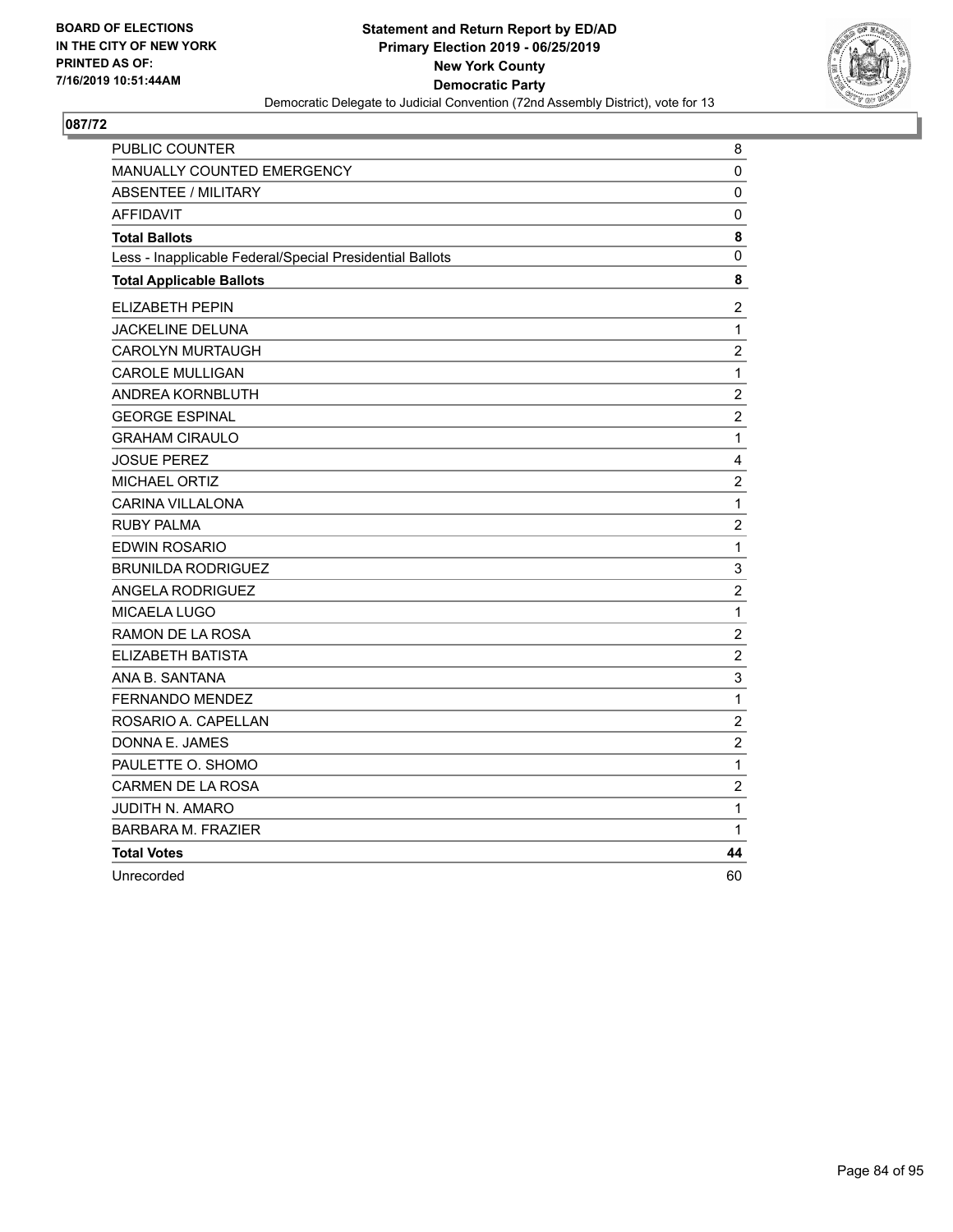

| PUBLIC COUNTER                                           | 4              |
|----------------------------------------------------------|----------------|
| <b>MANUALLY COUNTED EMERGENCY</b>                        | 0              |
| <b>ABSENTEE / MILITARY</b>                               | $\pmb{0}$      |
| <b>AFFIDAVIT</b>                                         | 0              |
| <b>Total Ballots</b>                                     | 4              |
| Less - Inapplicable Federal/Special Presidential Ballots | 0              |
| <b>Total Applicable Ballots</b>                          | 4              |
| <b>ELIZABETH PEPIN</b>                                   | 1              |
| JACKELINE DELUNA                                         | $\overline{c}$ |
| <b>CAROLYN MURTAUGH</b>                                  | $\mathbf{1}$   |
| <b>CAROLE MULLIGAN</b>                                   | 0              |
| ANDREA KORNBLUTH                                         | $\mathbf{1}$   |
| <b>GEORGE ESPINAL</b>                                    | 0              |
| <b>GRAHAM CIRAULO</b>                                    | 2              |
| <b>JOSUE PEREZ</b>                                       | $\mathbf{1}$   |
| <b>MICHAEL ORTIZ</b>                                     | 0              |
| <b>CARINA VILLALONA</b>                                  | $\overline{c}$ |
| <b>RUBY PALMA</b>                                        | 0              |
| <b>EDWIN ROSARIO</b>                                     | 0              |
| <b>BRUNILDA RODRIGUEZ</b>                                | 0              |
| ANGELA RODRIGUEZ                                         | 0              |
| <b>MICAELA LUGO</b>                                      | 0              |
| RAMON DE LA ROSA                                         | 1              |
| ELIZABETH BATISTA                                        | 0              |
| ANA B. SANTANA                                           | 0              |
| <b>FERNANDO MENDEZ</b>                                   | 0              |
| ROSARIO A. CAPELLAN                                      | 0              |
| DONNA E. JAMES                                           | 0              |
| PAULETTE O. SHOMO                                        | 0              |
| <b>CARMEN DE LA ROSA</b>                                 | 2              |
| <b>JUDITH N. AMARO</b>                                   | 0              |
| <b>BARBARA M. FRAZIER</b>                                | 0              |
| ROBERT JACKSON (WRITE-IN)                                | $\mathbf{1}$   |
| UNATTRIBUTABLE WRITE-IN (WRITE-IN)                       | 8              |
| <b>Total Votes</b>                                       | 22             |
| Unrecorded                                               | 30             |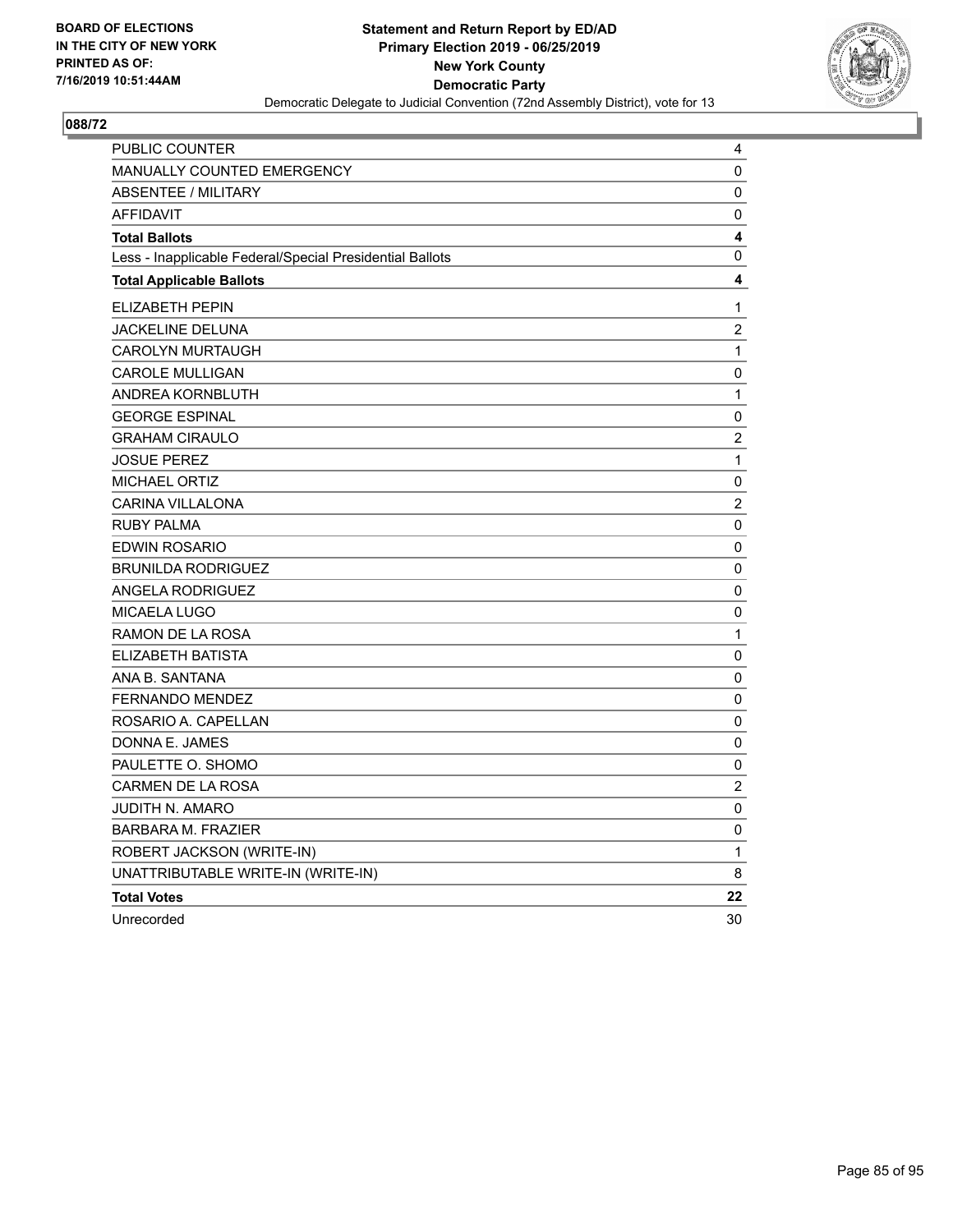

| <b>PUBLIC COUNTER</b>                                    | 11                      |
|----------------------------------------------------------|-------------------------|
| MANUALLY COUNTED EMERGENCY                               | 0                       |
| <b>ABSENTEE / MILITARY</b>                               | 0                       |
| <b>AFFIDAVIT</b>                                         | 0                       |
| <b>Total Ballots</b>                                     | 11                      |
| Less - Inapplicable Federal/Special Presidential Ballots | $\mathbf{0}$            |
| <b>Total Applicable Ballots</b>                          | 11                      |
| <b>ELIZABETH PEPIN</b>                                   | 4                       |
| JACKELINE DELUNA                                         | 4                       |
| <b>CAROLYN MURTAUGH</b>                                  | 3                       |
| <b>CAROLE MULLIGAN</b>                                   | 4                       |
| ANDREA KORNBLUTH                                         | $\mathbf 1$             |
| <b>GEORGE ESPINAL</b>                                    | $\mathbf 5$             |
| <b>GRAHAM CIRAULO</b>                                    | $\overline{c}$          |
| <b>JOSUE PEREZ</b>                                       | 3                       |
| <b>MICHAEL ORTIZ</b>                                     | 4                       |
| <b>CARINA VILLALONA</b>                                  | 4                       |
| <b>RUBY PALMA</b>                                        | $\sqrt{2}$              |
| EDWIN ROSARIO                                            | $\overline{4}$          |
| <b>BRUNILDA RODRIGUEZ</b>                                | $\boldsymbol{2}$        |
| ANGELA RODRIGUEZ                                         | 5                       |
| MICAELA LUGO                                             | $\mathbf 5$             |
| RAMON DE LA ROSA                                         | 5                       |
| ELIZABETH BATISTA                                        | 3                       |
| ANA B. SANTANA                                           | $\overline{\mathbf{4}}$ |
| <b>FERNANDO MENDEZ</b>                                   | $\overline{4}$          |
| ROSARIO A. CAPELLAN                                      | 6                       |
| DONNA E. JAMES                                           | 4                       |
| PAULETTE O. SHOMO                                        | 4                       |
| CARMEN DE LA ROSA                                        | 8                       |
| <b>JUDITH N. AMARO</b>                                   | 5                       |
| <b>BARBARA M. FRAZIER</b>                                | 3                       |
| <b>Total Votes</b>                                       | 98                      |
| Unrecorded                                               | 45                      |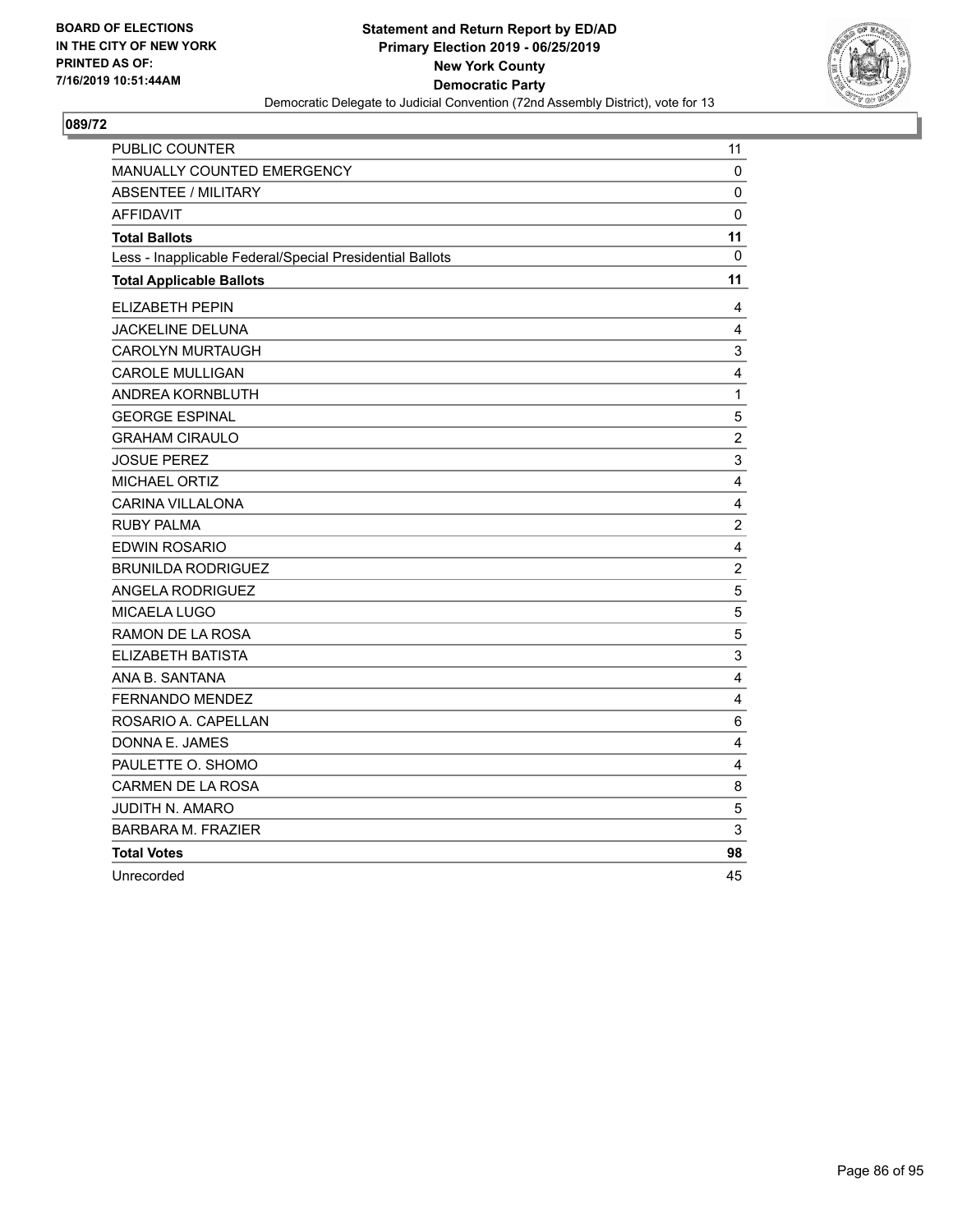

| PUBLIC COUNTER                                           | 19             |
|----------------------------------------------------------|----------------|
| <b>MANUALLY COUNTED EMERGENCY</b>                        | 0              |
| <b>ABSENTEE / MILITARY</b>                               | 0              |
| <b>AFFIDAVIT</b>                                         | 0              |
| <b>Total Ballots</b>                                     | 19             |
| Less - Inapplicable Federal/Special Presidential Ballots | $\mathbf{0}$   |
| <b>Total Applicable Ballots</b>                          | 19             |
| <b>ELIZABETH PEPIN</b>                                   | 9              |
| JACKELINE DELUNA                                         | 10             |
| <b>CAROLYN MURTAUGH</b>                                  | 8              |
| <b>CAROLE MULLIGAN</b>                                   | $\overline{7}$ |
| ANDREA KORNBLUTH                                         | $\overline{7}$ |
| <b>GEORGE ESPINAL</b>                                    | $\overline{7}$ |
| <b>GRAHAM CIRAULO</b>                                    | 4              |
| <b>JOSUE PEREZ</b>                                       | 8              |
| <b>MICHAEL ORTIZ</b>                                     | 8              |
| CARINA VILLALONA                                         | 11             |
| <b>RUBY PALMA</b>                                        | 11             |
| EDWIN ROSARIO                                            | 6              |
| <b>BRUNILDA RODRIGUEZ</b>                                | 11             |
| <b>ANGELA RODRIGUEZ</b>                                  | 8              |
| MICAELA LUGO                                             | $\overline{7}$ |
| RAMON DE LA ROSA                                         | $\overline{7}$ |
| ELIZABETH BATISTA                                        | 10             |
| ANA B. SANTANA                                           | 8              |
| <b>FERNANDO MENDEZ</b>                                   | 4              |
| ROSARIO A. CAPELLAN                                      | $\,6$          |
| DONNA E. JAMES                                           | 5              |
| PAULETTE O. SHOMO                                        | 3              |
| <b>CARMEN DE LA ROSA</b>                                 | 9              |
| <b>JUDITH N. AMARO</b>                                   | 6              |
| <b>BARBARA M. FRAZIER</b>                                | 9              |
| PALOMA LARA (WRITE-IN)                                   | $\mathbf{1}$   |
| <b>Total Votes</b>                                       | 190            |
| Unrecorded                                               | 57             |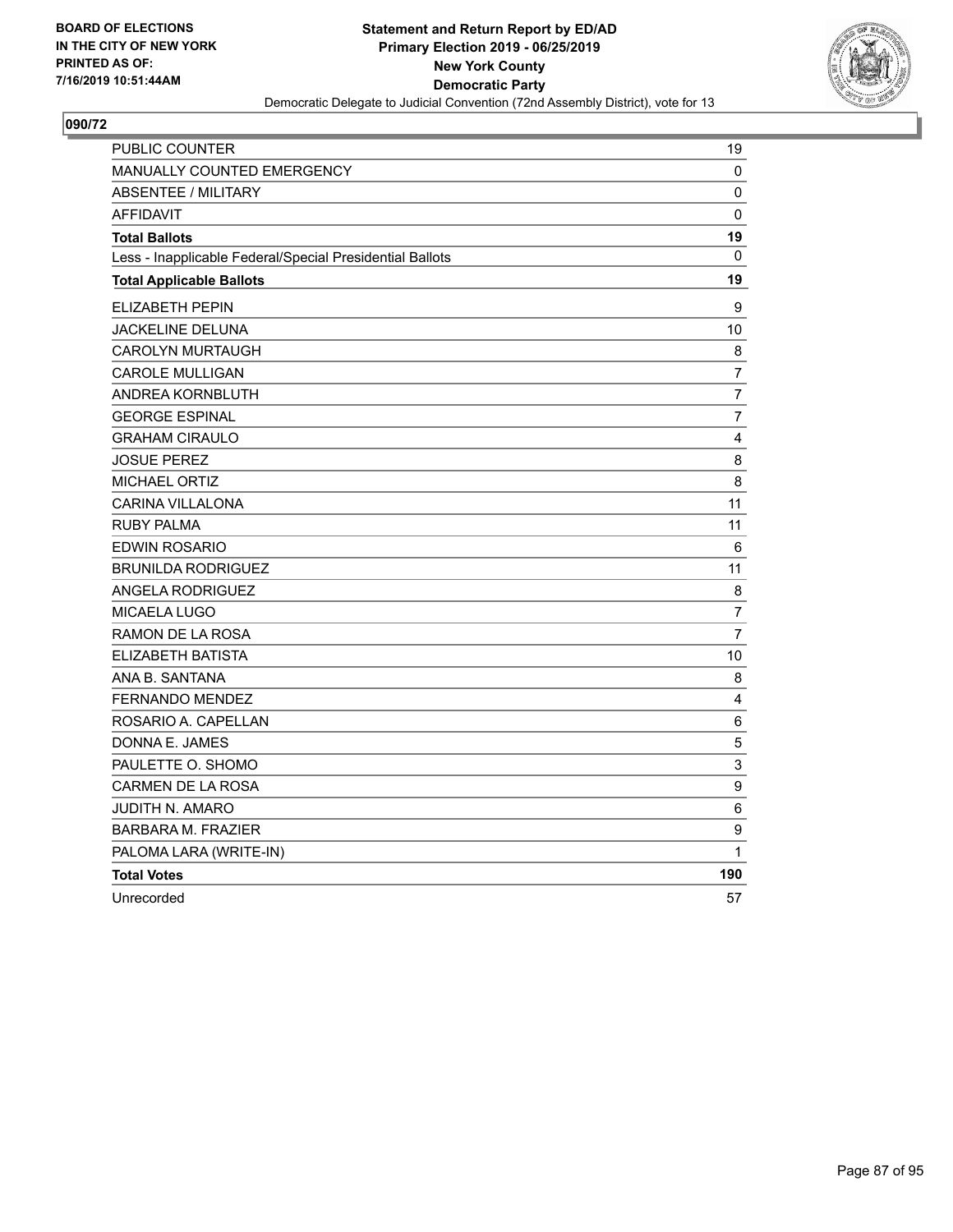

| <b>PUBLIC COUNTER</b>                                    | 44             |
|----------------------------------------------------------|----------------|
| MANUALLY COUNTED EMERGENCY                               | 0              |
| ABSENTEE / MILITARY                                      | 0              |
| <b>AFFIDAVIT</b>                                         | $\mathbf 0$    |
| <b>Total Ballots</b>                                     | 44             |
| Less - Inapplicable Federal/Special Presidential Ballots | $\mathbf 0$    |
| <b>Total Applicable Ballots</b>                          | 44             |
| <b>ELIZABETH PEPIN</b>                                   | 33             |
| <b>JACKELINE DELUNA</b>                                  | 34             |
| <b>CAROLYN MURTAUGH</b>                                  | 34             |
| <b>CAROLE MULLIGAN</b>                                   | 33             |
| ANDREA KORNBLUTH                                         | 32             |
| <b>GEORGE ESPINAL</b>                                    | 33             |
| <b>GRAHAM CIRAULO</b>                                    | 31             |
| <b>JOSUE PEREZ</b>                                       | 35             |
| <b>MICHAEL ORTIZ</b>                                     | 33             |
| <b>CARINA VILLALONA</b>                                  | 34             |
| <b>RUBY PALMA</b>                                        | 33             |
| <b>EDWIN ROSARIO</b>                                     | 33             |
| <b>BRUNILDA RODRIGUEZ</b>                                | 11             |
| ANGELA RODRIGUEZ                                         | 9              |
| MICAELA LUGO                                             | $\overline{7}$ |
| RAMON DE LA ROSA                                         | $\overline{7}$ |
| <b>ELIZABETH BATISTA</b>                                 | $\overline{7}$ |
| ANA B. SANTANA                                           | 8              |
| <b>FERNANDO MENDEZ</b>                                   | 6              |
| ROSARIO A. CAPELLAN                                      | 6              |
| DONNA E. JAMES                                           | 6              |
| PAULETTE O. SHOMO                                        | 4              |
| <b>CARMEN DE LA ROSA</b>                                 | 6              |
| <b>JUDITH N. AMARO</b>                                   | 5              |
| <b>BARBARA M. FRAZIER</b>                                | 6              |
| ELIZABETH SALAZAR (WRITE-IN)                             | 1              |
| FIDEL BUFF (WRITE-IN)                                    | 1              |
| GREGORY MARO (WRITE-IN)                                  | $\mathbf{1}$   |
| UNATTRIBUTABLE WRITE-IN (WRITE-IN)                       | 1              |
| UNCOUNTED WRITE-IN PER STATUTE (WRITE-IN)                | 1              |
| <b>Total Votes</b>                                       | 491            |
| Unrecorded                                               | 81             |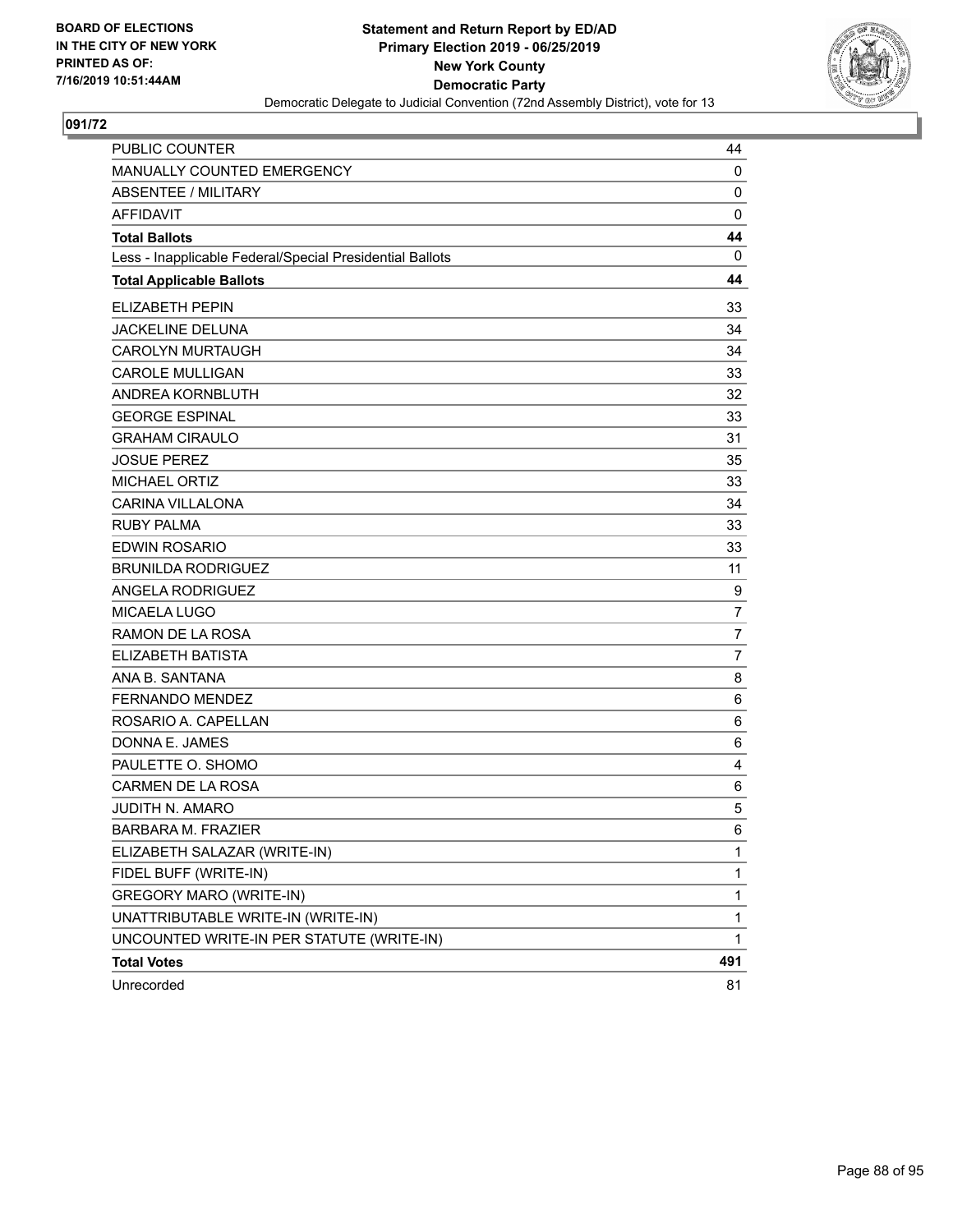

| PUBLIC COUNTER                                           | 14                        |
|----------------------------------------------------------|---------------------------|
| MANUALLY COUNTED EMERGENCY                               | 0                         |
| <b>ABSENTEE / MILITARY</b>                               | 0                         |
| <b>AFFIDAVIT</b>                                         | 0                         |
| <b>Total Ballots</b>                                     | 14                        |
| Less - Inapplicable Federal/Special Presidential Ballots | $\mathbf{0}$              |
| <b>Total Applicable Ballots</b>                          | 14                        |
| <b>ELIZABETH PEPIN</b>                                   | 3                         |
| JACKELINE DELUNA                                         | 5                         |
| <b>CAROLYN MURTAUGH</b>                                  | 4                         |
| <b>CAROLE MULLIGAN</b>                                   | 3                         |
| ANDREA KORNBLUTH                                         | $\mathbf{1}$              |
| <b>GEORGE ESPINAL</b>                                    | 4                         |
| <b>GRAHAM CIRAULO</b>                                    | $\pmb{0}$                 |
| <b>JOSUE PEREZ</b>                                       | 5                         |
| MICHAEL ORTIZ                                            | $\mathbf{1}$              |
| <b>CARINA VILLALONA</b>                                  | 4                         |
| <b>RUBY PALMA</b>                                        | 4                         |
| <b>EDWIN ROSARIO</b>                                     | $\ensuremath{\mathsf{3}}$ |
| <b>BRUNILDA RODRIGUEZ</b>                                | $\,6$                     |
| ANGELA RODRIGUEZ                                         | $\overline{7}$            |
| MICAELA LUGO                                             | 5                         |
| RAMON DE LA ROSA                                         | 4                         |
| ELIZABETH BATISTA                                        | $\boldsymbol{9}$          |
| ANA B. SANTANA                                           | 4                         |
| <b>FERNANDO MENDEZ</b>                                   | 3                         |
| ROSARIO A. CAPELLAN                                      | 10                        |
| DONNA E. JAMES                                           | 4                         |
| PAULETTE O. SHOMO                                        | 6                         |
| <b>CARMEN DE LA ROSA</b>                                 | 8                         |
| <b>JUDITH N. AMARO</b>                                   | $\overline{7}$            |
| <b>BARBARA M. FRAZIER</b>                                | 5                         |
| <b>Total Votes</b>                                       | 115                       |
| Unrecorded                                               | 67                        |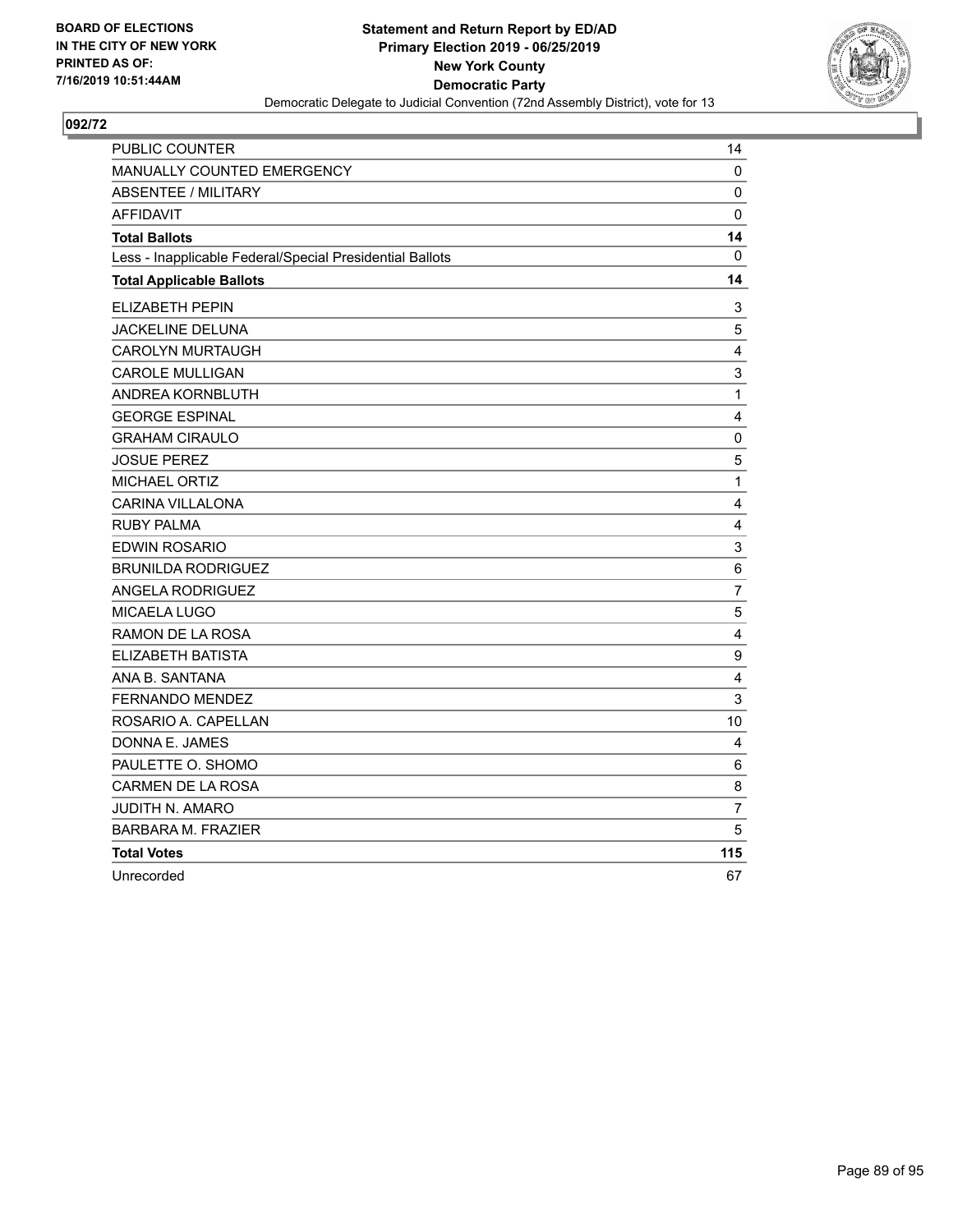

| PUBLIC COUNTER                                           | 10                        |
|----------------------------------------------------------|---------------------------|
| MANUALLY COUNTED EMERGENCY                               | 0                         |
| <b>ABSENTEE / MILITARY</b>                               | 1                         |
| <b>AFFIDAVIT</b>                                         | $\mathbf{1}$              |
| <b>Total Ballots</b>                                     | 12                        |
| Less - Inapplicable Federal/Special Presidential Ballots | $\mathbf{0}$              |
| <b>Total Applicable Ballots</b>                          | 12                        |
| <b>ELIZABETH PEPIN</b>                                   | $\overline{c}$            |
| <b>JACKELINE DELUNA</b>                                  | 5                         |
| <b>CAROLYN MURTAUGH</b>                                  | $\overline{2}$            |
| <b>CAROLE MULLIGAN</b>                                   | $\mathbf 0$               |
| ANDREA KORNBLUTH                                         | $\mathsf 3$               |
| <b>GEORGE ESPINAL</b>                                    | 4                         |
| <b>GRAHAM CIRAULO</b>                                    | $\ensuremath{\mathsf{3}}$ |
| <b>JOSUE PEREZ</b>                                       | $\mathbf{1}$              |
| MICHAEL ORTIZ                                            | $\sqrt{5}$                |
| <b>CARINA VILLALONA</b>                                  | 1                         |
| <b>RUBY PALMA</b>                                        | 3                         |
| <b>EDWIN ROSARIO</b>                                     | $\overline{2}$            |
| <b>BRUNILDA RODRIGUEZ</b>                                | 3                         |
| <b>ANGELA RODRIGUEZ</b>                                  | $\mathbf{1}$              |
| MICAELA LUGO                                             | $\overline{c}$            |
| RAMON DE LA ROSA                                         | $\mathsf 3$               |
| ELIZABETH BATISTA                                        | 6                         |
| ANA B. SANTANA                                           | 0                         |
| <b>FERNANDO MENDEZ</b>                                   | 3                         |
| ROSARIO A. CAPELLAN                                      | $\overline{c}$            |
| DONNA E. JAMES                                           | $\overline{c}$            |
| PAULETTE O. SHOMO                                        | $\sqrt{2}$                |
| CARMEN DE LA ROSA                                        | $\sqrt{5}$                |
| JUDITH N. AMARO                                          | $\pmb{0}$                 |
| <b>BARBARA M. FRAZIER</b>                                | 3                         |
| <b>Total Votes</b>                                       | 63                        |
| Unrecorded                                               | 93                        |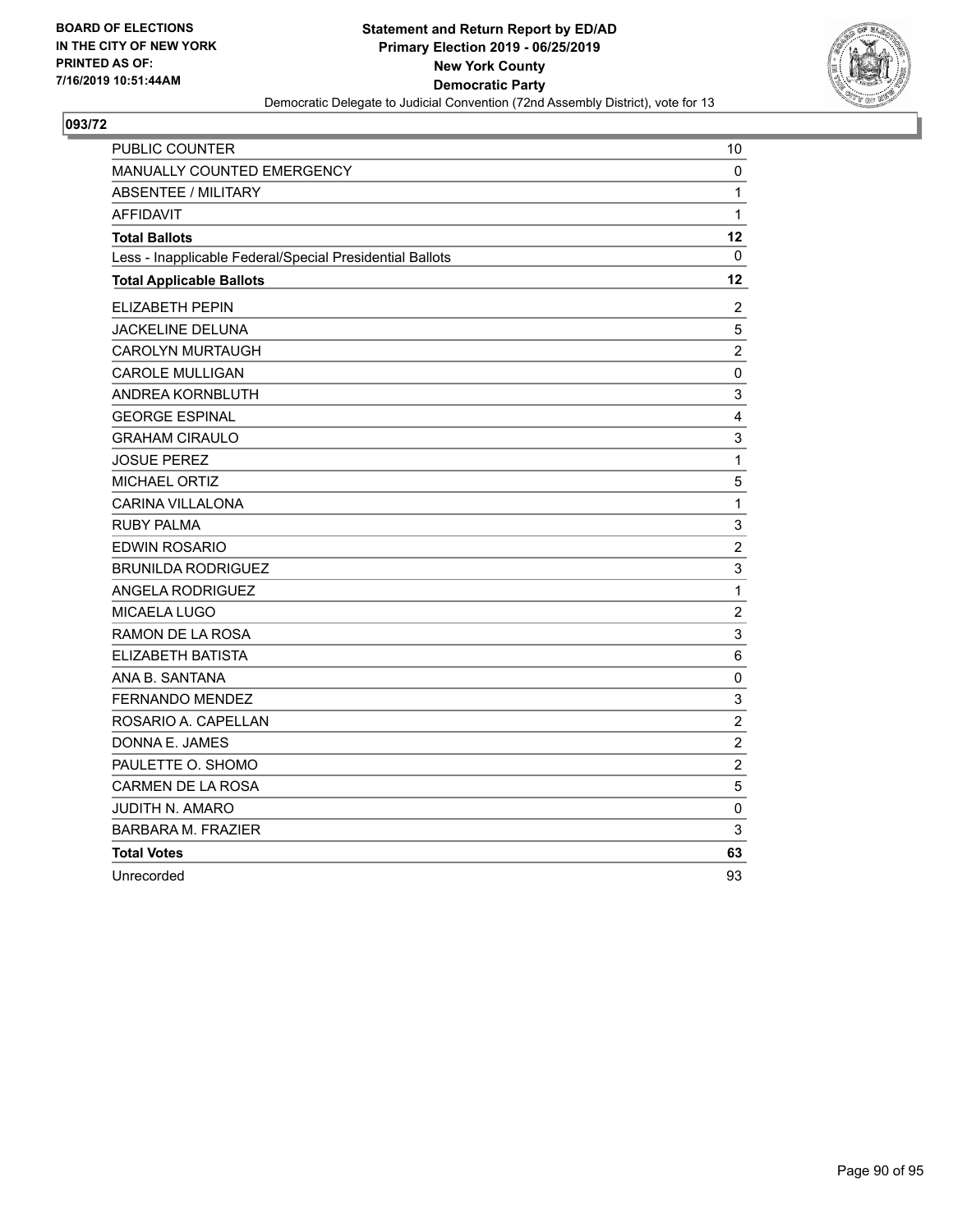

| PUBLIC COUNTER                                           | 6                |
|----------------------------------------------------------|------------------|
| <b>MANUALLY COUNTED EMERGENCY</b>                        | 0                |
| <b>ABSENTEE / MILITARY</b>                               | 0                |
| <b>AFFIDAVIT</b>                                         | 0                |
| <b>Total Ballots</b>                                     | 6                |
| Less - Inapplicable Federal/Special Presidential Ballots | 0                |
| <b>Total Applicable Ballots</b>                          | 6                |
| ELIZABETH PEPIN                                          | $\boldsymbol{2}$ |
| JACKELINE DELUNA                                         | 1                |
| <b>CAROLYN MURTAUGH</b>                                  | $\mathbf 0$      |
| <b>CAROLE MULLIGAN</b>                                   | $\mathbf{1}$     |
| ANDREA KORNBLUTH                                         | $\pmb{0}$        |
| <b>GEORGE ESPINAL</b>                                    | 3                |
| <b>GRAHAM CIRAULO</b>                                    | $\pmb{0}$        |
| <b>JOSUE PEREZ</b>                                       | $\overline{2}$   |
| <b>MICHAEL ORTIZ</b>                                     | $\pmb{0}$        |
| <b>CARINA VILLALONA</b>                                  | 0                |
| <b>RUBY PALMA</b>                                        | 0                |
| EDWIN ROSARIO                                            | $\boldsymbol{2}$ |
| <b>BRUNILDA RODRIGUEZ</b>                                | $\mathbf{1}$     |
| <b>ANGELA RODRIGUEZ</b>                                  | $\overline{c}$   |
| <b>MICAELA LUGO</b>                                      | $\mathbf 0$      |
| <b>RAMON DE LA ROSA</b>                                  | 1                |
| ELIZABETH BATISTA                                        | 1                |
| ANA B. SANTANA                                           | $\sqrt{2}$       |
| FERNANDO MENDEZ                                          | $\mathbf{1}$     |
| ROSARIO A. CAPELLAN                                      | $\mathbf{1}$     |
| DONNA E. JAMES                                           | $\overline{2}$   |
| PAULETTE O. SHOMO                                        | 0                |
| <b>CARMEN DE LA ROSA</b>                                 | 4                |
| JUDITH N. AMARO                                          | $\pmb{0}$        |
| <b>BARBARA M. FRAZIER</b>                                | 0                |
| <b>Total Votes</b>                                       | 26               |
| Unrecorded                                               | 52               |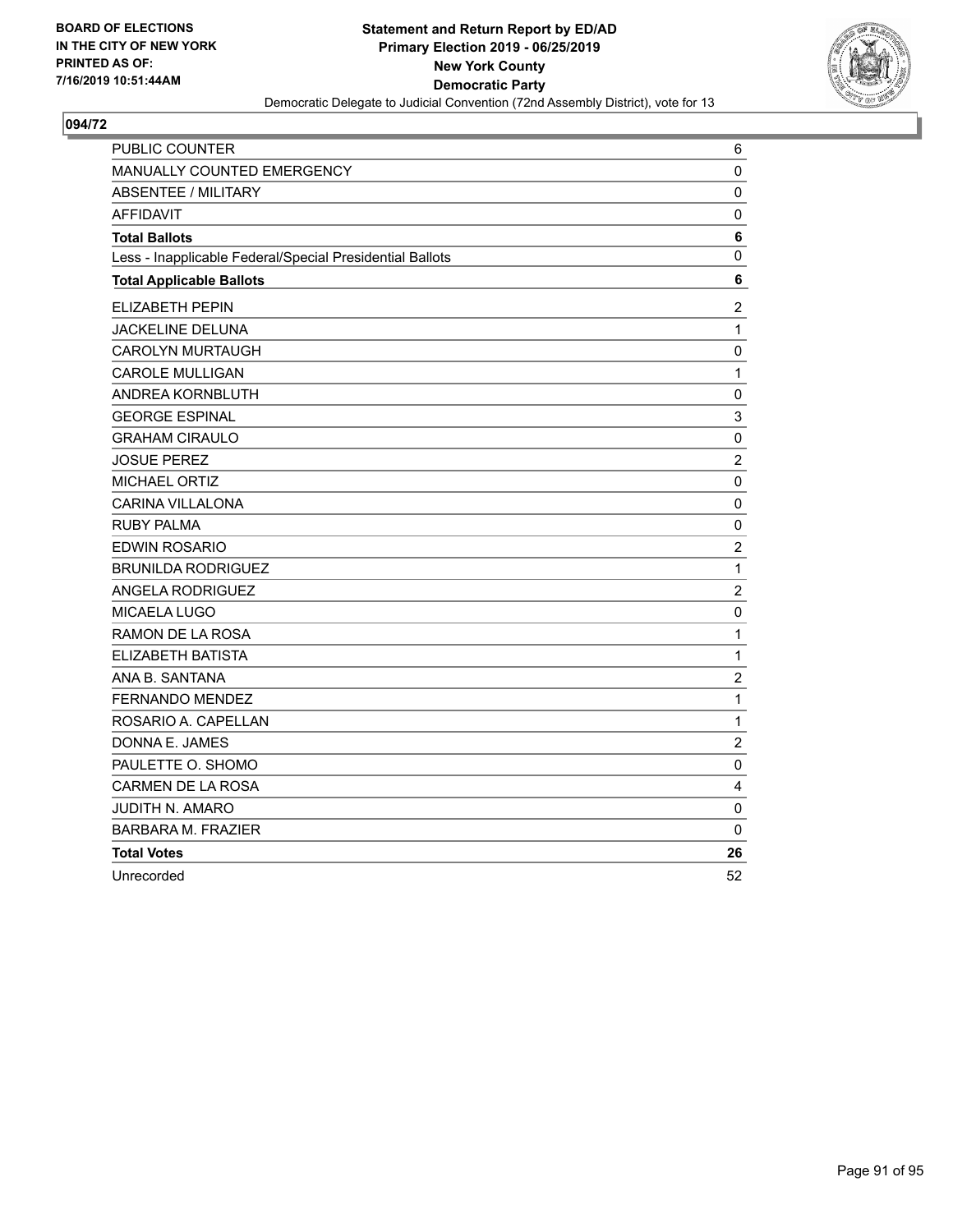

| <b>PUBLIC COUNTER</b>                                    | 28                |
|----------------------------------------------------------|-------------------|
| <b>MANUALLY COUNTED EMERGENCY</b>                        | 0                 |
| <b>ABSENTEE / MILITARY</b>                               | 3                 |
| <b>AFFIDAVIT</b>                                         | $\mathbf 0$       |
| <b>Total Ballots</b>                                     | 31                |
| Less - Inapplicable Federal/Special Presidential Ballots | $\mathbf{0}$      |
| <b>Total Applicable Ballots</b>                          | 31                |
| ELIZABETH PEPIN                                          | 19                |
| JACKELINE DELUNA                                         | 16                |
| <b>CAROLYN MURTAUGH</b>                                  | 18                |
| <b>CAROLE MULLIGAN</b>                                   | 19                |
| ANDREA KORNBLUTH                                         | 16                |
| <b>GEORGE ESPINAL</b>                                    | 14                |
| <b>GRAHAM CIRAULO</b>                                    | $12 \overline{ }$ |
| <b>JOSUE PEREZ</b>                                       | 16                |
| <b>MICHAEL ORTIZ</b>                                     | 17                |
| <b>CARINA VILLALONA</b>                                  | 16                |
| <b>RUBY PALMA</b>                                        | 13                |
| EDWIN ROSARIO                                            | 13                |
| <b>BRUNILDA RODRIGUEZ</b>                                | 7                 |
| <b>ANGELA RODRIGUEZ</b>                                  | 5                 |
| MICAELA LUGO                                             | 4                 |
| RAMON DE LA ROSA                                         | $\boldsymbol{2}$  |
| ELIZABETH BATISTA                                        | $\sqrt{5}$        |
| ANA B. SANTANA                                           | $\mathsf 3$       |
| <b>FERNANDO MENDEZ</b>                                   | 3                 |
| ROSARIO A. CAPELLAN                                      | $\mathsf 3$       |
| DONNA E. JAMES                                           | 6                 |
| PAULETTE O. SHOMO                                        | 5                 |
| CARMEN DE LA ROSA                                        | 3                 |
| <b>JUDITH N. AMARO</b>                                   | 1                 |
| <b>BARBARA M. FRAZIER</b>                                | 1                 |
| <b>Total Votes</b>                                       | 237               |
| Unrecorded                                               | 166               |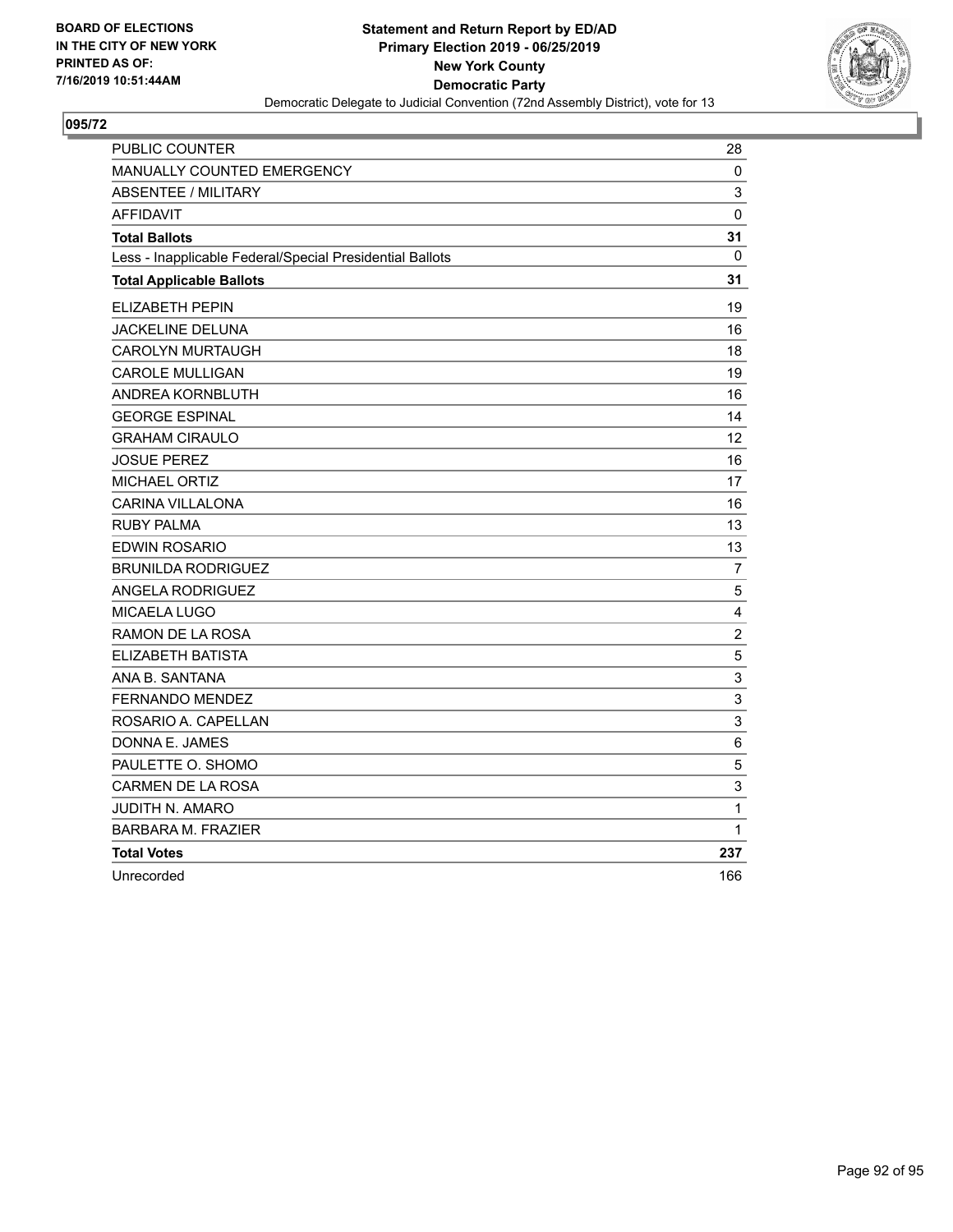

| PUBLIC COUNTER                                           | 11                      |
|----------------------------------------------------------|-------------------------|
| MANUALLY COUNTED EMERGENCY                               | 0                       |
| <b>ABSENTEE / MILITARY</b>                               | 0                       |
| <b>AFFIDAVIT</b>                                         | $\mathbf 0$             |
| <b>Total Ballots</b>                                     | 11                      |
| Less - Inapplicable Federal/Special Presidential Ballots | $\mathbf{0}$            |
| <b>Total Applicable Ballots</b>                          | 11                      |
| <b>ELIZABETH PEPIN</b>                                   | 3                       |
| <b>JACKELINE DELUNA</b>                                  | 3                       |
| <b>CAROLYN MURTAUGH</b>                                  | $\overline{c}$          |
| <b>CAROLE MULLIGAN</b>                                   | 1                       |
| ANDREA KORNBLUTH                                         | $\overline{2}$          |
| <b>GEORGE ESPINAL</b>                                    | 1                       |
| <b>GRAHAM CIRAULO</b>                                    | $\mathbf{1}$            |
| <b>JOSUE PEREZ</b>                                       | $\mathbf{1}$            |
| <b>MICHAEL ORTIZ</b>                                     | $\mathbf 1$             |
| <b>CARINA VILLALONA</b>                                  | $\overline{2}$          |
| <b>RUBY PALMA</b>                                        | 3                       |
| EDWIN ROSARIO                                            | $\overline{c}$          |
| <b>BRUNILDA RODRIGUEZ</b>                                | $\overline{\mathbf{4}}$ |
| ANGELA RODRIGUEZ                                         | 6                       |
| <b>MICAELA LUGO</b>                                      | $\mathsf 3$             |
| RAMON DE LA ROSA                                         | 5                       |
| ELIZABETH BATISTA                                        | 5                       |
| ANA B. SANTANA                                           | 5                       |
| <b>FERNANDO MENDEZ</b>                                   | 3                       |
| ROSARIO A. CAPELLAN                                      | $\overline{\mathbf{4}}$ |
| DONNA E. JAMES                                           | 4                       |
| PAULETTE O. SHOMO                                        | 3                       |
| <b>CARMEN DE LA ROSA</b>                                 | 8                       |
| <b>JUDITH N. AMARO</b>                                   | 3                       |
| <b>BARBARA M. FRAZIER</b>                                | 3                       |
| <b>Total Votes</b>                                       | 78                      |
| Unrecorded                                               | 65                      |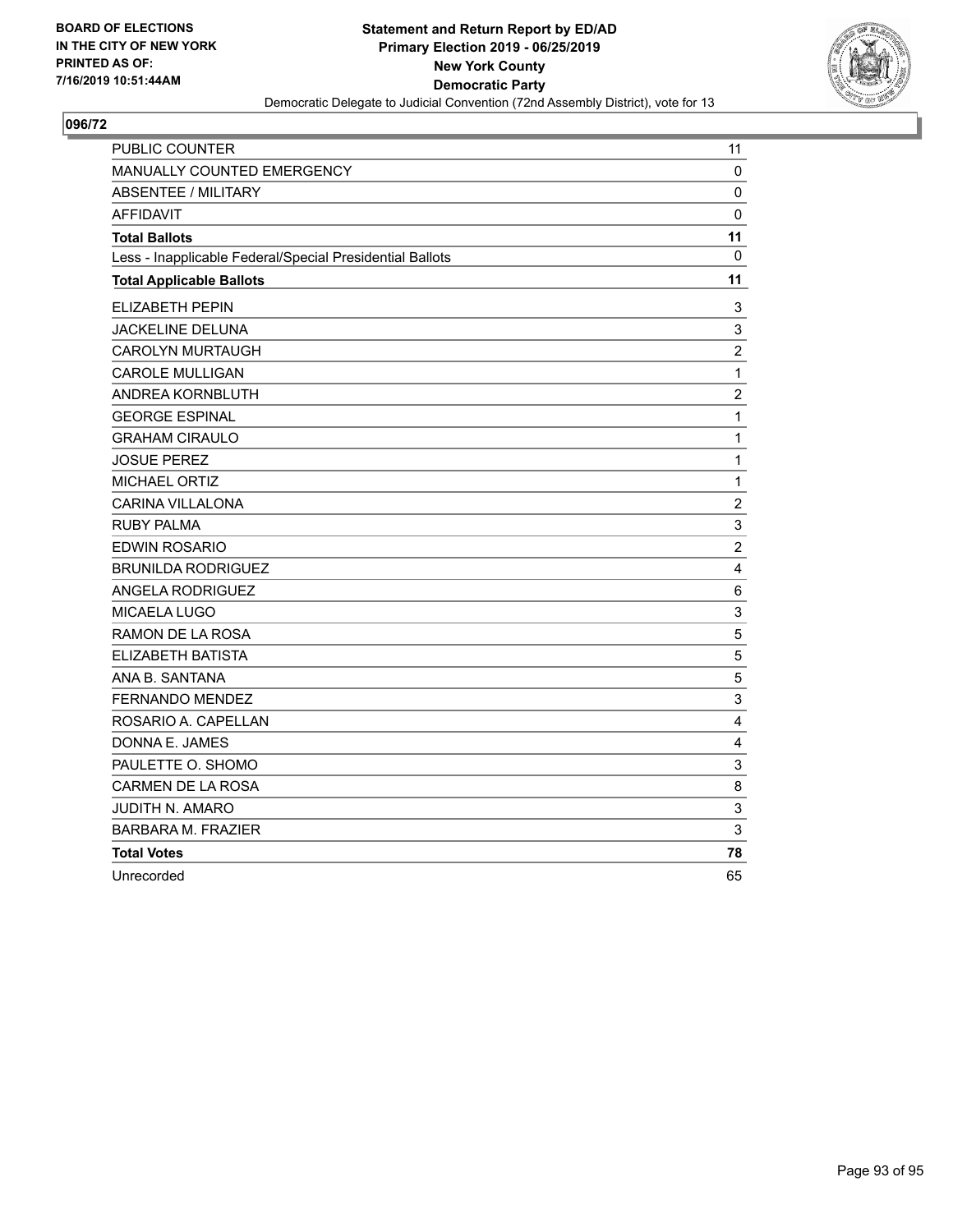

| PUBLIC COUNTER                                           | 6              |
|----------------------------------------------------------|----------------|
| MANUALLY COUNTED EMERGENCY                               | $\pmb{0}$      |
| <b>ABSENTEE / MILITARY</b>                               | $\overline{c}$ |
| <b>AFFIDAVIT</b>                                         | 0              |
| <b>Total Ballots</b>                                     | 8              |
| Less - Inapplicable Federal/Special Presidential Ballots | 0              |
| <b>Total Applicable Ballots</b>                          | 8              |
| ELIZABETH PEPIN                                          | 0              |
| JACKELINE DELUNA                                         | $\overline{2}$ |
| <b>CAROLYN MURTAUGH</b>                                  | $\overline{c}$ |
| <b>CAROLE MULLIGAN</b>                                   | $\mathbf{1}$   |
| ANDREA KORNBLUTH                                         | $\mathbf 0$    |
| <b>GEORGE ESPINAL</b>                                    | $\overline{c}$ |
| <b>GRAHAM CIRAULO</b>                                    | $\mathbf 0$    |
| <b>JOSUE PEREZ</b>                                       | $\overline{4}$ |
| <b>MICHAEL ORTIZ</b>                                     | 0              |
| <b>CARINA VILLALONA</b>                                  | 1              |
| <b>RUBY PALMA</b>                                        | 0              |
| EDWIN ROSARIO                                            | $\mathbf 1$    |
| <b>BRUNILDA RODRIGUEZ</b>                                | $\mathbf{1}$   |
| <b>ANGELA RODRIGUEZ</b>                                  | $\overline{c}$ |
| MICAELA LUGO                                             | $\overline{2}$ |
| RAMON DE LA ROSA                                         | $\pmb{0}$      |
| ELIZABETH BATISTA                                        | 3              |
| ANA B. SANTANA                                           | $\mathbf{1}$   |
| FERNANDO MENDEZ                                          | $\overline{c}$ |
| ROSARIO A. CAPELLAN                                      | 3              |
| DONNA E. JAMES                                           | $\overline{2}$ |
| PAULETTE O. SHOMO                                        | 0              |
| CARMEN DE LA ROSA                                        | 6              |
| JUDITH N. AMARO                                          | $\pmb{0}$      |
| <b>BARBARA M. FRAZIER</b>                                | $\mathbf{0}$   |
| <b>Total Votes</b>                                       | 35             |
| Unrecorded                                               | 69             |